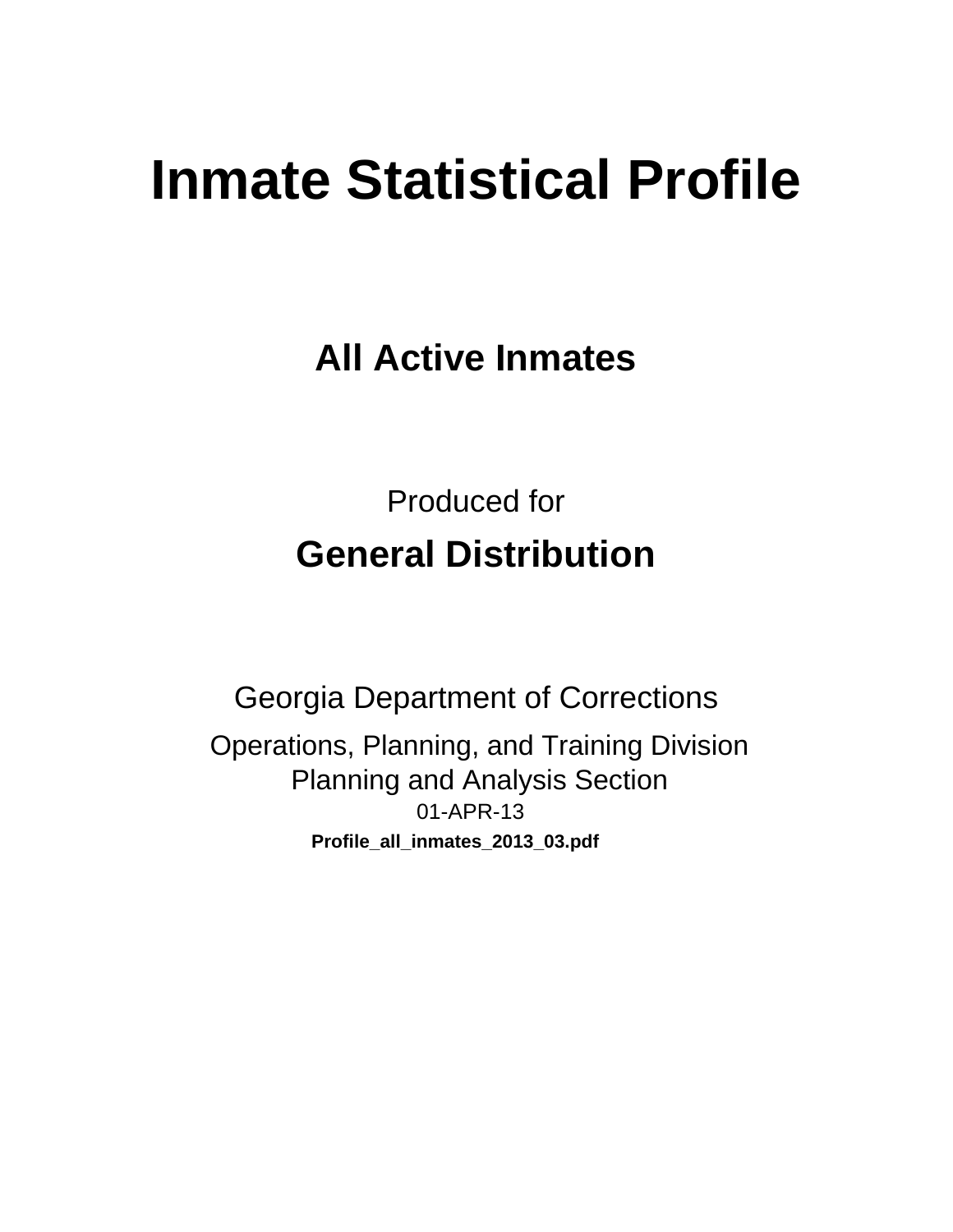#### **Inmate Statistical Profile 01-APR-13** Contents

**All Active Inmates** 

Produced for General Distribution

# **Table of Contents**

|    | <b>Demographic information</b>                                       |
|----|----------------------------------------------------------------------|
|    | 5 Current age, broken out in ten year age groups                     |
|    | 6 Race group                                                         |
|    | 7 Marital status, self-reported at entry to prison                   |
|    | 8 Number of children, self-reported at entry to prison               |
|    | 9 Religious affiliation, self-reported at entry to prison            |
|    | 10 Home county - self-reported at entry to prison                    |
|    | 15 Socioeconomic class, self-reported at entry to prison             |
|    | 16 Environment to age 16, self-reported at entry to prison           |
|    | 17 Guardian status to age 16, self-reported at entry to prison       |
|    | 18 Employment status before prison, self-reported at entry to prison |
|    | 19 Age at admission                                                  |
|    | 21 Height, measured at entry to prison                               |
|    | 22 Weight, measured at entry to prison                               |
|    | 24 Military service                                                  |
|    | <b>Correctional information</b>                                      |
|    | 25 Type of admission to prison                                       |
|    | 26 Current / last security status                                    |
|    | 27 Current / last institution type                                   |
|    | 28 Institution type - transitional centers                           |
|    | 29 Institution type - county prisons                                 |
| 31 | Institution type - state prisons                                     |
|    | 33 Institution type - private prisons                                |
|    | 34 Institution type - pre-release centers                            |
|    | 35 Institution type - inmate boot camp                               |
|    | 36 Number of disciplinary reports                                    |
|    | 37 Number of transfers                                               |
|    | 38 Number of escapes                                                 |
|    | 40 Probable future release type of still active inmates              |
|    | 41 Time served in current (or last) institution                      |
|    | Educational, psychological and physical information                  |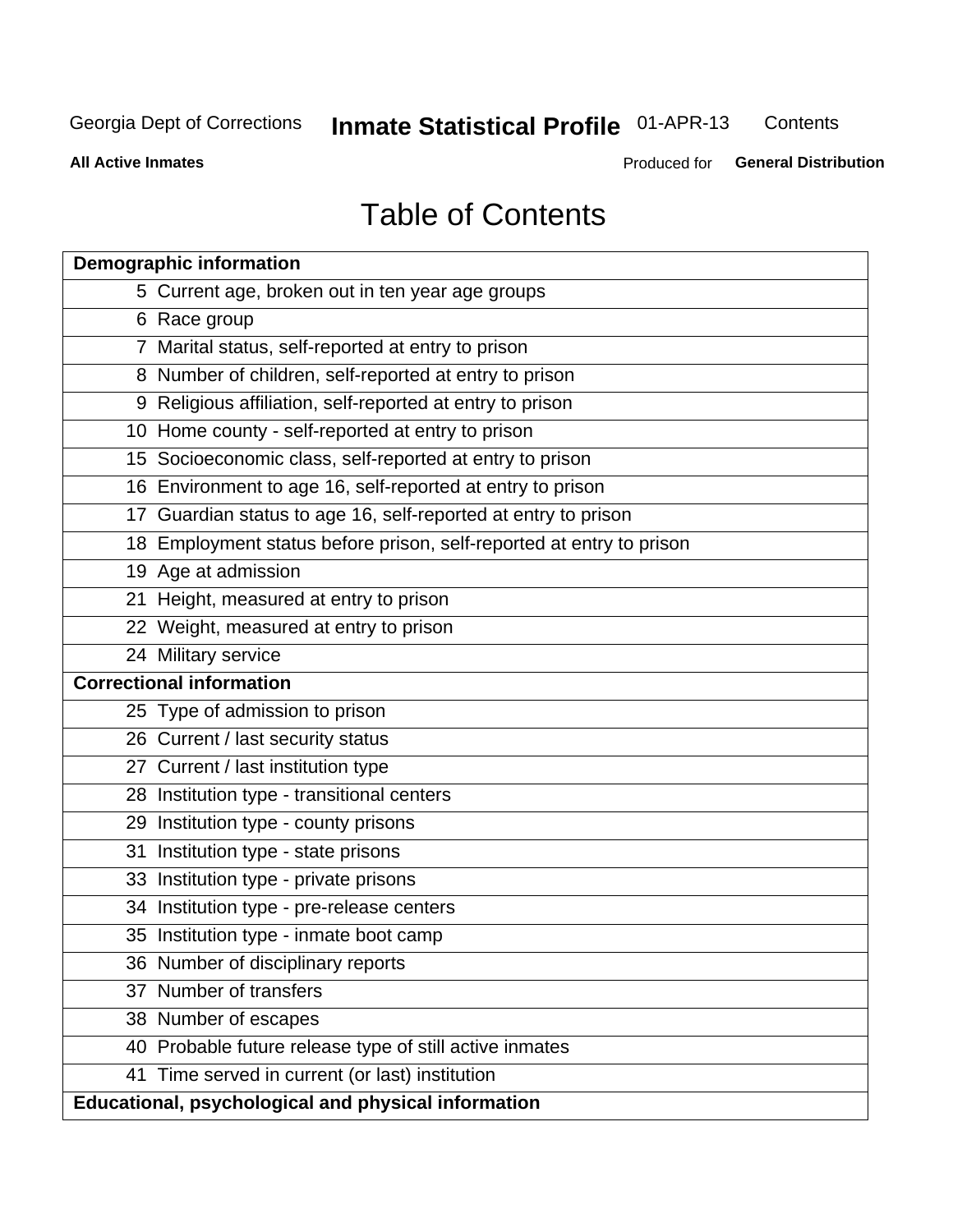# **Inmate Statistical Profile 01-APR-13**

Contents

**All Active Inmates** 

Produced for General Distribution

# **Table of Contents**

| <b>Educational, psychological and physical information</b>       |
|------------------------------------------------------------------|
| 39 Culture fair IQ scores                                        |
| 42 Highest grade level attained                                  |
| 43 Culture fair IQ scores                                        |
| 44 Wide Range Achievement Test (WRAT) reading score              |
| 45 Wide Range Achievement Test (WRAT) math score                 |
| 46 Wide Range Achievement Test (WRAT) spelling score             |
| 47 Scope of substance abuse - summary                            |
| 48 Scope of substance abuse - detail                             |
| 49 Current / last mental health treatment level                  |
| 50 PULHESDWIT medical scale - 'P' overall condition ('P'hysical) |
| 51 PULHESDWIT medical scale - 'U' upper body                     |
| 52 PULHESDWIT medical scale - 'L' lower body                     |
| 53 PULHESDWIT medical scale - 'H' hearing                        |
| 54 PULHESDWIT medical scale - 'E' vision                         |
| 55 PULHESDWIT medical scale -'S' psychiatric                     |
| 56 PULHESDWIT medical scale - 'D' dental                         |
| 57 PULHESDWIT medical scale - 'W' work ability                   |
| 58 PULHESDWIT medical scale - 'I' impairment                     |
| 59 PULHESDWIT medical scale - 'T' transportability               |
| 60 Criminality in family, self-reported                          |
| 61 Alcoholism in family, self-reported                           |
| 62 Drug abuse in family, self-reported                           |
| 63 Subjected to frequent beatings, self-reported                 |
| 64 Father absent during inmate's childhood                       |
| 65 Mother absent during inmate's childhood                       |
| 66 Inmate diagnosed as manipulative                              |
| 67 Inmate diagnosed as assaultive                                |
| <b>Crimes and criminal history information</b>                   |
| 68 Number of prior Georgia incarcerations                        |
| 69 Prison sentence in years                                      |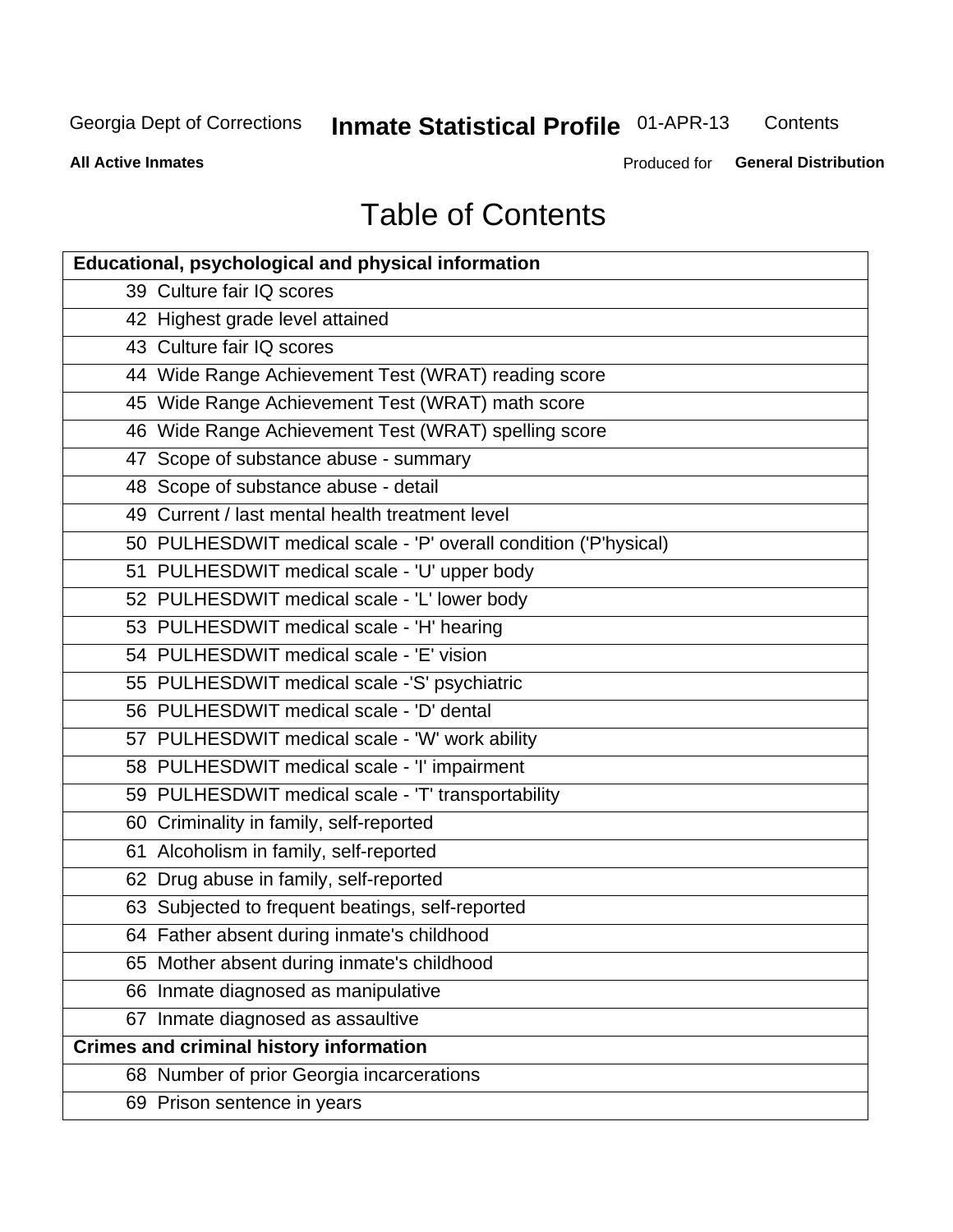#### **Inmate Statistical Profile 01-APR-13** Contents

**All Active Inmates** 

Produced for General Distribution

# **Table of Contents**

| <b>Crimes and criminal history information</b>                 |
|----------------------------------------------------------------|
| 70 Primary offense, broken out into felonies vs misdemeanors   |
| 71 Primary offense, broken out into six broad crime categories |
| 72 Primary offense, detailed offense code                      |
| 81 County of conviction of primary offense                     |
| 86 Circuit of conviction of primary offense                    |
| 88 Years served (jail + prison) in this incarceration          |
| <b>Medical information</b>                                     |
| 89 Results of most recent HIV test                             |
| 90 Results of most recent tuberculosis test                    |
| 91 Results of most recent syphilis test                        |
| 92 Results of most recent Hepatitis-C test                     |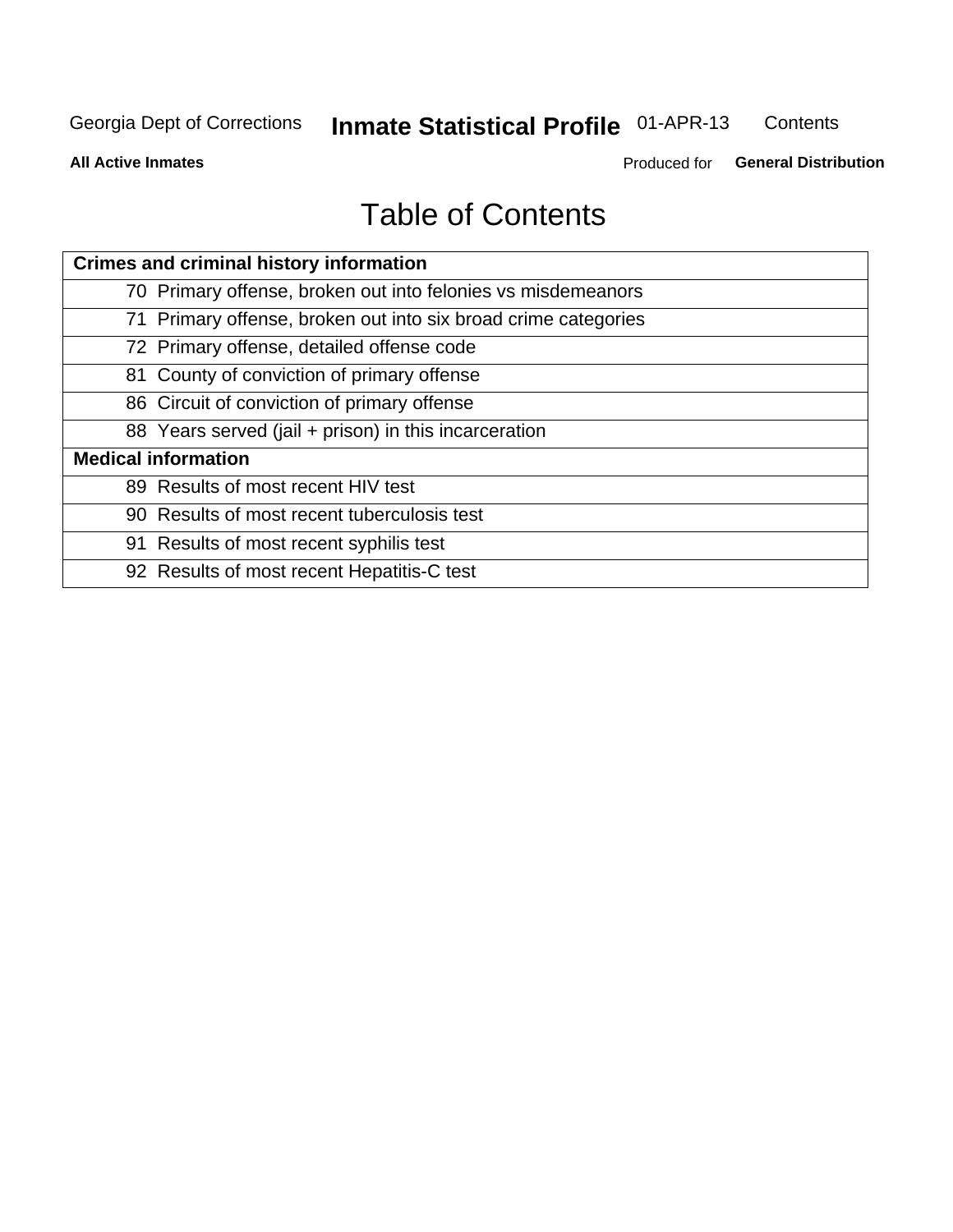#### **All Active Inmates**

#### Produced for General Distribution

### Current age, broken out in ten-year age groups

COL % - percent each COUNT is of its particular column

|                          |              | <b>Male</b> |        |                 | <b>Female</b> |          |              | <b>Total</b>  |
|--------------------------|--------------|-------------|--------|-----------------|---------------|----------|--------------|---------------|
| <b>Current Age</b>       | <b>Count</b> | Col %       | Row %  | <b>Count</b>    | Col %         | Row %    | <b>Total</b> | Col %         |
| <b>Teens (1-19)</b>      | 921          | 1.76%       | 96.95% | 29              | 0.75%         | $3.05\%$ | 950          | 1.69%         |
| <b>Twenties (20-29)</b>  | 16,183       | 30.92%      | 93.81% | 1,067           | 27.64%        | 6.19%    | 17,250       | 30.69%        |
| <b>Thirties (30-39)</b>  | 15,200       | 29.04%      | 92.16% | 1,293           | 33.49%        | $7.84\%$ |              | 16,493 29.35% |
| <b>Forties (40-49)</b>   | 11,175       | 21.35%      | 91.99% | 973             | 25.20%        | 8.01%    |              | 12,148 21.62% |
| <b>Fifties (50-59)</b>   | 6,554        | 12.52%      | 94.15% | 407             | 10.54%        | 5.85%    | 6.961        | 12.39%        |
| <b>Sixties (60-69)</b>   | 1,749        | $3.34\%$    | 95.68% | 79              | 2.05%         | 4.32%    | 1,828        | 3.25%         |
| Seventy + (70 and above) | 556          | $1.06\%$    | 97.72% | 13 <sub>1</sub> | 0.34%         | 2.28%    | 569          | 1.01%         |
| <b>Total Reported</b>    | 52,338       | 100%        | 93.13% | 3,861           | 100%          | 6.87%    | 56,199       | 100%          |

| <b>Not Reported</b> | 46     |       |        |
|---------------------|--------|-------|--------|
| <b>Grand Total</b>  | 52,384 | 3,862 | 56,246 |

| <b>Mean</b><br>(average) | 37.02    | 36.89 | 37.01                          |
|--------------------------|----------|-------|--------------------------------|
| Median (middle)          | つん<br>vu | 36    | 35                             |
| Mode<br>(most frequent)  | n.<br>w  | 29    | $\overline{\phantom{a}}$<br>∠J |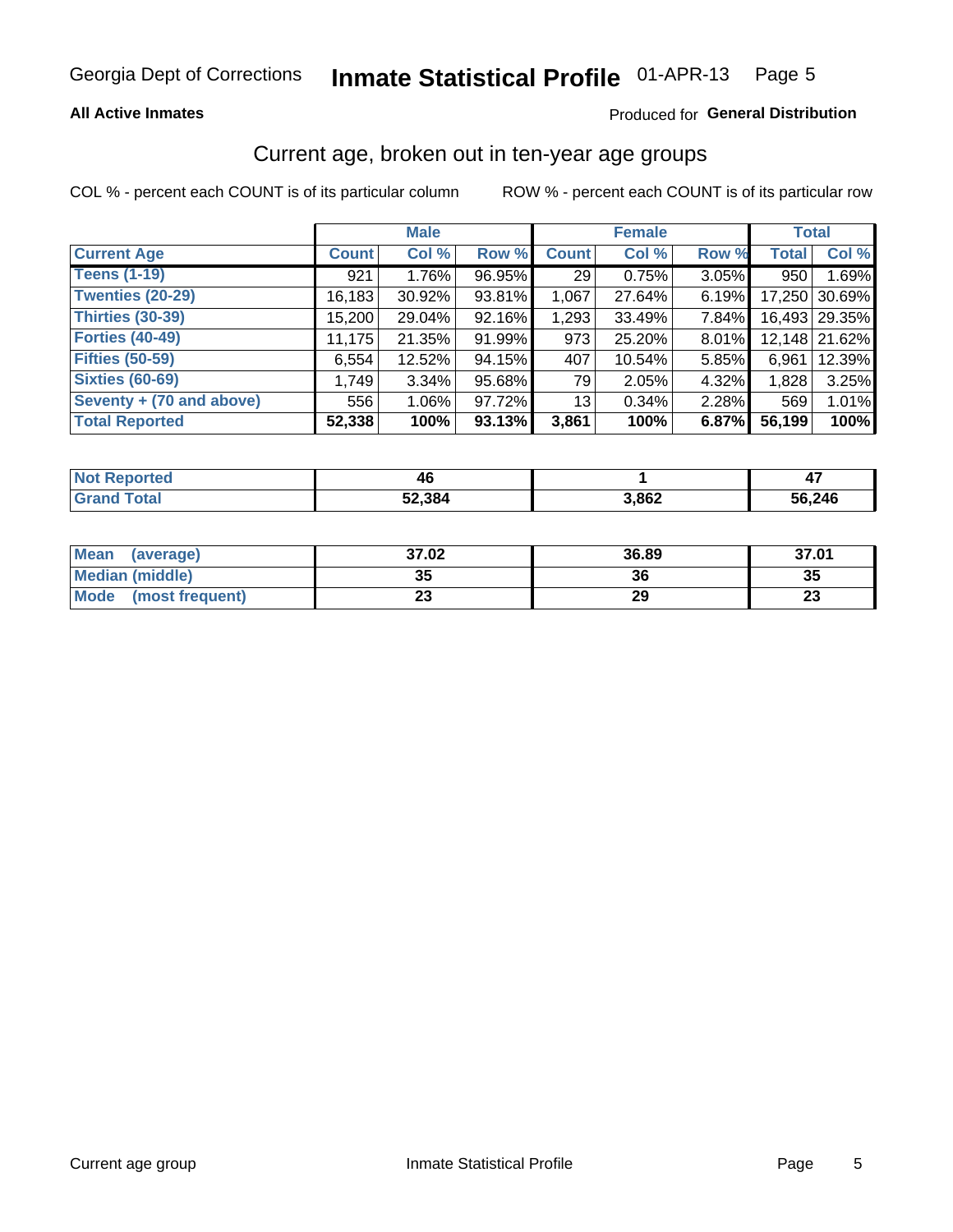#### Inmate Statistical Profile 01-APR-13 Page 6

#### **All Active Inmates**

#### Produced for General Distribution

#### Race group

COL % - percent each COUNT is of its particular column

|                                   |              | <b>Male</b> |         |             | <b>Female</b> |          |              | <b>Total</b> |
|-----------------------------------|--------------|-------------|---------|-------------|---------------|----------|--------------|--------------|
| <b>Race Group</b>                 | <b>Count</b> | Col %       |         | Row % Count | Col %         | Row %    | <b>Total</b> | Col %        |
| <b>White</b>                      | 16,932       | 32.32%      | 89.05%  | 2,082       | 53.91%        | 10.95%   | 19,014       | 33.81%       |
| <b>Black</b><br>2                 | 32,900       | 62.81%      | 95.11%  | ,692        | 43.81%        | 4.89%    | 34,592       | 61.50%       |
| <b>Other</b><br>5.                | 48           | .09%        | 88.89%  | 6           | .16%          | 11.11%   | 54           | .10%         |
| <b>Asian</b><br>6                 | 148          | .28%        | 94.27%  | 9           | .23%          | 5.73%    | 157          | .28%         |
| <b>Unknown</b><br>9               |              | $.01\%$     | 100.00% |             |               |          |              | .01%         |
| <b>Hispanic</b><br>10             | 2,324        | 4.44%       | 97.08%  | 70          | 1.81%         | 2.92%    | 2,394        | 4.26%        |
| <b>Native American</b><br>$12 \,$ | 31           | $.06\%$     | 91.18%  | 3           | .08%          | $8.82\%$ | 34           | .06%         |
| <b>Total Reported</b>             | 52,384       | 100%        | 93.13%  | 3,862       | 100%          | 6.87%    | 56,246       | 100%         |

| Reported<br><b>Not</b>             |        |       |        |
|------------------------------------|--------|-------|--------|
| <b>Total</b><br>"Gran <sub>"</sub> | 52,384 | 3,862 | 56,246 |

| M.<br>____ | . | ------- |
|------------|---|---------|
|            |   |         |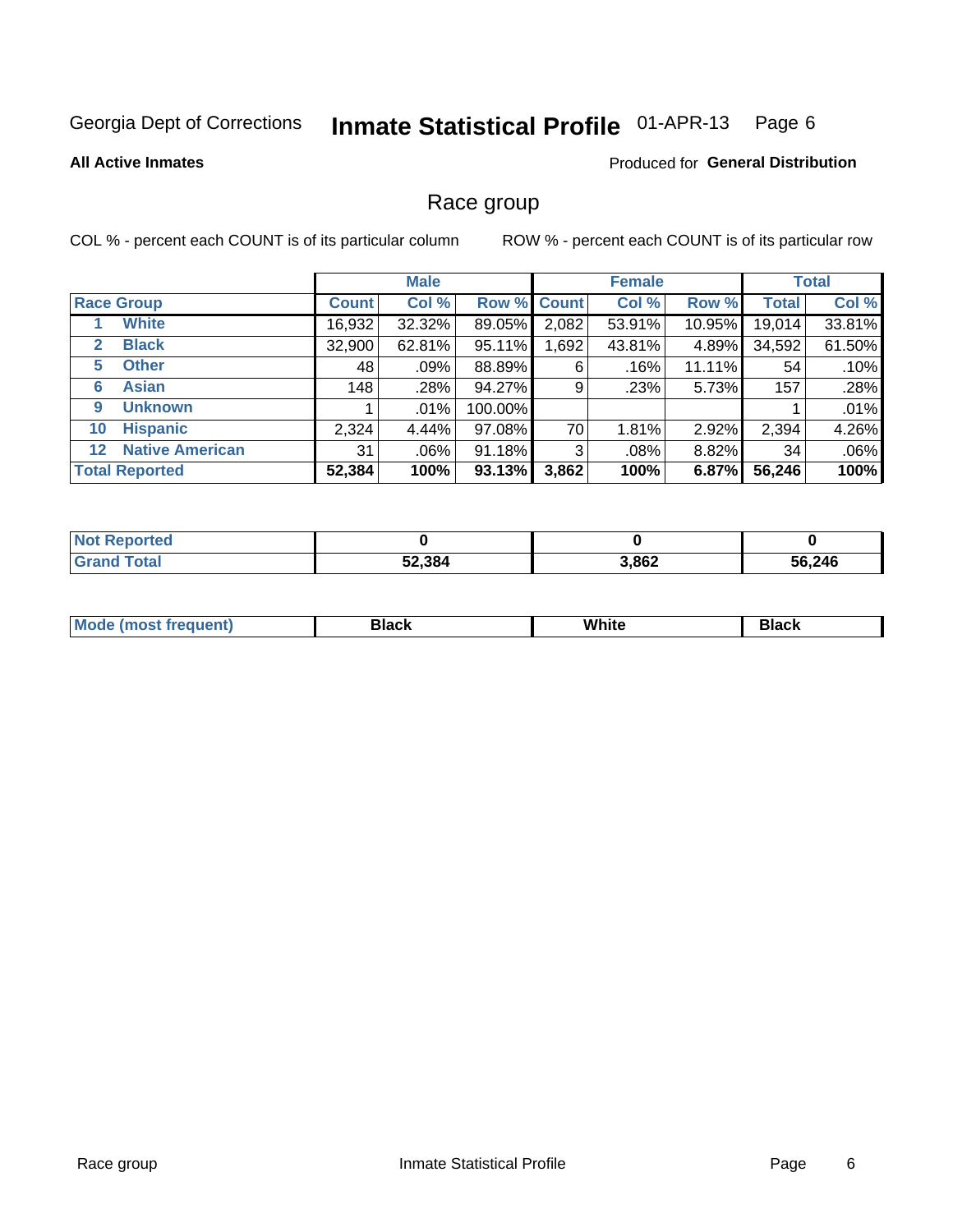#### Inmate Statistical Profile 01-APR-13 Page 7

**All Active Inmates** 

#### Produced for General Distribution

### Marital status, self-reported at entry to prison

COL % - percent each COUNT is of its particular column

|                            |              | <b>Male</b> |        |              | <b>Female</b> |        |              | <b>Total</b> |
|----------------------------|--------------|-------------|--------|--------------|---------------|--------|--------------|--------------|
| <b>Marital Status</b>      | <b>Count</b> | Col %       | Row %  | <b>Count</b> | Col %         | Row %  | <b>Total</b> | Col %        |
| <b>Unknown</b><br>$\bf{0}$ | 534          | 1.02%       | 89.45% | 63           | 1.63%         | 10.55% | 597          | 1.06%        |
| <b>Divorced</b><br>D       | 4,955        | $9.46\%$    | 88.36% | 653          | 16.91%        | 11.64% | 5,608        | 9.97%        |
| <b>Married</b><br>M        | 7,127        | 13.61%      | 91.61% | 653          | 16.91%        | 8.39%  | 7,780        | 13.83%       |
| <b>S</b> Separated         | 1,833        | $3.50\%$    | 84.24% | 343          | 8.88%         | 15.76% | 2,176        | 3.87%        |
| <b>Unmarried</b><br>U      | 37,460       | 71.51%      | 94.97% | 1,985        | 51.40%        | 5.03%  | 39,445       | 70.13%       |
| <b>Widow</b><br>W          | 475          | .91%        | 74.22% | 165          | 4.27%         | 25.78% | 640          | 1.14%        |
| <b>Total Reported</b>      | 52,384       | 100%        | 93.13% | 3,862        | 100%          | 6.87%  | 56,246       | 100%         |

| <b>Not Repo</b><br><b>oorted</b> |        |       |        |
|----------------------------------|--------|-------|--------|
| Гоtal                            | 52,384 | 8,862 | 56,246 |

|--|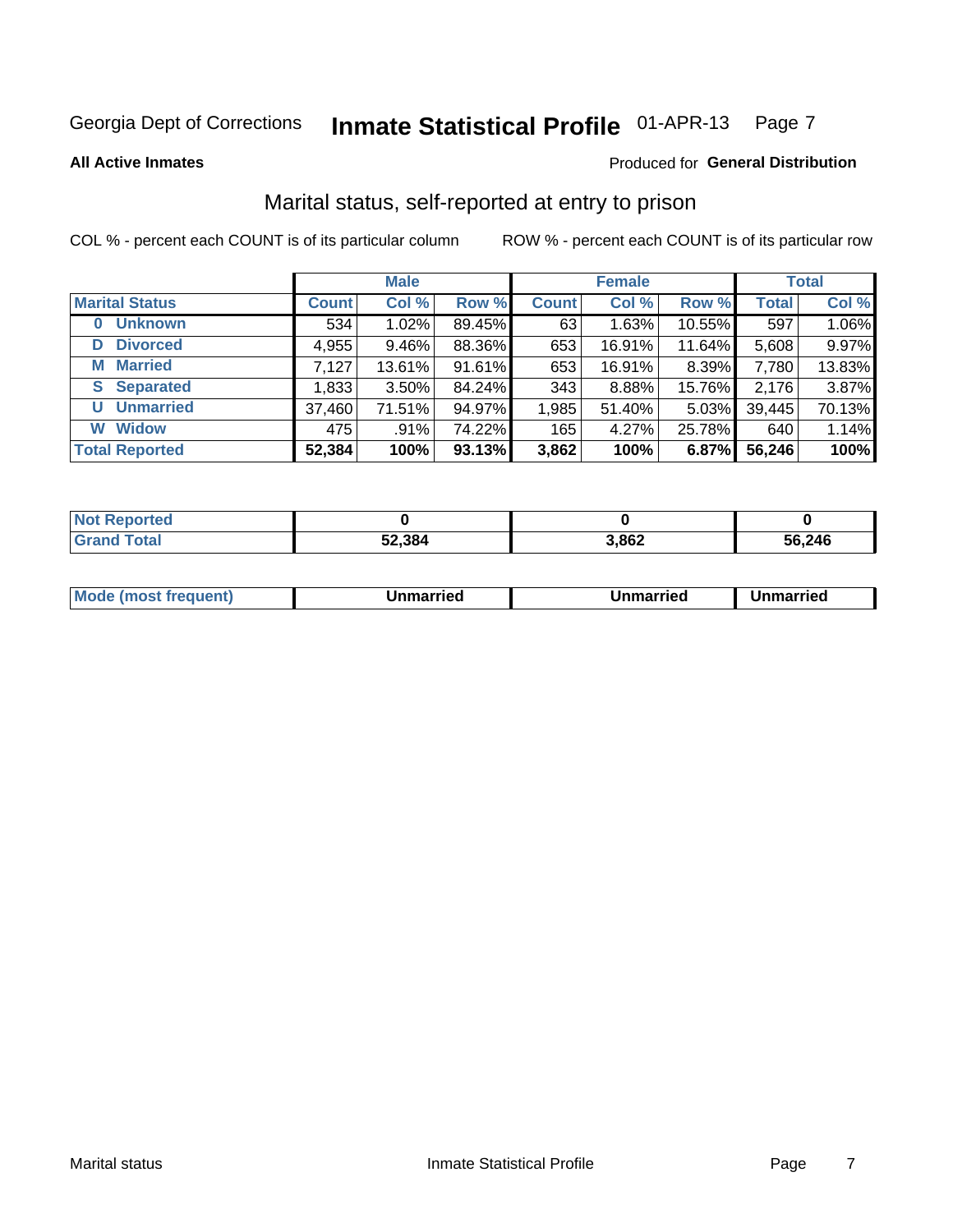#### Inmate Statistical Profile 01-APR-13 Page 8

#### **All Active Inmates**

#### **Produced for General Distribution**

# Number of children, self reported at entry to prison

COL % - percent each COUNT is of its particular column

|                           |              | <b>Male</b> |        |              | <b>Female</b> |        | <b>Total</b> |        |
|---------------------------|--------------|-------------|--------|--------------|---------------|--------|--------------|--------|
| <b>Number of Children</b> | <b>Count</b> | Col %       | Row %  | <b>Count</b> | Col %         | Row %  | <b>Total</b> | Col %  |
| $\bf{0}$                  | 21,446       | 41.35%      | 94.91% | 1,149        | 29.78%        | 5.09%  | 22,595       | 40.55% |
|                           | 11,599       | 22.36%      | 93.96% | 745          | 19.31%        | 6.04%  | 12,344       | 22.15% |
| $\overline{2}$            | 8,556        | 16.50%      | 90.96% | 850          | 22.03%        | 9.04%  | 9,406        | 16.88% |
| 3                         | 5,071        | 9.78%       | 88.92% | 632          | 16.38%        | 11.08% | 5,703        | 10.23% |
| 4                         | 2,592        | 5.00%       | 90.38% | 276          | 7.15%         | 9.62%  | 2,868        | 5.15%  |
| 5                         | 1,256        | 2.42%       | 91.75% | 113          | 2.93%         | 8.25%  | 1,369        | 2.46%  |
| $6\phantom{1}6$           | 664          | 1.28%       | 92.61% | 53           | 1.37%         | 7.39%  | 717          | 1.29%  |
| 7                         | 280          | 0.54%       | 93.02% | 21           | 0.54%         | 6.98%  | 301          | 0.54%  |
| 8                         | 162          | 0.31%       | 93.64% | 11           | 0.29%         | 6.36%  | 173          | 0.31%  |
| $\boldsymbol{9}$          | 104          | 0.20%       | 98.11% | 2            | 0.05%         | 1.89%  | 106          | 0.19%  |
| 10                        | 58           | 0.11%       | 95.08% | 3            | 0.08%         | 4.92%  | 61           | 0.11%  |
| Over 10                   | 81           | 0.16%       | 96.43% | 3            | 0.08%         | 3.57%  | 84           | 0.15%  |
| <b>Total Reported</b>     | 51,869       | 100%        | 93.08% | 3,858        | 100%          | 6.92%  | 55,727       | 100.0% |

| -45<br><b>UIV</b> |       | 519    |
|-------------------|-------|--------|
| 52,384            | 3,862 | 56,246 |

| <b>Mean</b><br>(average)       | 1.36 | 72 | 1.38 |
|--------------------------------|------|----|------|
| Median (middle)                |      |    |      |
| <b>Mode</b><br>(most frequent) |      |    |      |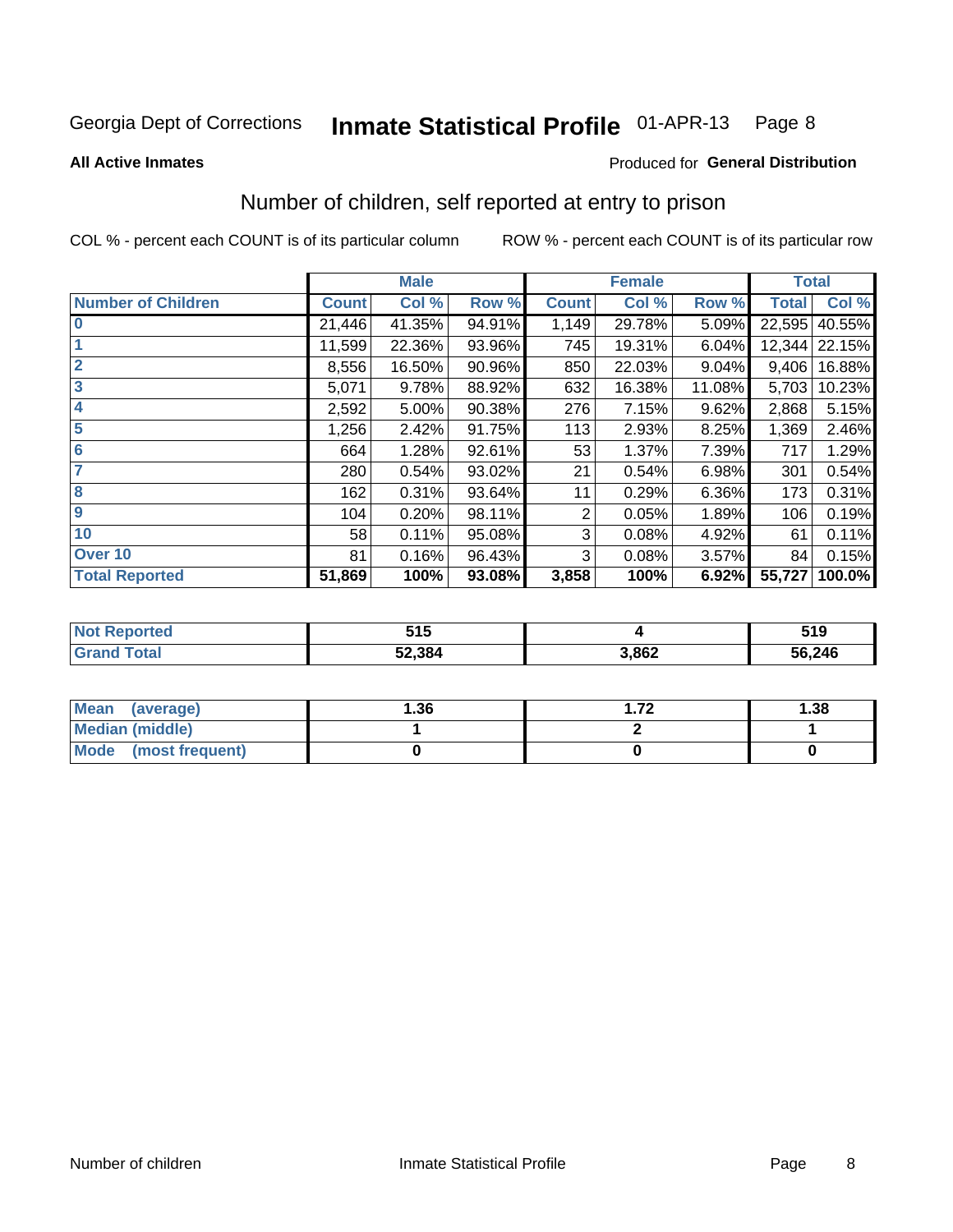#### Inmate Statistical Profile 01-APR-13 Page 9

#### **All Active Inmates**

#### Produced for General Distribution

### Religious affiliation, self-reported at entry to prison

COL % - percent each COUNT is of its particular column

|                 |                              |              | <b>Male</b> |         |                | <b>Female</b> |        |              | <b>Total</b> |
|-----------------|------------------------------|--------------|-------------|---------|----------------|---------------|--------|--------------|--------------|
|                 | <b>Religious Affiliation</b> | <b>Count</b> | Col %       | Row %   | <b>Count</b>   | Col %         | Row %  | <b>Total</b> | Col %        |
| 1               | <b>Islam</b>                 | 987          | 4.18%       | 96.58%  | 35             | 1.30%         | 3.42%  | 1,022        | 3.88%        |
| $\overline{2}$  | <b>Catholic</b>              | 1,197        | 5.06%       | 88.73%  | 152            | 5.65%         | 11.27% | 1,349        | 5.12%        |
| $\mathbf{3}$    | <b>Baptist</b>               | 11,763       | 49.77%      | 86.75%  | 1,796          | 66.74%        | 13.25% | 13,559       | 51.50%       |
| 4               | <b>Methodist</b>             | 520          | 2.20%       | 88.29%  | 69             | 2.56%         | 11.71% | 589          | 2.24%        |
| 5               | <b>EpiscopIn</b>             | 39           | .16%        | 88.64%  | 5              | .19%          | 11.36% | 44           | .17%         |
| $6\phantom{a}$  | <b>Presbytrn</b>             | 83           | .35%        | 91.21%  | 8              | .30%          | 8.79%  | 91           | .35%         |
| 7               | <b>Chc Of God</b>            | 434          | 1.84%       | 80.67%  | 104            | 3.86%         | 19.33% | 538          | 2.04%        |
| 8               | <b>Holiness</b>              | 815          | 3.45%       | 82.07%  | 178            | 6.61%         | 17.93% | 993          | 3.77%        |
| $\overline{9}$  | <b>Jewish</b>                | 36           | .15%        | 92.31%  | 3              | .11%          | 7.69%  | 39           | .15%         |
| 10              | <b>Anglican</b>              | 11           | .05%        | 84.62%  | $\overline{2}$ | .07%          | 15.38% | 13           | .05%         |
| 11              | <b>Grk Orthdx</b>            | 4            | .02%        | 80.00%  | 1              | .04%          | 20.00% | 5            | .02%         |
| 12              | <b>Hindu</b>                 | 8            | .03%        | 100.00% |                |               |        | 8            | .03%         |
| 13              | <b>Buddhist</b>              | 36           | .15%        | 76.60%  | 11             | .41%          | 23.40% | 47           | .18%         |
| 14              | <b>Taoist</b>                | 7            | .03%        | 100.00% |                |               |        | 7            | .03%         |
| 15              | <b>Shintoist</b>             | 3            | .01%        | 100.00% |                |               |        | 3            | .01%         |
| 16              | <b>Seven D Ad</b>            | 77           | .33%        | 90.59%  | 8              | .30%          | 9.41%  | 85           | .32%         |
| 17 <sub>2</sub> | <b>Jehovah Wt</b>            | 277          | 1.17%       | 88.78%  | 35             | 1.30%         | 11.22% | 312          | 1.19%        |
| 18              | <b>Latr Day S</b>            | 35           | .15%        | 92.11%  | 3              | .11%          | 7.89%  | 38           | .14%         |
| 20              | <b>Other Prot</b>            | 3,749        | 15.86%      | 93.84%  | 246            | 9.14%         | 6.16%  | 3,995        | 15.17%       |
| 96              | <b>None</b>                  | 3,556        | 15.04%      | 99.03%  | 35             | 1.30%         | .97%   | 3,591        | 13.64%       |
|                 | <b>Total Reported</b>        | 23,637       | 100%        | 89.78%  | 2,691          | 100%          | 10.22% | 26,328       | 100%         |

| oorted        | 28,747 | 474   | 29,918 |
|---------------|--------|-------|--------|
| <i>i</i> otal | 52,384 | 3,862 | 56,246 |

|  | Mode (most frequent) | Baptist | Baptist | <b>Baptist</b> |
|--|----------------------|---------|---------|----------------|
|--|----------------------|---------|---------|----------------|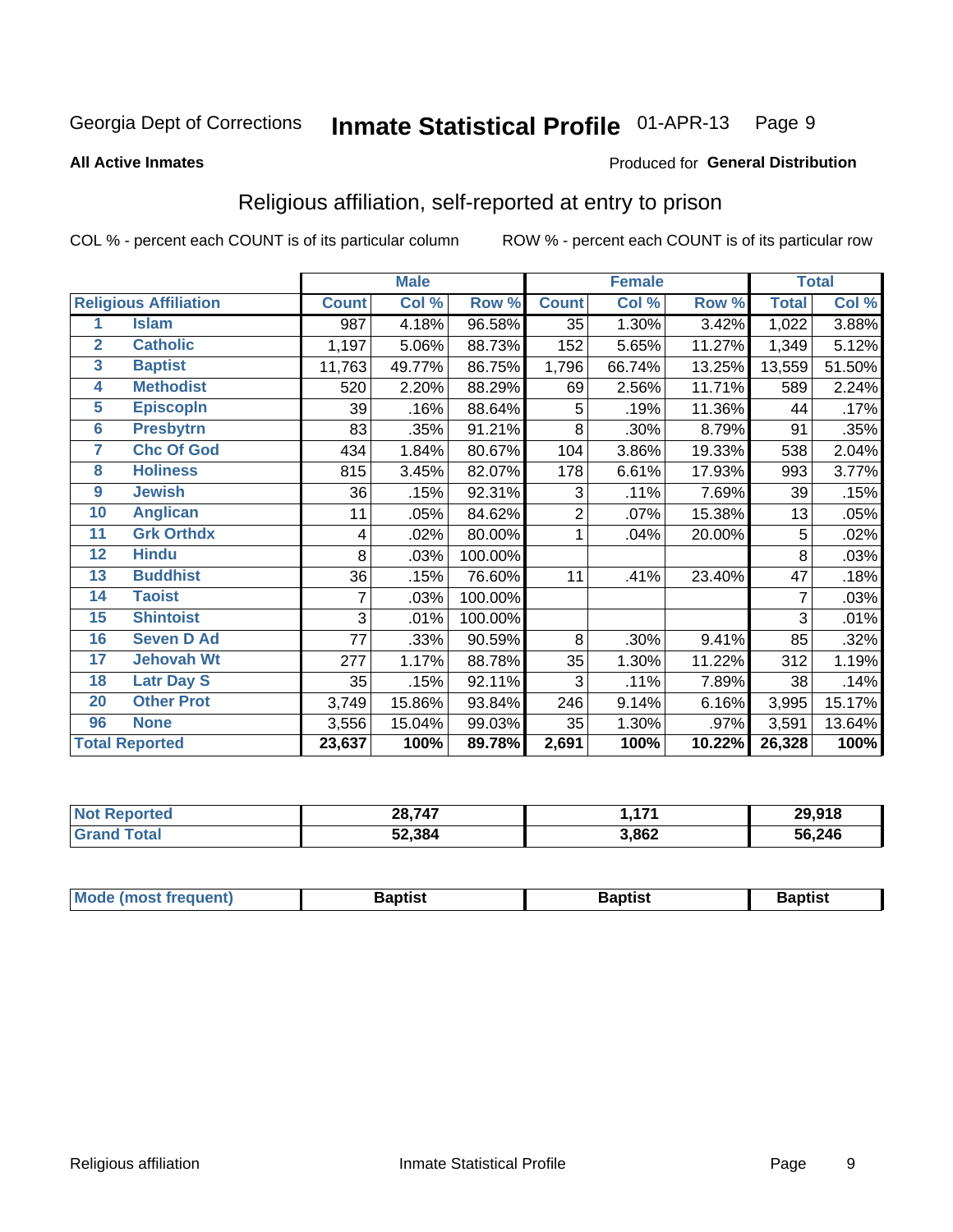#### Inmate Statistical Profile 01-APR-13 Page 10

Produced for General Distribution

#### **All Active Inmates**

#### Home county, self-reported at entry to prison

COL % - percent each COUNT is of its particular column

|     |                             |              | <b>Male</b> |         |                  | <b>Female</b> |        | <b>Total</b> |        |
|-----|-----------------------------|--------------|-------------|---------|------------------|---------------|--------|--------------|--------|
|     | <b>Home County</b>          | <b>Count</b> | Col %       | Row %   | <b>Count</b>     | Col %         | Row %  | <b>Total</b> | Col %  |
| 000 | <b>Unknown</b>              | 5,572        | 10.64%      | 94.11%  | 349              | 9.04%         | 5.89%  | 5,921        | 10.53% |
| 001 | <b>Appling County</b>       | 119          | .23%        | 96.75%  | 4                | .10%          | 3.25%  | 123          | .22%   |
| 002 | <b>Atkinson County</b>      | 44           | .08%        | 97.78%  | 1                | .03%          | 2.22%  | 45           | .08%   |
| 003 | <b>Bacon County</b>         | 68           | .13%        | 93.15%  | 5                | .13%          | 6.85%  | 73           | .13%   |
| 004 | <b>Baker County</b>         | 20           | .04%        | 100.00% |                  |               |        | 20           | .04%   |
| 005 | <b>Baldwin County</b>       | 290          | .55%        | 94.16%  | 18               | .47%          | 5.84%  | 308          | .55%   |
| 006 | <b>Banks County</b>         | 45           | .09%        | 91.84%  | 4                | .10%          | 8.16%  | 49           | .09%   |
| 007 | <b>Barrow County</b>        | 247          | .47%        | 87.90%  | 34               | .88%          | 12.10% | 281          | .50%   |
| 008 | <b>Bartow County</b>        | 575          | 1.10%       | 88.73%  | 73               | 1.89%         | 11.27% | 648          | 1.15%  |
| 009 | <b>Ben Hill County</b>      | 207          | .40%        | 94.52%  | 12               | .31%          | 5.48%  | 219          | .39%   |
| 010 | <b>Berrien County</b>       | 92           | .18%        | 92.93%  | 7                | .18%          | 7.07%  | 99           | .18%   |
| 011 | <b>Bibb County</b>          | 1,192        | 2.28%       | 95.59%  | 55               | 1.42%         | 4.41%  | 1,247        | 2.22%  |
| 012 | <b>Bleckley County</b>      | 76           | .15%        | 92.68%  | $\,6$            | .16%          | 7.32%  | 82           | .15%   |
| 013 | <b>Brantley County</b>      | 47           | .09%        | 83.93%  | $\boldsymbol{9}$ | .23%          | 16.07% | 56           | .10%   |
| 014 | <b>Brooks County</b>        | 136          | .26%        | 97.14%  | 4                | .10%          | 2.86%  | 140          | .25%   |
| 015 | <b>Bryan County</b>         | 140          | .27%        | 94.59%  | 8                | .21%          | 5.41%  | 148          | .26%   |
| 016 | <b>Bulloch County</b>       | 375          | .72%        | 92.14%  | 32               | .83%          | 7.86%  | 407          | .72%   |
| 017 | <b>Burke County</b>         | 207          | .40%        | 97.18%  | 6                | .16%          | 2.82%  | 213          | .38%   |
| 018 | <b>Butts County</b>         | 149          | .28%        | 93.13%  | 11               | .28%          | 6.88%  | 160          | .28%   |
| 019 | <b>Calhoun County</b>       | 70           | .13%        | 97.22%  | $\overline{2}$   | .05%          | 2.78%  | 72           | .13%   |
| 020 | <b>Camden County</b>        | 118          | .23%        | 90.77%  | 12               | .31%          | 9.23%  | 130          | .23%   |
| 021 | <b>Candler County</b>       | 110          | .21%        | 92.44%  | 9                | .23%          | 7.56%  | 119          | .21%   |
| 022 | <b>Carroll County</b>       | 573          | 1.09%       | 89.53%  | 67               | 1.73%         | 10.47% | 640          | 1.14%  |
| 023 | <b>Catoosa County</b>       | 235          | .45%        | 90.38%  | 25               | .65%          | 9.62%  | 260          | .46%   |
| 024 | <b>Charlton County</b>      | 52           | .10%        | 98.11%  | 1                | .03%          | 1.89%  | 53           | .09%   |
| 025 | <b>Chatham County</b>       | 2,057        | 3.93%       | 95.94%  | 87               | 2.25%         | 4.06%  | 2,144        | 3.81%  |
| 026 | <b>Chattahoochee County</b> | 27           | .05%        | 100.00% |                  |               |        | 27           | .05%   |
| 027 | <b>Chattooga County</b>     | 253          | .48%        | 89.40%  | 30               | .78%          | 10.60% | 283          | .50%   |
| 028 | <b>Cherokee County</b>      | 415          | .79%        | 91.81%  | 37               | .96%          | 8.19%  | 452          | .80%   |
| 029 | <b>Clarke County</b>        | 463          | .88%        | 94.49%  | 27               | .70%          | 5.51%  | 490          | .87%   |
| 030 | <b>Clay County</b>          | 41           | .08%        | 93.18%  | $\overline{3}$   | .08%          | 6.82%  | 44           | .08%   |
| 031 | <b>Clayton County</b>       | 1,537        | 2.93%       | 93.78%  | 102              | 2.64%         | 6.22%  | 1,639        | 2.91%  |
| 032 | <b>Clinch County</b>        | 58           | .11%        | 93.55%  | 4                | .10%          | 6.45%  | 62           | .11%   |
| 033 | <b>Cobb County</b>          | 2,058        | 3.93%       | 90.62%  | 213              | 5.52%         | 9.38%  | 2,271        | 4.04%  |
| 034 | <b>Coffee County</b>        | 273          | .52%        | 93.81%  | 18               | .47%          | 6.19%  | 291          | .52%   |
| 035 | <b>Colquitt County</b>      | 249          | .48%        | 95.77%  | 11               | .28%          | 4.23%  | 260          | .46%   |
| 036 | <b>Columbia County</b>      | 247          | .47%        | 89.82%  | 28               | .73%          | 10.18% | 275          | .49%   |
| 037 | <b>Cook County</b>          | 135          | .26%        | 96.43%  | $\sqrt{5}$       | .13%          | 3.57%  | 140          | .25%   |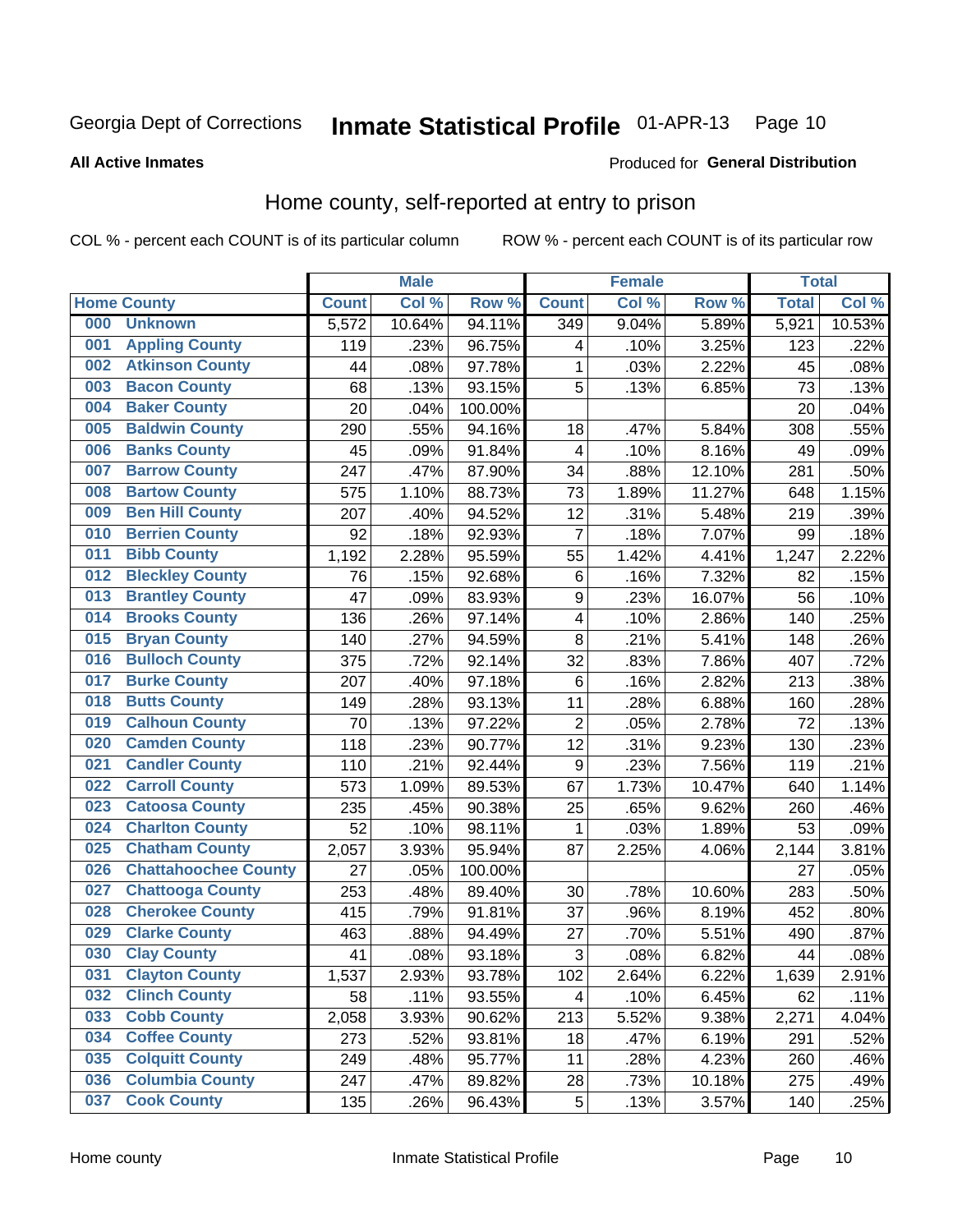#### Inmate Statistical Profile 01-APR-13 Page 11

#### **All Active Inmates**

#### Produced for General Distribution

### Home county, self-reported at entry to prison

COL % - percent each COUNT is of its particular column

|     |                         |                | <b>Male</b> |         |                  | <b>Female</b> |        | <b>Total</b>   |        |
|-----|-------------------------|----------------|-------------|---------|------------------|---------------|--------|----------------|--------|
|     | <b>Home County</b>      | <b>Count</b>   | Col %       | Row %   | <b>Count</b>     | Col %         | Row %  | <b>Total</b>   | Col %  |
| 038 | <b>Coweta County</b>    | 441            | .84%        | 93.43%  | 31               | .80%          | 6.57%  | 472            | .84%   |
| 039 | <b>Crawford County</b>  | 37             | .07%        | 92.50%  | 3                | .08%          | 7.50%  | 40             | .07%   |
| 040 | <b>Crisp County</b>     | 212            | .40%        | 96.36%  | $\bf 8$          | .21%          | 3.64%  | 220            | .39%   |
| 041 | <b>Dade County</b>      | 68             | .13%        | 88.31%  | $\boldsymbol{9}$ | .23%          | 11.69% | 77             | .14%   |
| 042 | <b>Dawson County</b>    | 84             | .16%        | 86.60%  | 13               | .34%          | 13.40% | 97             | .17%   |
| 043 | <b>Decatur County</b>   | 294            | .56%        | 91.59%  | 27               | .70%          | 8.41%  | 321            | .57%   |
| 044 | <b>Dekalb County</b>    | 3,140          | 5.99%       | 93.54%  | 217              | 5.62%         | 6.46%  | 3,357          | 5.97%  |
| 045 | <b>Dodge County</b>     | 146            | .28%        | 90.12%  | 16               | .41%          | 9.88%  | 162            | .29%   |
| 046 | <b>Dooly County</b>     | 75             | .14%        | 87.21%  | 11               | .28%          | 12.79% | 86             | .15%   |
| 047 | <b>Dougherty County</b> | 921            | 1.76%       | 94.95%  | 49               | 1.27%         | 5.05%  | 970            | 1.72%  |
| 048 | <b>Douglas County</b>   | 672            | 1.28%       | 91.43%  | 63               | 1.63%         | 8.57%  | 735            | 1.31%  |
| 049 | <b>Early County</b>     | 76             | .15%        | 93.83%  | 5                | .13%          | 6.17%  | 81             | .14%   |
| 050 | <b>Echols County</b>    | 14             | .03%        | 100.00% |                  |               |        | 14             | .02%   |
| 051 | <b>Effingham County</b> | 194            | .37%        | 94.17%  | 12               | .31%          | 5.83%  | 206            | .37%   |
| 052 | <b>Elbert County</b>    | 144            | .27%        | 95.36%  | $\overline{7}$   | .18%          | 4.64%  | 151            | .27%   |
| 053 | <b>Emanuel County</b>   | 162            | .31%        | 94.19%  | 10               | .26%          | 5.81%  | 172            | .31%   |
| 054 | <b>Evans County</b>     | 83             | .16%        | 92.22%  | $\overline{7}$   | .18%          | 7.78%  | 90             | .16%   |
| 055 | <b>Fannin County</b>    | 89             | .17%        | 86.41%  | 14               | .36%          | 13.59% | 103            | .18%   |
| 056 | <b>Fayette County</b>   | 179            | .34%        | 88.18%  | 24               | .62%          | 11.82% | 203            | .36%   |
| 057 | <b>Floyd County</b>     | 690            | 1.32%       | 88.69%  | 88               | 2.28%         | 11.31% | 778            | 1.38%  |
| 058 | <b>Forsyth County</b>   | 206            | .39%        | 87.29%  | 30               | .78%          | 12.71% | 236            | .42%   |
| 059 | <b>Franklin County</b>  | 133            | .25%        | 96.38%  | 5                | .13%          | 3.62%  | 138            | .25%   |
| 060 | <b>Fulton County</b>    | 5,414          | 10.34%      | 94.85%  | 294              | 7.61%         | 5.15%  | 5,708          | 10.15% |
| 061 | <b>Gilmer County</b>    | 109            | .21%        | 92.37%  | 9                | .23%          | 7.63%  | 118            | .21%   |
| 062 | <b>Glascock County</b>  | $\overline{7}$ | .01%        | 100.00% |                  |               |        | $\overline{7}$ | .01%   |
| 063 | <b>Glynn County</b>     | 379            | .72%        | 94.75%  | 21               | .54%          | 5.25%  | 400            | .71%   |
| 064 | <b>Gordon County</b>    | 272            | .52%        | 86.35%  | 43               | 1.11%         | 13.65% | 315            | .56%   |
| 065 | <b>Grady County</b>     | 176            | .34%        | 94.62%  | 10               | .26%          | 5.38%  | 186            | .33%   |
| 066 | <b>Greene County</b>    | 106            | .20%        | 92.98%  | $\bf 8$          | .21%          | 7.02%  | 114            | .20%   |
| 067 | <b>Gwinnett County</b>  | 1,806          | 3.45%       | 91.77%  | 162              | 4.19%         | 8.23%  | 1,968          | 3.50%  |
| 068 | <b>Habersham County</b> | 107            | .20%        | 91.45%  | 10               | .26%          | 8.55%  | 117            | .21%   |
| 069 | <b>Hall County</b>      | 623            | 1.19%       | 91.22%  | 60               | 1.55%         | 8.78%  | 683            | 1.21%  |
| 070 | <b>Hancock County</b>   | 59             | .11%        | 96.72%  | $\overline{2}$   | .05%          | 3.28%  | 61             | .11%   |
| 071 | <b>Haralson County</b>  | 125            | .24%        | 92.59%  | 10               | .26%          | 7.41%  | 135            | .24%   |
| 072 | <b>Harris County</b>    | 106            | .20%        | 90.60%  | 11               | .28%          | 9.40%  | 117            | .21%   |
| 073 | <b>Hart County</b>      | 126            | .24%        | 92.65%  | 10               | .26%          | 7.35%  | 136            | .24%   |
| 074 | <b>Heard County</b>     | 50             | .10%        | 86.21%  | 8                | .21%          | 13.79% | 58             | .10%   |
| 075 | <b>Henry County</b>     | 577            | 1.10%       | 93.82%  | 38               | .98%          | 6.18%  | 615            | 1.09%  |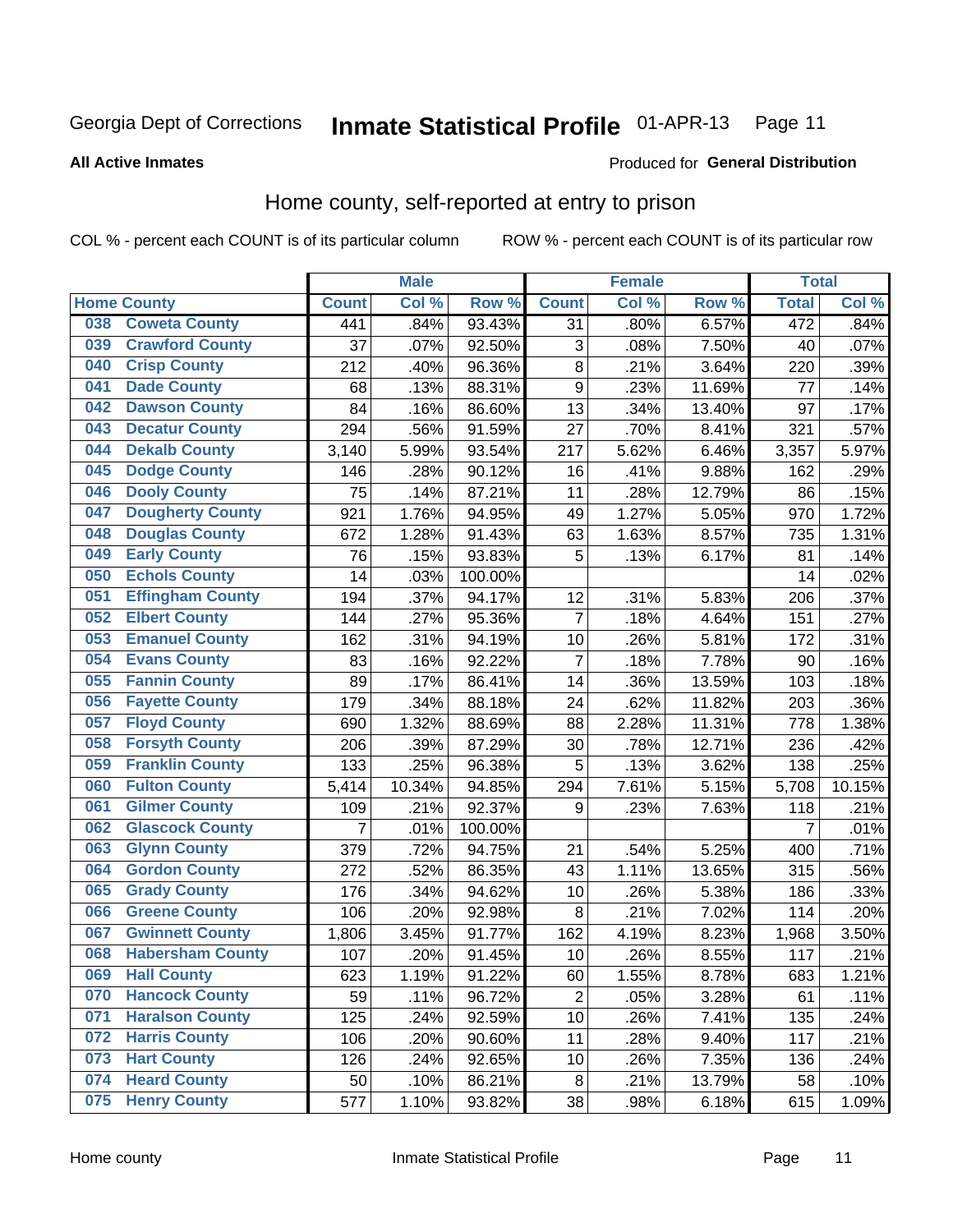#### Inmate Statistical Profile 01-APR-13 Page 12

#### **All Active Inmates**

#### Produced for General Distribution

## Home county, self-reported at entry to prison

COL % - percent each COUNT is of its particular column

|                  |                          |              | <b>Male</b> |                  |                         | <b>Female</b> |        | <b>Total</b> |       |
|------------------|--------------------------|--------------|-------------|------------------|-------------------------|---------------|--------|--------------|-------|
|                  | <b>Home County</b>       | <b>Count</b> | Col %       | Row <sup>%</sup> | <b>Count</b>            | Col %         | Row %  | <b>Total</b> | Col % |
| 076              | <b>Houston County</b>    | 529          | 1.01%       | 91.84%           | 47                      | 1.22%         | 8.16%  | 576          | 1.02% |
| 077              | <b>Irwin County</b>      | 85           | .16%        | 95.51%           | 4                       | .10%          | 4.49%  | 89           | .16%  |
| 078              | <b>Jackson County</b>    | 220          | .42%        | 87.30%           | 32                      | .83%          | 12.70% | 252          | .45%  |
| 079              | <b>Jasper County</b>     | 75           | .14%        | 91.46%           | $\overline{7}$          | .18%          | 8.54%  | 82           | .15%  |
| 080              | <b>Jeff Davis County</b> | 78           | .15%        | 93.98%           | 5                       | .13%          | 6.02%  | 83           | .15%  |
| 081              | <b>Jefferson County</b>  | 193          | .37%        | 93.24%           | 14                      | .36%          | 6.76%  | 207          | .37%  |
| 082              | <b>Jenkins County</b>    | 70           | .13%        | 94.59%           | $\overline{\mathbf{4}}$ | .10%          | 5.41%  | 74           | .13%  |
| 083              | <b>Johnson County</b>    | 45           | .09%        | 91.84%           | $\overline{\mathbf{4}}$ | .10%          | 8.16%  | 49           | .09%  |
| 084              | <b>Jones County</b>      | 129          | .25%        | 90.85%           | 13                      | .34%          | 9.15%  | 142          | .25%  |
| 085              | <b>Lamar County</b>      | 58           | .11%        | 90.63%           | $\,6$                   | .16%          | 9.38%  | 64           | .11%  |
| 086              | <b>Lanier County</b>     | 46           | .09%        | 97.87%           | 1                       | .03%          | 2.13%  | 47           | .08%  |
| 087              | <b>Laurens County</b>    | 305          | .58%        | 92.15%           | 26                      | .67%          | 7.85%  | 331          | .59%  |
| 088              | <b>Lee County</b>        | 86           | .16%        | 86.87%           | 13                      | .34%          | 13.13% | 99           | .18%  |
| 089              | <b>Liberty County</b>    | 271          | .52%        | 95.09%           | 14                      | .36%          | 4.91%  | 285          | .51%  |
| 090              | <b>Lincoln County</b>    | 25           | .05%        | 83.33%           | 5                       | .13%          | 16.67% | 30           | .05%  |
| 091              | <b>Long County</b>       | 60           | .11%        | 93.75%           | $\overline{\mathbf{4}}$ | .10%          | 6.25%  | 64           | .11%  |
| 092              | <b>Lowndes County</b>    | 518          | .99%        | 95.40%           | 25                      | .65%          | 4.60%  | 543          | .97%  |
| 093              | <b>Lumpkin County</b>    | 88           | .17%        | 95.65%           | 4                       | .10%          | 4.35%  | 92           | .16%  |
| 094              | <b>Macon County</b>      | 78           | .15%        | 97.50%           | $\overline{2}$          | .05%          | 2.50%  | 80           | .14%  |
| 095              | <b>Madison County</b>    | 137          | .26%        | 92.57%           | 11                      | .28%          | 7.43%  | 148          | .26%  |
| 096              | <b>Marion County</b>     | 42           | .08%        | 89.36%           | 5                       | .13%          | 10.64% | 47           | .08%  |
| 097              | <b>Mcduffie County</b>   | 171          | .33%        | 96.61%           | 6                       | .16%          | 3.39%  | 177          | .31%  |
| 098              | <b>Mcintosh County</b>   | 81           | .15%        | 95.29%           | $\overline{\mathbf{4}}$ | .10%          | 4.71%  | 85           | .15%  |
| 099              | <b>Meriwether County</b> | 176          | .34%        | 94.12%           | 11                      | .28%          | 5.88%  | 187          | .33%  |
| 100              | <b>Miller County</b>     | 37           | .07%        | 97.37%           | 1                       | .03%          | 2.63%  | 38           | .07%  |
| 101              | <b>Mitchell County</b>   | 227          | .43%        | 93.80%           | 15                      | .39%          | 6.20%  | 242          | .43%  |
| 102              | <b>Monroe County</b>     | 147          | .28%        | 94.23%           | $\boldsymbol{9}$        | .23%          | 5.77%  | 156          | .28%  |
| 103              | <b>Montgomery County</b> | 67           | .13%        | 90.54%           | $\overline{7}$          | .18%          | 9.46%  | 74           | .13%  |
| 104              | <b>Morgan County</b>     | 115          | .22%        | 93.50%           | 8                       | .21%          | 6.50%  | 123          | .22%  |
| 105              | <b>Murray County</b>     | 170          | .32%        | 88.54%           | 22                      | .57%          | 11.46% | 192          | .34%  |
| 106              | <b>Muscogee County</b>   | 1,239        | 2.37%       | 95.31%           | 61                      | 1.58%         | 4.69%  | 1,300        | 2.31% |
| 107              | <b>Newton County</b>     | 614          | 1.17%       | 91.92%           | 54                      | 1.40%         | 8.08%  | 668          | 1.19% |
| 108              | <b>Oconee County</b>     | 47           | .09%        | 88.68%           | 6                       | .16%          | 11.32% | 53           | .09%  |
| 109              | <b>Oglethorpe County</b> | 60           | .11%        | 88.24%           | 8                       | .21%          | 11.76% | 68           | .12%  |
| 110              | <b>Paulding County</b>   | 334          | .64%        | 92.52%           | 27                      | .70%          | 7.48%  | 361          | .64%  |
| 111              | <b>Peach County</b>      | 117          | .22%        | 95.12%           | 6                       | .16%          | 4.88%  | 123          | .22%  |
| $\overline{112}$ | <b>Pickens County</b>    | 115          | .22%        | 89.15%           | 14                      | .36%          | 10.85% | 129          | .23%  |
| 113              | <b>Pierce County</b>     | 65           | .12%        | 87.84%           | $\boldsymbol{9}$        | .23%          | 12.16% | 74           | .13%  |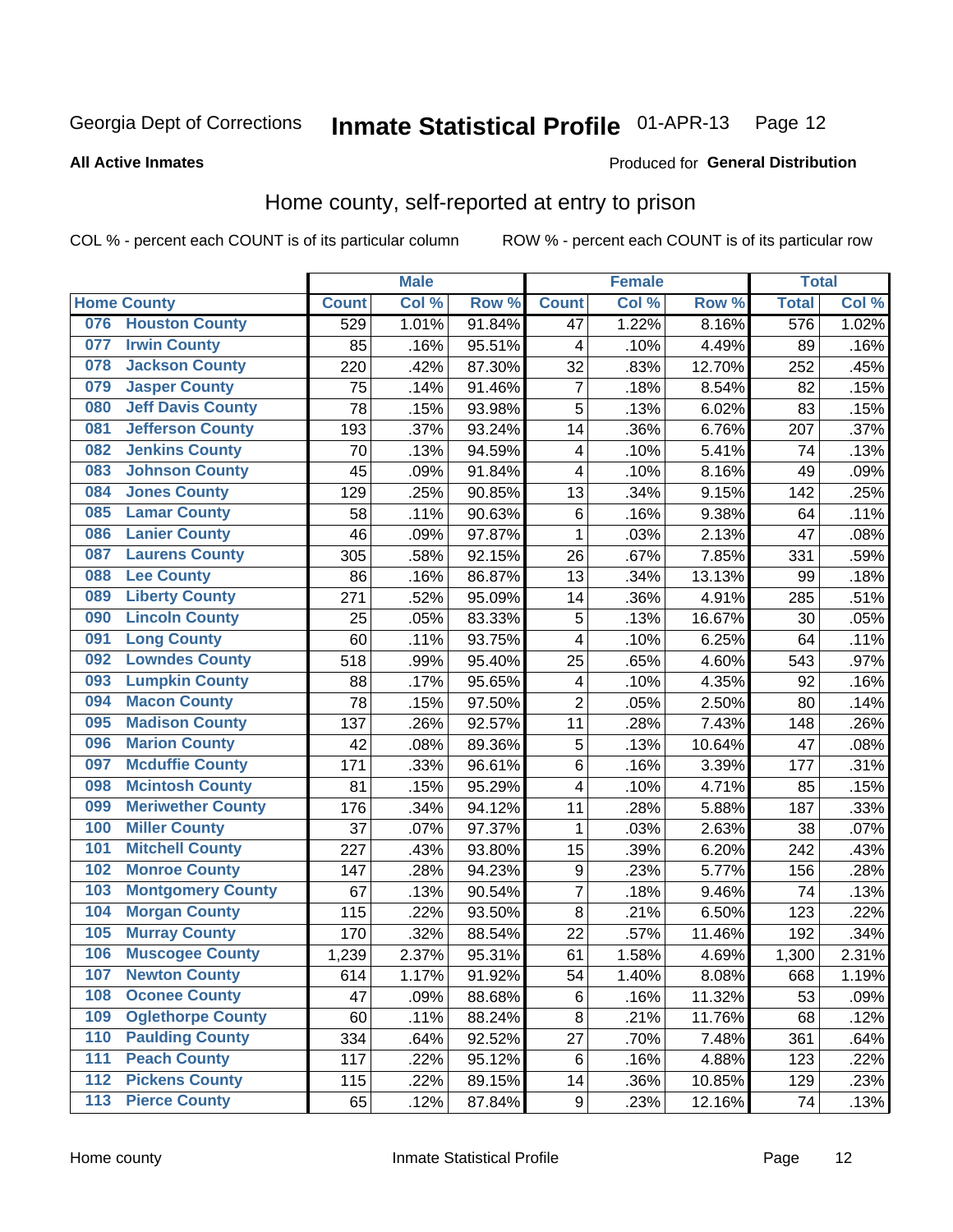#### Inmate Statistical Profile 01-APR-13 Page 13

**All Active Inmates** 

#### Produced for General Distribution

### Home county, self-reported at entry to prison

COL % - percent each COUNT is of its particular column

|                  |                          |              | <b>Male</b> |                  |                  | <b>Female</b> |        | <b>Total</b>    |       |
|------------------|--------------------------|--------------|-------------|------------------|------------------|---------------|--------|-----------------|-------|
|                  | <b>Home County</b>       | <b>Count</b> | Col %       | Row <sup>%</sup> | <b>Count</b>     | Col %         | Row %  | <b>Total</b>    | Col % |
| 114              | <b>Pike County</b>       | 57           | .11%        | 96.61%           | 2                | .05%          | 3.39%  | $\overline{59}$ | .10%  |
| 115              | <b>Polk County</b>       | 256          | .49%        | 91.10%           | 25               | .65%          | 8.90%  | 281             | .50%  |
| 116              | <b>Pulaski County</b>    | 74           | .14%        | 87.06%           | 11               | .28%          | 12.94% | 85              | .15%  |
| 117              | <b>Putnam County</b>     | 164          | .31%        | 92.13%           | 14               | .36%          | 7.87%  | 178             | .32%  |
| 118              | <b>Quitman County</b>    | 20           | .04%        | 95.24%           | 1                | .03%          | 4.76%  | 21              | .04%  |
| 119              | <b>Rabun County</b>      | 44           | .08%        | 84.62%           | 8                | .21%          | 15.38% | 52              | .09%  |
| 120              | <b>Randolph County</b>   | 70           | .13%        | 93.33%           | 5                | .13%          | 6.67%  | 75              | .13%  |
| 121              | <b>Richmond County</b>   | 1,732        | 3.31%       | 94.75%           | 96               | 2.49%         | 5.25%  | 1,828           | 3.25% |
| 122              | <b>Rockdale County</b>   | 360          | .69%        | 93.02%           | 27               | .70%          | 6.98%  | 387             | .69%  |
| 123              | <b>Schley County</b>     | 21           | .04%        | 95.45%           | 1                | .03%          | 4.55%  | 22              | .04%  |
| 124              | <b>Screven County</b>    | 139          | .27%        | 93.29%           | 10               | .26%          | 6.71%  | 149             | .26%  |
| 125              | <b>Seminole County</b>   | 60           | .11%        | 84.51%           | 11               | .28%          | 15.49% | 71              | .13%  |
| 126              | <b>Spalding County</b>   | 512          | .98%        | 93.09%           | 38               | .98%          | 6.91%  | 550             | .98%  |
| 127              | <b>Stephens County</b>   | 139          | .27%        | 93.29%           | 10               | .26%          | 6.71%  | 149             | .26%  |
| 128              | <b>Stewart County</b>    | 38           | .07%        | 100.00%          |                  |               |        | 38              | .07%  |
| 129              | <b>Sumter County</b>     | 223          | .43%        | 94.89%           | 12               | .31%          | 5.11%  | 235             | .42%  |
| 130              | <b>Talbot County</b>     | 56           | .11%        | 94.92%           | 3                | .08%          | 5.08%  | 59              | .10%  |
| 131              | <b>Taliaferro County</b> | 13           | .02%        | 92.86%           | $\mathbf{1}$     | .03%          | 7.14%  | 14              | .02%  |
| 132              | <b>Tattnall County</b>   | 168          | .32%        | 94.92%           | $\boldsymbol{9}$ | .23%          | 5.08%  | 177             | .31%  |
| 133              | <b>Taylor County</b>     | 75           | .14%        | 93.75%           | 5                | .13%          | 6.25%  | 80              | .14%  |
| 134              | <b>Telfair County</b>    | 98           | .19%        | 93.33%           | $\overline{7}$   | .18%          | 6.67%  | 105             | .19%  |
| $\overline{135}$ | <b>Terrell County</b>    | 81           | .15%        | 94.19%           | 5                | .13%          | 5.81%  | 86              | .15%  |
| 136              | <b>Thomas County</b>     | 228          | .44%        | 93.83%           | 15               | .39%          | 6.17%  | 243             | .43%  |
| 137              | <b>Tift County</b>       | 252          | .48%        | 96.18%           | 10               | .26%          | 3.82%  | 262             | .47%  |
| 138              | <b>Toombs County</b>     | 318          | .61%        | 92.44%           | 26               | .67%          | 7.56%  | 344             | .61%  |
| 139              | <b>Towns County</b>      | 28           | .05%        | 84.85%           | 5                | .13%          | 15.15% | 33              | .06%  |
| 140              | <b>Treutlen County</b>   | 71           | .14%        | 91.03%           | 7                | .18%          | 8.97%  | 78              | .14%  |
| 141              | <b>Troup County</b>      | 531          | 1.01%       | 93.32%           | 38               | .98%          | 6.68%  | 569             | 1.01% |
| 142              | <b>Turner County</b>     | 68           | .13%        | 95.77%           | 3                | .08%          | 4.23%  | 71              | .13%  |
| 143              | <b>Twiggs County</b>     | 67           | .13%        | 89.33%           | $\bf 8$          | .21%          | 10.67% | 75              | .13%  |
| 144              | <b>Union County</b>      | 58           | .11%        | 81.69%           | 13               | .34%          | 18.31% | 71              | .13%  |
| 145              | <b>Upson County</b>      | 147          | .28%        | 93.63%           | 10               | .26%          | 6.37%  | 157             | .28%  |
| 146              | <b>Walker County</b>     | 357          | .68%        | 89.03%           | 44               | 1.14%         | 10.97% | 401             | .71%  |
| 147              | <b>Walton County</b>     | 435          | .83%        | 91.19%           | 42               | 1.09%         | 8.81%  | 477             | .85%  |
| 148              | <b>Ware County</b>       | 287          | .55%        | 95.03%           | 15               | .39%          | 4.97%  | 302             | .54%  |
| 149              | <b>Warren County</b>     | 38           | .07%        | 92.68%           | 3                | .08%          | 7.32%  | 41              | .07%  |
| 150              | <b>Washington County</b> | 195          | .37%        | 89.86%           | 22               | .57%          | 10.14% | 217             | .39%  |
| 151              | <b>Wayne County</b>      | 155          | .30%        | 92.81%           | 12               | .31%          | 7.19%  | 167             | .30%  |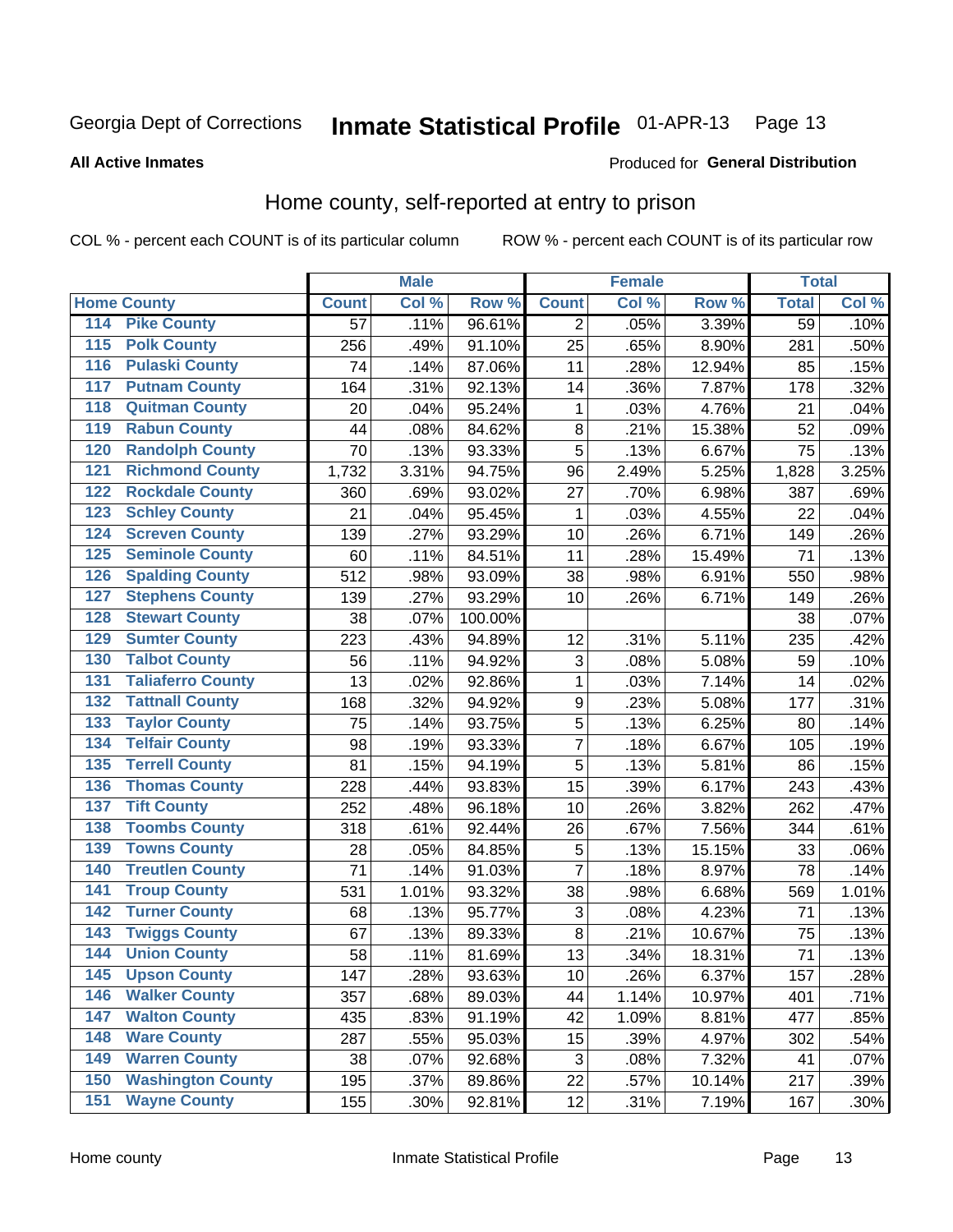#### Inmate Statistical Profile 01-APR-13 Page 14

**All Active Inmates** 

#### Produced for General Distribution

### Home county, self-reported at entry to prison

COL % - percent each COUNT is of its particular column

|     |                             |              | <b>Male</b> |         |              | <b>Female</b> |        | <b>Total</b> |       |
|-----|-----------------------------|--------------|-------------|---------|--------------|---------------|--------|--------------|-------|
|     | <b>Home County</b>          | <b>Count</b> | Col %       | Row %   | <b>Count</b> | Col %         | Row %  | <b>Total</b> | Col % |
| 152 | <b>Webster County</b>       | 10           | .02%        | 100.00% |              |               |        | 10           | .02%  |
| 153 | <b>Wheeler County</b>       | 28           | .05%        | 84.85%  | 5            | .13%          | 15.15% | 33           | .06%  |
| 154 | <b>White County</b>         | 76           | .15%        | 90.48%  | 8            | .21%          | 9.52%  | 84           | .15%  |
| 155 | <b>Whitfield County</b>     | 507          | .97%        | 90.70%  | 52           | 1.35%         | 9.30%  | 559          | .99%  |
| 156 | <b>Wilcox County</b>        | 58           | .11%        | 92.06%  | 5            | .13%          | 7.94%  | 63           | .11%  |
| 157 | <b>Wilkes County</b>        | 56           | .11%        | 90.32%  | 6            | .16%          | 9.68%  | 62           | .11%  |
| 158 | <b>Wilkinson County</b>     | 54           | .10%        | 94.74%  | 3            | .08%          | 5.26%  | 57           | .10%  |
| 159 | <b>Worth County</b>         | 107          | .20%        | 92.24%  | 9            | .23%          | 7.76%  | 116          | .21%  |
| 999 | <b>Other Custody/Out Of</b> | 259          | .49%        | 92.17%  | 22           | .57%          | 7.83%  | 281          | .50%  |
|     | <b>State</b>                |              |             |         |              |               |        |              |       |
|     | <b>Total Rported</b>        | 52,384       | 100%        | 93.13%  | 3,862        | 100%          | 6.87%  | 56,246       | 100%  |

| <b>Not</b><br>Reported |        |       |        |
|------------------------|--------|-------|--------|
| Total                  | 52,384 | 3,862 | 56,246 |

| Mode<br><b>Tequent)</b><br>ns | nown | mown | เทown |
|-------------------------------|------|------|-------|
|                               |      |      |       |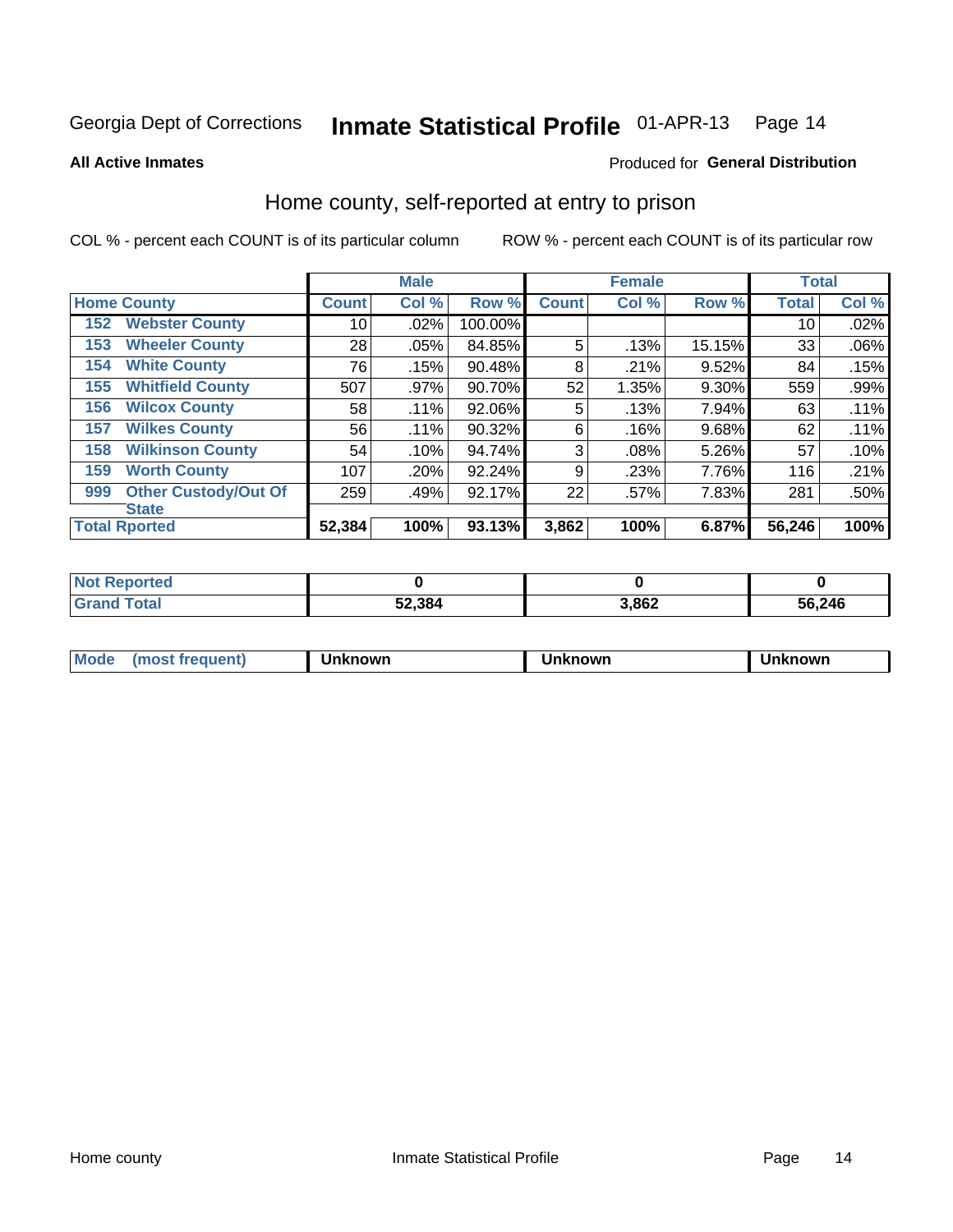# Inmate Statistical Profile 01-APR-13 Page 15

#### **All Active Inmates**

#### **Produced for General Distribution**

### Socioeconomic class, self-reported at entry to prison

COL % - percent each COUNT is of its particular column

|                            |        | <b>Male</b> |        |              | <b>Female</b> |       |        | <b>Total</b> |
|----------------------------|--------|-------------|--------|--------------|---------------|-------|--------|--------------|
| <b>Socioeconomic Class</b> | Count⊺ | Col %       | Row %  | <b>Count</b> | Col %         | Row % | Total  | Col %        |
| <b>Welfare</b>             | .936   | 9.84%       | 95.79% | 85           | $10.35\%$     | 4.21% | 2,021  | 9.86%        |
| <b>Occ Employ</b>          | 807    | 4.10%       | 99.26% | 6            | $.73\%$       | .74%  | 813    | 3.97%        |
| <b>Minimum Std</b><br>3    | 8,170  | 41.51%      | 96.93% | 259          | $31.55\%$     | 3.07% | 8,429  | 41.11%       |
| <b>Middle</b>              | 8.770  | 44.56%      | 94.90% | 471          | 57.37%        | 5.10% | 9,241  | 45.07%       |
| <b>Total Reported</b>      | 19,683 | 100%        | 96%    | 821          | 100%          | 4%    | 20,504 | 100%         |

| <b>Not Reported</b>     | <b>22.704</b><br>34.7UT | 3,041 | 35,742 |
|-------------------------|-------------------------|-------|--------|
| T <sub>1</sub><br>Grang | 52,384                  | 3,862 | 56,246 |

|  | M. | <b>Middle</b><br>____ | <b>Middle</b><br>____ | ---<br>____ |
|--|----|-----------------------|-----------------------|-------------|
|--|----|-----------------------|-----------------------|-------------|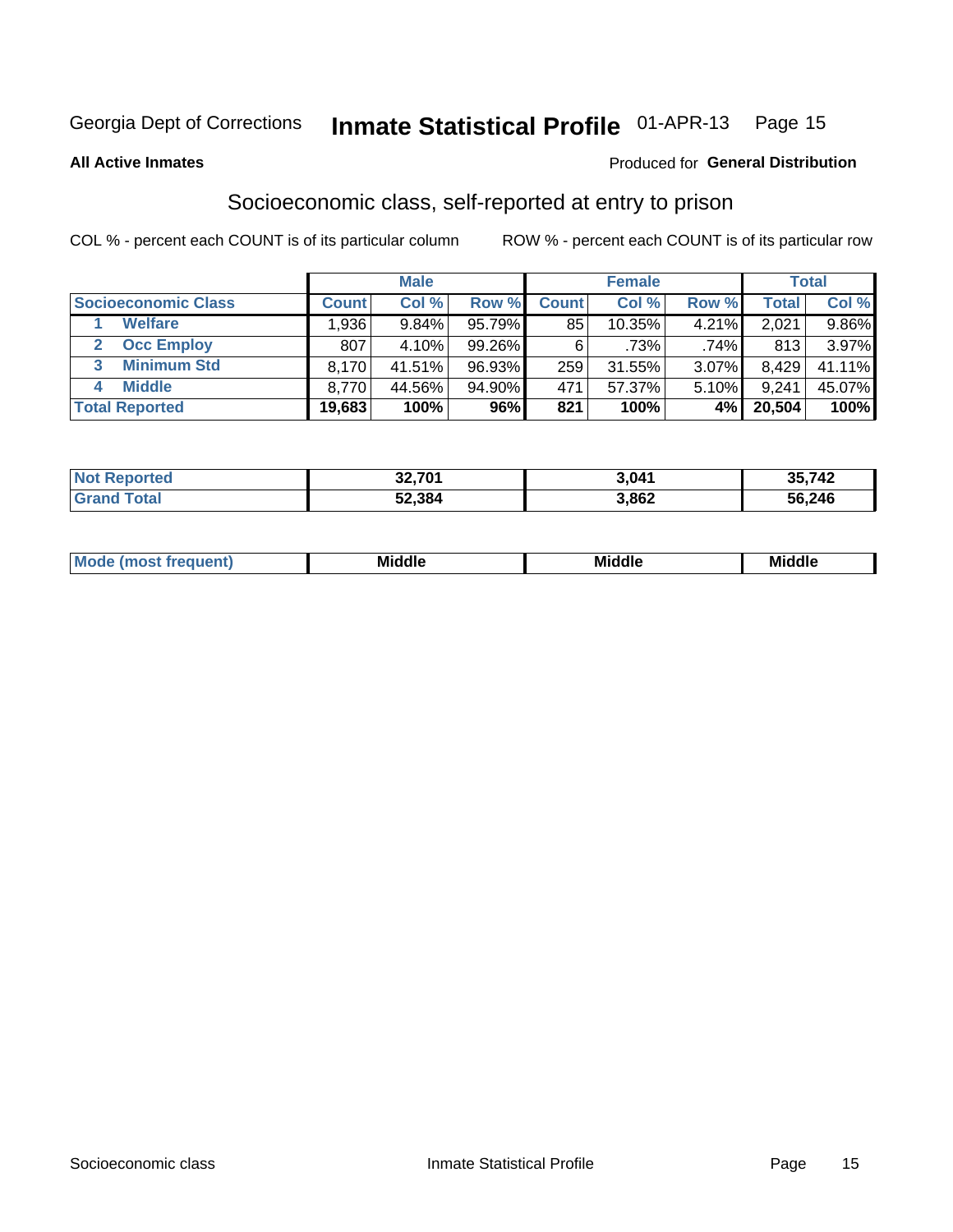# Inmate Statistical Profile 01-APR-13 Page 16

**All Active Inmates** 

#### Produced for General Distribution

## Environment to age 16, self-reported at entry to prison

COL % - percent each COUNT is of its particular column

|                                    |              | <b>Male</b> |        |                  | <b>Female</b> |       |              | <b>Total</b> |
|------------------------------------|--------------|-------------|--------|------------------|---------------|-------|--------------|--------------|
| <b>Environment to age 16</b>       | <b>Count</b> | Col %       | Row %  | <b>Count</b>     | Col %         | Row % | <b>Total</b> | Col %        |
| <b>Rural/Farm</b>                  | 724          | 3.65%       | 96.79% | 24               | 2.91%         | 3.21% | 748          | 3.62%        |
| <b>Rural/Nfarm</b><br>$\mathbf{2}$ | 1.072        | 5.40%       | 91.62% | 98               | 11.86%        | 8.38% | 1.170        | 5.66%        |
| 3 S.M.S.A                          | 7,213        | 36.32%      | 97.83% | 160 <sub>1</sub> | 19.37%        | 2.17% | 7,373        | 35.64%       |
| <b>Urban</b><br>4                  | 4,432        | 22.31%      | 93.60% | 303 <sub>1</sub> | 36.68%        | 6.40% | 4,735        | 22.89%       |
| 5 Small Town                       | 6,421        | 32.33%      | 96.38% | 241              | 29.18%        | 3.62% | 6,662        | 32.20%       |
| <b>Total Reported</b>              | 19,862       | 100%        | 96.01% | 826              | 100%          | 3.99% | 20,688       | 100%         |

| <b>Not Reported</b>   | 32,522 | 3.036 | 35,558 |
|-----------------------|--------|-------|--------|
| Total<br><b>Grand</b> | 52,384 | 3,862 | 56,246 |

| Mo | M | Irhan<br>rva<br>______ | M<br>______ |
|----|---|------------------------|-------------|
|    |   |                        |             |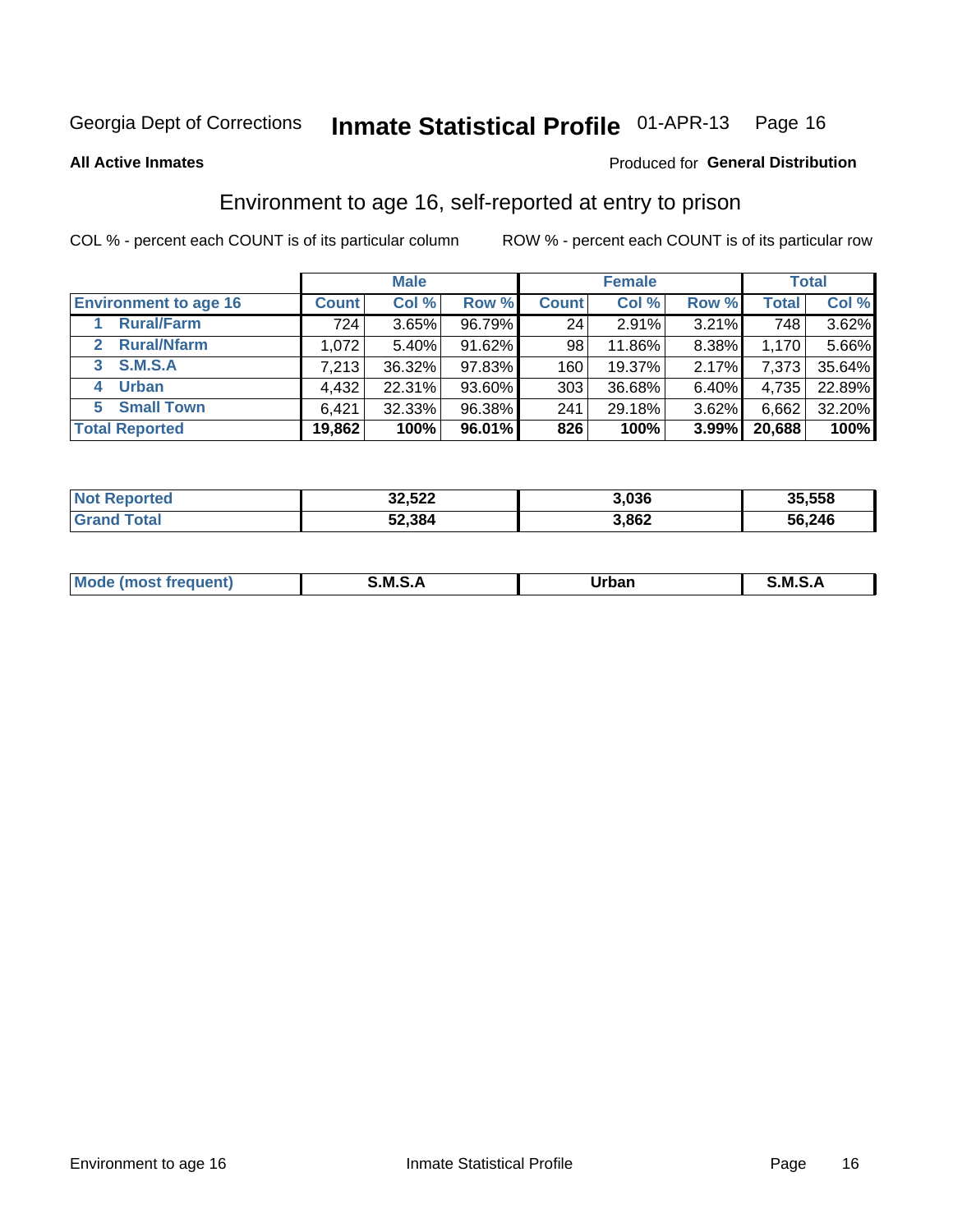# Inmate Statistical Profile 01-APR-13 Page 17

#### **All Active Inmates**

#### Produced for General Distribution

### Guardian status to age 16, self-reported at entry to prison

COL % - percent each COUNT is of its particular column

|                                  |                 | <b>Male</b> |         |              | <b>Female</b> |       |        | <b>Total</b> |
|----------------------------------|-----------------|-------------|---------|--------------|---------------|-------|--------|--------------|
| <b>Guardian Status To Age 16</b> | <b>Count!</b>   | Col %       | Row %   | <b>Count</b> | Col %         | Row % | Total  | Col %        |
| 1 Orphanage                      | 13 <sup>1</sup> | $.07\%$     | 100.00% |              |               |       | 13     | $.07\%$      |
| 2 Father Only                    | 543             | 3.11%       | 97.84%  | 12           | 2.91%         | 2.16% | 555    | 3.10%        |
| <b>3 Both Parents</b>            | 6,776           | 38.77%      | 97.51%  | 173          | 41.99%        | 2.49% | 6,949  | 38.84%       |
| <b>4 Mother Only</b>             | 7,660           | 43.82%      | 98.17%  | 143          | 34.71%        | 1.83% | 7,803  | 43.61%       |
| <b>6 Oth Female</b>              | 448             | 2.56%       | 98.25%  | 8            | 1.94%         | 1.75% | 456    | 2.55%        |
| <b>7 Oth Male</b>                | 781             | .45%        | 98.73%  |              | .24%          | 1.27% | 79     | .44%         |
| 8 Step-Parents                   | 175             | 1.00%       | 98.87%  | 2            | .49%          | 1.13% | 177    | $.99\%$      |
| 9 Foster Home                    | 290             | 1.66%       | 96.99%  | 9            | 2.18%         | 3.01% | 299    | 1.67%        |
| <b>10 Grand Parents</b>          | 1,496           | 8.56%       | 95.90%  | 64           | 15.53%        | 4.10% | 1,560  | 8.72%        |
| <b>Total Reported</b>            | 17,479          | 100%        | 97.7%   | 412          | 100%          | 2.3%  | 17,891 | 100%         |

| <b>Reported</b><br><b>Not</b> | 34,905 | 3,450 | 38,355 |
|-------------------------------|--------|-------|--------|
| ⊺otai                         | 52,384 | 3,862 | 56,246 |

| Mode | วทIv<br>Mot | <b>Both Parents</b><br>Parents | lM.<br>Only<br>. |
|------|-------------|--------------------------------|------------------|
|      |             |                                |                  |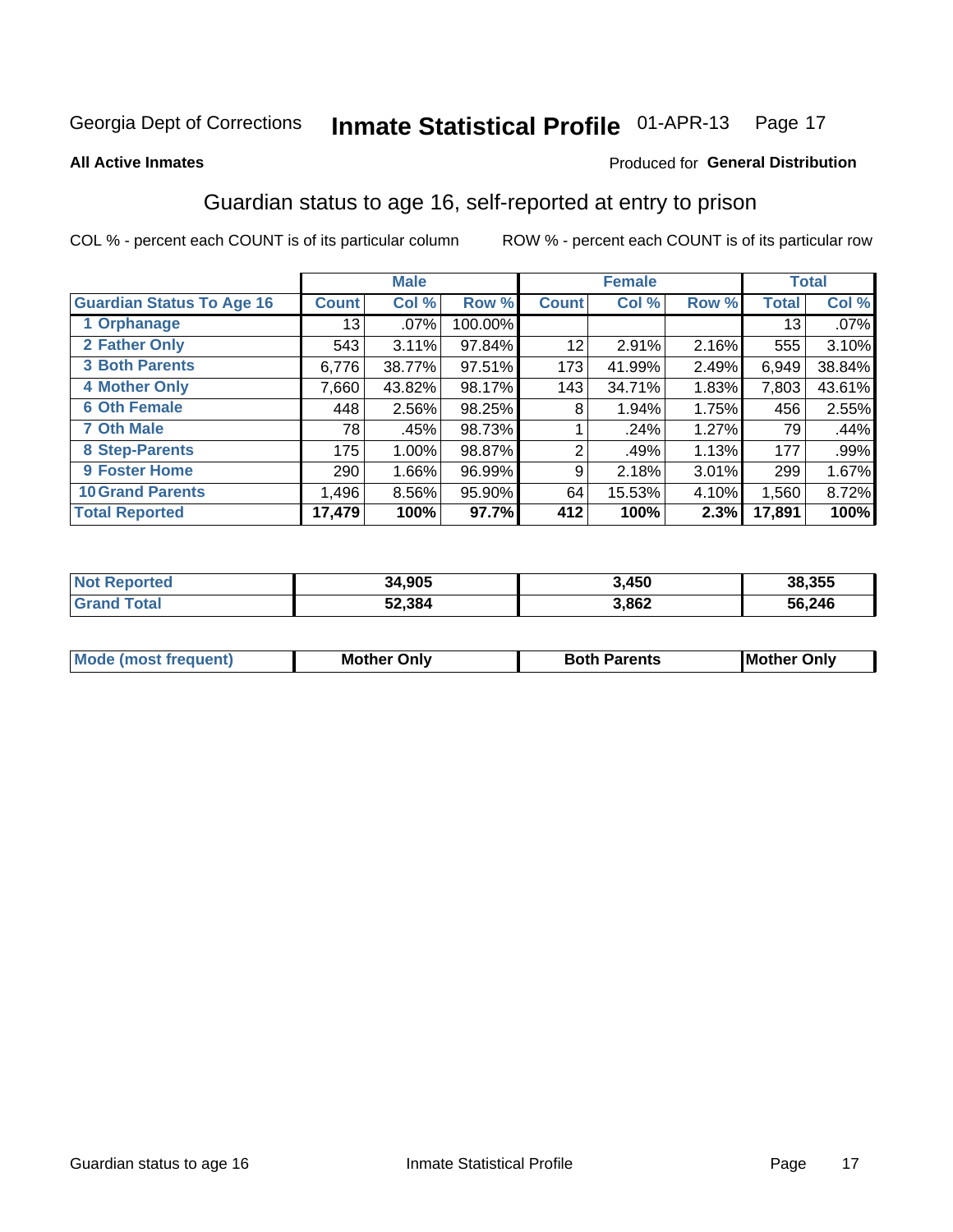#### Inmate Statistical Profile 01-APR-13 Page 18

#### **All Active Inmates**

#### Produced for General Distribution

### Employment status before prison, self-reported at entry to prison

COL % - percent each COUNT is of its particular column

|                                  |         | <b>Male</b> |        |              | <b>Female</b> |        |        | <b>Total</b> |
|----------------------------------|---------|-------------|--------|--------------|---------------|--------|--------|--------------|
| <b>Employment Status</b>         | Count l | Col %       | Row %  | <b>Count</b> | Col %         | Row %  | Total  | Col %        |
| <b>Full Time</b>                 | 20,590  | 48.31%      | 96.58% | 730          | 23.39%        | 3.42%  | 21,320 | 46.61%       |
| <b>Part Time</b><br>$\mathbf{2}$ | 4,238   | $9.94\%$    | 95.73% | 189          | 6.06%         | 4.27%  | 4,427  | 9.68%        |
| Unempl $<$ 6m<br>3               | 3,250   | 7.63%       | 97.25% | 92           | 2.95%         | 2.75%  | 3,342  | 7.31%        |
| Unempl > 6m<br>4                 | 7,164   | 16.81%      | 82.34% | 1,537        | 49.25%        | 17.66% | 8,701  | 19.02%       |
| <b>Never Workd</b><br>5          | 4,435   | 10.41%      | 96.48% | 162          | 5.19%         | 3.52%  | 4,597  | 10.05%       |
| <b>Student</b><br>6              | 1,036   | 2.43%       | 92.50% | 84           | 2.69%         | 7.50%  | 1,120  | 2.45%        |
| <b>Incapable</b>                 | 1,904   | 4.47%       | 85.34% | 327          | 10.48%        | 14.66% | 2,231  | 4.88%        |
| <b>Total Reported</b>            | 42,617  | 100%        | 93.18% | 3,121        | 100%          | 6.82%  | 45,738 | 100%         |

| <b>TAG</b><br>NO | ),767  | 741   | 10,508 |
|------------------|--------|-------|--------|
|                  | 52,384 | 3,862 | 56,246 |

| <b>Mou</b><br>זווניווו<br>$\cdots$ | 6m<br>____ | ∙ull<br>⊺ime<br>the contract of the contract of the contract of the contract of the contract of the contract of the contract of |
|------------------------------------|------------|---------------------------------------------------------------------------------------------------------------------------------|
|                                    |            |                                                                                                                                 |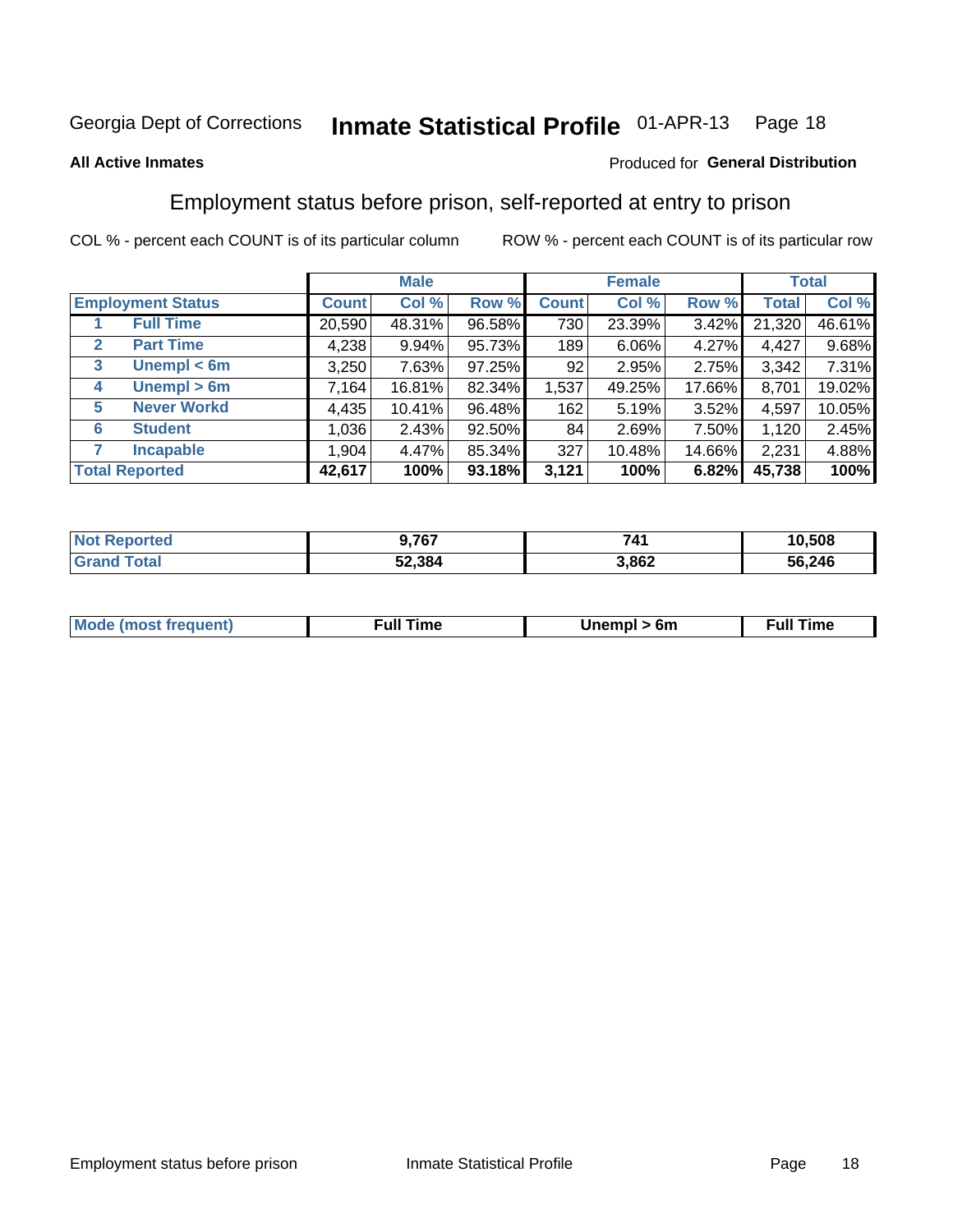#### **All Active Inmates**

Produced for General Distribution

### Age at admission

COL % - percent each COUNT is of its particular column

|                         |              | <b>Male</b> |        |              | <b>Female</b> |       |              | <b>Total</b> |
|-------------------------|--------------|-------------|--------|--------------|---------------|-------|--------------|--------------|
| <b>Age At Admission</b> | <b>Count</b> | Col %       | Row %  | <b>Count</b> | Col %         | Row % | <b>Total</b> | Col %        |
| 14                      | 19           | 0.04%       | 95.00% | 1            | 0.03%         | 5.00% | 20           | 0.04%        |
| $\overline{15}$         | 63           | 0.12%       | 98.44% | 1            | 0.03%         | 1.56% | 64           | 0.11%        |
| 16                      | 191          | 0.36%       | 95.98% | 8            | 0.21%         | 4.02% | 199          | 0.35%        |
| $\overline{17}$         | 726          | 1.39%       | 97.06% | 22           | 0.57%         | 2.94% | 748          | 1.33%        |
| $\overline{18}$         | 1,515        | 2.89%       | 97.24% | 43           | 1.11%         | 2.76% | 1,558        | 2.77%        |
| 19                      | 2,191        | 4.18%       | 96.86% | 71           | 1.84%         | 3.14% | 2,262        | 4.02%        |
| 20                      | 2,394        | 4.57%       | 95.53% | 112          | 2.90%         | 4.47% | 2,506        | 4.46%        |
| $\overline{21}$         | 2,347        | 4.48%       | 95.14% | 120          | 3.11%         | 4.86% | 2,467        | 4.39%        |
| $\overline{22}$         | 2,396        | 4.57%       | 94.67% | 135          | 3.50%         | 5.33% | 2,531        | 4.50%        |
| 23                      | 2,172        | 4.15%       | 93.78% | 144          | 3.73%         | 6.22% | 2,316        | 4.12%        |
| 24                      | 2,067        | 3.95%       | 94.00% | 132          | 3.42%         | 6.00% | 2,199        | 3.91%        |
| $\overline{25}$         | 2,005        | 3.83%       | 94.00% | 128          | 3.32%         | 6.00% | 2,133        | 3.79%        |
| 26                      | 1,895        | 3.62%       | 94.09% | 119          | 3.08%         | 5.91% | 2,014        | 3.58%        |
| $\overline{27}$         | 1,857        | 3.55%       | 92.48% | 151          | 3.91%         | 7.52% | 2,008        | 3.57%        |
| 28                      | 1,813        | 3.46%       | 93.02% | 136          | 3.52%         | 6.98% | 1,949        | 3.47%        |
| 29                      | 1,717        | 3.28%       | 92.26% | 144          | 3.73%         | 7.74% | 1,861        | 3.31%        |
| 30                      | 1,726        | 3.29%       | 93.45% | 121          | 3.13%         | 6.55% | 1,847        | 3.28%        |
| 31                      | 1,667        | 3.18%       | 92.51% | 135          | 3.50%         | 7.49% | 1,802        | 3.20%        |
| 32                      | 1,571        | 3.00%       | 91.87% | 139          | 3.60%         | 8.13% | 1,710        | 3.04%        |
| 33                      | 1,436        | 2.74%       | 91.93% | 126          | 3.26%         | 8.07% | 1,562        | 2.78%        |
| 34                      | 1,402        | 2.68%       | 90.74% | 143          | 3.70%         | 9.26% | 1,545        | 2.75%        |
| 35                      | 1,314        | 2.51%       | 91.95% | 115          | 2.98%         | 8.05% | 1,429        | 2.54%        |
| 36                      | 1,279        | 2.44%       | 91.49% | 119          | 3.08%         | 8.51% | 1,398        | 2.49%        |
| 37                      | 1,203        | 2.30%       | 92.18% | 102          | 2.64%         | 7.82% | 1,305        | 2.32%        |
| 38                      | 1,165        | 2.22%       | 92.53% | 94           | 2.43%         | 7.47% | 1,259        | 2.24%        |
| 39                      | 1,099        | 2.10%       | 91.58% | 101          | 2.62%         | 8.42% | 1,200        | 2.13%        |
| 40                      | 1,098        | 2.10%       | 91.04% | 108          | 2.80%         | 8.96% | 1,206        | 2.14%        |
| 41                      | 1,039        | 1.98%       | 91.95% | 91           | 2.36%         | 8.05% | 1,130        | 2.01%        |
| 42                      | 984          | 1.88%       | 90.44% | 104          | 2.69%         | 9.56% | 1,088        | 1.93%        |
| 43                      | 936          | 1.79%       | 90.61% | 97           | 2.51%         | 9.39% | 1,033        | 1.84%        |
| 44                      | 915          | 1.75%       | 91.23% | 88           | 2.28%         | 8.77% | 1,003        | 1.78%        |
| 45                      | 847          | 1.62%       | 90.78% | 86           | 2.23%         | 9.22% | 933          | 1.66%        |
| 46                      | 810          | 1.55%       | 90.60% | 84           | 2.18%         | 9.40% | 894          | 1.59%        |
| 47                      | 769          | 1.47%       | 90.36% | 82           | 2.12%         | 9.64% | 851          | 1.51%        |
| 48                      | 733          | 1.40%       | 90.94% | 73           | 1.89%         | 9.06% | 806          | 1.43%        |
| 49                      | 654          | 1.25%       | 91.85% | 58           | 1.50%         | 8.15% | 712          | 1.27%        |
| 50                      | 609          | 1.16%       | 92.27% | 51           | 1.32%         | 7.73% | 660          | 1.17%        |
| 51                      | 530          | 1.01%       | 91.38% | 50           | 1.30%         | 8.62% | 580          | 1.03%        |
| 52                      | 492          | 0.94%       | 90.11% | 54           | 1.40%         | 9.89% | 546          | 0.97%        |
| 53                      | 456          | 0.87%       | 92.12% | 39           | 1.01%         | 7.88% | 495          | 0.88%        |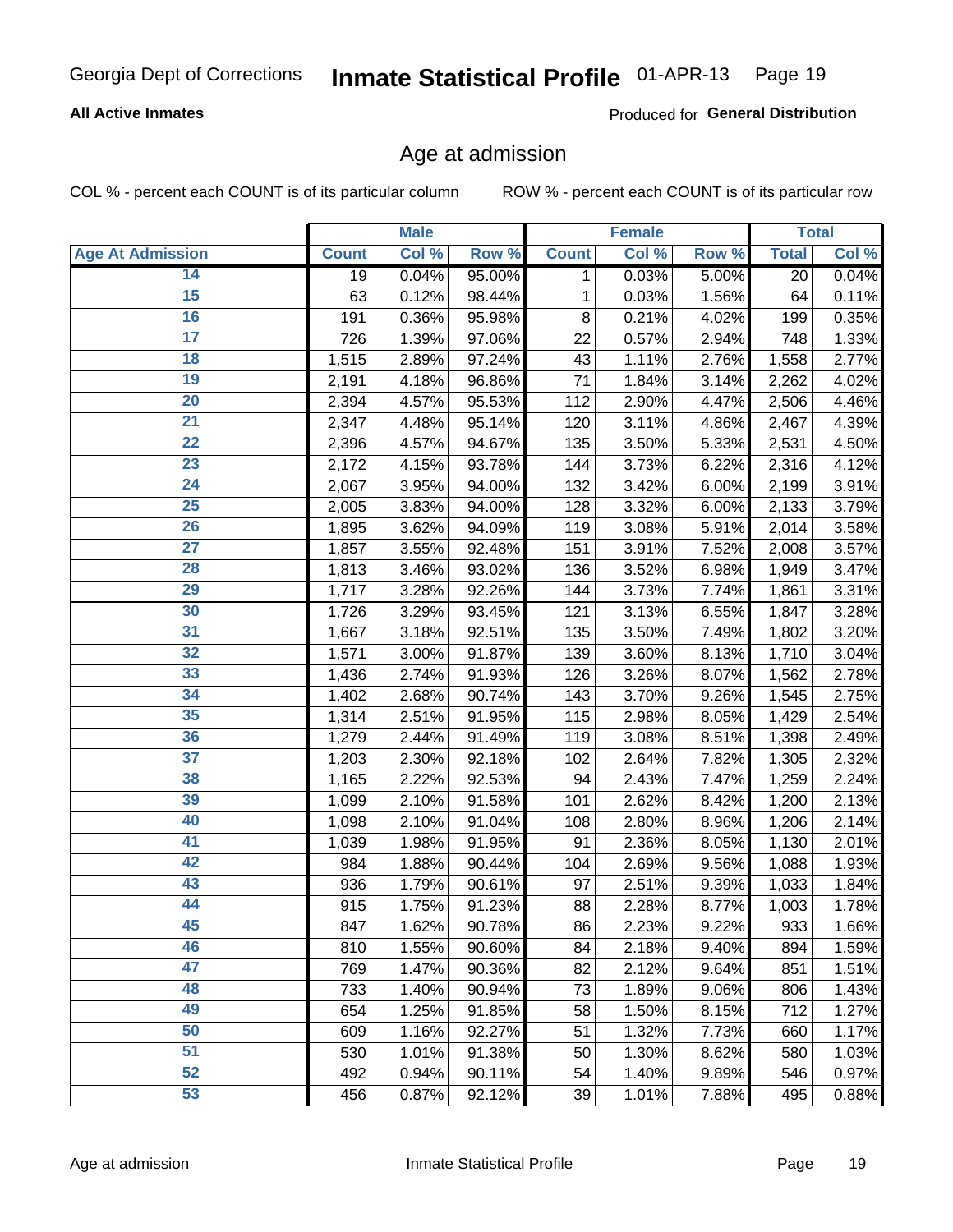#### **All Active Inmates**

Produced for General Distribution

# Age at admission

COL % - percent each COUNT is of its particular column

|                         | <b>Male</b>    |       | <b>Female</b>    |              |       | <b>Total</b> |                 |       |
|-------------------------|----------------|-------|------------------|--------------|-------|--------------|-----------------|-------|
| <b>Age At Admission</b> | <b>Count</b>   | Col % | Row <sup>%</sup> | <b>Count</b> | Col % | Row %        | <b>Total</b>    | Col%  |
| 54                      | 364            | 0.69% | 93.33%           | 26           | 0.67% | 6.67%        | 390             | 0.69% |
| 55                      | 305            | 0.58% | 93.85%           | 20           | 0.52% | 6.15%        | 325             | 0.58% |
| 56                      | 275            | 0.52% | 93.22%           | 20           | 0.52% | 6.78%        | 295             | 0.52% |
| 57                      | 231            | 0.44% | 96.65%           | 8            | 0.21% | 3.35%        | 239             | 0.42% |
| 58                      | 189            | 0.36% | 95.45%           | 9            | 0.23% | 4.55%        | 198             | 0.35% |
| 59                      | 162            | 0.31% | 92.57%           | 13           | 0.34% | 7.43%        | 175             | 0.31% |
| 60                      | 120            | 0.23% | 96.00%           | 5            | 0.13% | 4.00%        | 125             | 0.22% |
| 61                      | 122            | 0.23% | 93.85%           | 8            | 0.21% | 6.15%        | 130             | 0.23% |
| 62                      | 93             | 0.18% | 95.88%           | 4            | 0.10% | 4.12%        | 97              | 0.17% |
| 63                      | 80             | 0.15% | 96.39%           | 3            | 0.08% | 3.61%        | 83              | 0.15% |
| 64                      | 71             | 0.14% | 93.42%           | 5            | 0.13% | 6.58%        | $\overline{76}$ | 0.14% |
| 65                      | 45             | 0.09% | 93.75%           | 3            | 0.08% | 6.25%        | 48              | 0.09% |
| 66                      | 37             | 0.07% | 90.24%           | 4            | 0.10% | 9.76%        | 41              | 0.07% |
| 67                      | 38             | 0.07% | 100.00%          |              |       |              | 38              | 0.07% |
| 68                      | 27             | 0.05% | 96.43%           | $\mathbf{1}$ | 0.03% | 3.57%        | 28              | 0.05% |
| 69                      | 32             | 0.06% | 100.00%          |              |       |              | $\overline{32}$ | 0.06% |
| 70                      | 19             | 0.04% | 86.36%           | 3            | 0.08% | 13.64%       | 22              | 0.04% |
| $\overline{71}$         | 11             | 0.02% | 100.00%          |              |       |              | 11              | 0.02% |
| $\overline{72}$         | 15             | 0.03% | 93.75%           | 1            | 0.03% | 6.25%        | 16              | 0.03% |
| $\overline{73}$         | 10             | 0.02% | 100.00%          |              |       |              | 10              | 0.02% |
| $\overline{74}$         | 8              | 0.02% | 100.00%          |              |       |              | 8               | 0.01% |
| $\overline{75}$         | $\overline{7}$ | 0.01% | 100.00%          |              |       |              | $\overline{7}$  | 0.01% |
| 76                      | $\overline{7}$ | 0.01% | 100.00%          |              |       |              | $\overline{7}$  | 0.01% |
| 77                      | 4              | 0.01% | 100.00%          |              |       |              | 4               | 0.01% |
| 78                      | 4              | 0.01% | 100.00%          |              |       |              | 4               | 0.01% |
| 79                      | $\overline{2}$ | 0.01% | 66.67%           | $\mathbf{1}$ | 0.03% | 33.33%       | 3               | 0.01% |
| 82                      | $\overline{2}$ | 0.01% | 100.00%          |              |       |              | $\overline{2}$  | 0.01% |
| 84                      | $\mathbf{1}$   | 0.01% | 100.00%          |              |       |              | $\mathbf{1}$    | 0.01% |
| <b>Total Reported</b>   | 52,383         | 100%  | 93.14%           | 3,861        | 100%  | 6.86%        | 56,244          | 100%  |

| <b>\rten</b><br>NI. |        |       |        |
|---------------------|--------|-------|--------|
| <b>otal</b>         | 52,384 | 3,862 | 56,246 |

| <b>Mean</b><br>(average) | 32.18 | 34.26   | 32.33     |
|--------------------------|-------|---------|-----------|
| Median (middle)          | 30    | ົ<br>აა | 30        |
| Mode<br>(most frequent)  | ∸∸    |         | ne.<br>LL |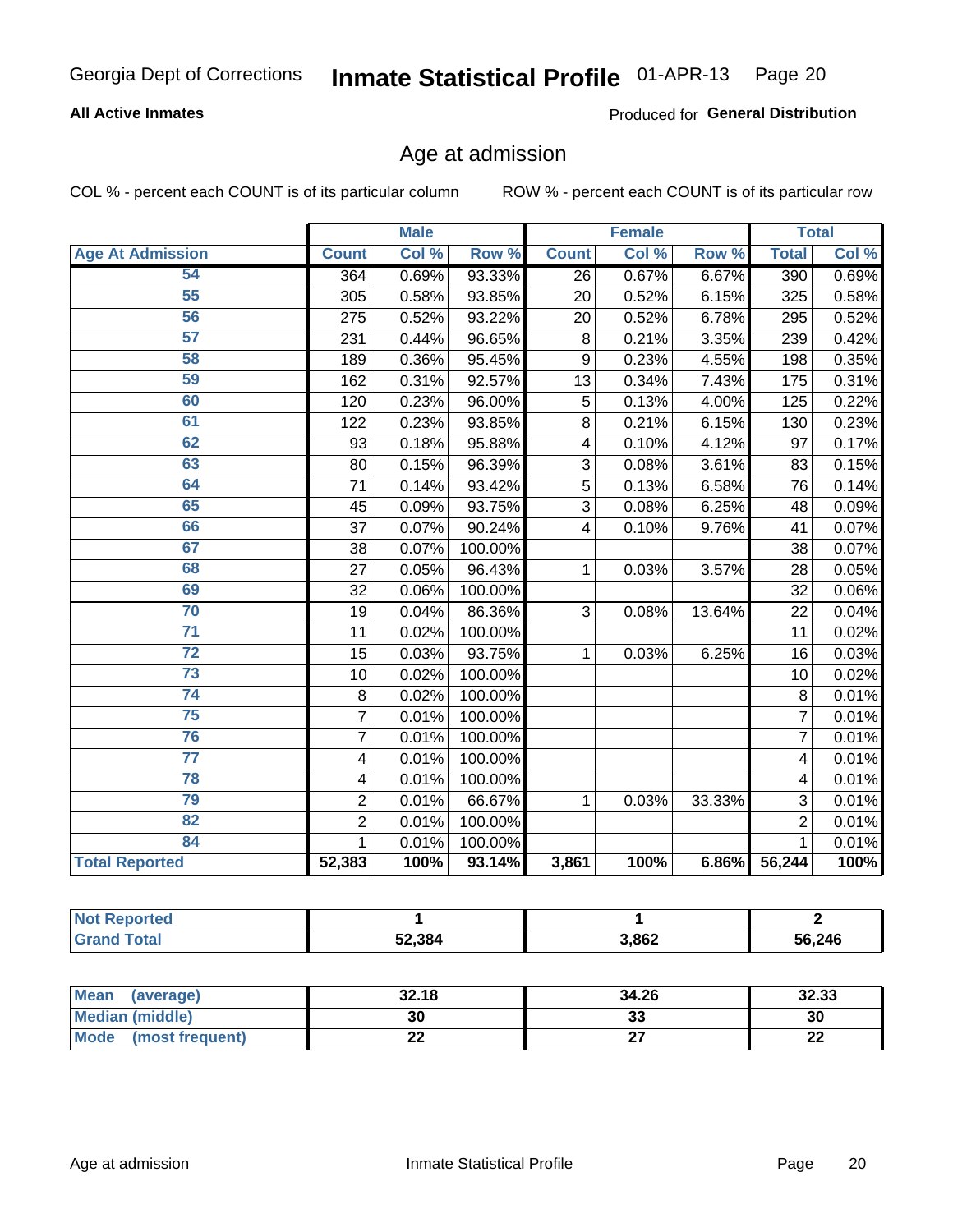#### **All Active Inmates**

#### Produced for General Distribution

### Height, measured at entry to prison

COL % - percent each COUNT is of its particular column

|                       |                         | <b>Male</b>               |         |                  | <b>Female</b> |        | <b>Total</b>     |          |
|-----------------------|-------------------------|---------------------------|---------|------------------|---------------|--------|------------------|----------|
| <b>Height</b>         | <b>Count</b>            | $\overline{\text{Col}}$ % | Row %   | <b>Count</b>     | Col %         | Row %  | <b>Total</b>     | Col %    |
| 4'10''                | 3                       | 0.02%                     | 14.29%  | 18               | 8.53%         | 85.71% | 21               | 0.17%    |
| 4'11''                | 12                      | 0.10%                     | 15.19%  | 67               | 31.75%        | 84.81% | 79               | 0.63%    |
| 5'02''                | $\overline{\mathbf{c}}$ | 0.02%                     | 66.67%  | 1                | 0.47%         | 33.33% | 3                | 0.02%    |
| 5'03''                | 1                       | 0.01%                     | 100.00% |                  |               |        | 1                | 0.01%    |
| 5'05''                | 8                       | 0.07%                     | 100.00% |                  |               |        | 8                | $0.06\%$ |
| 5'06''                | 9                       | 0.07%                     | 100.00% |                  |               |        | 9                | 0.07%    |
| 5'07''                | 12                      | 0.10%                     | 100.00% |                  |               |        | 12               | 0.10%    |
| 5'08''                | 12                      | 0.10%                     | 100.00% |                  |               |        | 12               | 0.10%    |
| 5'09''                | 15 <sub>1</sub>         | 0.12%                     | 100.00% |                  |               |        | 15               | 0.12%    |
| 5'10''                | 5,976                   | 48.59%                    | 98.87%  | 68               | 32.23%        | 1.13%  | 6,044            | 48.31%   |
| 5'11''                | 6,202                   | 50.43%                    | 99.09%  | 57               | 27.01%        | 0.91%  | 6,259            | 50.03%   |
| 6'00''                | 13                      | 0.11%                     | 100.00% |                  |               |        | 13               | 0.10%    |
| 6'01''                | 7                       | 0.06%                     | 100.00% |                  |               |        | 7                | 0.06%    |
| 6'02"                 | 6                       | 0.05%                     | 100.00% |                  |               |        | 6                | 0.05%    |
| 6'03''                | 1                       | 0.01%                     | 100.00% |                  |               |        | 1                | 0.01%    |
| 6'04''                | $\mathbf 2$             | 0.02%                     | 100.00% |                  |               |        | $\overline{2}$   | 0.02%    |
| 6'05''                | $\boldsymbol{2}$        | 0.02%                     | 100.00% |                  |               |        | $\boldsymbol{2}$ | 0.02%    |
| 6'10''                | 5                       | 0.04%                     | 100.00% |                  |               |        | 5                | 0.04%    |
| 6'11''                | 11                      | 0.09%                     | 100.00% |                  |               |        | 11               | 0.09%    |
| <b>Total Reported</b> | 12,299                  | 100%                      | 98.31%  | $\overline{211}$ | 100%          | 1.69%  | 12,510           | 100%     |

| <b>Not</b><br><b>Reported</b> | 40,085 | 3,651 | 13,736 |
|-------------------------------|--------|-------|--------|
| ™otal                         | 52,384 | 3,862 | 56,246 |

| <b>Mean</b><br>(average)       | 544"<br>JII | 5'06" | 5'10"        |
|--------------------------------|-------------|-------|--------------|
| <b>Median (middle)</b>         | 544"        | 5'10" | 5'11"        |
| <b>Mode</b><br>(most frequent) | 544"        | 5'10" | <b>5'44"</b> |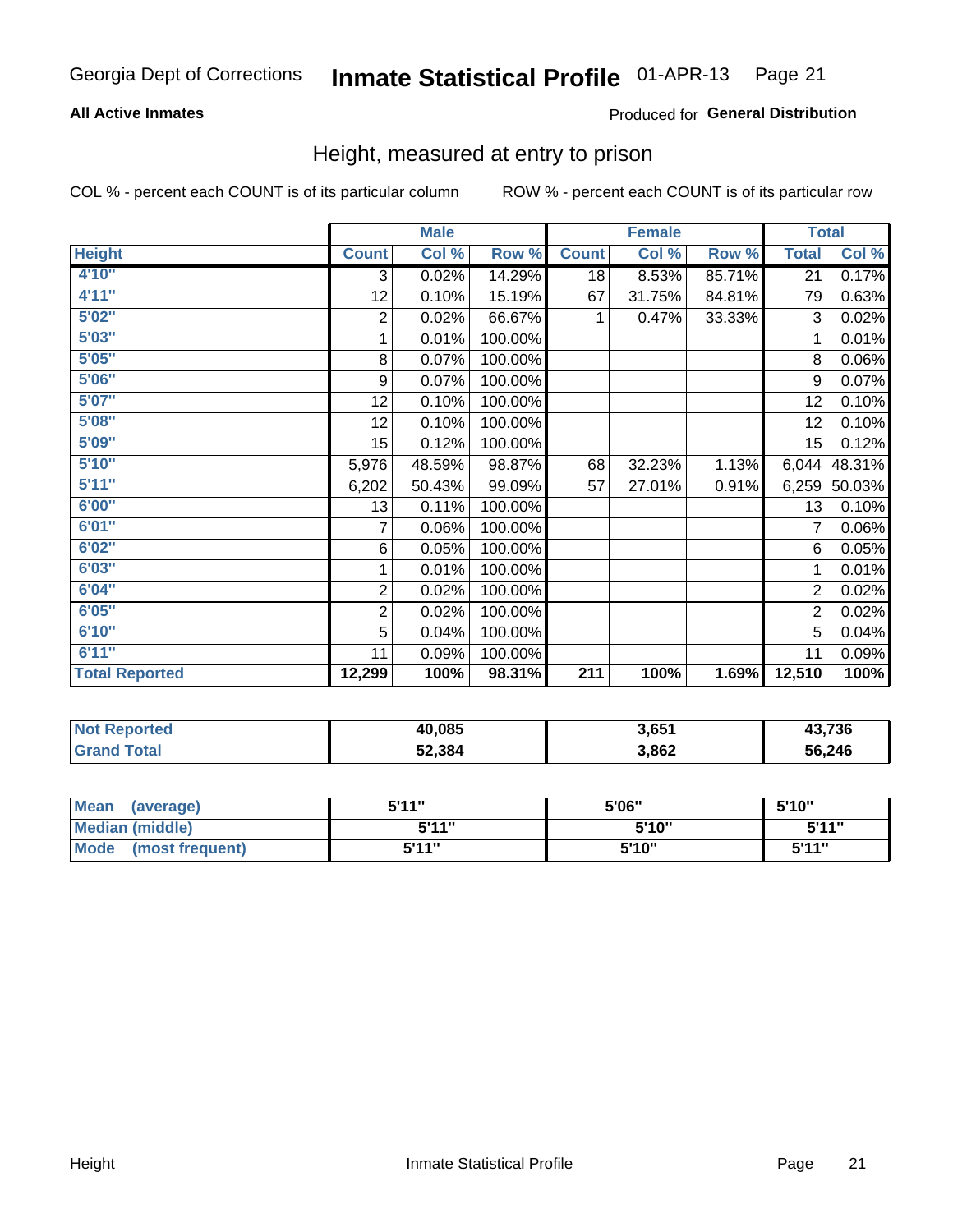#### **All Active Inmates**

#### Produced for General Distribution

# Weight, measured at entry to prison

COL % - percent each COUNT is of its particular column

|                        |                         | <b>Male</b> |                  |                         | <b>Female</b> |        | <b>Total</b>    |        |
|------------------------|-------------------------|-------------|------------------|-------------------------|---------------|--------|-----------------|--------|
| Weight                 | <b>Count</b>            | Col %       | Row <sup>%</sup> | <b>Count</b>            | CoI%          | Row %  | <b>Total</b>    | Col %  |
| <b>Under 80 pounds</b> | 20                      | 0.04%       | 95.24%           | 1                       | 0.03%         | 4.76%  | $\overline{21}$ | 0.04%  |
| 80 - 89 pounds         | $\overline{\mathbf{4}}$ | 0.01%       | 80.00%           | $\mathbf{1}$            | 0.03%         | 20.00% | 5               | 0.01%  |
| 90 - 99 pounds         | $\overline{2}$          | 0.01%       | 16.67%           | 10                      | 0.26%         | 83.33% | 12              | 0.02%  |
| 100 - 109 pounds       | 22                      | 0.04%       | 43.14%           | 29                      | 0.75%         | 56.86% | 51              | 0.09%  |
| 110 - 119 pounds       | 93                      | 0.18%       | 47.69%           | 102                     | 2.65%         | 52.31% | 195             | 0.35%  |
| 120 - 129 pounds       | 427                     | 0.83%       | 66.51%           | 215                     | 5.59%         | 33.49% | 642             | 1.15%  |
| 130 - 139 pounds       | 1,414                   | 2.73%       | 79.84%           | 357                     | 9.28%         | 20.16% | 1,771           | 3.19%  |
| 140 - 149 pounds       | 3,171                   | 6.13%       | 88.23%           | 423                     | 10.99%        | 11.77% | 3,594           | 6.47%  |
| 150 - 159 pounds       | 5,094                   | 9.85%       | 92.33%           | 423                     | 10.99%        | 7.67%  | 5,517           | 9.93%  |
| 160 - 169 pounds       | 6,863                   | 13.27%      | 93.41%           | 484                     | 12.58%        | 6.59%  | 7,347           | 13.22% |
| 170 - 179 pounds       | 6,582                   | 12.72%      | 94.62%           | 374                     | 9.72%         | 5.38%  | 6,956           | 12.51% |
| 180 - 189 pounds       | 6,939                   | 13.41%      | 95.16%           | 353                     | 9.17%         | 4.84%  | 7,292           | 13.12% |
| 190 - 199 pounds       | 4,821                   | 9.32%       | 95.20%           | 243                     | 6.31%         | 4.80%  | 5,064           | 9.11%  |
| 200 - 209 pounds       | 4,178                   | 8.08%       | 95.45%           | 199                     | 5.17%         | 4.55%  | 4,377           | 7.87%  |
| 210 - 219 pounds       | 3,195                   | 6.18%       | 95.72%           | 143                     | 3.72%         | 4.28%  | 3,338           | 6.01%  |
| 220 - 229 pounds       | 2,626                   | 5.08%       | 95.77%           | 116                     | 3.01%         | 4.23%  | 2,742           | 4.93%  |
| 230 - 239 pounds       | 1,793                   | 3.47%       | 94.57%           | 103                     | 2.68%         | 5.43%  | 1,896           | 3.41%  |
| 240 - 249 pounds       | 1,399                   | 2.70%       | 94.27%           | 85                      | 2.21%         | 5.73%  | 1,484           | 2.67%  |
| 250 - 259 pounds       | 920                     | 1.78%       | 93.88%           | 60                      | 1.56%         | 6.12%  | 980             | 1.76%  |
| 260 - 269 pounds       | 675                     | 1.30%       | 94.94%           | 36                      | 0.94%         | 5.06%  | 711             | 1.28%  |
| 270 - 279 pounds       | 439                     | 0.85%       | 96.27%           | 17                      | 0.44%         | 3.73%  | 456             | 0.82%  |
| 280 - 289 pounds       | 334                     | 0.65%       | 93.82%           | 22                      | 0.57%         | 6.18%  | 356             | 0.64%  |
| 290 - 299 pounds       | 180                     | 0.35%       | 92.78%           | 14                      | 0.36%         | 7.22%  | 194             | 0.35%  |
| 300 - 309 pounds       | 175                     | 0.34%       | 90.21%           | 19                      | 0.49%         | 9.79%  | 194             | 0.35%  |
| 310 - 319 pounds       | 101                     | 0.20%       | 99.02%           | $\mathbf{1}$            | 0.03%         | 0.98%  | 102             | 0.18%  |
| 320 - 329 pounds       | 97                      | 0.19%       | 97.00%           | 3                       | 0.08%         | 3.00%  | 100             | 0.18%  |
| 330 - 339 pounds       | 40                      | 0.08%       | 93.02%           | 3                       | 0.08%         | 6.98%  | 43              | 0.08%  |
| 340 - 349 pounds       | 35                      | 0.07%       | 94.59%           | $\overline{2}$          | 0.05%         | 5.41%  | 37              | 0.07%  |
| 350 - 359 pounds       | 33                      | 0.06%       | 94.29%           | $\overline{2}$          | 0.05%         | 5.71%  | 35              | 0.06%  |
| 360 - 369 pounds       | 16                      | 0.03%       | 84.21%           | 3                       | 0.08%         | 15.79% | 19              | 0.03%  |
| 370 - 379 pounds       | 11                      | 0.02%       | 100.00%          |                         |               |        | 11              | 0.02%  |
| 380 - 389 pounds       | 6                       | 0.01%       | 85.71%           | $\mathbf{1}$            | 0.03%         | 14.29% | $\overline{7}$  | 0.01%  |
| 390 - 399 pounds       | 6                       | 0.01%       | 100.00%          |                         |               |        | $6\phantom{1}6$ | 0.01%  |
| 400 pounds and over    | 26                      | 0.05%       | 86.67%           | $\overline{\mathbf{4}}$ | 0.10%         | 13.33% | 30              | 0.05%  |
| <b>Total Reported</b>  | 51,737                  | 100%        | 93.08%           | 3,848                   | 100%          | 6.92%  | 55,585          | 100%   |

| <b>Not</b><br><b>Reported</b> | 647    |       | 661    |
|-------------------------------|--------|-------|--------|
| Total<br>' Grand              | 52,384 | 3,862 | 56,246 |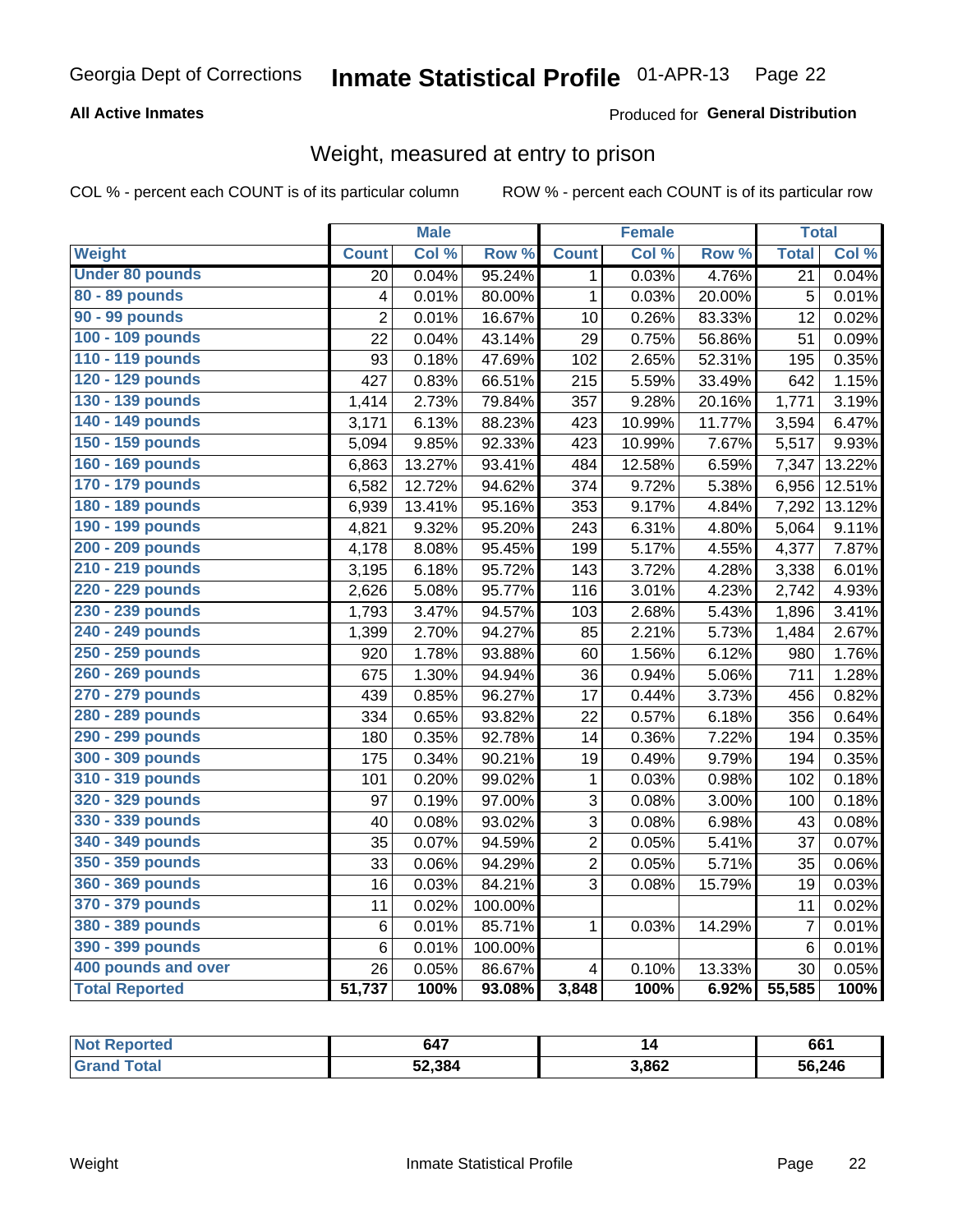#### **All Active Inmates**

#### Produced for General Distribution

# Weight, measured at entry to prison

COL % - percent each COUNT is of its particular column

|                          | <b>Male</b> | <b>Female</b> | Total |
|--------------------------|-------------|---------------|-------|
| <b>Mean</b><br>(average) | 187         | 172           | 186   |
| <b>Median (middle)</b>   | 180         | 165           | 180   |
| Mode<br>(most frequent)  | 180         | 150           | 180   |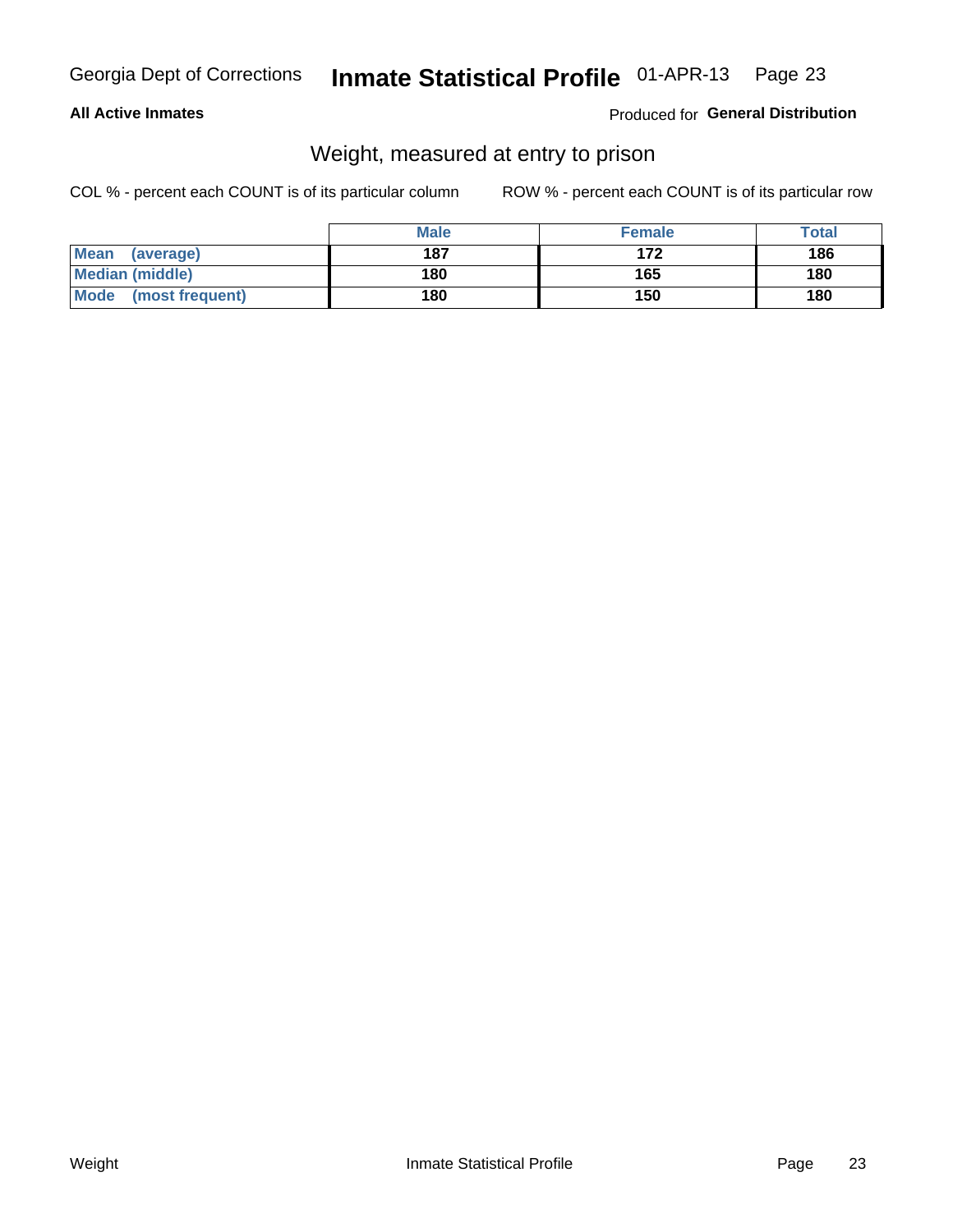#### Inmate Statistical Profile 01-APR-13 Page 24

**All Active Inmates** 

**Produced for General Distribution** 

### Military service

COL % - percent each COUNT is of its particular column

|                               | <b>Male</b>  |          |         | <b>Female</b> |        |          | <b>Total</b> |        |
|-------------------------------|--------------|----------|---------|---------------|--------|----------|--------------|--------|
| <b>Military service</b>       | <b>Count</b> | Col %    |         | Row % Count   | Col %  | Row %    | <b>Total</b> | Col %  |
| <b>Air Force</b>              | 1,597        | 59.37%   | 97.98%  | 33            | 73.33% | 2.02%    | 1,630        | 59.60% |
| $\mathbf{2}^-$<br><b>Army</b> | 211          | $7.84\%$ | 98.14%  |               | 8.89%  | 1.86%    | 215          | 7.86%  |
| <b>Navy</b><br>3              | 504          | 18.74%   | 98.63%  |               | 15.56% | $1.37\%$ | 511          | 18.68% |
| <b>Marines</b><br>4           | 23           | $.86\%$  | 100.00% |               |        |          | 23           | .84%   |
| <b>Coast Guard</b><br>5.      | 355          | 13.20%   | 99.72%  |               | 2.22%  | .28%     | 356          | 13.02% |
| <b>Total Reported</b>         | 2,690        | 100%     | 98.35%  | 45            | 100%   | 1.65%    | 2,735        | 100%   |

| <b>Not Reported</b> | 49,694 | 3,817 | 53,511 |
|---------------------|--------|-------|--------|
| Total               | 52,384 | 3,862 | 56,246 |

| Mo | <br>ъc | . |
|----|--------|---|
|    |        |   |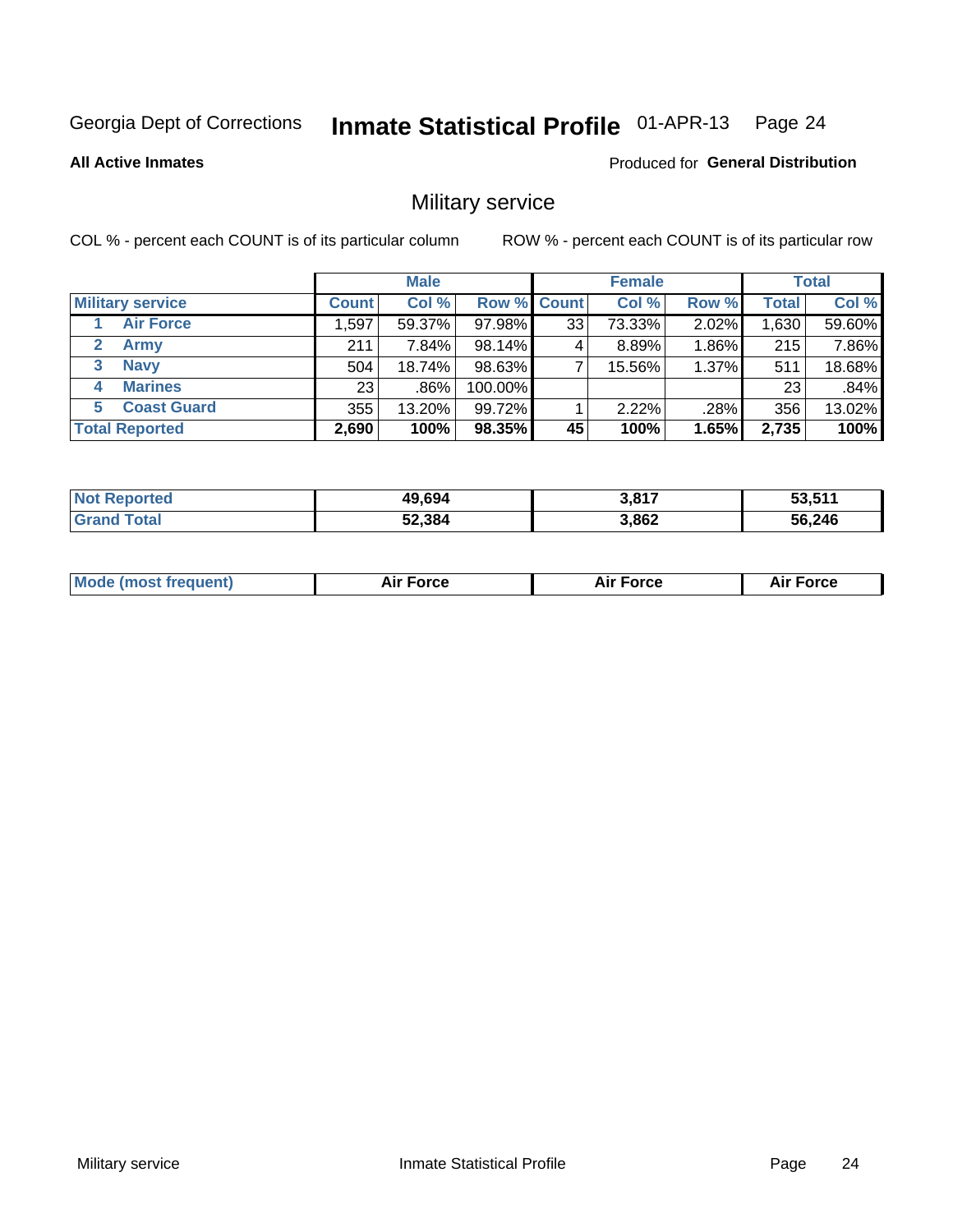#### Inmate Statistical Profile 01-APR-13 Page 25

**All Active Inmates** 

#### Produced for General Distribution

### Type of admission to prison

COL % - percent each COUNT is of its particular column

|    |                                |                  | <b>Male</b> |                    |     | <b>Female</b> | <b>Total</b> |                |        |
|----|--------------------------------|------------------|-------------|--------------------|-----|---------------|--------------|----------------|--------|
|    | <b>Type of Admission</b>       | <b>Count</b>     | Col %       | <b>Row % Count</b> |     | Col %         | Row %        | Total          | Col %  |
| 52 | <b>New Sentence</b>            | 42,711           | 81.60%      | 93.38% 3,029       |     | 78.49%        | 6.62%        | 45,740         | 81.39% |
| 53 | <b>Probation Rev Partial</b>   | 2,164            | 4.13%       | 88.62%             | 278 | 7.20%         | 11.38%       | 2,442          | 4.35%  |
| 54 | <b>Probation Rev Remainder</b> | 3,018            | 5.77%       | 89.08%             | 370 | 9.59%         | 10.92%       | 3,388          | 6.03%  |
| 55 | <b>Parole Rev New Sentence</b> | 3,004            | 5.74%       | 95.94%             | 127 | 3.29%         | 4.06%        | 3,131          | 5.57%  |
| 56 | <b>Parole Rev No New</b>       | 1,360            | 2.60%       | 96.18%             | 54  | 1.40%         | 3.82%        | 1,414          | 2.52%  |
|    | <b>Sentence</b>                |                  |             |                    |     |               |              |                |        |
| 57 | <b>Released In Error</b>       | 17               | .03%        | 94.44%             |     | .03%          | 5.56%        | 18             | .03%   |
| 65 | <b>Return Appeal/Bond</b>      | 2                | .01%        | 100.00%            |     |               |              | 2              | .01%   |
| 66 | <b>Prob Viol/Total Rev</b>     |                  | .01%        | 100.00%            |     |               |              |                | .01%   |
| 67 | <b>Admit Fm Other Cust</b>     | 8                | .02%        | 100.00%            |     |               |              | 8              | .01%   |
| 69 | <b>New Sent/Par Rev Pnd</b>    | 7                | .01%        | 100.00%            |     |               |              |                | .01%   |
| 70 | <b>Life W/O Parole</b>         | 15 <sub>15</sub> | .03%        | 100.00%            |     |               |              | 15             | .03%   |
| 72 | <b>Par Rev/Rsn Unknown</b>     | 32               | .06%        | 100.00%            |     |               |              | 32             | .06%   |
| 74 | <b>Pb Parole Rescinded</b>     | $\overline{2}$   | .01%        | 100.00%            |     |               |              | 2              | .01%   |
| 76 | <b>Par Rev/Revoc Center</b>    | 2                | .01%        | 100.00%            |     |               |              | $\overline{2}$ | .01%   |
|    | <b>Total Reported</b>          | 52,343           | 100%        | 93.13% 3,859       |     | 100%          | 6.87%        | 56,202         | 100%   |

| N <sub>of</sub><br>morted | $\sim$ $\sim$ |      | 44     |
|---------------------------|---------------|------|--------|
| $f$ oto $f$               | 52,384        | ,862 | 56,246 |

| <b>Mode (most frequent)</b> | <b>New Sentence</b> | <b>New Sentence</b> | <b>New Sentence</b> |
|-----------------------------|---------------------|---------------------|---------------------|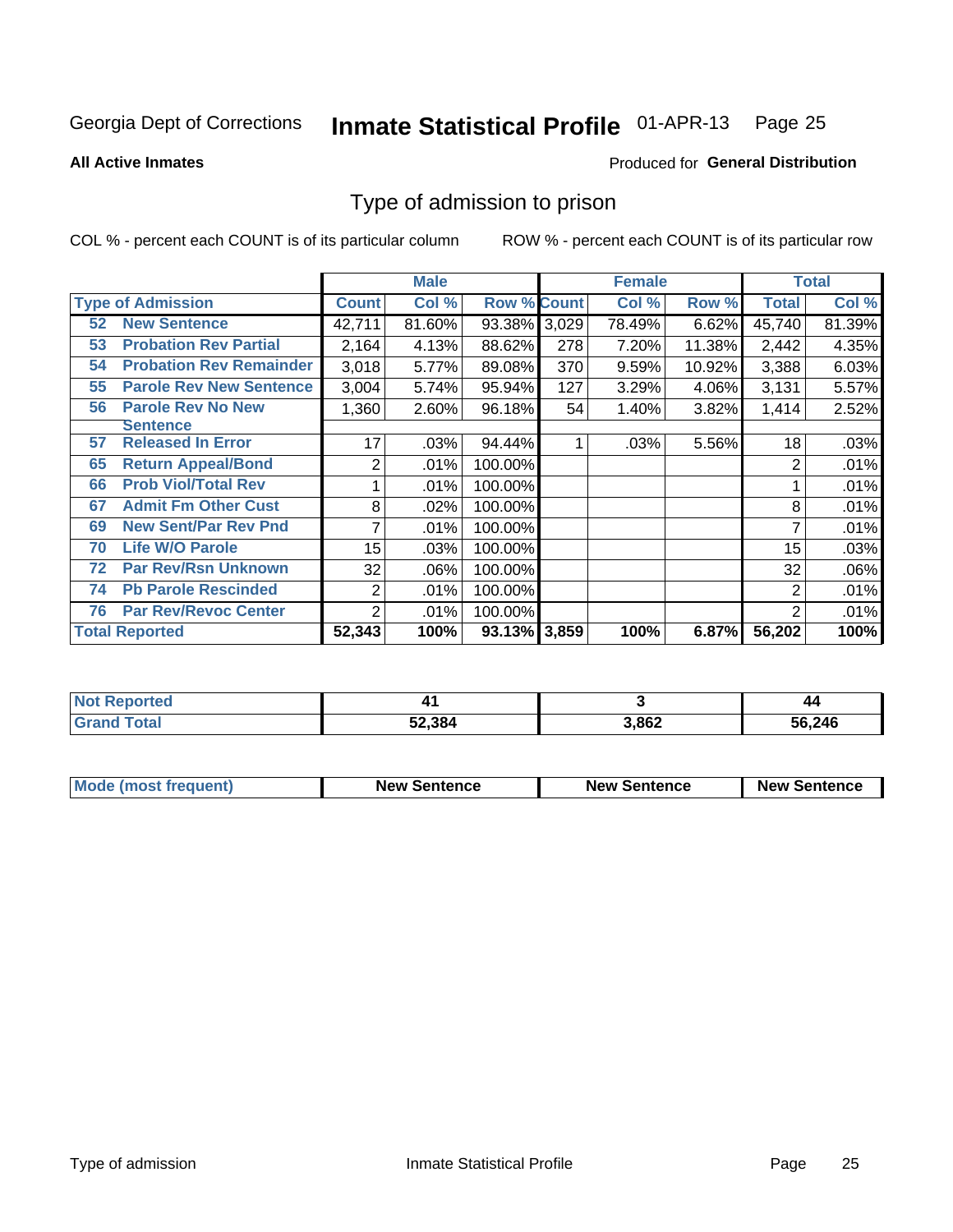# Inmate Statistical Profile 01-APR-13 Page 26

**All Active Inmates** 

#### Produced for General Distribution

### Current / last security status

COL % - percent each COUNT is of its particular column

|                        |              | <b>Male</b> |                    |       | <b>Female</b> |        |              | <b>Total</b> |
|------------------------|--------------|-------------|--------------------|-------|---------------|--------|--------------|--------------|
| <b>Security Status</b> | <b>Count</b> | Col %       | <b>Row % Count</b> |       | Col %         | Row %  | <b>Total</b> | Col %        |
| 1 Wrk Releas           | 2            | $.01\%$     | 66.67%             |       | .03%          | 33.33% | 3            | .01%         |
| 2 Trusty               |              | $.01\%$     | 100.00%            |       | .00%          |        |              | .01%         |
| 3 Minimum              | 10,484       | 20.92%      | 86.77%             | 1,598 | 47.72%        | 13.23% | 12,082       | 22.60%       |
| 4 Medium               | 30,920       | 61.69%      | 95.19%             | 1,563 | 46.67%        | 4.81%  | 32,483       | 60.75%       |
| 5 Close                | 8,624        | 17.21%      | 97.88%             | 187   | 5.58%         | 2.12%  | 8,811        | 16.48%       |
| <b>6 Maximum</b>       | 87           | .17%        | 100.00%            |       | .00%          |        | 87           | .16%         |
| <b>Total Reported</b>  | 50,121       | 100%        | 93.74%             | 3,349 | 100%          | 6.26%  | 53,470       | 100%         |

| <b>Still being diagnosed</b> |        |       |        |
|------------------------------|--------|-------|--------|
| <b>Not Reported</b>          | 2,263  | 513   | 2.776  |
| <b>Grand Total</b>           | 52,384 | 3,862 | 56,246 |

| M | NЛ<br>. .<br>dilim<br>_____ | ---<br>-- | . .<br>Medium<br>Me |
|---|-----------------------------|-----------|---------------------|
|   |                             |           |                     |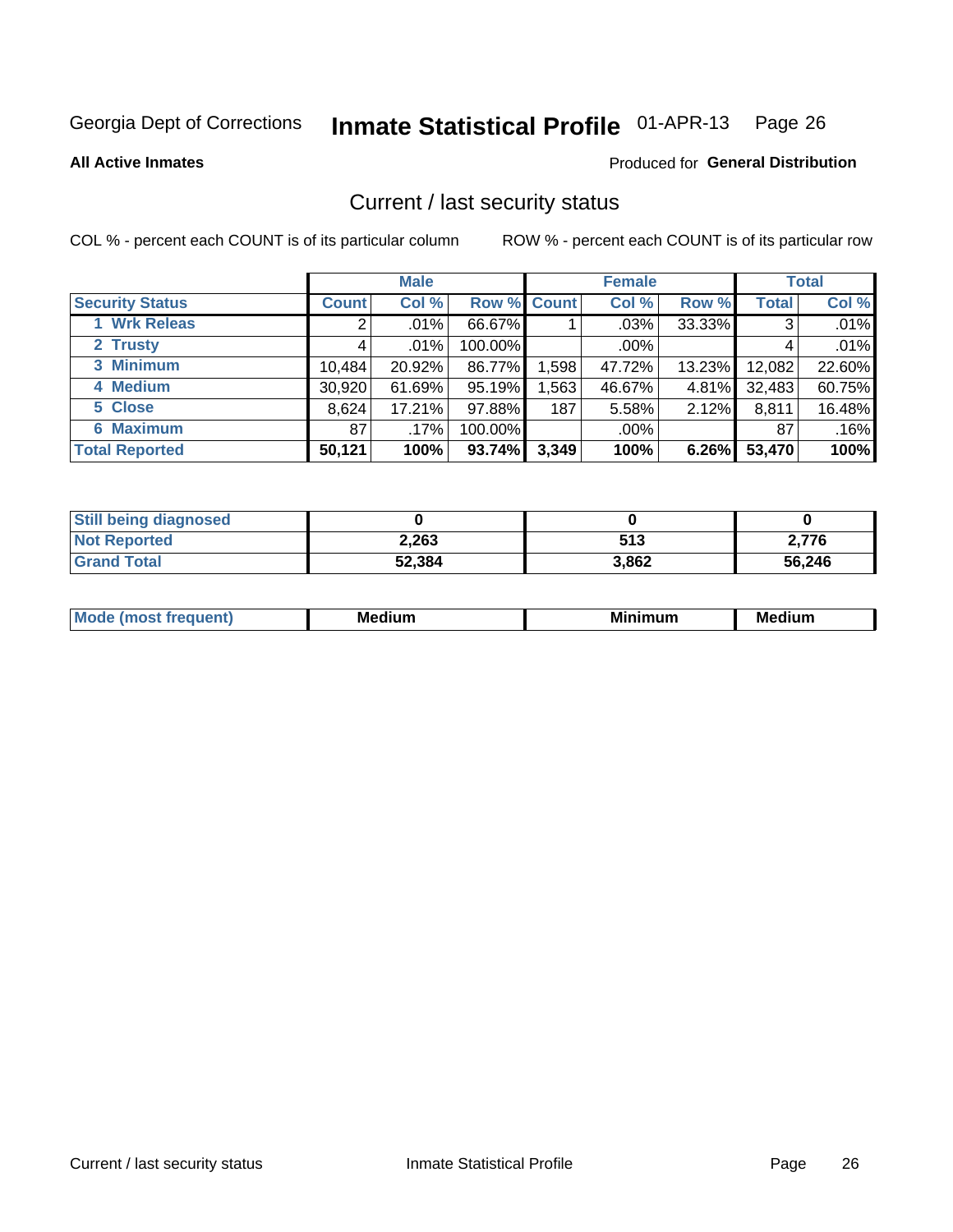#### Inmate Statistical Profile 01-APR-13 Page 27

**All Active Inmates** 

#### Produced for General Distribution

# Current / last type of institution

COL % - percent each COUNT is of its particular column

|                            |                 | <b>Male</b> |             |       | <b>Female</b> |         |              | <b>Total</b> |
|----------------------------|-----------------|-------------|-------------|-------|---------------|---------|--------------|--------------|
| <b>Type of Institution</b> | <b>Count</b>    | Col %       | Row % Count |       | Col %         | Row %   | <b>Total</b> | Col %        |
| <b>County Ci</b>           | 5,193           | 9.95%       | 99.98%      |       | $.03\%$       | $.02\%$ | 5,194        | 9.26%        |
| <b>State Prison</b>        | 36,936          | 70.75%      | 91.15%      | 3,587 | 92.88%        | 8.85%   | 40,523       | 72.28%       |
| <b>Transitional Center</b> | 1.9661          | $3.77\%$    | 89.40%      | 233   | 6.03%         | 10.60%  | 2,199        | 3.92%        |
| <b>Private Prison</b>      | 8,071           | 15.46%      | 100.00%     |       |               |         | 8,071        | 14.40%       |
| <b>County Jail</b>         | 28 <sup>1</sup> | $.05\%$     | 93.33%      | 2     | $.05\%$       | 6.67%   | 30           | .05%         |
| <b>Rsat - Center</b>       | 8 <sup>1</sup>  | .02%        | 17.39%      | 38    | .98%          | 82.61%  | 46           | .08%         |
| <b>State Hospital</b>      | 3 <sup>1</sup>  | $.01\%$     | 75.00%      |       | .03%          | 25.00%  | 4            | .01%         |
| <b>Total Reported</b>      | 52,205          | 100%        | 93.11%      | 3,862 | 100%          | 6.89%   | 56,067       | 100%         |

| porteg    |        |       |        |
|-----------|--------|-------|--------|
| $\sim$ 40 | 52,205 | 3,862 | 56,067 |

| <b>Mode (most frequent)</b> | <b>State Prison</b> | <b>State Prison</b> | <b>State Prison</b> |
|-----------------------------|---------------------|---------------------|---------------------|
|                             |                     |                     |                     |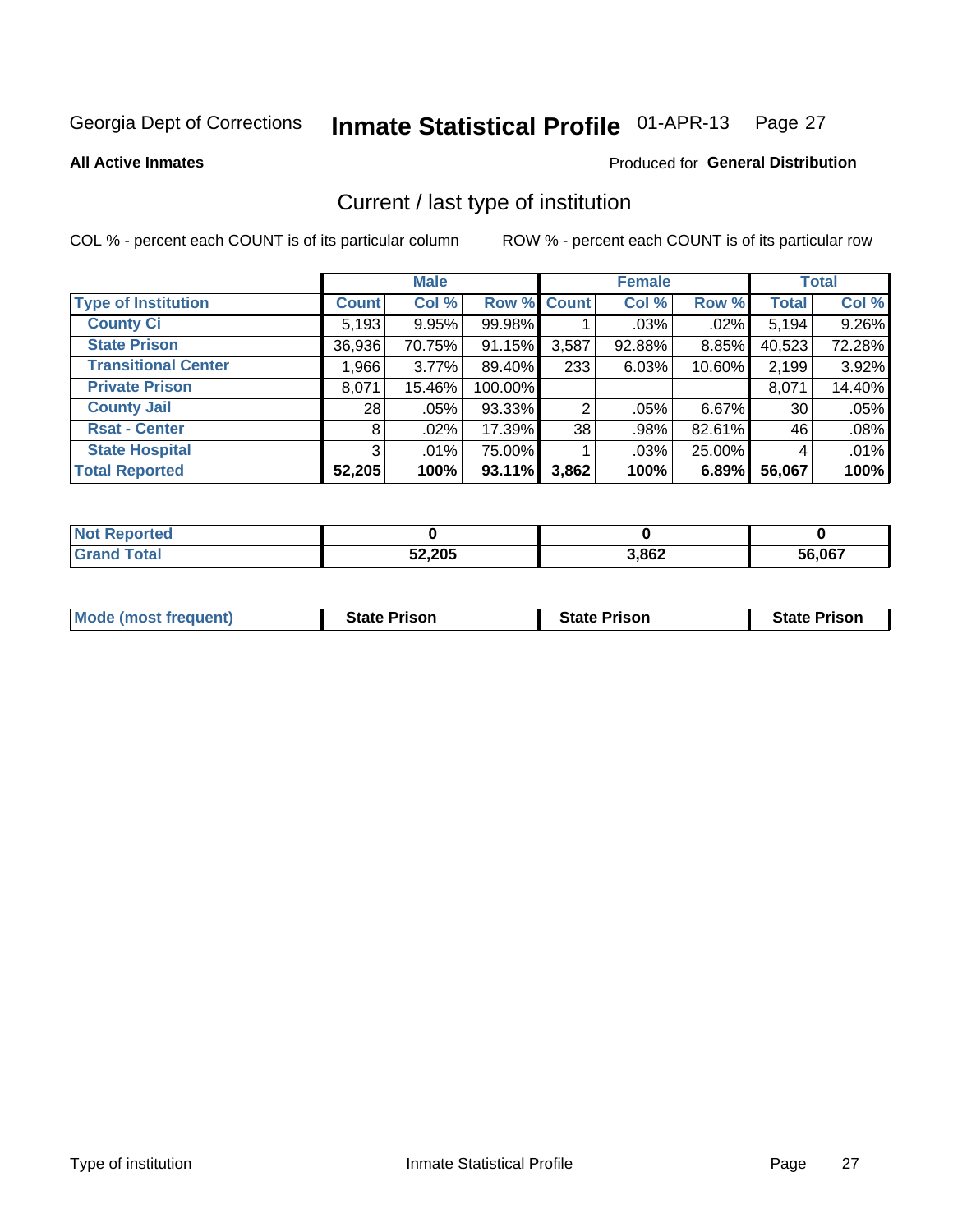#### Inmate Statistical Profile 01-APR-13 Page 28

**All Active Inmates** 

#### Produced for General Distribution

### Institution type - transitional centers

COL % - percent each COUNT is of its particular column

|                                          |              | <b>Male</b> |         |              | <b>Female</b> |         |              | <b>Total</b> |
|------------------------------------------|--------------|-------------|---------|--------------|---------------|---------|--------------|--------------|
| <b>Institution Type - Trans. Centers</b> | <b>Count</b> | Col %       | Row %   | <b>Count</b> | Col %         | Row %   | <b>Total</b> | Col %        |
| <b>Albany Transitional Ct</b>            | 154          | 6.81%       | 100.00% |              |               |         | 154          | 5.91%        |
| <b>Arrendale State Prison</b>            |              |             |         | 109          | 31.87%        | 100.00% | 109          | 4.19%        |
| <b>Atl. Transitional Ctr (M)</b>         | 244          | 10.79%      | 100.00% |              |               |         | 244          | 9.37%        |
| <b>Augusta Tc</b>                        | 198          | 8.75%       | 100.00% |              |               |         | 198          | 7.60%        |
| <b>Clayton Tc</b>                        | 350          | 15.47%      | 100.00% |              |               |         | 350          | 13.44%       |
| <b>Coastal Tc</b>                        | 259          | 11.45%      | 100.00% |              |               |         | 259          | 9.95%        |
| <b>Columbus Tc</b>                       | 100          | 4.42%       | 100.00% |              |               |         | 100          | 3.84%        |
| <b>Lagrange Tc</b>                       | 154          | 6.81%       | 100.00% |              |               |         | 154          | 5.91%        |
| <b>Macon Transitional Ctr (M)</b>        | 154          | 6.81%       | 100.00% |              |               |         | 154          | 5.91%        |
| <b>Macon Womens Transit Ctr</b>          |              |             |         | 3            | .88%          | 100.00% | 3            | .12%         |
| <b>Metro Transitional Ctr</b>            |              |             |         | 230          | 67.25%        | 100.00% | 230          | 8.83%        |
| <b>Phillips State Prison</b>             | 296          | 13.09%      | 100.00% |              |               |         | 296          | 11.37%       |
| Smith T.C                                | 207          | 9.15%       | 100.00% |              |               |         | 207          | 7.95%        |
| <b>Valdosta Tc</b>                       | 146          | 6.45%       | 100.00% |              |               |         | 146          | 5.61%        |
| <b>Total Reported</b>                    | 2,262        | 100%        | 86.87%  | 342          | 100%          | 13.13%  | 2,604        | 100%         |

| orted<br>. |       |                      |       |
|------------|-------|----------------------|-------|
| 'ota.      | 2,262 | 342<br>$\sim$ $\sim$ | 2,604 |

| Mode (most frequent) | <b>Phillips State Prison</b> | Arrendale State Prison | <b>Phillips State</b><br><b>Prison</b> |
|----------------------|------------------------------|------------------------|----------------------------------------|
|                      |                              |                        |                                        |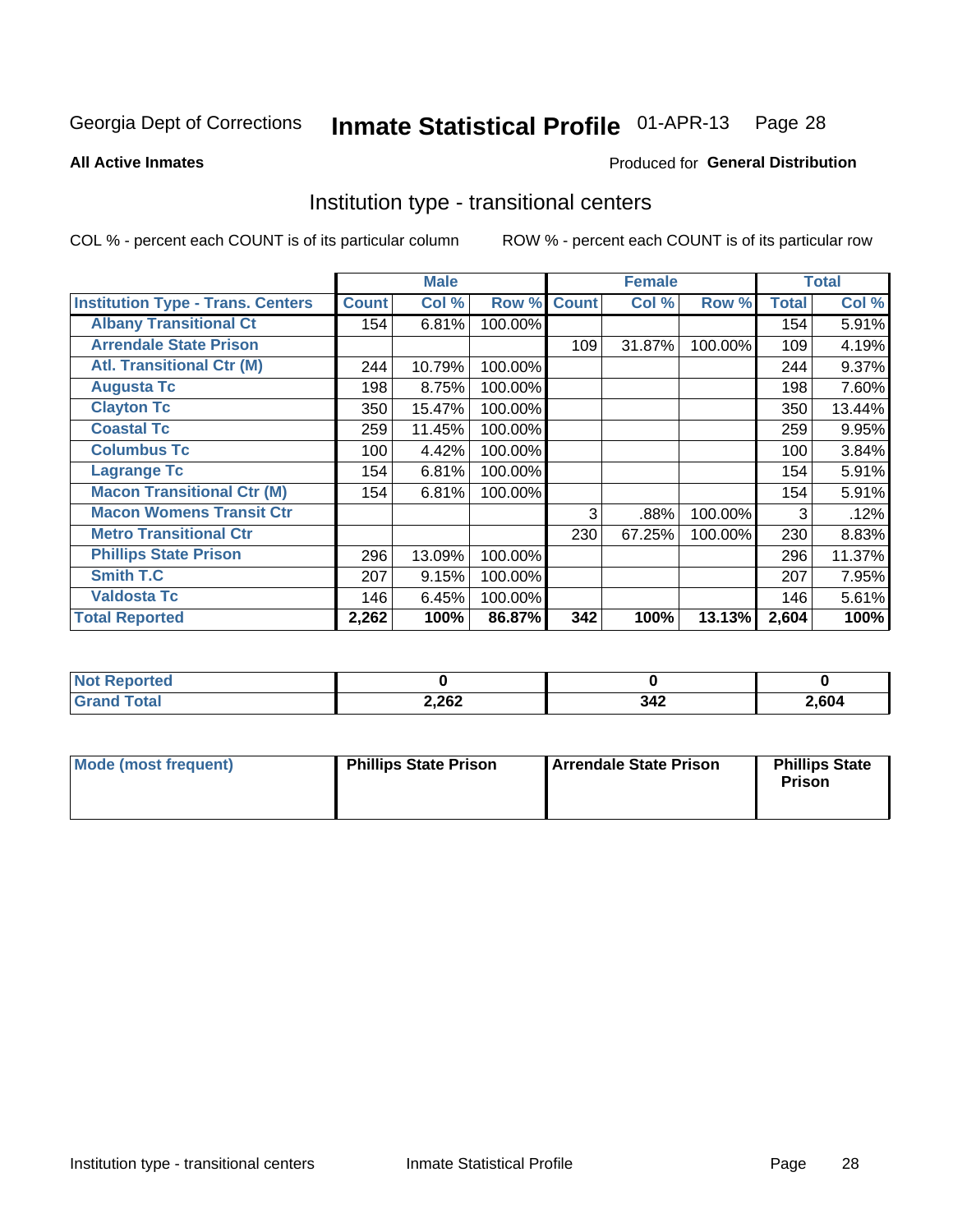# Inmate Statistical Profile 01-APR-13 Page 29

#### **All Active Inmates**

#### Produced for General Distribution

#### Institution type - county prisons

COL % - percent each COUNT is of its particular column

|                                          |                | <b>Male</b> |         |              | <b>Female</b> |       |                | <b>Total</b> |
|------------------------------------------|----------------|-------------|---------|--------------|---------------|-------|----------------|--------------|
| <b>Institution Type - County Prisons</b> | <b>Count</b>   | Col %       | Row %   | <b>Count</b> | Col %         | Row % | <b>Total</b>   | Col %        |
| <b>Baldwin County Ci</b>                 | $\overline{2}$ | .04%        | 100.00% |              |               |       | $\overline{2}$ | .04%         |
| <b>Bulloch County Ci</b>                 | 144            | 2.77%       | 100.00% |              |               |       | 144            | 2.77%        |
| <b>Carroll County Ci</b>                 | 248            | 4.78%       | 100.00% |              |               |       | 248            | 4.77%        |
| <b>Clarke County Ci</b>                  | 108            | 2.08%       | 100.00% |              |               |       | 108            | 2.08%        |
| <b>Clayton County Ci</b>                 | 238            | 4.58%       | 100.00% |              |               |       | 238            | 4.58%        |
| <b>Colquitt County Ci</b>                | 190            | 3.66%       | 100.00% |              |               |       | 190            | 3.66%        |
| <b>Cook County Ci</b>                    | 1              | .02%        | 100.00% |              |               |       | 1              | .02%         |
| <b>Coweta County Ci</b>                  | 212            | 4.08%       | 100.00% |              |               |       | 212            | 4.08%        |
| <b>Decatur County Ci</b>                 | 224            | 4.31%       | 100.00% |              |               |       | 224            | 4.31%        |
| <b>Dougherty County Ci</b>               | 1              | .02%        | 100.00% |              |               |       | 1              | .02%         |
| <b>Effingham County Ci</b>               | 196            | 3.77%       | 100.00% |              |               |       | 196            | 3.77%        |
| <b>Fayette County Ci</b>                 | 1              | .02%        | 100.00% |              |               |       | 1              | .02%         |
| <b>Floyd County Ci</b>                   | 437            | 8.42%       | 100.00% |              |               |       | 437            | 8.41%        |
| <b>Fulton County Ci</b>                  | 9              | .17%        | 100.00% |              |               |       | 9              | .17%         |
| <b>Gilmer County Ci</b>                  | 5              | .10%        | 100.00% |              |               |       | 5              | .10%         |
| <b>Grady County Ci</b>                   | $\overline{2}$ | .04%        | 100.00% |              |               |       | $\overline{2}$ | .04%         |
| <b>Gwinnett County Ci</b>                | 127            | 2.45%       | 100.00% |              |               |       | 127            | 2.45%        |
| <b>Hall County Ci</b>                    | 214            | 4.12%       | 100.00% |              |               |       | 214            | 4.12%        |
| <b>Hancock County Ci</b>                 | 1              | .02%        | 100.00% |              |               |       | 1              | .02%         |
| <b>Harris County Ci</b>                  | 127            | 2.45%       | 100.00% |              |               |       | 127            | 2.45%        |
| <b>Hart County Ci</b>                    | 5              | .10%        | 100.00% |              |               |       | 5              | .10%         |
| <b>Henry County Ci</b>                   | 1              | .02%        | 100.00% |              |               |       | 1              | .02%         |
| <b>Jackson County Ci</b>                 | 149            | 2.87%       | 100.00% |              |               |       | 149            | 2.87%        |
| <b>Jefferson County Ci</b>               | 196            | 3.77%       | 100.00% |              |               |       | 196            | 3.77%        |
| <b>Meriwether County Ci</b>              | 3              | .06%        | 100.00% |              |               |       | 3              | .06%         |
| <b>Miller County Ci</b>                  | 1              | .02%        | 100.00% |              |               |       | 1              | .02%         |
| <b>Mitchell County Ci</b>                | 100            | 1.93%       | 100.00% |              |               |       | 100            | 1.93%        |
| <b>Morgan County Ci</b>                  | 1              | .02%        | 100.00% |              |               |       | 1              | .02%         |
| <b>Muscogee County Ci</b>                | 527            | 10.15%      | 100.00% |              |               |       | 527            | 10.15%       |
| <b>Richmond County Ci</b>                | 228            | 4.39%       | 100.00% |              |               |       | 228            | 4.39%        |
| <b>Screven County Ci</b>                 | 144            | 2.77%       | 100.00% |              |               |       | 144            | 2.77%        |
| <b>Spalding County Ci</b>                | 388            | 7.47%       | 100.00% |              |               |       | 388            | 7.47%        |
| <b>Stewart County Ci</b>                 | $\overline{2}$ | .04%        | 100.00% |              |               |       | $\overline{2}$ | .04%         |
| <b>Sumter County Ci</b>                  | 349            | 6.72%       | 100.00% |              |               |       | 349            | 6.72%        |
| <b>Terrell County Ci</b>                 | 140            | 2.70%       | 100.00% |              |               |       | 140            | 2.70%        |
| <b>Thomas County Ci</b>                  | 187            | 3.60%       | 100.00% |              |               |       | 187            | 3.60%        |
| <b>Tift County Ci</b>                    | 1              | .02%        | 100.00% |              |               |       | 1              | .02%         |
| <b>Troup County Ci</b>                   | 273            | 5.26%       | 100.00% |              |               |       | 273            | 5.26%        |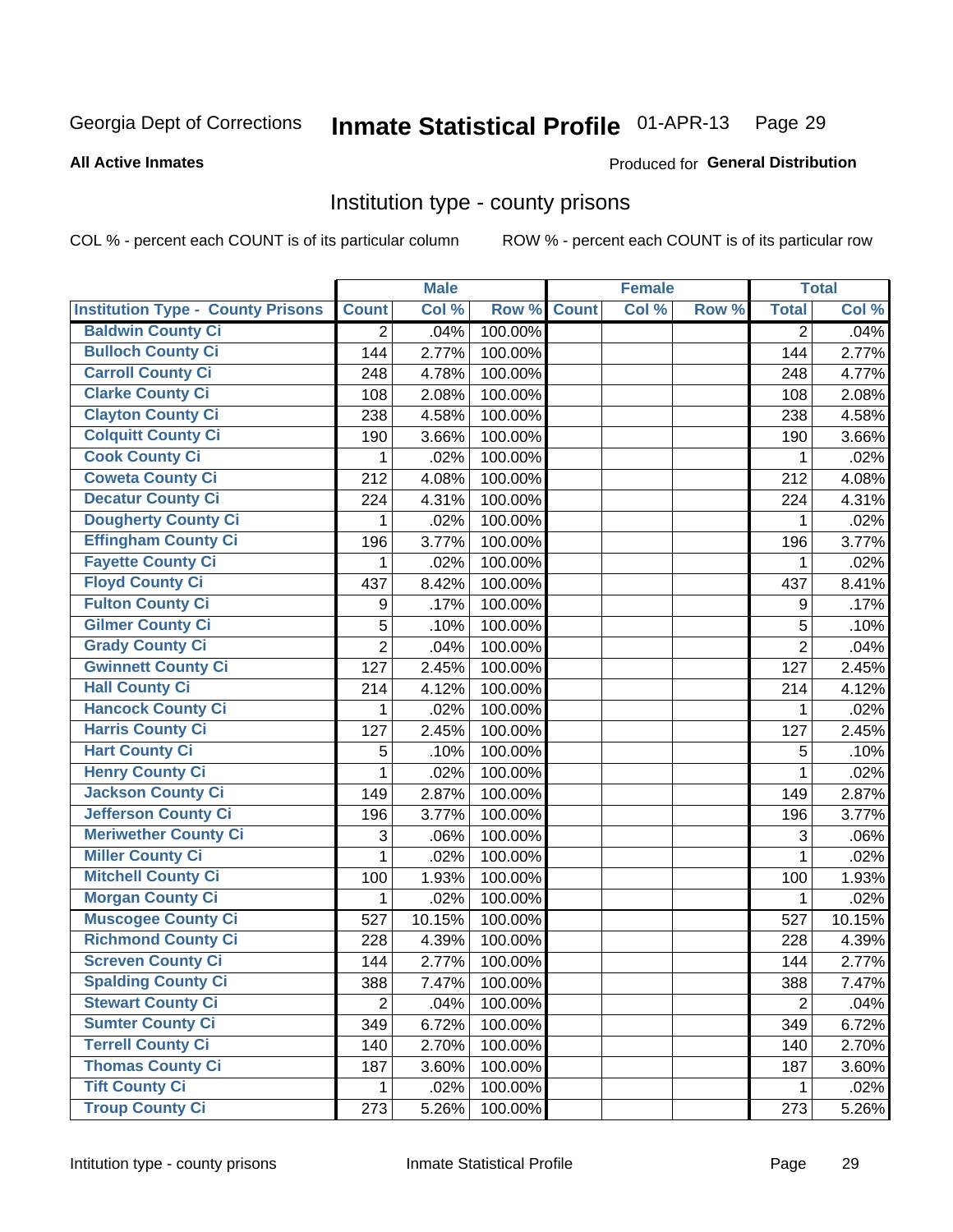# Inmate Statistical Profile 01-APR-13 Page 30

Produced for General Distribution

#### **All Active Inmates**

# Institution type - county prisons

COL % - percent each COUNT is of its particular column

|                                          |              | <b>Male</b> |             | <b>Female</b> |         |              | <b>Total</b> |
|------------------------------------------|--------------|-------------|-------------|---------------|---------|--------------|--------------|
| <b>Institution Type - County Prisons</b> | <b>Count</b> | Col %       | Row % Count | Col %         | Row %   | <b>Total</b> | Col %        |
| <b>Turner County Ci</b>                  |              | .02%        | 100.00%     |               |         |              | .02%         |
| <b>Upson County Ci</b>                   | 2            | .04%        | 100.00%     |               |         | 2            | .04%         |
| <b>Walker County Ci</b>                  | 3            | $.06\%$     | 100.00%     |               |         | 3            | .06%         |
| <b>Walton County Ci</b>                  | 3            | .06%        | 100.00%     |               |         | 3            | .06%         |
| <b>Wilkes County Ci</b>                  |              | $.02\%$     | 100.00%     |               |         |              | .02%         |
| <b>Womens Ci</b>                         |              |             |             | 100.00%       | 100.00% |              | .02%         |
| <b>Worth County Ci</b>                   |              | .02%        | 100.00%     |               |         |              | .02%         |
| <b>Total Reported</b>                    | 5,193        | 100%        | 99.98%      | 100%          | .02%    | 5,194        | 100%         |

| <b>Not Reported</b> |                   |       |
|---------------------|-------------------|-------|
| <b>Total</b>        | 5,193<br><u>.</u> | ស.194 |

| <b>Mode (most frequent)</b> | Muscogee County Ci | <b>Womens Ci</b> | Muscogee County |
|-----------------------------|--------------------|------------------|-----------------|
|-----------------------------|--------------------|------------------|-----------------|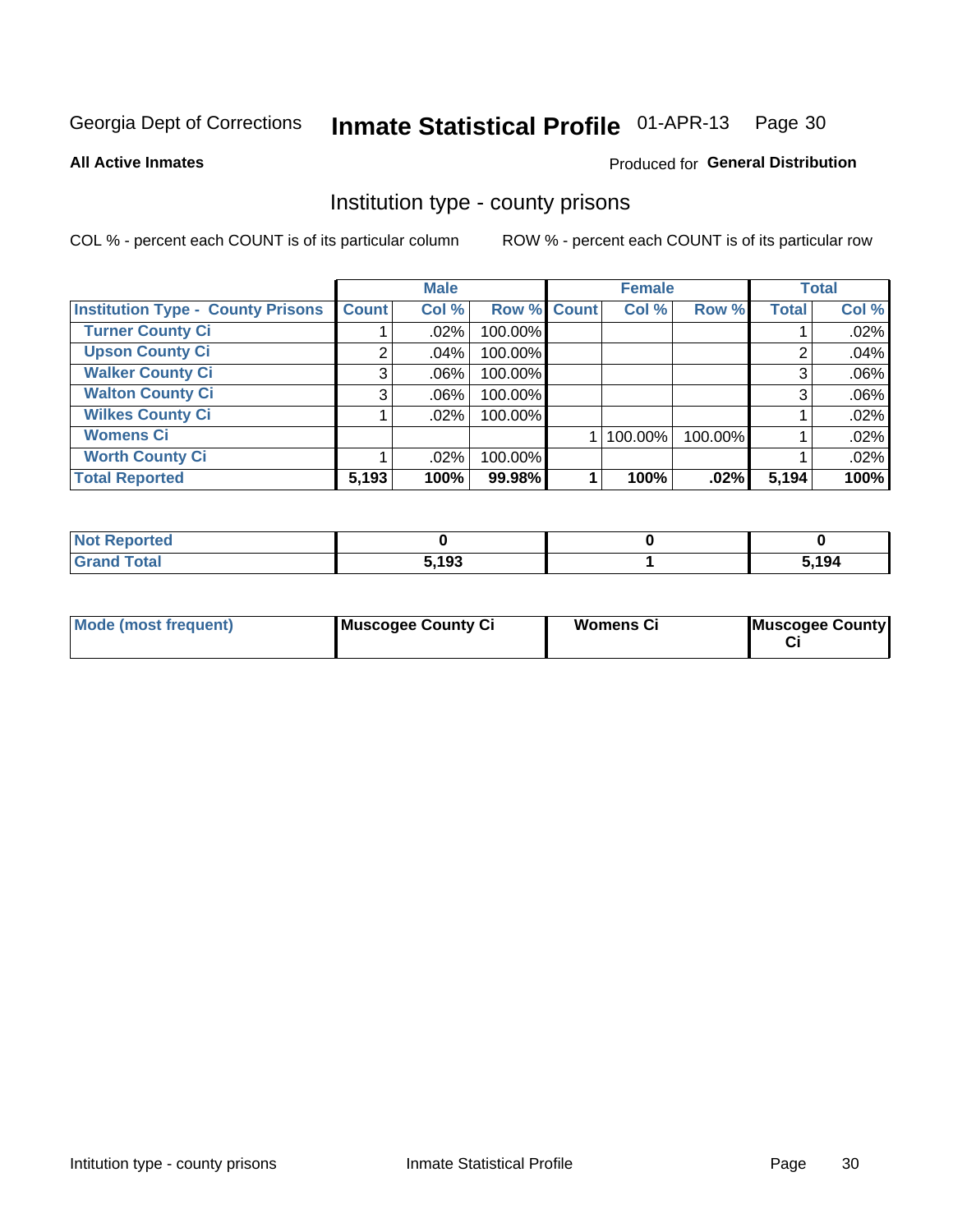#### Inmate Statistical Profile 01-APR-13 Page 31

#### **All Active Inmates**

#### Produced for General Distribution

#### Institution type - state prisons

COL % - percent each COUNT is of its particular column

|                                         |                 | <b>Male</b> |         |              | <b>Female</b> |         | <b>Total</b>   |       |
|-----------------------------------------|-----------------|-------------|---------|--------------|---------------|---------|----------------|-------|
| <b>Institution Type - State Prisons</b> | <b>Count</b>    | Col %       | Row %   | <b>Count</b> | Col %         | Row %   | <b>Total</b>   | Col % |
| <b>Arrendale State Prison</b>           |                 |             |         | 1,591        | 44.35%        | 100.00% | 1,591          | 3.93% |
| <b>Augusta State Med. Prison</b>        | 1,316           | 3.56%       | 99.62%  | 5            | .14%          | .38%    | 1,321          | 3.26% |
| <b>Autry State Prison</b>               | 1,707           | 4.62%       | 100.00% |              |               |         | 1,707          | 4.21% |
| <b>Baldwin State Prison</b>             | 857             | 2.32%       | 100.00% |              |               |         | 857            | 2.11% |
| <b>Burrus Corr Trn Cntr</b>             | 689             | 1.87%       | 100.00% |              |               |         | 689            | 1.70% |
| <b>Calhoun State Prison</b>             | 1,673           | 4.53%       | 100.00% |              |               |         | 1,673          | 4.13% |
| <b>Central State Prison</b>             | 1,131           | 3.06%       | 100.00% |              |               |         | 1,131          | 2.79% |
| <b>Chatham State Prison</b>             | $\,6$           | .02%        | 100.00% |              |               |         | 6              | .01%  |
| <b>Coastal State Prison</b>             | 1,703           | 4.61%       | 100.00% |              |               |         | 1,703          | 4.20% |
| <b>Dodge State Prison</b>               | 1,239           | 3.35%       | 100.00% |              |               |         | 1,239          | 3.06% |
| <b>Dooly State Prison</b>               | 1,695           | 4.59%       | 100.00% |              |               |         | 1,695          | 4.18% |
| <b>Emanuel - Swainsboro</b>             |                 |             |         | 355          | 9.90%         | 100.00% | 355            | .88%  |
| <b>Ga Diag Class Prison</b>             | 3,437           | 9.31%       | 99.97%  | $\mathbf 1$  | .03%          | .03%    | 3,438          | 8.48% |
| <b>Ga State Prison</b>                  | 1,501           | 4.06%       | 100.00% |              |               |         | 1,501          | 3.70% |
| <b>Hancock State Prison</b>             | 1,259           | 3.41%       | 100.00% |              |               |         | 1,259          | 3.11% |
| <b>Hays State Prison</b>                | 1,310           | 3.55%       | 100.00% |              |               |         | 1,310          | 3.23% |
| <b>Helms Facility</b>                   | 16              | .04%        | 48.48%  | 17           | .47%          | 51.52%  | 33             | .08%  |
| <b>Johnson State Prison</b>             | 1,587           | 4.30%       | 100.00% |              |               |         | 1,587          | 3.92% |
| <b>Lee State Prison</b>                 | 752             | 2.04%       | 100.00% |              |               |         | 752            | 1.86% |
| Long                                    | 227             | .61%        | 100.00% |              |               |         | 227            | .56%  |
| <b>Lowndes Unit</b>                     | $6\phantom{1}6$ | .02%        | 100.00% |              |               |         | 6              | .01%  |
| <b>Macon State Prison</b>               | 1,766           | 4.78%       | 100.00% |              |               |         | 1,766          | 4.36% |
| <b>Metro State Prison (W)</b>           |                 |             |         | 1            | .03%          | 100.00% | 1              | .01%  |
| <b>Montgomery State Prison</b>          | 416             | 1.13%       | 100.00% |              |               |         | 416            | 1.03% |
| <b>Phillips State Prison</b>            | 1,157           | 3.13%       | 100.00% |              |               |         | 1,157          | 2.86% |
| <b>Pulaski State Prison</b>             |                 |             |         | 1,204        | 33.57%        | 100.00% | 1,204          | 2.97% |
| <b>Putnam State Prison</b>              | $\sqrt{3}$      | .01%        | 100.00% |              |               |         | 3              | .01%  |
| <b>Rivers State Prison</b>              | 1               | .01%        | 100.00% |              |               |         | 1              | .01%  |
| <b>Rogers State Prison</b>              | 1,496           | 4.05%       | 100.00% |              |               |         | 1,496          | 3.69% |
| <b>Rutledge State Prison</b>            | 629             | 1.70%       | 100.00% |              |               |         | 629            | 1.55% |
| <b>Smith State Prison</b>               | 1,552           | 4.20%       | 100.00% |              |               |         | 1,552          | 3.83% |
| <b>Telfair State Prison</b>             | 1,265           | 3.42%       | 100.00% |              |               |         | 1,265          | 3.12% |
| <b>Valdosta Sp</b>                      | 1,351           | 3.66%       | 100.00% |              |               |         | 1,351          | 3.33% |
| <b>Walker State Prison</b>              | 410             | 1.11%       | 100.00% |              |               |         | 410            | 1.01% |
| <b>Ware State Prison</b>                | 1,554           | 4.21%       | 100.00% |              |               |         | 1,554          | 3.83% |
| <b>Washington State Prison</b>          | 1,344           | 3.64%       | 100.00% |              |               |         | 1,344          | 3.32% |
| <b>Wayne State Prison</b>               | $\overline{2}$  | .01%        | 100.00% |              |               |         | $\overline{2}$ | .01%  |
| <b>Whitworth Facility</b>               |                 |             |         | 413          | 11.51%        | 100.00% | 413            | 1.02% |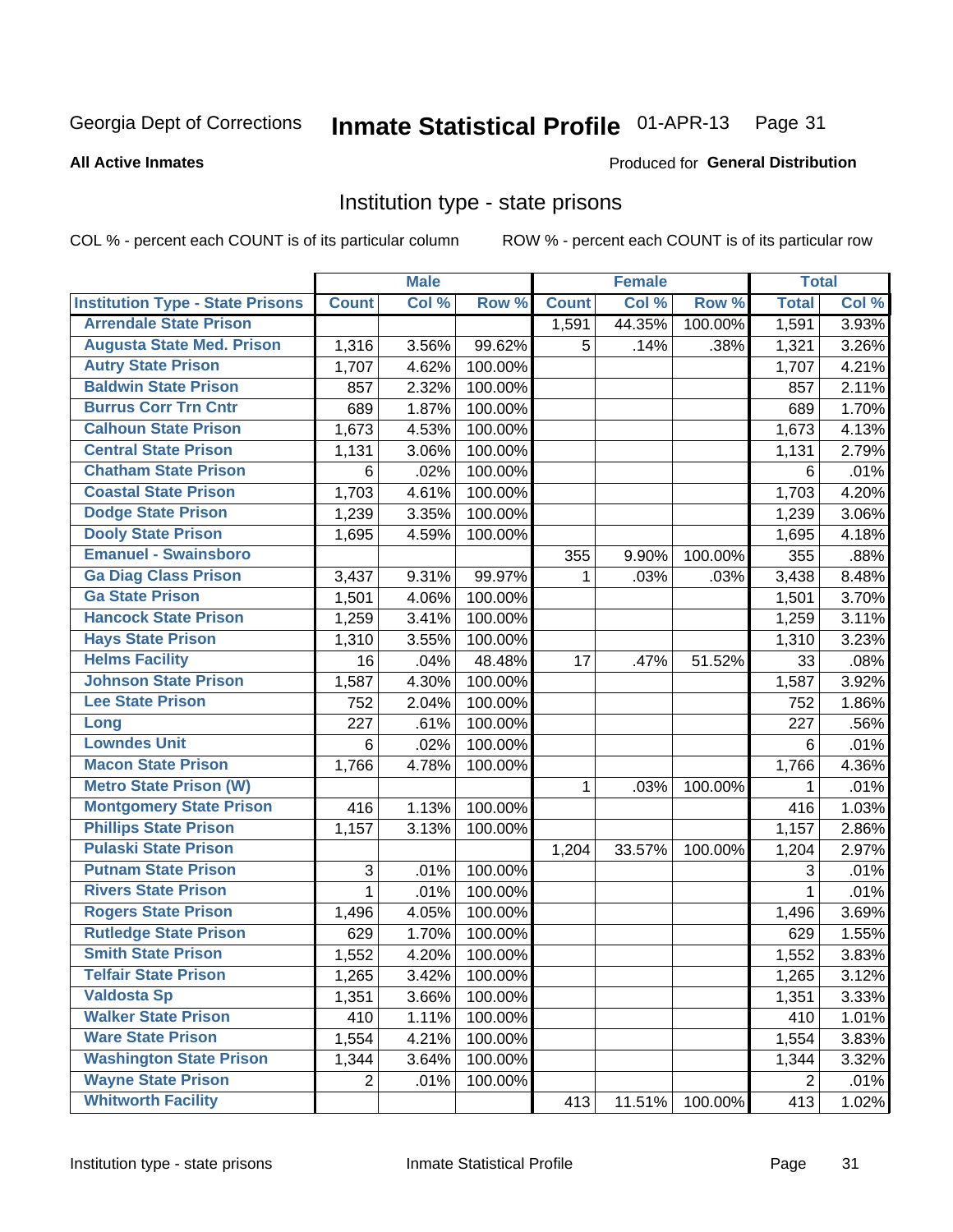# Inmate Statistical Profile 01-APR-13 Page 32

**All Active Inmates** 

Produced for General Distribution

### Institution type - state prisons

COL % - percent each COUNT is of its particular column ROW % - percent each COUNT is of its particular row

|                                         |              | <b>Male</b>                 |         |                               | <b>Female</b> |       |                                       | <b>Total</b> |  |  |
|-----------------------------------------|--------------|-----------------------------|---------|-------------------------------|---------------|-------|---------------------------------------|--------------|--|--|
| <b>Institution Type - State Prisons</b> | <b>Count</b> | Col %                       | Row %   | <b>Count</b>                  | Col %         | Row % | <b>Total</b>                          | Col %        |  |  |
| <b>Wilcox State Prison</b>              | 1,879        | 5.09%                       | 100.00% |                               |               |       | 1,879                                 | 4.64%        |  |  |
| <b>Total Reported</b>                   | 36,936       | 100%                        | 91.15%  | 3,587                         | 100%          | 8.85% | 40,523                                | 100%         |  |  |
|                                         |              |                             |         |                               |               |       |                                       |              |  |  |
| <b>Not Reported</b>                     |              |                             |         | 0                             |               |       |                                       |              |  |  |
| <b>Grand Total</b>                      |              | 36,936                      |         |                               | 3.587         |       |                                       | 40,523       |  |  |
| <b>Mode (most frequent)</b>             |              | <b>Ga Diag Class Prison</b> |         | <b>Arrendale State Prison</b> |               |       | <b>Ga Diag Class</b><br><b>Prison</b> |              |  |  |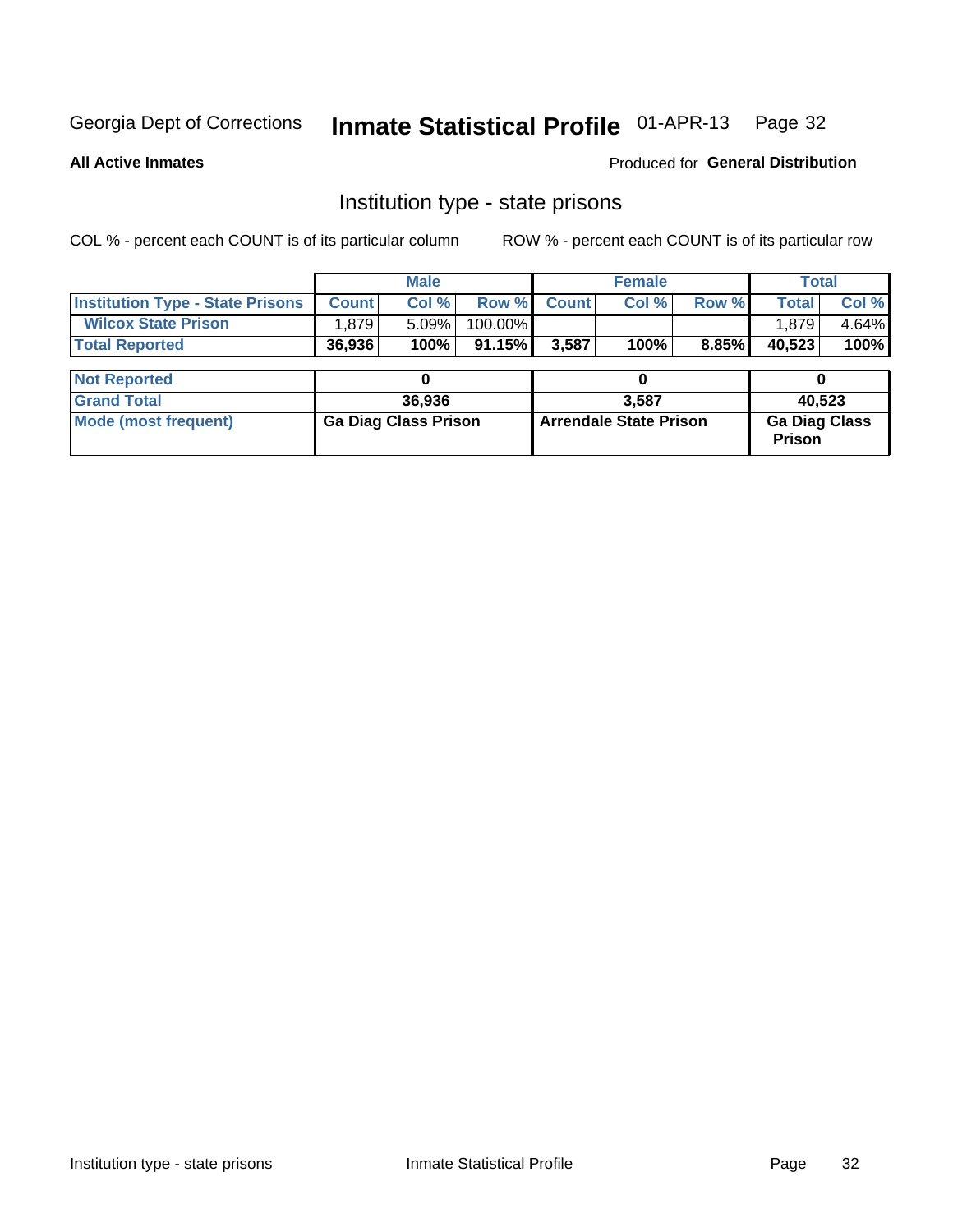# Inmate Statistical Profile 01-APR-13 Page 33

**All Active Inmates** 

#### Produced for General Distribution

### Institution type - private prisons

COL % - percent each COUNT is of its particular column

|                                           |                      | <b>Male</b> |                    | <b>Female</b> |       |       | <b>Total</b> |
|-------------------------------------------|----------------------|-------------|--------------------|---------------|-------|-------|--------------|
| <b>Institution Type - Private Prisons</b> | <b>Count</b>         | Col %       | <b>Row % Count</b> | Col %         | Row % | Total | Col %        |
| <b>Coffee Corr Facility</b>               | 2.654                | 32.88%      | 100.00%            |               |       | 2,654 | 32.88%       |
| <b>Jenkins Corr Facility</b>              | $1,164$ <sup>1</sup> | 14.42%      | 100.00%            |               |       | 1,164 | 14.42%       |
| <b>Riverbend Corr Facility</b>            | .509                 | 18.70%      | 100.00%            |               |       | 1,509 | 18.70%       |
| <b>Wheeler Corr Facility</b>              | 2.744                | $34.00\%$   | 100.00%            |               |       | 2,744 | 34.00%       |
| <b>Total Reported</b>                     | 8,071                | 100%        | $100\%$            |               | %I    | 8,071 | 100%         |

| ported<br>-m                  |                          |       |
|-------------------------------|--------------------------|-------|
| $\sim$ $\sim$ $\sim$<br>_____ | 0.074<br>$-$ , $-$ , $-$ | גדה כ |

| Mode (most frequent) | <b>Wheeler Corr Facility</b> | <b>Null</b> | <b>Wheeler Corr</b><br><b>Facility</b> |
|----------------------|------------------------------|-------------|----------------------------------------|
|----------------------|------------------------------|-------------|----------------------------------------|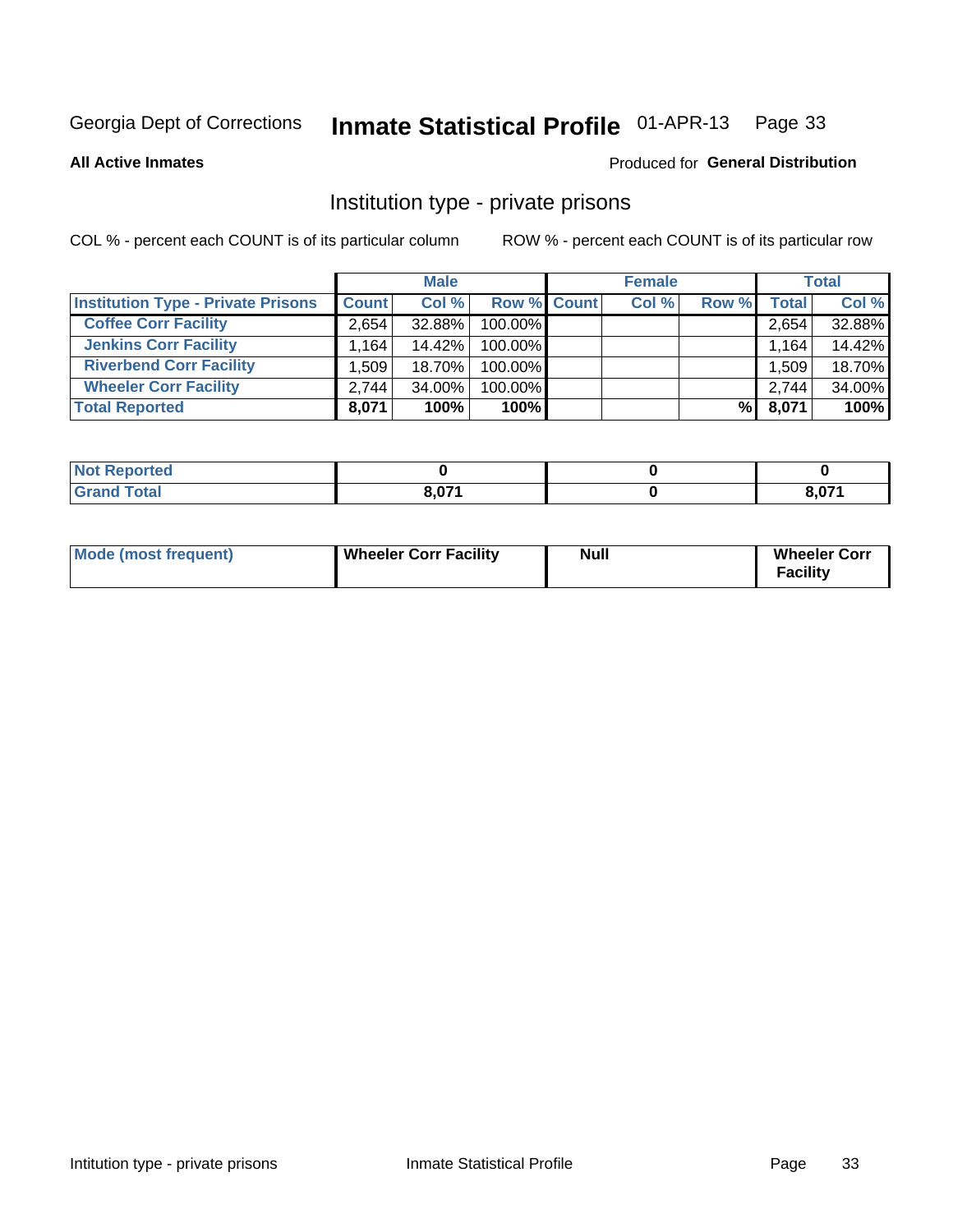# Inmate Statistical Profile 01-APR-13 Page 34

**All Active Inmates** 

Produced for General Distribution

# Institution type - pre-release centers

COL % - percent each COUNT is of its particular column

|                                                   | <b>Male</b> |             | <b>Female</b> |             | <b>Total</b> |
|---------------------------------------------------|-------------|-------------|---------------|-------------|--------------|
| <b>Institution Type - Prison Annexe   Count  </b> | Col%        | Row % Count | Col%          | Row % Total | Col %        |
| <b>Total Reported</b>                             |             |             |               |             |              |

| <b>Reported</b><br>I NOT |  |  |
|--------------------------|--|--|
| <b>Total</b><br>$C$ ren  |  |  |

| Mor<br><b>ruent</b> )<br>rea<br>nos | <b>Null</b> | <b>Moll</b><br>_____ | . .<br><b>Null</b> |
|-------------------------------------|-------------|----------------------|--------------------|
|                                     |             |                      |                    |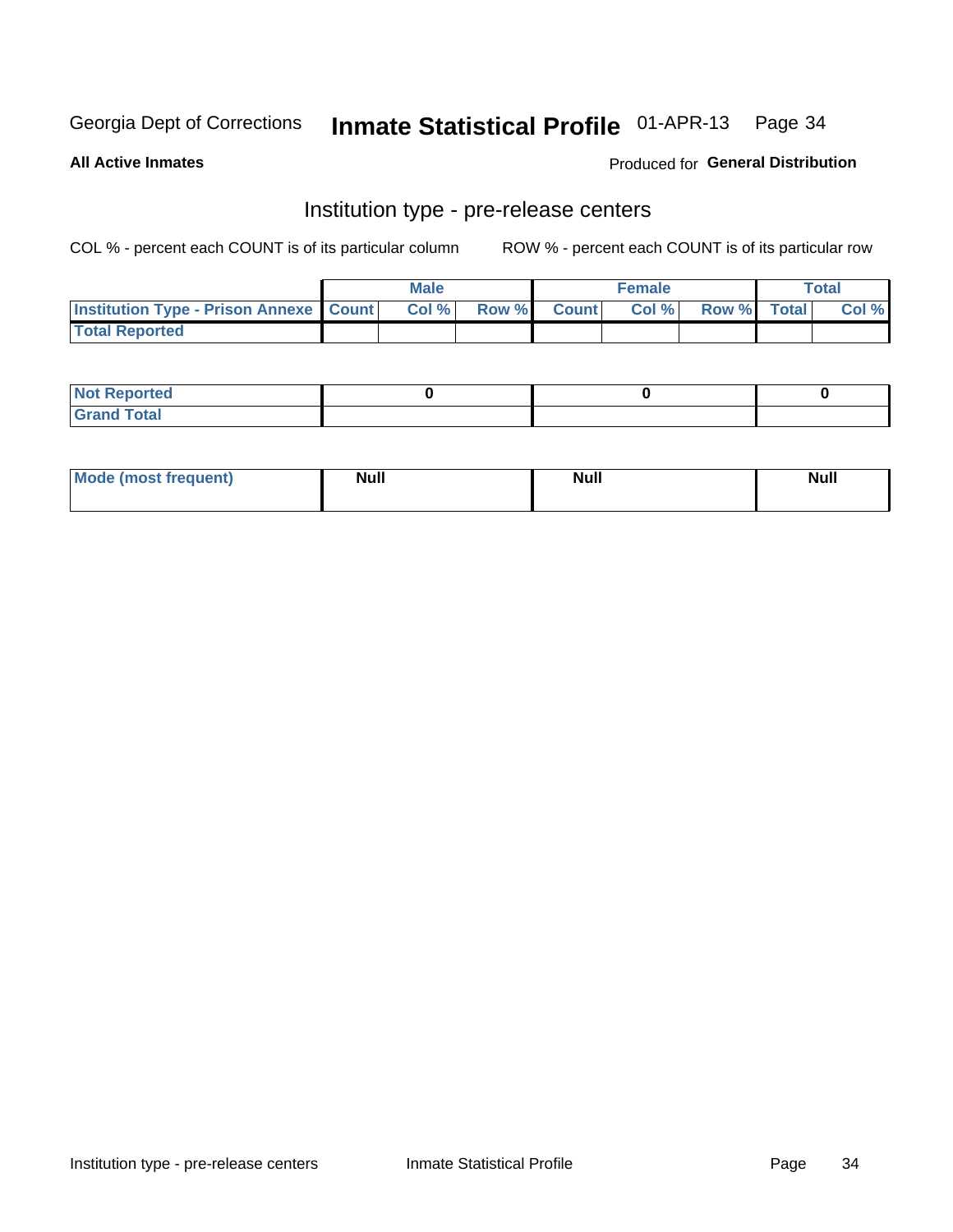# Inmate Statistical Profile 01-APR-13 Page 35

**All Active Inmates** 

#### Produced for General Distribution

## Institution type - inmate boot camp

COL % - percent each COUNT is of its particular column

|                                      |                  | <b>Male</b> |              |              | <b>Female</b> |             | <b>Total</b> |
|--------------------------------------|------------------|-------------|--------------|--------------|---------------|-------------|--------------|
| <b>Institution Type - Boot Camps</b> | <b>I</b> Count I | Col %       | <b>Row %</b> | <b>Count</b> | Col %         | Row % Total | Col %        |
| <b>Total Rported</b>                 |                  |             |              |              |               |             |              |

| <b>Not Reported</b>            |  |  |
|--------------------------------|--|--|
| <b>Total</b><br>C <sub>r</sub> |  |  |

| <b>I Mode (most frequent)</b> | <b>Null</b> | <b>Null</b> | <b>Null</b> |
|-------------------------------|-------------|-------------|-------------|
|                               |             |             |             |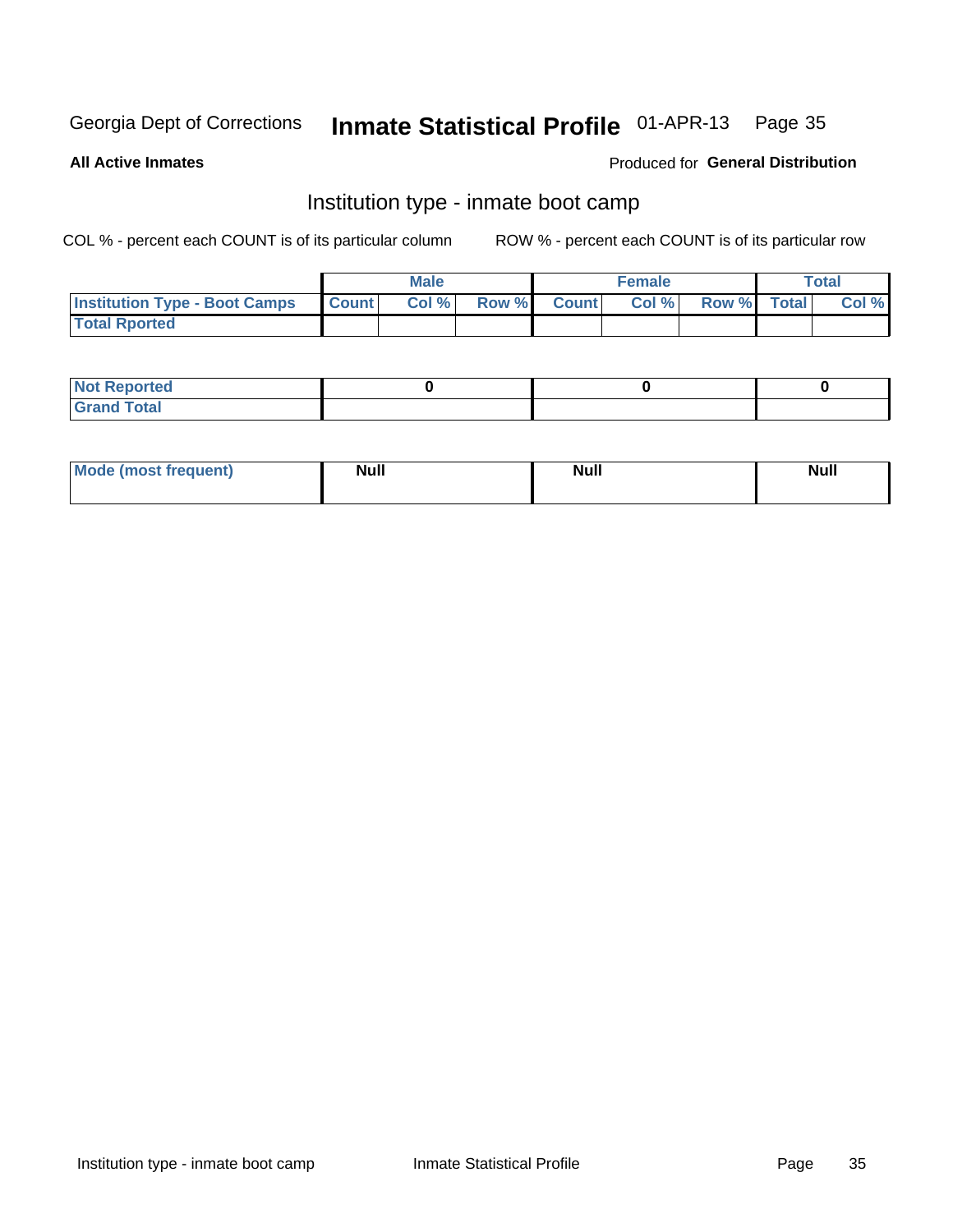#### Inmate Statistical Profile 01-APR-13 Page 36

**All Active Inmates** 

#### Produced for General Distribution

### Number of disciplinary reports

COL % - percent each COUNT is of its particular column

|                                       |              | <b>Male</b> |        |              | <b>Female</b> |       |              | <b>Total</b> |
|---------------------------------------|--------------|-------------|--------|--------------|---------------|-------|--------------|--------------|
| <b>Number of Disciplinary Reports</b> | <b>Count</b> | Col %       | Row %  | <b>Count</b> | Col %         | Row % | <b>Total</b> | Col %        |
| $\bf{0}$                              | 23,394       | 44.66%      | 90.68% | 2,404        | 62.25%        | 9.32% | 25,798       | 45.87%       |
|                                       | 6,645        | 12.69%      | 93.34% | 474          | 12.27%        | 6.66% | 7,119        | 12.66%       |
| $\mathbf{2}$                          | 4,122        | 7.87%       | 94.85% | 224          | 5.80%         | 5.15% | 4,346        | 7.73%        |
| 3                                     | 2,612        | 4.99%       | 95.12% | 134          | 3.47%         | 4.88% | 2,746        | 4.88%        |
| 4                                     | 1,946        | 3.71%       | 95.02% | 102          | 2.64%         | 4.98% | 2,048        | 3.64%        |
| 5                                     | 1,588        | 3.03%       | 96.01% | 66           | 1.71%         | 3.99% | 1,654        | 2.94%        |
| <b>More Than 5</b>                    | 12,077       | 23.05%      | 96.35% | 458          | 11.86%        | 3.65% | 12,535       | 22.29%       |
| <b>Total Reported</b>                 | 52,384       | 100%        | 93.13% | 3,862        | 100%          | 6.87% | 56,246       | 100.0%       |

| <b>oorted</b><br>Not <b>F</b> |        |       |        |
|-------------------------------|--------|-------|--------|
| Total                         | 52,384 | 3,862 | 56,246 |

| Mean (average)         | דה ב<br>J.Z1 | 2.64 | 5.09 |
|------------------------|--------------|------|------|
| <b>Median (middle)</b> |              |      |      |
| Mode (most frequent)   |              |      |      |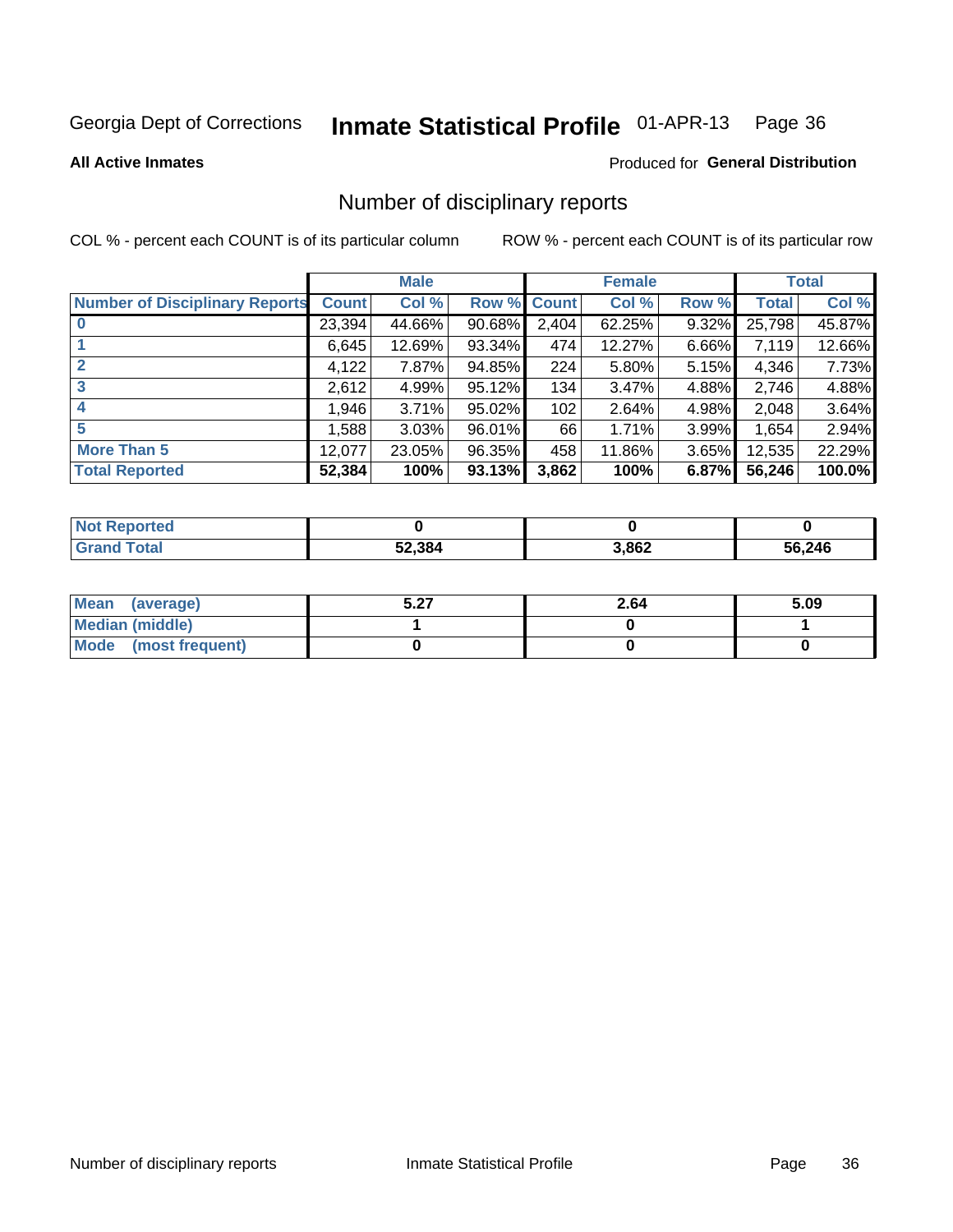# Inmate Statistical Profile 01-APR-13 Page 37

#### **All Active Inmates**

### **Produced for General Distribution**

## Number of transfers

COL % - percent each COUNT is of its particular column

|                            |         | <b>Male</b> |        |              | <b>Female</b> |          |              | <b>Total</b> |
|----------------------------|---------|-------------|--------|--------------|---------------|----------|--------------|--------------|
| <b>Number of Transfers</b> | Count l | Col %       | Row %  | <b>Count</b> | Col %         | Row %    | <b>Total</b> | Col %        |
|                            | 4,476   | 8.54%       | 83.07% | 912          | 23.61%        | 16.93%   | 5,388        | 9.58%        |
|                            | 508     | 0.97%       | 86.54% | 79           | 2.05%         | 13.46%   | 587          | 1.04%        |
| $\mathbf{2}$               | 15,749  | 30.06%      | 92.50% | 1,277        | 33.07%        | 7.50%    | 17,026       | 30.27%       |
| 3                          | 2,358   | $4.50\%$    | 91.11% | 230          | 5.96%         | 8.89%    | 2,588        | 4.60%        |
| 4                          | 6,830   | 13.04%      | 92.50% | 554          | 14.34%        | 7.50%    | 7,384        | 13.13%       |
| 5                          | 2,701   | 5.16%       | 94.08% | 170          | 4.40%         | $5.92\%$ | 2,871        | 5.10%        |
| <b>More Than 5</b>         | 19,762  | 37.73%      | 96.86% | 640          | 16.57%        | $3.14\%$ | 20,402       | 36.27%       |
| <b>Total Reported</b>      | 52,384  | 100%        | 93.13% | 3,862        | 100%          | 6.87%    | 56,246       | 100%         |

| <b>Not Reported</b> |        |       |        |
|---------------------|--------|-------|--------|
| <b>Total</b>        | 52,384 | 3,862 | 56,246 |

| Mean (average)       | 5.93 | 3.07 | - 70<br>ว. เ ง |
|----------------------|------|------|----------------|
| Median (middle)      |      |      |                |
| Mode (most frequent) |      |      |                |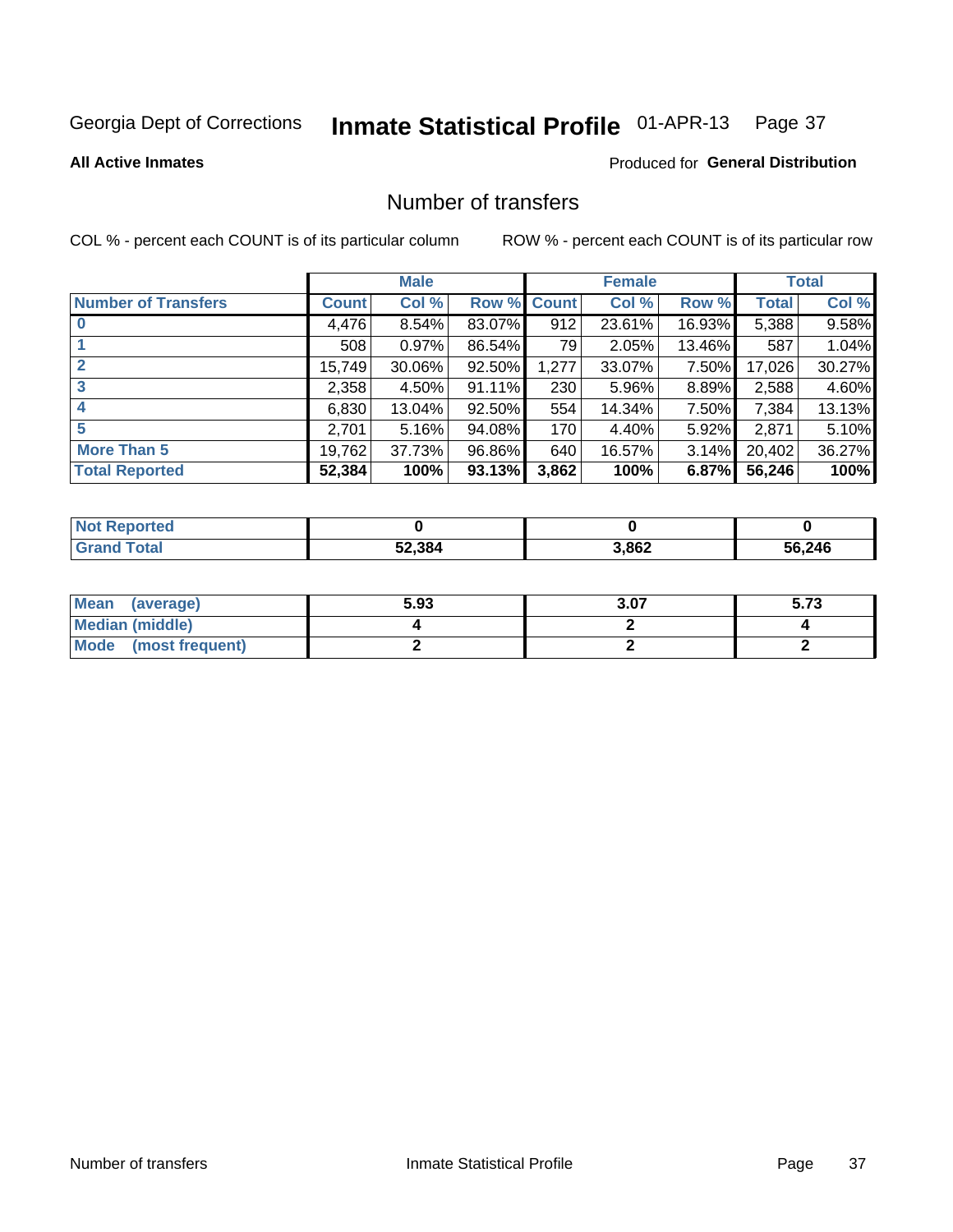# Inmate Statistical Profile 01-APR-13 Page 38

**All Active Inmates** 

## **Produced for General Distribution**

# Number of escapes

COL % - percent each COUNT is of its particular column

|                          |              | <b>Male</b> |             |       | <b>Female</b> |       |        | <b>Total</b> |
|--------------------------|--------------|-------------|-------------|-------|---------------|-------|--------|--------------|
| <b>Number of Escapes</b> | <b>Count</b> | Col %       | Row % Count |       | Col %         | Row % | Total  | Col %        |
|                          | 51,768       | 98.82%      | 93.08%      | 3,850 | 99.69%        | 6.92% | 55,618 | 98.88%       |
|                          | 541          | 1.03%       | 97.83%      | 12    | 0.31%         | 2.17% | 553    | 0.98%        |
|                          | 65           | 0.12%       | 100.00%     |       |               |       | 65     | 0.12%        |
|                          | 8            | 0.02%       | 100.00%     |       |               |       | 8      | 0.01%        |
|                          |              | 0.01%       | 100.00%     |       |               |       |        | 0.01%        |
| <b>Total Reported</b>    | 52,384       | 100%        | $93.13\%$   | 3,862 | 100%          | 6.87% | 56,246 | 100%         |

| <b>Not Reported</b> |        |       |        |
|---------------------|--------|-------|--------|
| Total               | 52,384 | 3,862 | 56,246 |

| Mean<br>(average)    |  | .0 |
|----------------------|--|----|
| Median (middle)      |  |    |
| Mode (most frequent) |  |    |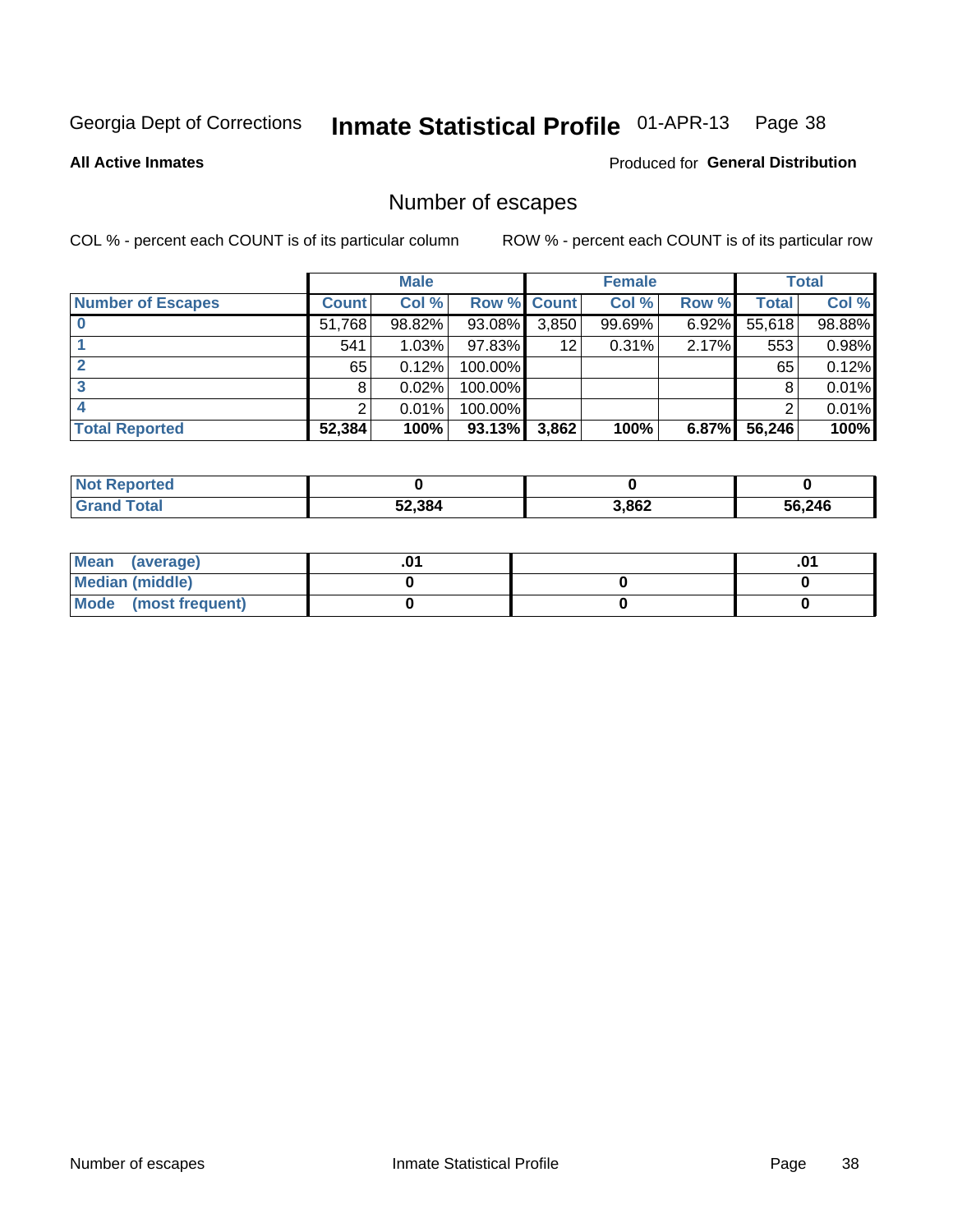#### Inmate Statistical Profile 01-APR-13 Page 39

**All Active Inmates** 

#### Produced for General Distribution

# Split sentences - Probation to follow

COL % - percent each COUNT is of its particular column

|                            |              | <b>Male</b> |                    |     | <b>Female</b> |          |              | <b>Total</b> |
|----------------------------|--------------|-------------|--------------------|-----|---------------|----------|--------------|--------------|
| <b>Probation to follow</b> | <b>Count</b> | Col%        | <b>Row % Count</b> |     | Col %         | Row %    | Total        | Col %        |
| <b>Yes</b>                 | 34.674       | 66.19%      | $92.34\%$ 2.875    |     | 74.44%        |          | 7.66% 37,549 | 66.76%       |
| <b>No</b>                  | 17.710       | $33.81\%$   | 94.72%             | 987 | 25.56%        | $5.28\%$ | 18,697       | $33.24\%$    |
| <b>Total Reported</b>      | 52,384       | 100%        | $93.13\%$ 3,862    |     | 100%          |          | 6.87% 56,246 | 100%         |

|  | Grs | 52.384 | 3,862 | 56,246 |
|--|-----|--------|-------|--------|
|--|-----|--------|-------|--------|

| M<br>reauent)<br>/٥<br>$\sim$<br>v.,<br>.<br>$\ddotsc$<br>$\cdot$ - $\cdot$ |
|-----------------------------------------------------------------------------|
|-----------------------------------------------------------------------------|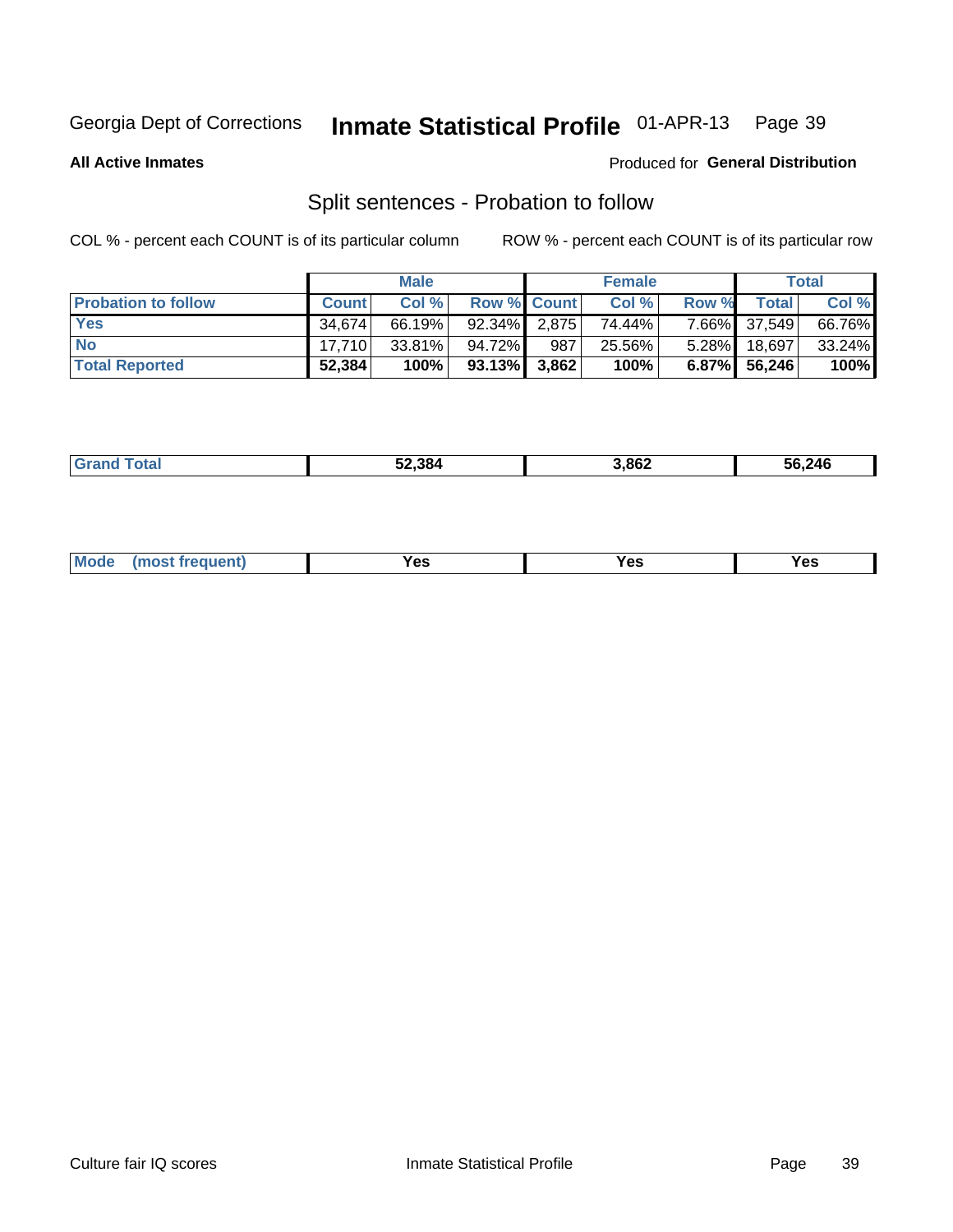#### Inmate Statistical Profile 01-APR-13 Page 40

**All Active Inmates** 

#### Produced for General Distribution

# Probable future release type of still active inmates

COL % - percent each COUNT is of its particular column

|                                         |              | <b>Male</b> |                    |            | <b>Female</b> |       | <b>Total</b> |        |
|-----------------------------------------|--------------|-------------|--------------------|------------|---------------|-------|--------------|--------|
| <b>Probable Future Release Type</b>     | <b>Count</b> | Col %       | <b>Row % Count</b> |            | Col %         | Row % | <b>Total</b> | Col %  |
| <b>Paroled with probation to follow</b> | 10,190       | 19.82%      | 91.61%             | 933        | 24.81%        | 8.39% | 11,123       | 20.16% |
| Paroled w/o probation to follow         | 3.147        | 6.12%       | 93.88%             | $205 \mid$ | 5.45%         | 6.12% | 3,352        | 6.08%  |
| <b>Maxout with probation to follow</b>  | 22.911       | 44.56%      | 92.58% 1.836       |            | 48.82%        | 7.42% | 24,747       | 44.85% |
| <b>Maxout w/o probation to follow</b>   | 7,413        | 14.42%      | 94.37%             | 442        | 11.75%        | 5.63% | 7,855        | 14.24% |
| Life, LWOP or death sentence            | 7.752        | 15.08%      | 95.74%             | 345        | 9.17%         | 4.26% | 8,097        | 14.68% |
| <b>Total Reported</b>                   | 51,413       | 100%        | 93.18% 3,761       |            | 100%          | 6.82% | 55,174       | 100%   |

| seo         |                  |     |      |
|-------------|------------------|-----|------|
| <b>otal</b> | $\overline{112}$ | 704 | .174 |
|             | cл               |     | 55   |

| <b>Mode (most frequent)</b> | Maxout with PROB follow   Maxout with PROB follow   Maxout with PROB |        |
|-----------------------------|----------------------------------------------------------------------|--------|
|                             |                                                                      | follow |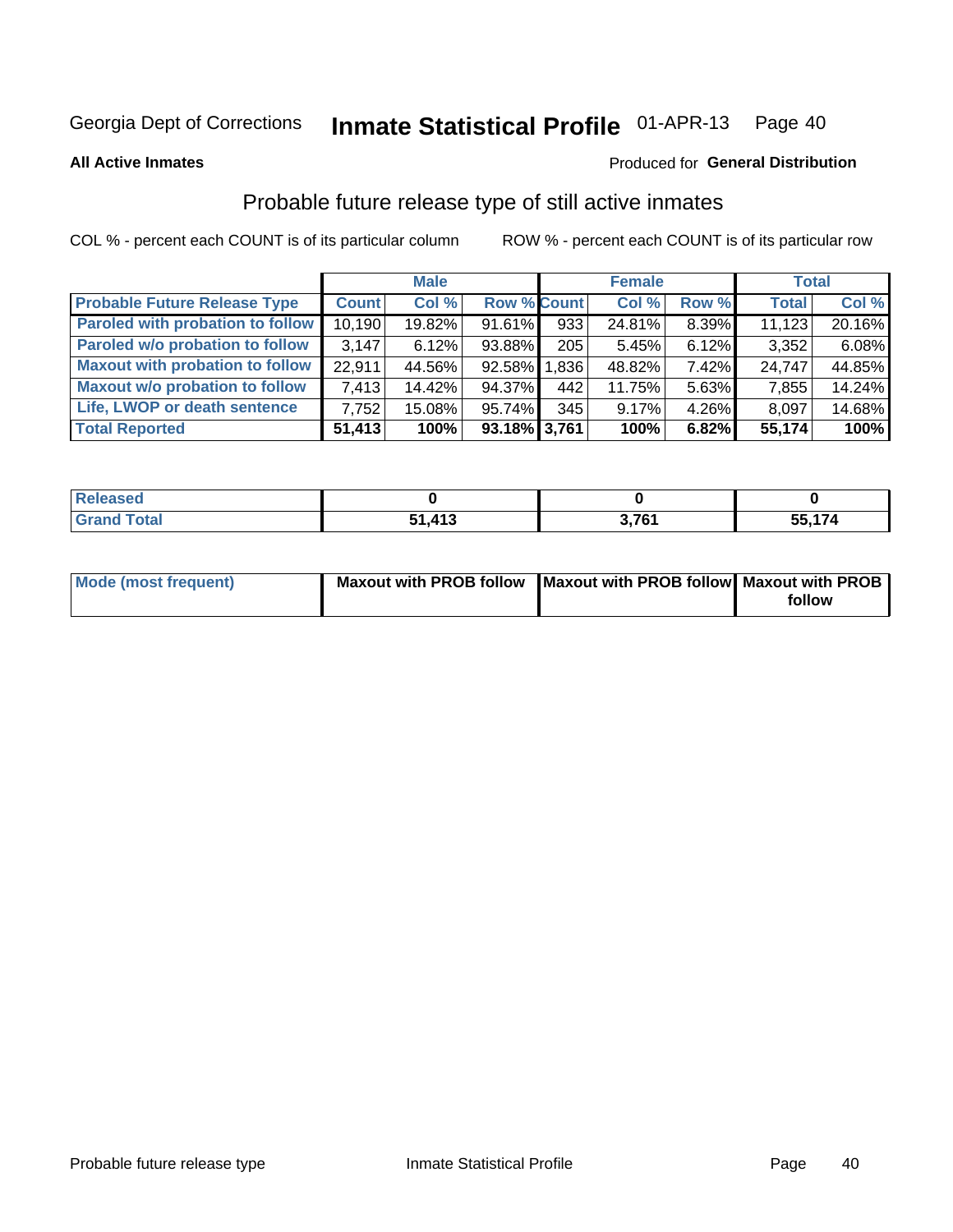### **All Active Inmates**

## **Produced for General Distribution**

## Time served in current (or last) institution

COL % - percent each COUNT is of its particular column

|                            |              | <b>Male</b> |        |              | <b>Female</b> |        |              | <b>Total</b> |
|----------------------------|--------------|-------------|--------|--------------|---------------|--------|--------------|--------------|
| <b>Time In Institution</b> | <b>Count</b> | Col %       | Row %  | <b>Count</b> | Col %         | Row %  | <b>Total</b> | Col %        |
| 0 to 3 months              | 13,744       | 26.24%      | 89.28% | 1,650        | 42.72%        | 10.72% | 15,394       | 27.37%       |
| 3.01 to 6 months           | 7,061        | 13.48%      | 94.94% | 376          | 9.74%         | 5.06%  | 7,437        | 13.22%       |
| 6.01 to 9 months           | 5,943        | 11.35%      | 94.42% | 351          | 9.09%         | 5.58%  | 6,294        | 11.19%       |
| 9.01 to 12 months          | 4,978        | 9.50%       | 95.24% | 249          | 6.45%         | 4.76%  | 5,227        | 9.29%        |
| 12.01 to 18 months         | 6,619        | 12.64%      | 95.21% | 333          | 8.62%         | 4.79%  | 6,952        | 12.36%       |
| <b>18.01 to 24 months</b>  | 4,162        | 7.95%       | 91.86% | 369          | 9.55%         | 8.14%  | 4,531        | 8.06%        |
| 2.01 to 3 years            | 4,089        | 7.81%       | 94.65% | 231          | 5.98%         | 5.35%  | 4,320        | 7.68%        |
| $3.01$ to 4 years          | 2,047        | 3.91%       | 95.30% | 101          | 2.62%         | 4.70%  | 2,148        | 3.82%        |
| 4.01 to 5 years            | 1,373        | 2.62%       | 95.28% | 68           | 1.76%         | 4.72%  | 1,441        | 2.56%        |
| 5.01 to 6 years            | 590          | 1.13%       | 96.09% | 24           | 0.62%         | 3.91%  | 614          | 1.09%        |
| 6.01 to 7 years            | 381          | 0.73%       | 94.78% | 21           | 0.54%         | 5.22%  | 402          | 0.71%        |
| 7.01 to 8 years            | 311          | 0.59%       | 87.36% | 45           | 1.17%         | 12.64% | 356          | 0.63%        |
| $8.01$ to 9 years          | 170          | 0.32%       | 93.41% | 12           | 0.31%         | 6.59%  | 182          | 0.32%        |
| 9.01 to 10 years           | 149          | 0.28%       | 97.39% | 4            | 0.10%         | 2.61%  | 153          | 0.27%        |
| Over 10 years              | 767          | 1.46%       | 96.48% | 28           | 0.73%         | 3.52%  | 795          | 1.41%        |
| <b>Total Reported</b>      | 52,384       | 100%        | 93.13% | 3,862        | 100%          | 6.87%  | 56,246       | 100%         |

| <b>Not</b><br>Reported |        |       |        |
|------------------------|--------|-------|--------|
| .'otal                 | 52,384 | 3,862 | 56,246 |

| <b>Mean</b><br>(average) | 20 months | 13 months | 20 months |  |
|--------------------------|-----------|-----------|-----------|--|
| Median (middle)          | 9 months  | 5 months  | 8 months  |  |
| Mode<br>(most frequent)  | 0 months  | months    | ∖ months  |  |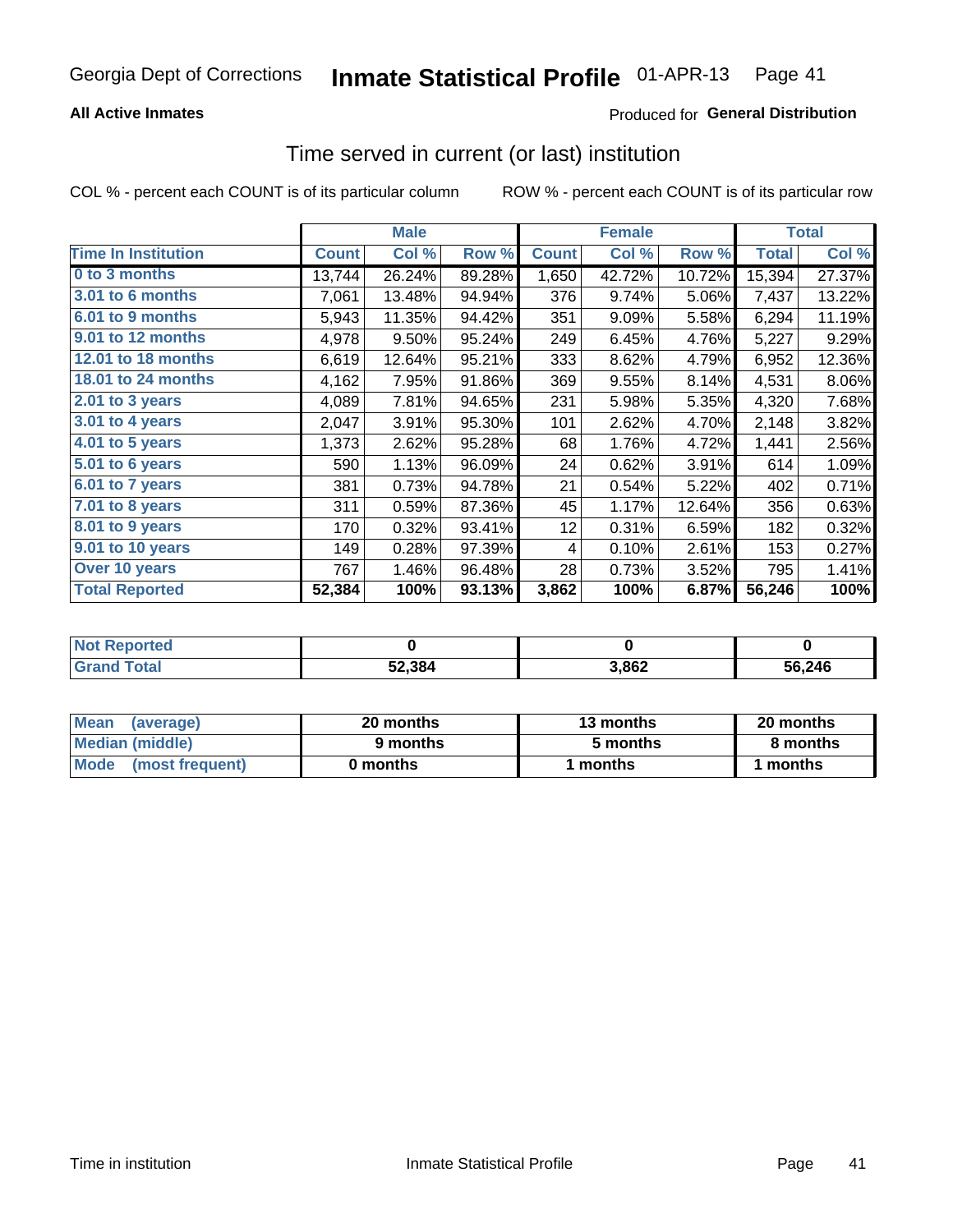#### Inmate Statistical Profile 01-APR-13 Page 42

#### **All Active Inmates**

#### Produced for General Distribution

## Highest grade level attained

COL % - percent each COUNT is of its particular column

|                              |              | <b>Male</b> |         |                | <b>Female</b> |        |              | <b>Total</b> |
|------------------------------|--------------|-------------|---------|----------------|---------------|--------|--------------|--------------|
| <b>Grade Level</b>           | <b>Count</b> | Col %       | Row %   | <b>Count</b>   | Col %         | Row %  | <b>Total</b> | Col %        |
| No school at all             | 21           | 0.04%       | 95.45%  | 1              | 0.03%         | 4.55%  | 22           | 0.04%        |
| <b>Grade 1</b>               | 41           | 0.08%       | 93.18%  | $\mathbf{3}$   | 0.08%         | 6.82%  | 44           | 0.08%        |
| <b>Grade 2</b>               | 85           | 0.17%       | 96.59%  | 3              | 0.08%         | 3.41%  | 88           | 0.16%        |
| Grade 3                      | 121          | 0.24%       | 94.53%  | 7              | 0.19%         | 5.47%  | 128          | 0.24%        |
| Grade 4                      | 127          | 0.25%       | 98.45%  | $\overline{2}$ | 0.05%         | 1.55%  | 129          | 0.24%        |
| Grade 5                      | 186          | 0.37%       | 93.94%  | 12             | 0.32%         | 6.06%  | 198          | 0.37%        |
| <b>Grade 6</b>               | 679          | 1.36%       | 95.77%  | 30             | 0.81%         | 4.23%  | 709          | 1.32%        |
| <b>Grade 7</b>               | 898          | 1.80%       | 92.86%  | 69             | 1.86%         | 7.14%  | 967          | 1.80%        |
| <b>Grade 8</b>               | 3,344        | 6.70%       | 92.61%  | 267            | 7.20%         | 7.39%  | 3,611        | 6.74%        |
| Grade 9                      | 6,098        | 12.22%      | 94.40%  | 362            | 9.76%         | 5.60%  | 6,460        | 12.05%       |
| Grade 10                     | 8,124        | 16.28%      | 95.18%  | 411            | 11.08%        | 4.82%  | 8,535        | 15.92%       |
| Grade 11                     | 8,162        | 16.36%      | 95.34%  | 399            | 10.76%        | 4.66%  | 8,561        | 15.97%       |
| <b>Grade 12 or GED</b>       | 16,685       | 33.44%      | 93.19%  | 1,219          | 32.87%        | 6.81%  | 17,904       | 33.40%       |
| Some tech school             | 287          | 0.58%       | 70.34%  | 121            | 3.26%         | 29.66% | 408          | 0.76%        |
| <b>Completed tech school</b> | 306          | 0.61%       | 70.18%  | 130            | 3.50%         | 29.82% | 436          | 0.81%        |
| College, 1 year              | 1,471        | 2.95%       | 87.98%  | 201            | 5.42%         | 12.02% | 1,672        | 3.12%        |
| College, 2 year              | 1,943        | 3.89%       | 87.48%  | 278            | 7.50%         | 12.52% | 2,221        | 4.14%        |
| College, 3 year              | 506          | 1.01%       | 88.46%  | 66             | 1.78%         | 11.54% | 572          | 1.07%        |
| <b>Bachelor's degree</b>     | 651          | 1.30%       | 86.57%  | 101            | 2.72%         | 13.43% | 752          | 1.40%        |
| <b>Master's degree</b>       | 117          | 0.23%       | 84.17%  | 22             | 0.59%         | 15.83% | 139          | 0.26%        |
| Ph.D. degree                 | 20           | 0.04%       | 100.00% |                |               |        | 20           | 0.04%        |
| Law degree                   | 19           | 0.04%       | 86.36%  | 3              | 0.08%         | 13.64% | 22           | 0.04%        |
| <b>Medical degree</b>        | 9            | 0.02%       | 81.82%  | $\overline{2}$ | 0.05%         | 18.18% | 11           | 0.02%        |
| <b>Total Reported</b>        | 49,900       | 100%        | 93.08%  | 3,709          | 100%          | 6.92%  | 53,609       | 100%         |

| 484    | .<br>153<br>__ | 2,637  |
|--------|----------------|--------|
| 52.384 | 3,862          | 56.246 |

| <b>Mean</b><br>(average)       | 10.83           | 11.40           | 10.87             |
|--------------------------------|-----------------|-----------------|-------------------|
| Median (middle)                | Grade 11        | Grade 12 or GED | Grade 11          |
| <b>Mode</b><br>(most frequent) | Grade 12 or GED | Grade 12 or GED | I Grade 12 or GED |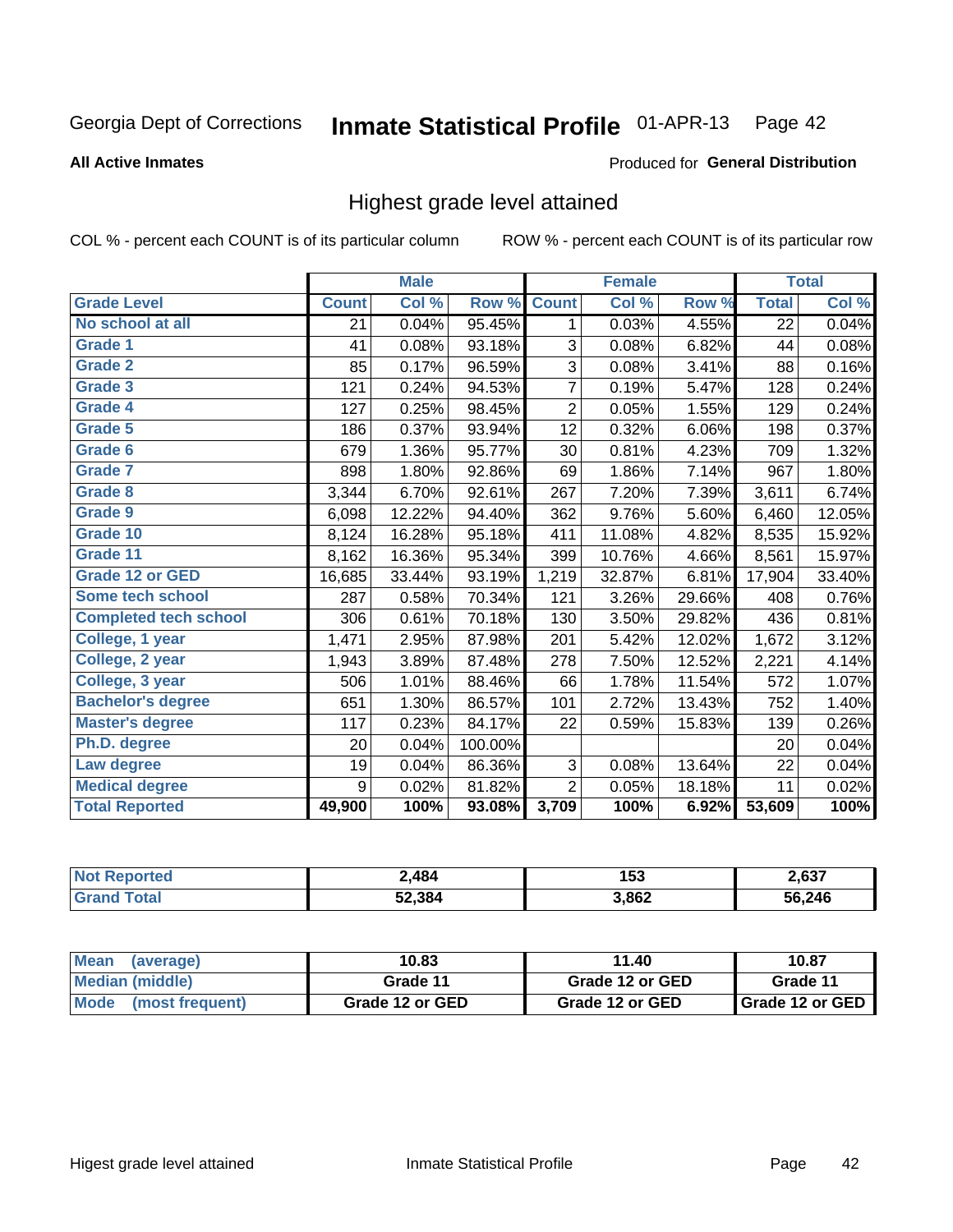#### Inmate Statistical Profile 01-APR-13 Page 43

**All Active Inmates** 

### **Produced for General Distribution**

## Culture fair IQ scores

COL % - percent each COUNT is of its particular column

|                       |                 | <b>Male</b> |             |       | <b>Female</b> |        |              | <b>Total</b> |
|-----------------------|-----------------|-------------|-------------|-------|---------------|--------|--------------|--------------|
| <b>IQ Scores</b>      | <b>Count</b>    | Col %       | Row % Count |       | Col %         | Row %  | <b>Total</b> | Col %        |
| $60 - 69$             | 1,273           | 2.71%       | 94.51%      | 74    | 2.21%         | 5.49%  | 1,347        | 2.68%        |
| $70 - 79$             | 3,533           | 7.53%       | 92.49%      | 287   | 8.57%         | 7.51%  | 3,820        | 7.60%        |
| $80 - 89$             | 7,155           | 15.24%      | 89.43%      | 846   | 25.25%        | 10.57% | 8,001        | 15.91%       |
| $90 - 99$             | 12,978          | 27.65%      | 91.38%      | 1,224 | 36.54%        | 8.62%  | 14,202       | 28.24%       |
| $100 - 109$           | 12,516          | 26.66%      | 96.37%      | 471   | 14.06%        | 3.63%  | 12,987       | 25.82%       |
| $110 - 119$           | 8,016           | 17.08%      | 97.18%      | 233   | 6.96%         | 2.82%  | 8,249        | 16.40%       |
| $120 - 129$           | 1,404           | 2.99%       | 91.47%      | 131   | 3.91%         | 8.53%  | 1,535        | 3.05%        |
| $130 - 139$           | 58              | 0.12%       | 50.00%      | 58    | 1.73%         | 50.00% | 116          | 0.23%        |
| 140 & Up              | 12 <sup>°</sup> | 0.03%       | 31.58%      | 26    | 0.78%         | 68.42% | 38           | 0.08%        |
| <b>Total Reported</b> | 46,945          | 100%        | 93.34%      | 3,350 | 100.0%        | 6.66%  | 50,295       | 100.0%       |

| <b>Not Reported</b>  | 4,584  | 321   | 4,905  |
|----------------------|--------|-------|--------|
| Not Valid (under 60) | 855    | 191   | 1,046  |
| <b>Grand Total</b>   | 52,384 | 3,862 | 56,246 |

| Mean<br>(average)              | 98 | 95 | 98 |
|--------------------------------|----|----|----|
| Median (middle)                | 99 | 94 | 99 |
| <b>Mode</b><br>(most frequent) | 99 | 99 | 99 |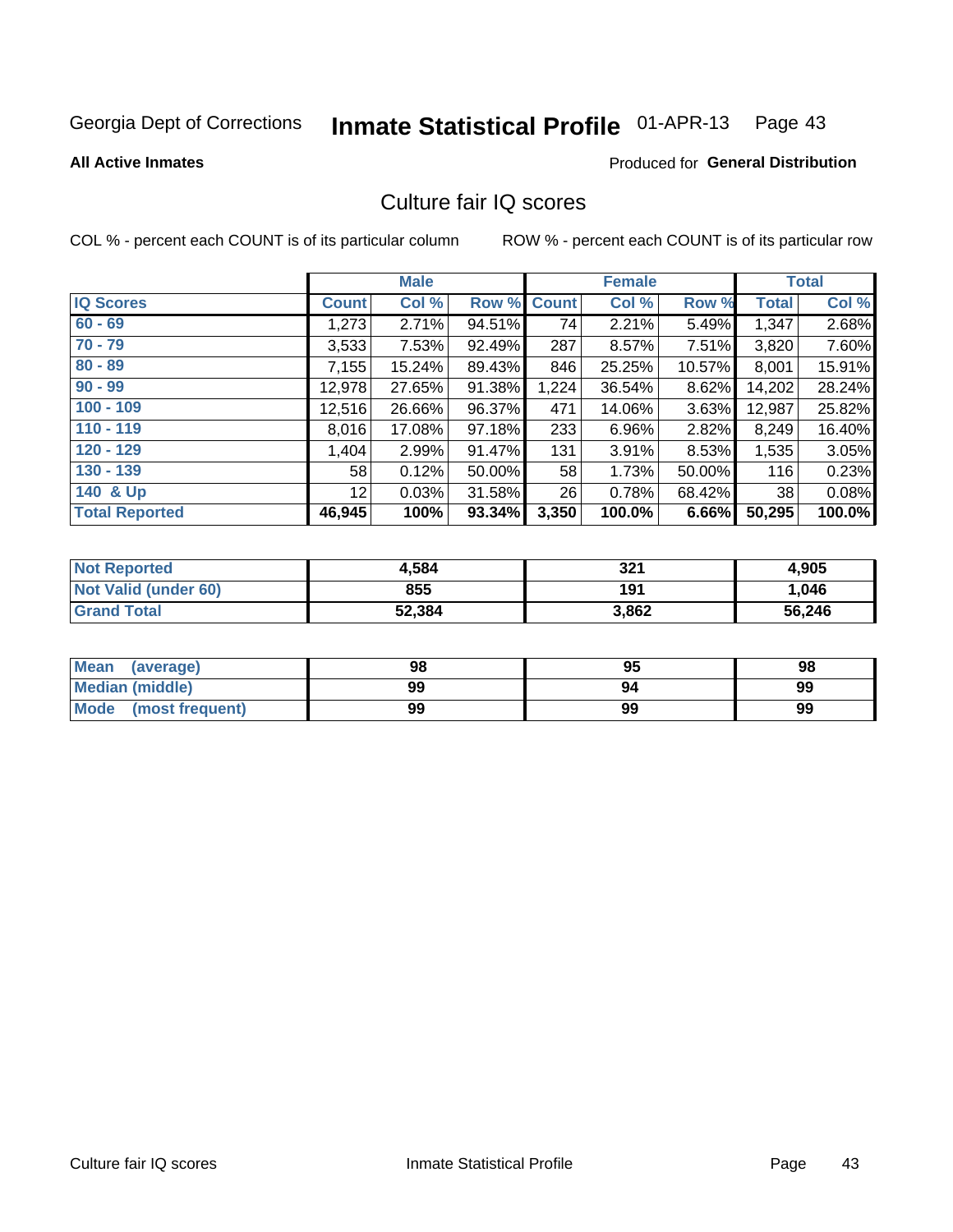#### Inmate Statistical Profile 01-APR-13 Page 44

**All Active Inmates** 

#### Produced for General Distribution

# Wide Range Achievement Test (WRAT) reading score

COL % - percent each COUNT is of its particular column

|                           |              | <b>Male</b> |        |              | <b>Female</b> |        |              | <b>Total</b> |
|---------------------------|--------------|-------------|--------|--------------|---------------|--------|--------------|--------------|
| <b>WRAT Reading Score</b> | <b>Count</b> | Col %       | Row %  | <b>Count</b> | Col %         | Row %  | <b>Total</b> | Col %        |
| $0.1$ to $0.9$            | 524          | 2.07%       | 98.87% | 6            | 0.54%         | 1.13%  | 530          | 2.01%        |
| 1.0 to 1.9                | 609          | 2.41%       | 98.54% | 9            | 0.81%         | 1.46%  | 618          | 2.34%        |
| 2.0 to 2.9                | 1,136        | 4.49%       | 97.51% | 29           | 2.61%         | 2.49%  | 1,165        | 4.41%        |
| 3.0 to 3.9                | 2,129        | 8.41%       | 97.66% | 51           | 4.59%         | 2.34%  | 2,180        | 8.25%        |
| 4.0 to 4.9                | 2,429        | 9.59%       | 96.70% | 83           | 7.48%         | 3.30%  | 2,512        | 9.50%        |
| 5.0 to 5.9                | 2,135        | 8.43%       | 97.44% | 56           | 5.05%         | 2.56%  | 2,191        | 8.29%        |
| 6.0 to 6.9                | 2,154        | 8.51%       | 96.59% | 76           | 6.85%         | 3.41%  | 2,230        | 8.44%        |
| 7.0 to 7.9                | 1,048        | 4.14%       | 95.62% | 48           | 4.32%         | 4.38%  | 1,096        | 4.15%        |
| 8.0 to 8.9                | 2,064        | 8.15%       | 96.45% | 76           | 6.85%         | 3.55%  | 2,140        | 8.10%        |
| 9.0 to 9.9                | 1,660        | 6.56%       | 96.62% | 58           | 5.23%         | 3.38%  | 1,718        | 6.50%        |
| 10.0 to 10.9              | 1,372        | 5.42%       | 95.41% | 66           | 5.95%         | 4.59%  | 1,438        | 5.44%        |
| 11.0 to 11.9              | 1,718        | 6.78%       | 94.86% | 93           | 8.38%         | 5.14%  | 1,811        | 6.85%        |
| 12.0 to 12.9              | 5,140        | 20.30%      | 94.14% | 320          | 28.83%        | 5.86%  | 5,460        | 20.66%       |
| 13                        | 1,203        | 4.75%       | 89.64% | 139          | 12.52%        | 10.36% | 1,342        | 5.08%        |
| <b>Total Reported</b>     | 25,321       | 100%        | 95.80% | 1,110        | 100.0%        | 4.20%  | 26,431       | 100.0%       |

| <b>TEL</b><br>NO | 27,063 | 2,752 | 29.815 |
|------------------|--------|-------|--------|
|                  | 52,384 | 3,862 | 56,246 |

| Mean<br>(average)              | 8.04         | 9.57 | 8.10 |
|--------------------------------|--------------|------|------|
| Median (middle)                | י ה<br>0.Z   | 10.8 | o.z  |
| <b>Mode</b><br>(most frequent) | 19 Q<br>14.O | 12.9 | 12.8 |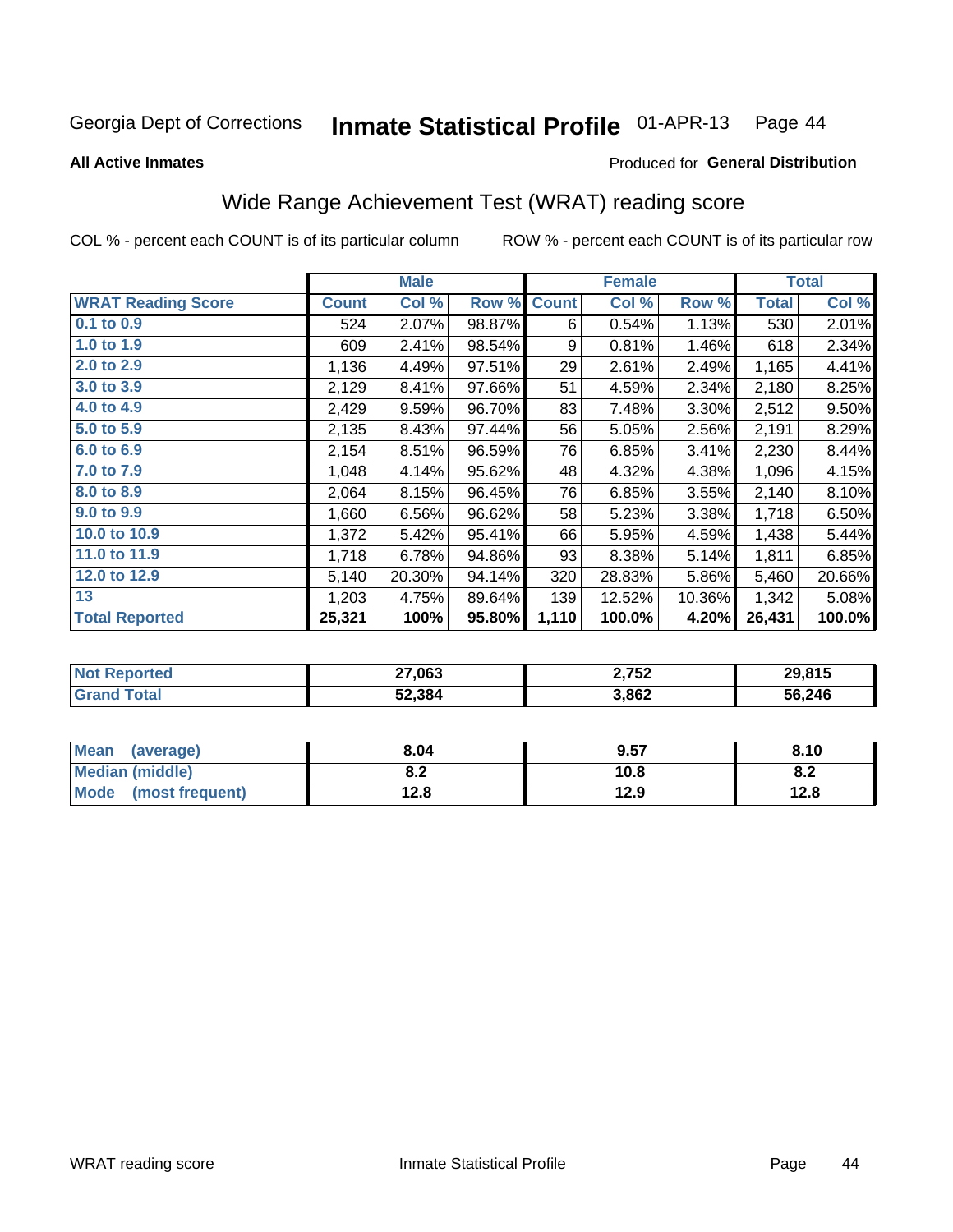#### Inmate Statistical Profile 01-APR-13 Page 45

**All Active Inmates** 

#### Produced for General Distribution

# Wide Range Achievement Test (WRAT) math score

COL % - percent each COUNT is of its particular column

|                              |              | <b>Male</b> |        |              | <b>Female</b> |        |              | <b>Total</b> |
|------------------------------|--------------|-------------|--------|--------------|---------------|--------|--------------|--------------|
| <b>WRAT Mathematic Score</b> | <b>Count</b> | Col %       | Row %  | <b>Count</b> | Col %         | Row %  | <b>Total</b> | Col %        |
| $0.1$ to $0.9$               | 74           | 0.29%       | 98.67% | 1            | 0.09%         | 1.33%  | 75           | 0.28%        |
| 1.0 to 1.9                   | 178          | 0.70%       | 98.34% | 3            | 0.27%         | 1.66%  | 181          | 0.69%        |
| 2.0 to 2.9                   | 615          | 2.43%       | 97.00% | 19           | 1.71%         | 3.00%  | 634          | 2.40%        |
| 3.0 to 3.9                   | 1,519        | 6.00%       | 97.31% | 42           | 3.79%         | 2.69%  | 1,561        | 5.91%        |
| 4.0 to 4.9                   | 2,983        | 11.79%      | 97.26% | 84           | 7.57%         | 2.74%  | 3,067        | 11.62%       |
| 5.0 to 5.9                   | 3,658        | 14.46%      | 96.59% | 129          | 11.63%        | 3.41%  | 3,787        | 14.34%       |
| 6.0 to 6.9                   | 5,729        | 22.65%      | 96.32% | 219          | 19.75%        | 3.68%  | 5,948        | 22.53%       |
| 7.0 to 7.9                   | 2,942        | 11.63%      | 96.24% | 115          | 10.37%        | 3.76%  | 3,057        | 11.58%       |
| 8.0 to 8.9                   | 2,127        | 8.41%       | 94.66% | 120          | 10.82%        | 5.34%  | 2,247        | 8.51%        |
| 9.0 to 9.9                   | 1,718        | 6.79%       | 95.18% | 87           | 7.84%         | 4.82%  | 1,805        | 6.84%        |
| 10.0 to 10.9                 | 838          | 3.31%       | 96.77% | 28           | 2.52%         | 3.23%  | 866          | 3.28%        |
| 11.0 to 11.9                 | 902          | 3.57%       | 92.89% | 69           | 6.22%         | 7.11%  | 971          | 3.68%        |
| 12.0 to 12.9                 | 1,860        | 7.35%       | 91.85% | 165          | 14.88%        | 8.15%  | 2,025        | 7.67%        |
| 13                           | 153          | 0.60%       | 84.53% | 28           | 2.52%         | 15.47% | 181          | 0.69%        |
| <b>Total Reported</b>        | 25,296       | 100%        | 95.80% | 1,109        | 100%          | 4.20%  | 26,405       | 100.0%       |

| Reported<br><b>NOT</b> | 27,088 | 2,753 | 29,841 |
|------------------------|--------|-------|--------|
| `otal                  | 52,384 | 3,862 | 56,246 |

| <b>Mean</b><br>(average)       | 7.08 | 8.08 | 7.13 |
|--------------------------------|------|------|------|
| Median (middle)                | כ.ס  |      | o.o  |
| <b>Mode</b><br>(most frequent) | υ.υ  | 12.9 | დ.g  |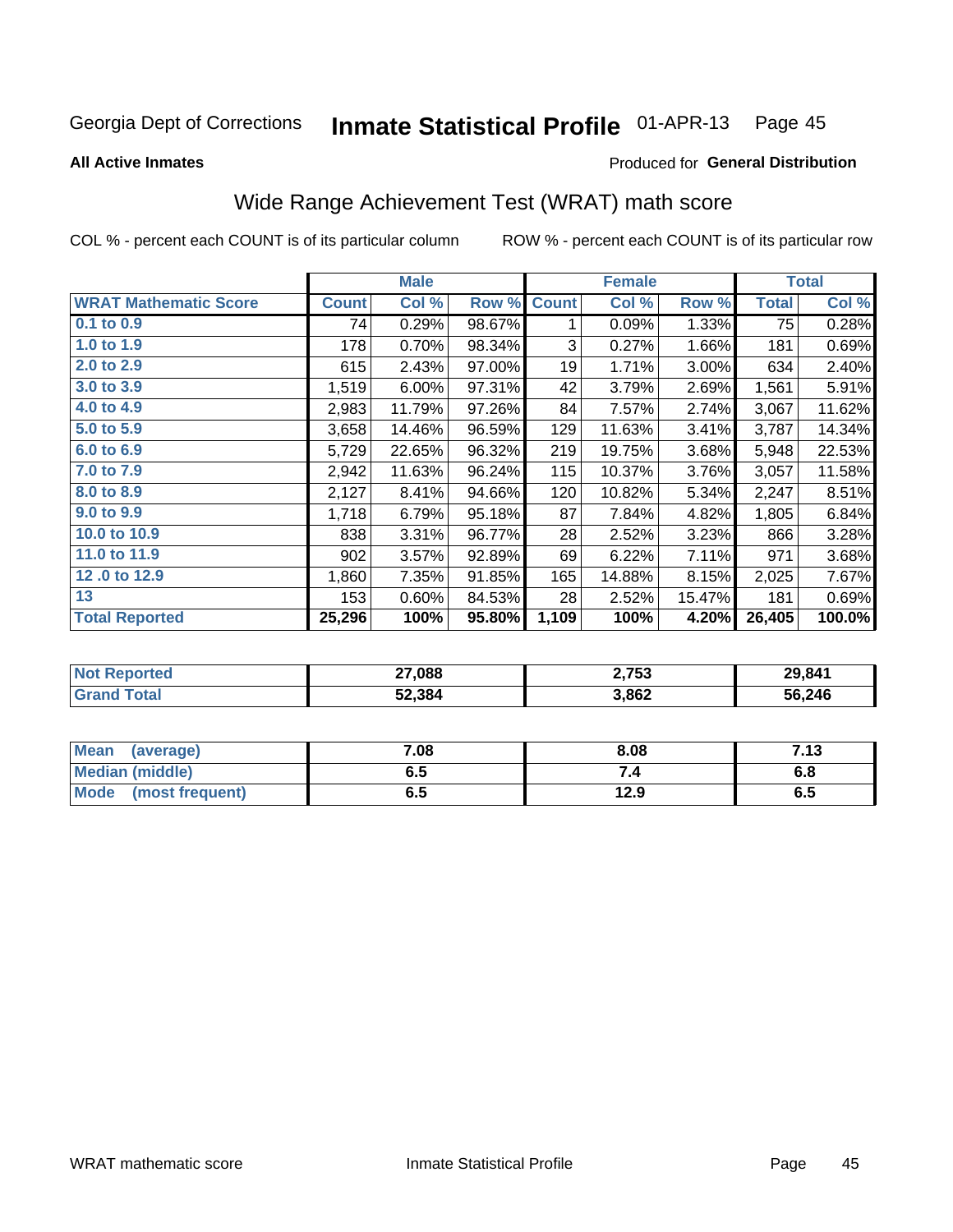#### Inmate Statistical Profile 01-APR-13 Page 46

#### **All Active Inmates**

## Produced for General Distribution

## Wide Range Achievement Test (WRAT) spelling score

COL % - percent each COUNT is of its particular column

|                            |              | <b>Male</b> |        |              | <b>Female</b> |        |              | <b>Total</b> |
|----------------------------|--------------|-------------|--------|--------------|---------------|--------|--------------|--------------|
| <b>WRAT Spelling Score</b> | <b>Count</b> | Col %       | Row %  | <b>Count</b> | Col %         | Row %  | <b>Total</b> | Col %        |
| $0.1$ to $0.9$             | 551          | 2.17%       | 99.46% | 3            | 0.27%         | 0.54%  | 554          | 2.09%        |
| 1.0 to 1.9                 | 952          | 3.75%       | 98.76% | 12           | 1.08%         | 1.24%  | 964          | 3.64%        |
| 2.0 to 2.9                 | 1,639        | 6.46%       | 98.44% | 26           | 2.34%         | 1.56%  | 1,665        | 6.29%        |
| 3.0 to 3.9                 | 2,117        | 8.34%       | 98.51% | 32           | 2.88%         | 1.49%  | 2,149        | 8.11%        |
| 4.0 to 4.9                 | 2,142        | 8.44%       | 97.50% | 55           | 4.94%         | 2.50%  | 2,197        | 8.30%        |
| 5.0 to 5.9                 | 3,006        | 11.85%      | 97.16% | 88           | 7.91%         | 2.84%  | 3,094        | 11.68%       |
| 6.0 to 6.9                 | 2,704        | 10.66%      | 96.71% | 92           | 8.27%         | 3.29%  | 2,796        | 10.56%       |
| 7.0 to 7.9                 | 2,154        | 8.49%       | 95.90% | 92           | 8.27%         | 4.10%  | 2,246        | 8.48%        |
| 8.0 to 8.9                 | 1,971        | 7.77%       | 95.26% | 98           | 8.81%         | 4.74%  | 2,069        | 7.81%        |
| 9.0 to 9.9                 | 1,569        | 6.18%       | 95.67% | 71           | 6.38%         | 4.33%  | 1,640        | 6.19%        |
| 10.0 to 10.9               | 1,433        | 5.65%       | 95.53% | 67           | 6.02%         | 4.47%  | 1,500        | 5.66%        |
| 11.0 to 11.9               | 1,339        | 5.28%       | 94.03% | 85           | 7.64%         | 5.97%  | 1,424        | 5.38%        |
| 12.0 to 12.9               | 3,241        | 12.77%      | 91.19% | 313          | 28.12%        | 8.81%  | 3,554        | 13.42%       |
| 13                         | 553          | 2.18%       | 87.50% | 79           | 7.10%         | 12.50% | 632          | 2.39%        |
| <b>Total Reported</b>      | 25,371       | 100%        | 95.80% | 1,113        | 100.0%        | 4.20%  | 26,484       | 100%         |

| <b>Not Reported</b>    | 27,013 | 2,749 | 29,762 |
|------------------------|--------|-------|--------|
| $\tau$ otal<br>' Grand | 52,384 | 3,862 | 56,246 |

| Mean<br>(average)      | 7.94<br>.Z I | 9.35 | 7.30 |
|------------------------|--------------|------|------|
| <b>Median (middle)</b> | υ. ι         | 9.6  | ν.   |
| Mode (most frequent)   | 12.9         | 12.9 | 12.9 |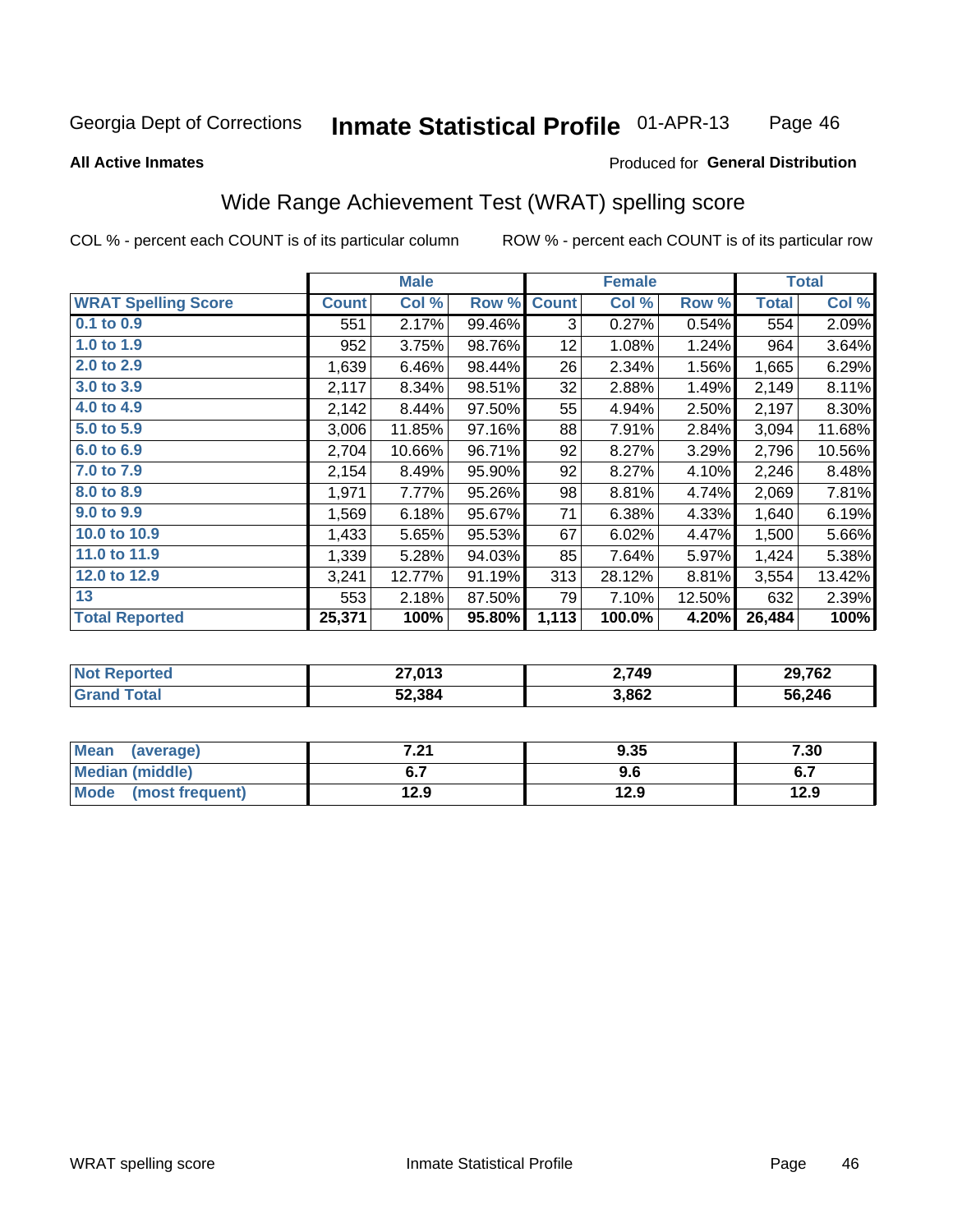### **All Active Inmates**

### Produced for General Distribution

# Scope of substance abuse - summary

COL % - percent each COUNT is of its particular column

|                        |              | <b>Male</b> |           |              | <b>Female</b> |          |              | <b>Total</b> |
|------------------------|--------------|-------------|-----------|--------------|---------------|----------|--------------|--------------|
| <b>Substance Abuse</b> | <b>Count</b> | Col %       | Row %     | <b>Count</b> | Col %         | Row %    | <b>Total</b> | Col %        |
| <b>None</b>            | 39,225       | 74.88%      | 92.11%    | 3,362        | 87.05%        | 7.89%    | 42.587       | 75.72%       |
| <b>Drugs only</b>      | .044         | 13.45%      | 94.96%    | 374          | 9.68%         | $5.04\%$ | 7,418        | 13.19%       |
| <b>Alcohol only</b>    | .532         | $2.92\%$    | 98.08%    | 30           | 0.78%         | 1.92%    | .562         | 2.78%        |
| Drugs and alcohol      | 4,583        | 8.75%       | 97.95%    | 96           | 2.49%         | 2.05%    | 4,679        | 8.32%        |
| <b>Total Reported</b>  | 52,384       | 100%        | $93.13\%$ | 3,862        | 100%          | 6.87%    | 56,246       | 100.0%       |

| <b>Not Reported</b> |        |       |        |
|---------------------|--------|-------|--------|
| <b>Grand Total</b>  | 52,384 | 3,862 | 56,246 |

| Mode<br>None<br><b>None</b><br>None<br>most<br>quenti<br>___ |
|--------------------------------------------------------------|
|--------------------------------------------------------------|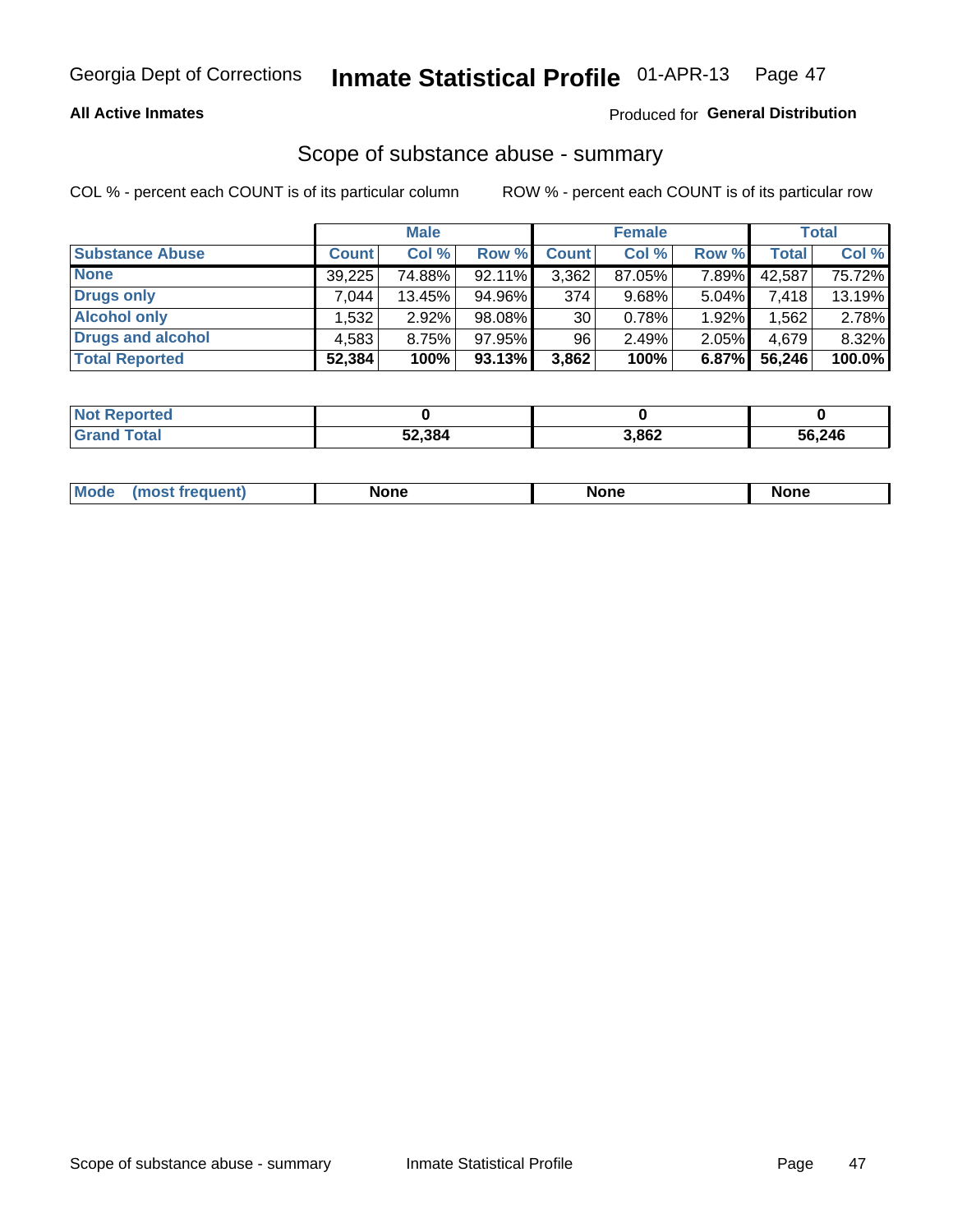### **All Active Inmates**

## **Produced for General Distribution**

## Scope of substance abuse - detail

COL % - percent each COUNT is of its particular column

|                                      |              | <b>Male</b> |         |              | <b>Female</b> |       |        | <b>Total</b> |
|--------------------------------------|--------------|-------------|---------|--------------|---------------|-------|--------|--------------|
| <b>Substance Abuse</b>               | <b>Count</b> | Col %       | Row %   | <b>Count</b> | Col %         | Row % | Total  | Col %        |
| No drug or alcohol problems          | 39,225       | 74.88%      | 92.11%  | 3,362        | 87.05%        | 7.89% | 42,587 | 75.72%       |
| Drug addiction but no alcohol        | 130          | 0.25%       | 92.86%  | 10           | 0.26%         | 7.14% | 140    | 0.25%        |
| <b>Drug addiction and alcohol</b>    | 66           | 0.13%       | 98.51%  |              | 0.03%         | 1.49% | 67     | 0.12%        |
| <b>labuse</b>                        |              |             |         |              |               |       |        |              |
| <b>Drug addiction and alcoholism</b> | 46           | 0.09%       | 100.00% |              |               |       | 46     | 0.08%        |
| No drug problem but alcohol          | 1,275        | 2.43%       | 99.07%  | 12           | 0.31%         | 0.93% | 1,287  | 2.29%        |
| <b>labuse</b>                        |              |             |         |              |               |       |        |              |
| No drug problem but alcoholism       | 257          | 0.49%       | 93.45%  | 18           | 0.47%         | 6.55% | 275    | 0.49%        |
| Drug experiment but no alcohol       | 3,588        | 6.85%       | 97.29%  | 100          | 2.59%         | 2.71% | 3,688  | 6.56%        |
| <b>Drug experiment &amp; alcohol</b> | 729          | 1.39%       | 98.65%  | 10           | 0.26%         | 1.35% | 739    | 1.31%        |
| <b>labuse</b>                        |              |             |         |              |               |       |        |              |
| Drug experiment & alcoholism         | 233          | 0.44%       | 95.88%  | 10           | 0.26%         | 4.12% | 243    | 0.43%        |
| Drug abuse but no alcohol            | 3,326        | 6.35%       | 92.65%  | 264          | 6.84%         | 7.35% | 3,590  | 6.38%        |
| Drug abuse and alcohol abuse         | 2,961        | 5.65%       | 98.80%  | 36           | 0.93%         | 1.20% | 2,997  | 5.33%        |
| <b>Drug abuse and alcoholism</b>     | 548          | 1.05%       | 93.36%  | 39           | 1.01%         | 6.64% | 587    | 1.04%        |
| <b>Total Reported</b>                | 52,384       | 100%        | 93.13%  | 3,862        | 100%          | 6.87% | 56,246 | 100%         |

| ported<br><b>NOT</b> |        |       |        |
|----------------------|--------|-------|--------|
| <b>otal</b>          | 52,384 | 3,862 | 56,246 |

| Mode (most frequent) | No drug or alcohol problems No drug or alcohol problems No drug or alcohol |          |
|----------------------|----------------------------------------------------------------------------|----------|
|                      |                                                                            | problems |
|                      |                                                                            |          |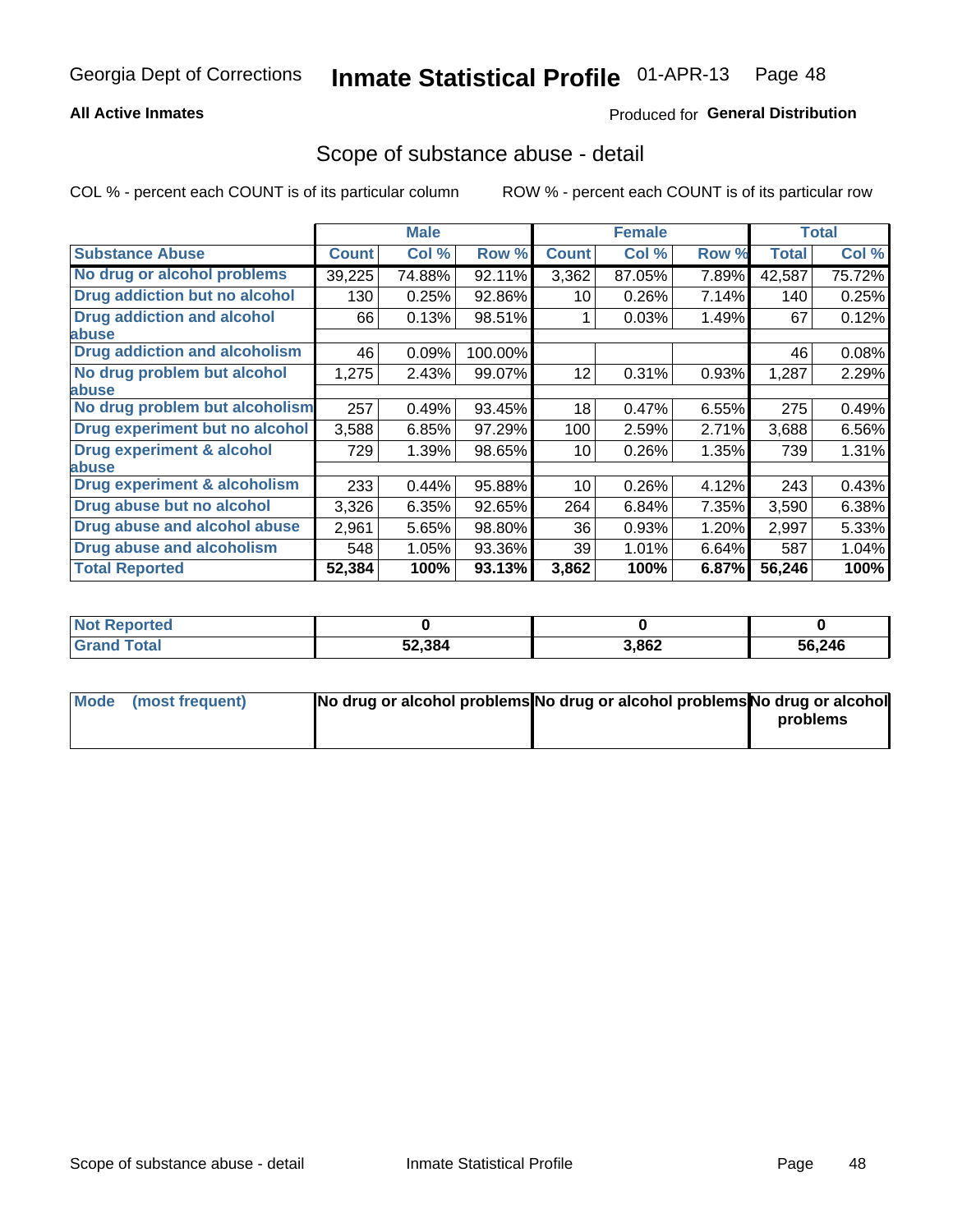#### Inmate Statistical Profile 01-APR-13 Page 49

**All Active Inmates** 

### **Produced for General Distribution**

# Current / last mental health treatment level

COL % - percent each COUNT is of its particular column

|                                    |              | <b>Male</b> |         |              | <b>Female</b> |        |              | <b>Total</b> |
|------------------------------------|--------------|-------------|---------|--------------|---------------|--------|--------------|--------------|
| <b>Mental Health Treatment Lev</b> | <b>Count</b> | Col %       | Row %   | <b>Count</b> | Col %         | Row %  | <b>Total</b> | Col %        |
| 1 No problem at current time       | 7,848        | 51.10%      | 91.12%  | 765          | 30.85%        | 8.88%  | 8,613        | 48.29%       |
| 2 Receiving outpatient             | 5,420        | 35.29%      | 76.51%  | 1,664        | 67.10%        | 23.49% | 7,084        | 39.72%       |
| <b>Treatment</b>                   |              |             |         |              |               |        |              |              |
| 3 Inpatient, moderate              | 1,702        | 11.08%      | 97.87%  | 37           | 1.49%         | 2.13%  | 1,739        | 9.75%        |
| <b>Treatment</b>                   |              |             |         |              |               |        |              |              |
| 4 Inpatient, intensive             | 362          | 2.36%       | 96.28%  | 14           | 0.56%         | 3.72%  | 376          | 2.11%        |
| <b>Treatment</b>                   |              |             |         |              |               |        |              |              |
| <b>5 Undergoing crisis</b>         | 19           | 0.12%       | 100.00% |              |               |        | 19           | 0.11%        |
| <b>stabilization</b>               |              |             |         |              |               |        |              |              |
| <b>6 Hospital for criminally</b>   | 6            | 0.04%       | 100.00% |              |               |        | 6            | 0.03%        |
| <b>Tinsane</b>                     |              |             |         |              |               |        |              |              |
| <b>Total Evaluated</b>             | 15,357       | 100%        | 86.10%  | 2,480        | 100%          | 13.90% | 17,837       | 100.0%       |

| Never had MH evaluation | 37,027 | ,382  | 38,409 |
|-------------------------|--------|-------|--------|
| <b>Grand Total</b>      | 52,384 | 3,862 | 56,246 |

| Median (middle) | No problem at current time | <b>Receiving outpatient</b><br>treatment | <b>Receiving</b><br>outpatient<br>treatment |
|-----------------|----------------------------|------------------------------------------|---------------------------------------------|
| <b>Mode</b>     | No problem at current time | <b>Receiving outpatient</b>              | No problem at                               |
| (most frequent) |                            | treatment                                | current time                                |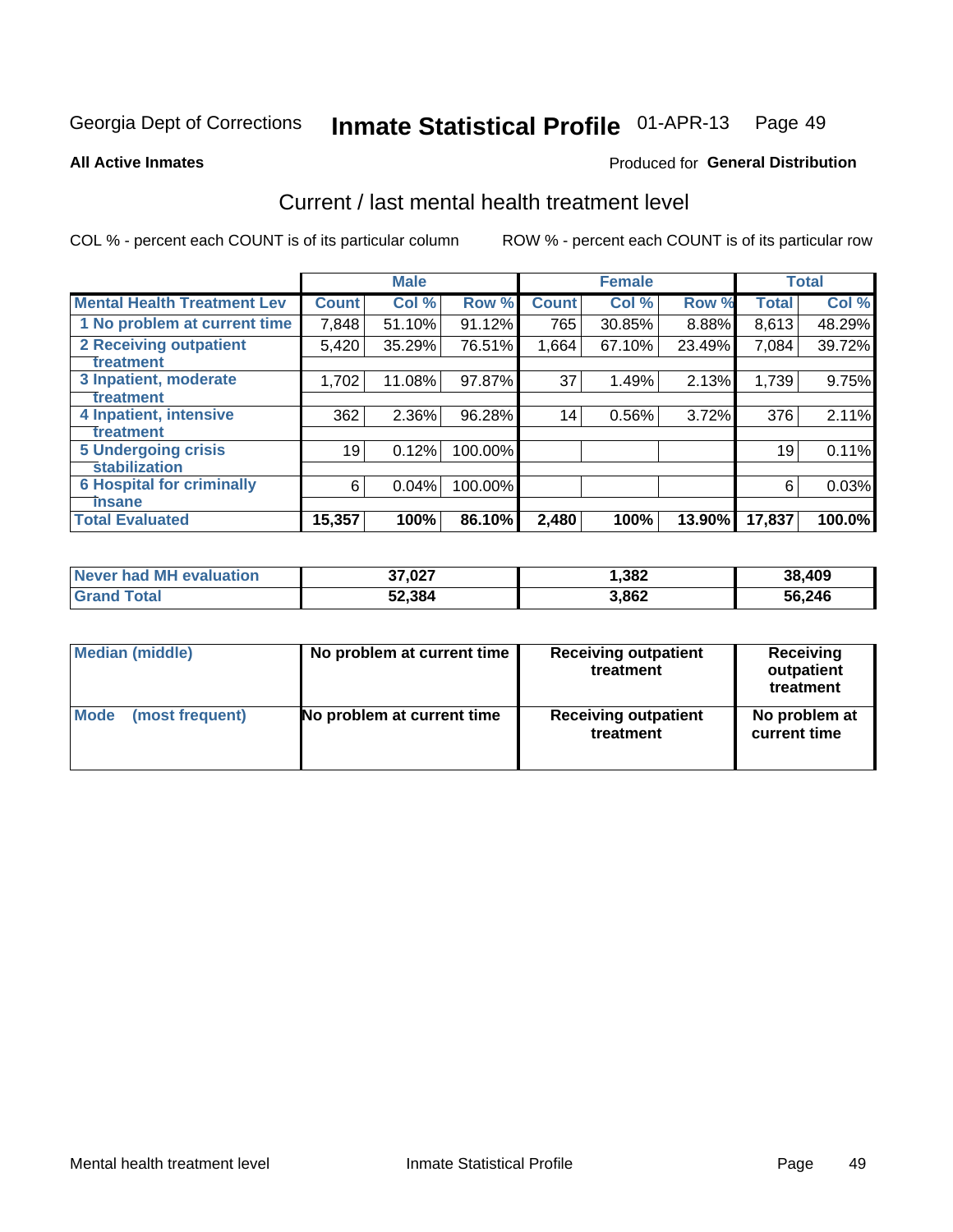### **All Active Inmates**

### Produced for General Distribution

# PULHESDWIT medical scale - 'P' overall condition ('P'hysical)

COL % - percent each COUNT is of its particular column

|                                  |              | <b>Male</b> |         |              | <b>Female</b> |         |              | <b>Total</b> |
|----------------------------------|--------------|-------------|---------|--------------|---------------|---------|--------------|--------------|
| 'P' Overall Condition            | <b>Count</b> | Col %       | Row %   | <b>Count</b> | Col %         | Row %   | <b>Total</b> | Col %        |
| 1 No medical illness             | 34,894       | 74.01%      | 94.42%  | 2,062        | 61.55%        | 5.58%   | 36,956       | 73.18%       |
| 2 Well-controlled chronic        | 11,038       | 23.41%      | 90.25%  | 1,192        | 35.58%        | 9.75%   | 12,230       | 24.22%       |
| <b>illness</b>                   |              |             |         |              |               |         |              |              |
| 3 Poorly-controlled chronic      | 1,123        | 2.38%       | 96.07%  | 46           | 1.37%         | 3.93%   | 1,169        | 2.31%        |
| <b>illness</b>                   |              |             |         |              |               |         |              |              |
| 4 Significant problems requiring | 80           | 0.17%       | 87.91%  | 11           | 0.33%         | 12.09%  | 91           | 0.18%        |
| special housing                  |              |             |         |              |               |         |              |              |
| 5 Terminal illness, < 6 months   | 14           | 0.03%       | 100.00% |              |               |         | 14           | 0.03%        |
| to live                          |              |             |         |              |               |         |              |              |
| 6 Inmate is pregnant             |              |             |         | 39           | 1.16%         | 100.00% | 39           | 0.08%        |
| <b>Total Reported</b>            | 47,149       | 100%        | 93.37%  | 3,350        | 100%          | 6.63%   | 50,499       | 100%         |

| uec | 5,235  | E 4 7<br>. | 747    |
|-----|--------|------------|--------|
|     | 52.384 | ,862       | 56,246 |

| Mode | (most frequent) | 1 No medical illness | 1 No medical illness | 1 No medical<br>illness |
|------|-----------------|----------------------|----------------------|-------------------------|
|------|-----------------|----------------------|----------------------|-------------------------|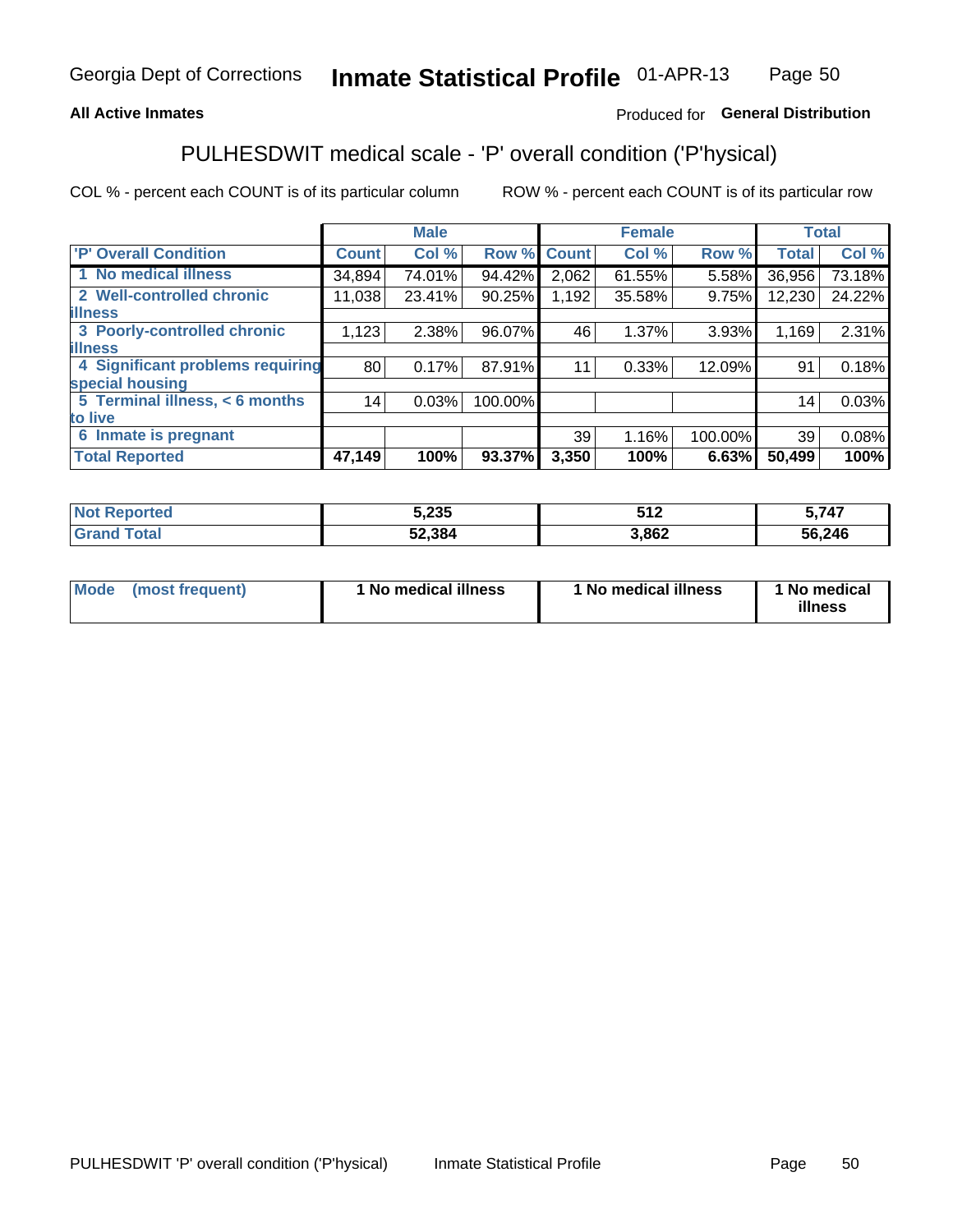#### **All Active Inmates**

### Produced for General Distribution

# PULHESDWIT medical scale - 'U' upper body

COL % - percent each COUNT is of its particular column

|                              |              | <b>Male</b> |         |              | <b>Female</b> |       |              | <b>Total</b> |
|------------------------------|--------------|-------------|---------|--------------|---------------|-------|--------------|--------------|
| <b>U' Upper Body</b>         | <b>Count</b> | Col %       | Row %   | <b>Count</b> | Col %         | Row % | <b>Total</b> | Col %        |
| 1 Upper bones, joints,       | 44,907       | 95.41%      | 93.43%  | 3,158        | 94.32%        | 6.57% | 48,065       | 95.34%       |
| muscles all OK               |              |             |         |              |               |       |              |              |
| 2 One or both arms minimally | 1,823        | 3.87%       | 91.47%  | 170          | 5.08%         | 8.53% | 1,993        | 3.95%        |
| limited                      |              |             |         |              |               |       |              |              |
| 3 One or both arms           | 286          | 0.61%       | 94.08%  | 18           | 0.54%         | 5.92% | 304          | 0.60%        |
| <b>moderately limited</b>    |              |             |         |              |               |       |              |              |
| 4 One arm disabled,          | 45           | 0.10%       | 95.74%  | 2            | 0.06%         | 4.26% | 47           | 0.09%        |
| paralyzed, or amputated      |              |             |         |              |               |       |              |              |
| 5 Both arms disabled,        | 5            | 0.01%       | 100.00% |              |               |       | 5            | 0.01%        |
| paralyzed, or amputated      |              |             |         |              |               |       |              |              |
| <b>Total Reported</b>        | 47,066       | 100%        | 93.36%  | 3,348        | 100%          | 6.64% | 50,414       | 100%         |

| <b>Not Reported</b> | 5,318  | 514   | 5,832  |
|---------------------|--------|-------|--------|
| <b>Grand Total</b>  | 52,384 | 3,862 | 56,246 |

|  | Mode (most frequent) | 1 Upper bones, joints,<br>muscles all OK | 1 Upper bones, joints,<br>muscles all OK | 1 Upper bones,<br>ljoints, muscles all<br>ΟK |
|--|----------------------|------------------------------------------|------------------------------------------|----------------------------------------------|
|--|----------------------|------------------------------------------|------------------------------------------|----------------------------------------------|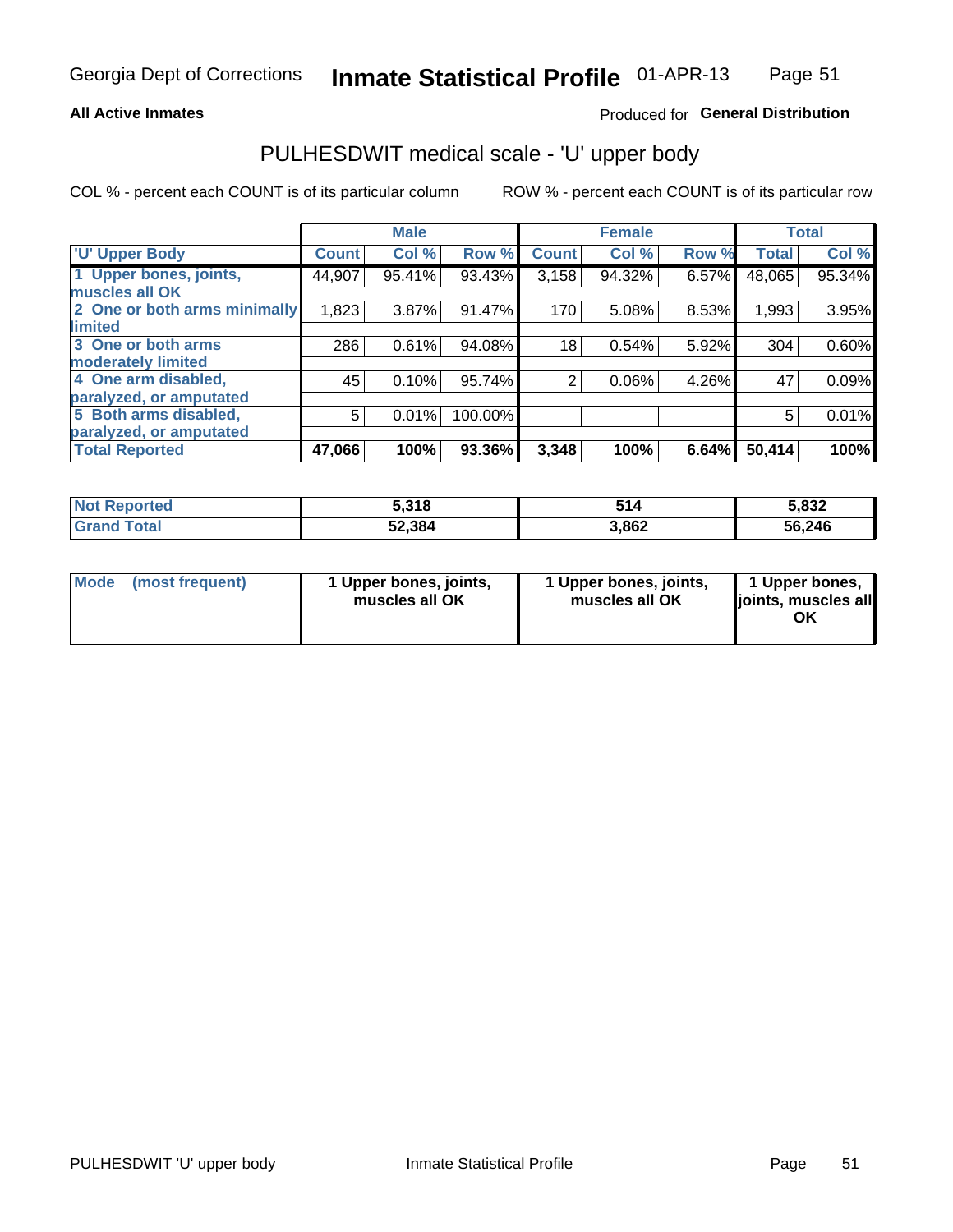#### **All Active Inmates**

## Produced for General Distribution

## PULHESDWIT medical scale - 'L' lower body

COL % - percent each COUNT is of its particular column

|                                |              | <b>Male</b> |         |              | <b>Female</b> |       |              | <b>Total</b> |
|--------------------------------|--------------|-------------|---------|--------------|---------------|-------|--------------|--------------|
| 'L' Lower Body                 | <b>Count</b> | Col %       | Row %   | <b>Count</b> | Col %         | Row % | <b>Total</b> | Col %        |
| 1 Lower bones, joints,         | 41,637       | 88.46%      | 93.59%  | 2,854        | 85.27%        | 6.41% | 44,491       | 88.24%       |
| muscles all OK                 |              |             |         |              |               |       |              |              |
| 2 One or both legs minimally   | 4,608        | 9.79%       | 90.87%  | 463          | 13.83%        | 9.13% | 5,071        | 10.06%       |
| limited                        |              |             |         |              |               |       |              |              |
| 3 One or both legs             | 696          | 1.48%       | 96.53%  | 25           | 0.75%         | 3.47% | 721          | 1.43%        |
| moderately limited             |              |             |         |              |               |       |              |              |
| 4 One leg disabled, paralyzed, | 123          | 0.26%       | 96.09%  | 5            | 0.15%         | 3.91% | 128          | 0.25%        |
| or amputated                   |              |             |         |              |               |       |              |              |
| 5 Both legs disabled,          | 7            | 0.01%       | 100.00% |              |               |       |              | 0.01%        |
| paralyzed, or amputated        |              |             |         |              |               |       |              |              |
| <b>Total Reported</b>          | 47,071       | 100%        | 93.36%  | 3,347        | 100%          | 6.64% | 50,418       | 100%         |

| <b>Not Reported</b> | 242<br><b>J.JIJ</b> | 515   | 5,828  |
|---------------------|---------------------|-------|--------|
| <b>Grand Total</b>  | 52,384              | 3,862 | 56,246 |

|  | Mode (most frequent) | 1 Lower bones, joints,<br>muscles all OK | 1 Lower bones, joints,<br>muscles all OK | 1 Lower bones,<br>joints, muscles all<br>ΟK |
|--|----------------------|------------------------------------------|------------------------------------------|---------------------------------------------|
|--|----------------------|------------------------------------------|------------------------------------------|---------------------------------------------|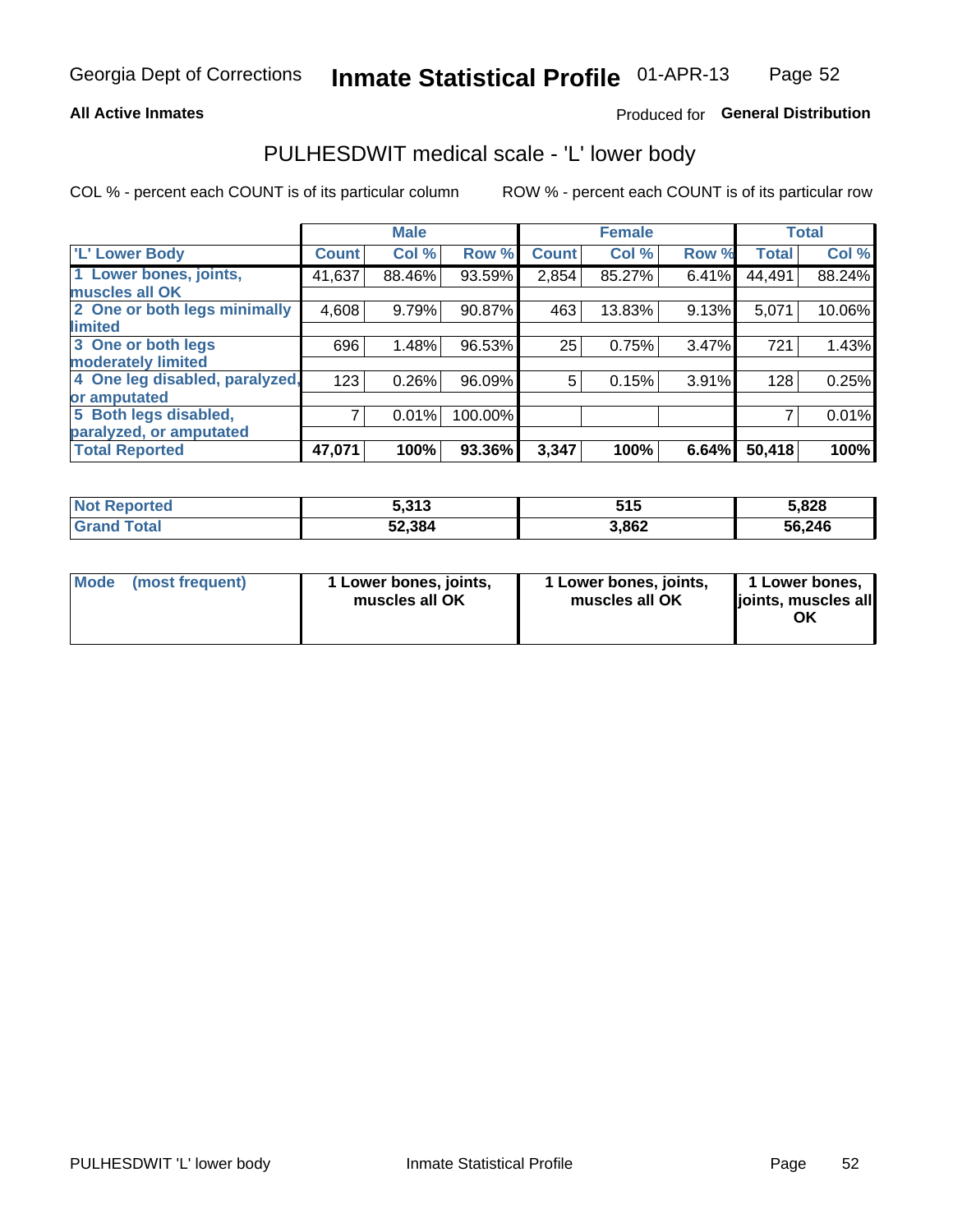#### **All Active Inmates**

### Produced for General Distribution

## PULHESDWIT medical scale - 'H' hearing

COL % - percent each COUNT is of its particular column

|                                |                 | <b>Male</b> |         |             | <b>Female</b> |       | <b>Total</b> |        |
|--------------------------------|-----------------|-------------|---------|-------------|---------------|-------|--------------|--------|
| <b>H' Hearing</b>              | <b>Count!</b>   | Col %       |         | Row % Count | Col %         | Row % | <b>Total</b> | Col %  |
| 1 Normal hearing both ears     | 46,466          | 98.75%      | 93.36%  | 3,305       | 98.77%        | 6.64% | 49,771       | 98.76% |
| 2 Some loss in one ear with    | 450             | 0.96%       | 92.21%  | 38          | 1.14%         | 7.79% | 488          | 0.97%  |
| other OK, or mild loss in both |                 |             |         |             |               |       |              |        |
| 3 Total loss in one ear with   | 102             | 0.22%       | 97.14%  | 3           | 0.09%         | 2.86% | 105          | 0.21%  |
| mild loss in other             |                 |             |         |             |               |       |              |        |
| 4 Severe loss in both ears     | 22              | 0.05%       | 100.00% |             |               |       | 22           | 0.04%  |
| 5 Total loss in both ears,     | 12 <sub>2</sub> | 0.03%       | 100.00% |             |               |       | 12           | 0.02%  |
| requiring special housing      |                 |             |         |             |               |       |              |        |
| <b>Total Reported</b>          | 47,052          | 100%        | 93.36%  | 3,346       | 100%          | 6.64% | 50,398       | 100%   |

| $N$ nt<br>anorted and | 5,332  | 516   | 5,848  |
|-----------------------|--------|-------|--------|
| Гоtal                 | 52,384 | 3,862 | 56,246 |

| Mode (most frequent) | 1 Normal hearing both ears 1 Normal hearing both ears 1 Normal hearing |           |
|----------------------|------------------------------------------------------------------------|-----------|
|                      |                                                                        | both ears |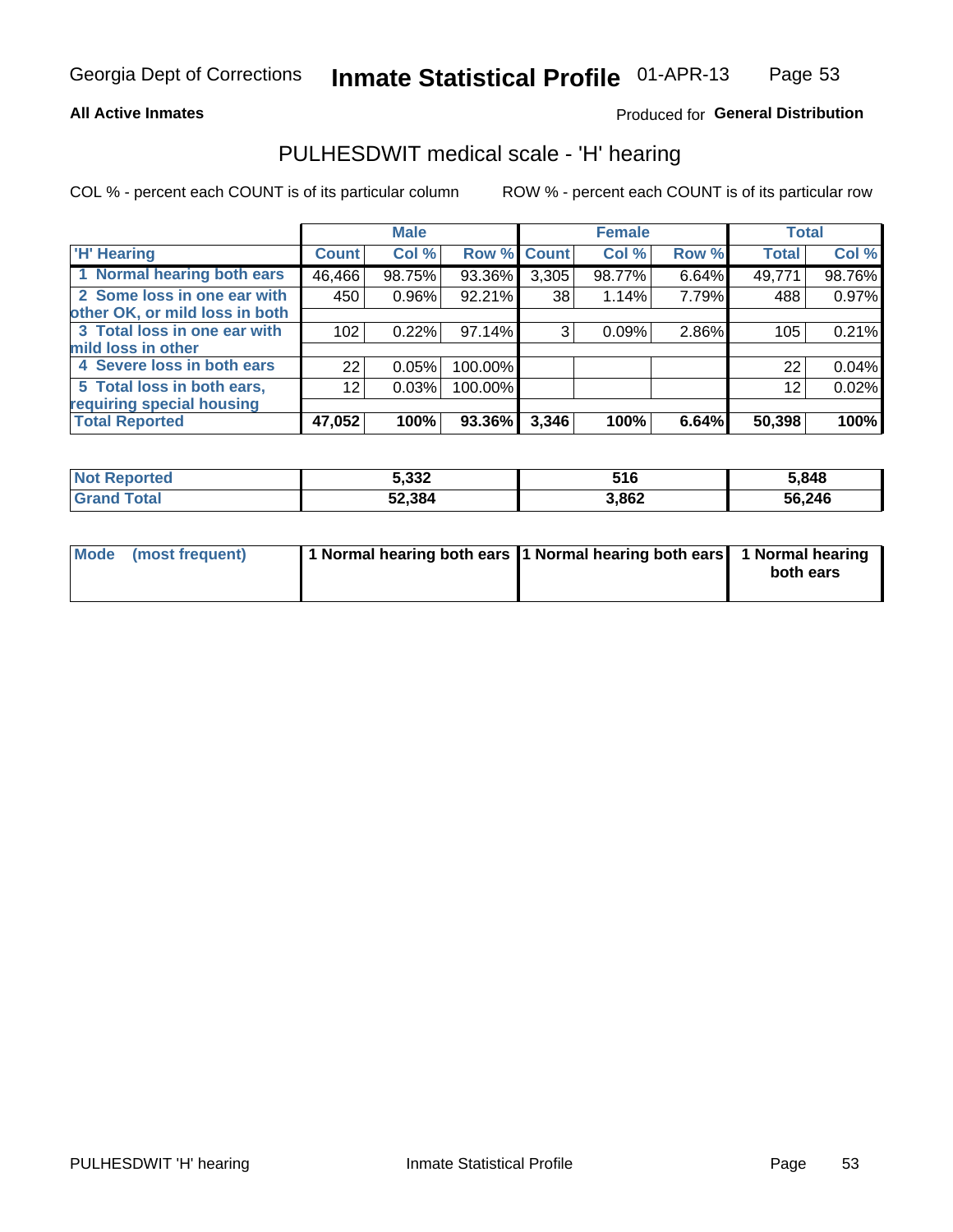### **All Active Inmates**

### Produced for General Distribution

## PULHESDWIT medical scale - 'E' vision

COL % - percent each COUNT is of its particular column

|                                 |              | <b>Male</b> |        |              | <b>Female</b> |        |              | <b>Total</b> |
|---------------------------------|--------------|-------------|--------|--------------|---------------|--------|--------------|--------------|
| 'E' Vision                      | <b>Count</b> | Col %       | Row %  | <b>Count</b> | Col %         | Row %  | <b>Total</b> | Col %        |
| 1 Correctable to 20/40 in both  | 36,713       | 79.49%      | 95.75% | .629         | 48.87%        | 4.25%  | 38,342       | 77.43%       |
| eyes                            |              |             |        |              |               |        |              |              |
| 2 Correctable to 20/70 in one   | 8,539        | 18.49%      | 84.75% | 1,536        | 46.08%        | 15.25% | 10,075       | 20.35%       |
| eye, may be blind in other      |              |             |        |              |               |        |              |              |
| 3 Correctable to 20/200 in one  | 804          | 1.74%       | 85.62% | 135          | 4.05%         | 14.38% | 939          | 1.90%        |
| eye, may be blind in other      |              |             |        |              |               |        |              |              |
| 4 One eye not correctable to    | 120          | 0.26%       | 79.47% | 31           | 0.93%         | 20.53% | 151          | 0.30%        |
| 20/200, other may be blind      |              |             |        |              |               |        |              |              |
| 5 Blind in both eyes, requiring | 11           | 0.02%       | 84.62% | 2            | 0.06%         | 15.38% | 13           | 0.03%        |
| special housing                 |              |             |        |              |               |        |              |              |
| <b>Total Reported</b>           | 46,187       | 100%        | 93.27% | 3,333        | 100%          | 6.73%  | 49,520       | 100.0%       |

| <b>Not Reported</b> | 6,197  | 529   | 6,726  |
|---------------------|--------|-------|--------|
| <b>Total</b>        | 52,384 | 3,862 | 56,246 |

| Mode (most frequent) | 1 Correctable to 20/40 in both<br>eves | 1 Correctable to 20/40 in   1 Correctable to  <br>both eves | 20/40 in both eyes |  |
|----------------------|----------------------------------------|-------------------------------------------------------------|--------------------|--|
|                      |                                        |                                                             |                    |  |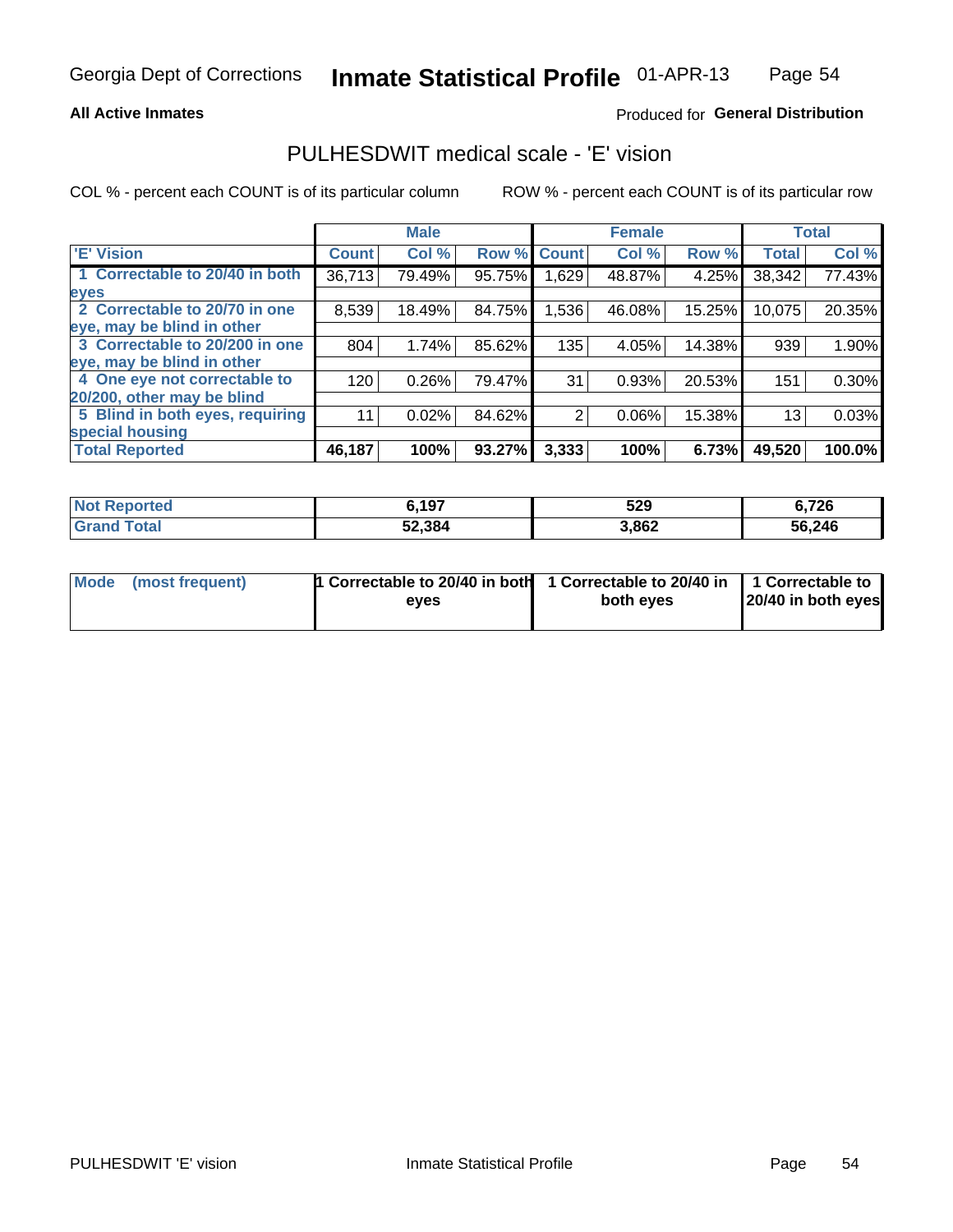### **All Active Inmates**

## Produced for General Distribution

# PULHESDWIT medical scale - 'S' pSychiatric

COL % - percent each COUNT is of its particular column

|                                        |              | <b>Male</b> |         |             | <b>Female</b> |        |              | <b>Total</b> |
|----------------------------------------|--------------|-------------|---------|-------------|---------------|--------|--------------|--------------|
| 'S' pSychiatric                        | <b>Count</b> | Col %       |         | Row % Count | Col %         | Row %  | <b>Total</b> | Col %        |
| 1 No impairment or disorders           | 39,755       | 86.26%      | 95.64%  | 1,812       | 55.43%        | 4.36%  | 41,567       | 84.22%       |
| 2 Stable, or in remission, or          | 4,938        | 10.71%      | 77.47%  | 1,436       | 43.93%        | 22.53% | 6,374        | 12.91%       |
| mild impairment or retardation         |              |             |         |             |               |        |              |              |
| 3 Requires moderate inpatient          | 1,184        | 2.57%       | 98.67%  | 16          | 0.49%         | 1.33%  | 1,200        | 2.43%        |
| treatment                              |              |             |         |             |               |        |              |              |
| 4 Requires intensive inpatient         | 189          | 0.41%       | 97.42%  | 5.          | 0.15%         | 2.58%  | 194          | 0.39%        |
| treatment                              |              |             |         |             |               |        |              |              |
| <b>5 Requires Crisis Stabilization</b> | 22           | 0.05%       | 100.00% |             |               |        | 22           | 0.04%        |
| Unit (CSU) inpatient care              |              |             |         |             |               |        |              |              |
| <b>Total Reported</b>                  | 46,088       | 100%        | 93.38%  | 3,269       | 100%          | 6.62%  | 49,357       | 100%         |

| <b>Not Reported</b> | 6,296  | 593   | 6,889  |
|---------------------|--------|-------|--------|
| Total<br>'Grand     | 52,384 | 3,862 | 56,246 |

| Mode<br>1 No impairment or disorders<br>(most frequent) | 1 No impairment or<br>disorders | 1 No impairment or<br>disorders |
|---------------------------------------------------------|---------------------------------|---------------------------------|
|---------------------------------------------------------|---------------------------------|---------------------------------|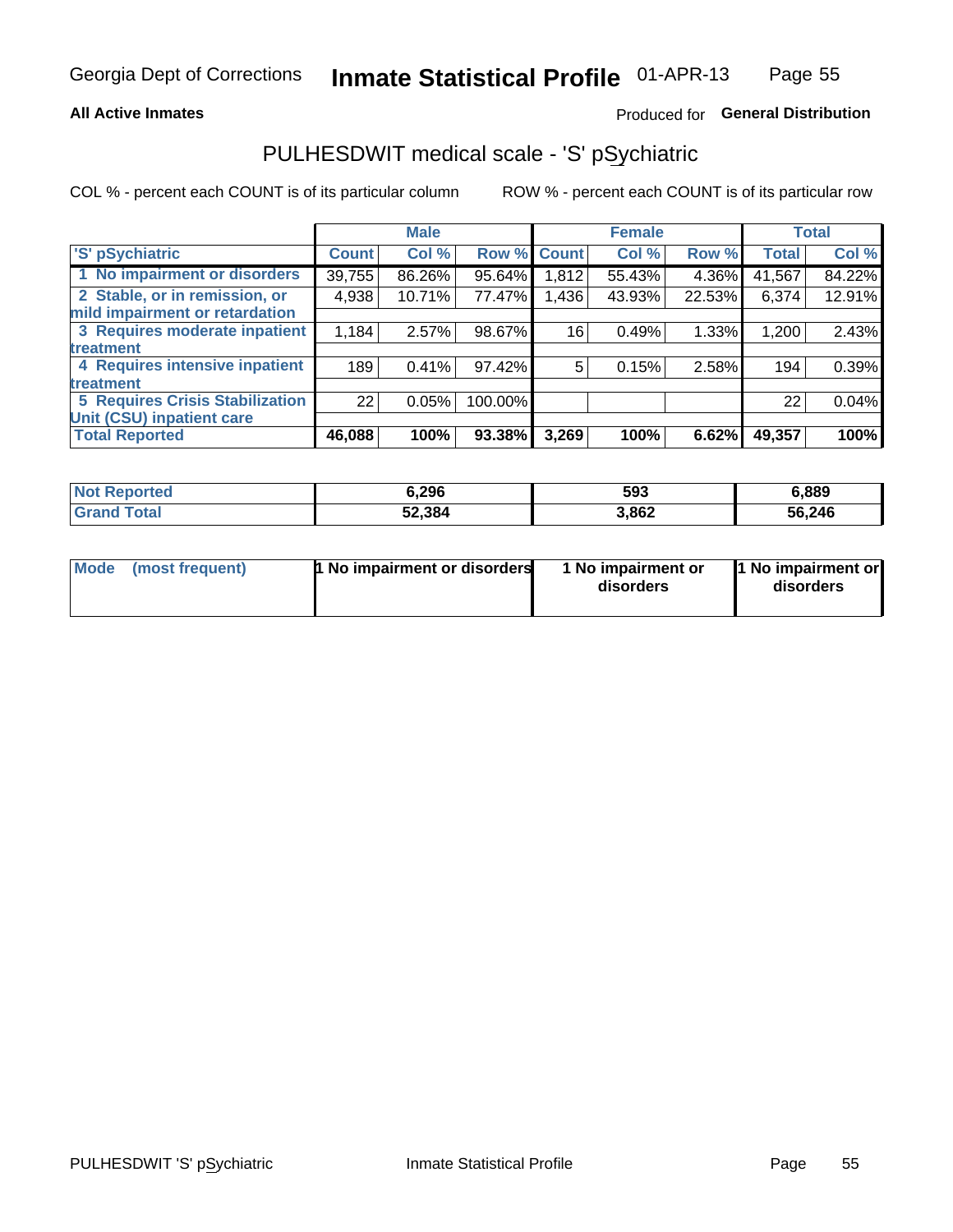#### **All Active Inmates**

### Produced for General Distribution

# PULHESDWIT medical scale - 'D' dental

COL % - percent each COUNT is of its particular column

|                                 |              | <b>Male</b> |         |              | <b>Female</b> |       |              | <b>Total</b> |
|---------------------------------|--------------|-------------|---------|--------------|---------------|-------|--------------|--------------|
| <b>D'</b> Dental                | <b>Count</b> | Col %       | Row %   | <b>Count</b> | Col %         | Row % | <b>Total</b> | Col %        |
| 1 Minimal routine dental health | 24,234       | 54.78%      | 92.26%  | 2,032        | 61.84%        | 7.74% | 26,266       | 55.27%       |
| <b>needs</b>                    |              |             |         |              |               |       |              |              |
| 2 Moderate cavities and/or gum  | 15,250       | 34.47%      | 93.59%  | 1,044        | 31.77%        | 6.41% | 16,294       | 34.28%       |
| disease                         |              |             |         |              |               |       |              |              |
| 3 Extensive gum disease         | 4,737        | 10.71%      | 95.76%  | 210          | 6.39%         | 4.24% | 4,947        | 10.41%       |
| and/or widespread decay         |              |             |         |              |               |       |              |              |
| 4 Urgent need for dental        | 17           | 0.04%       | 100.00% |              |               |       | 17           | 0.04%        |
| <b>Services</b>                 |              |             |         |              |               |       |              |              |
| 5 Life-threatening disease or   | 2            | 0.01%       | 100.00% |              |               |       | 2            | 0.01%        |
| extreme pain or infection       |              |             |         |              |               |       |              |              |
| <b>Total Reported</b>           | 44,240       | 100%        | 93.09%  | 3,286        | 100%          | 6.91% | 47,526       | 100.0%       |

| <b>Not Reported</b> | 3,144  | 576   | 8,720  |
|---------------------|--------|-------|--------|
| <b>Grand Total</b>  | 52,384 | 3,862 | 56,246 |

| 1 Minimal routine dental<br>Mode<br>(most frequent)<br>health needs | 1 Minimal routine dental 1 Minimal routine<br>health needs | dental health<br>needs |
|---------------------------------------------------------------------|------------------------------------------------------------|------------------------|
|---------------------------------------------------------------------|------------------------------------------------------------|------------------------|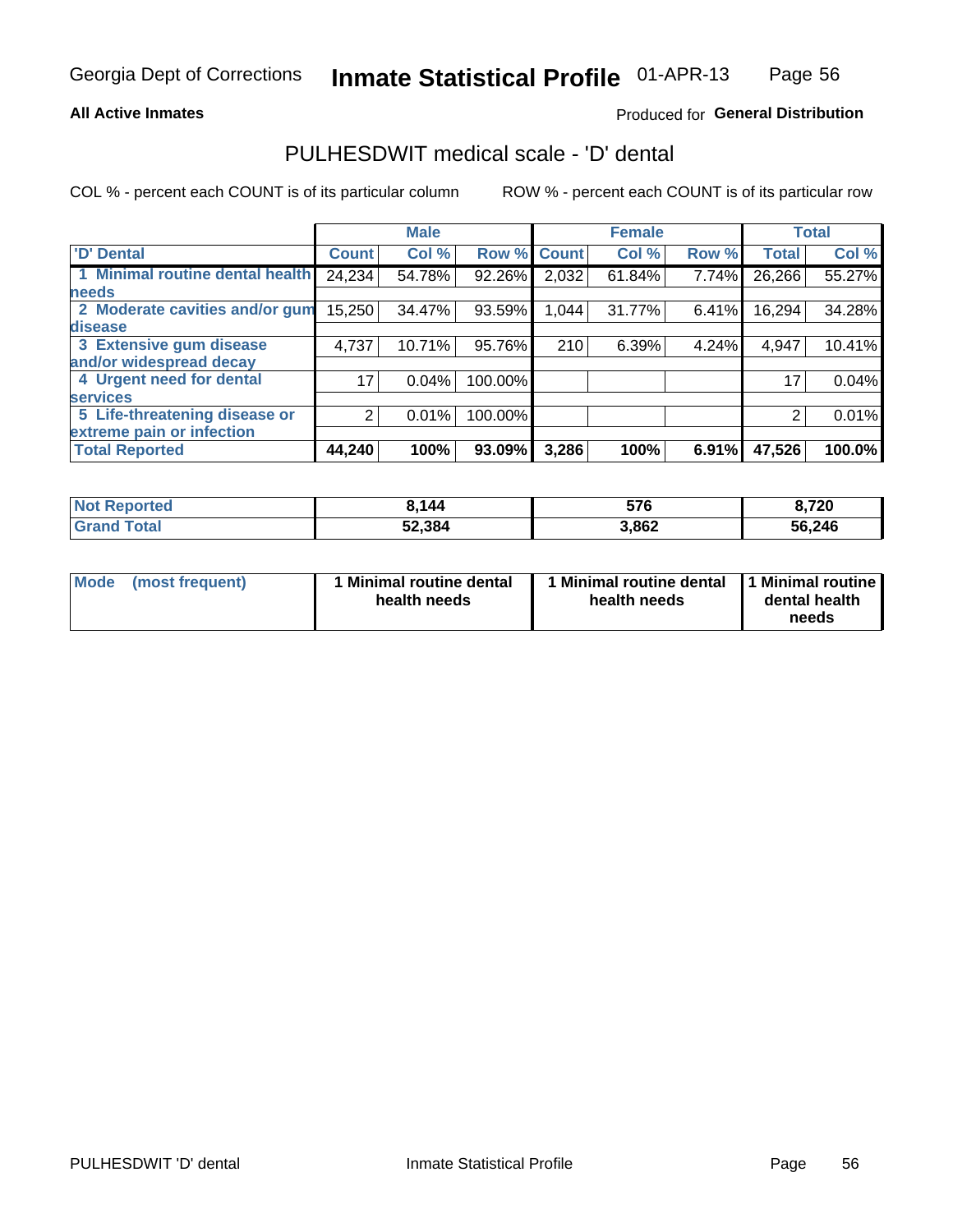### **All Active Inmates**

## Produced for General Distribution

## PULHESDWIT medical scale - 'W' work ability

COL % - percent each COUNT is of its particular column

|                                 |              | <b>Male</b> |        |             | <b>Female</b> |        |              | <b>Total</b> |
|---------------------------------|--------------|-------------|--------|-------------|---------------|--------|--------------|--------------|
| <b>W' work ability</b>          | <b>Count</b> | Col %       |        | Row % Count | Col %         | Row %  | <b>Total</b> | Col %        |
| 1 Unrestricted work or activity | 39,166       | 83.21%      | 93.31% | 2,809       | 83.95%        | 6.69%  | 41,975       | 83.26%       |
| 2 Minor restrictions on type of | 6,214        | 13.20%      | 94.08% | 391         | 11.69%        | 5.92%  | 6,605        | 13.10%       |
| <b>work</b>                     |              |             |        |             |               |        |              |              |
| 3 Moderate restrictions on type | 1,134        | 2.41%       | 94.11% | 71          | 2.12%         | 5.89%  | 1,205        | 2.39%        |
| lof work                        |              |             |        |             |               |        |              |              |
| 4 Major restrictions on type of | 397          | 0.84%       | 89.01% | 49          | 1.46%         | 10.99% | 446          | 0.88%        |
| <b>work</b>                     |              |             |        |             |               |        |              |              |
| 5 Cannot work under any         | 156          | 0.33%       | 85.71% | 26          | 0.78%         | 14.29% | 182          | 0.36%        |
| <b>circumstances</b>            |              |             |        |             |               |        |              |              |
| <b>Total Reported</b>           | 47,067       | 100%        | 93.36% | 3,346       | 100%          | 6.64%  | 50,413       | 100%         |

| <b>Not Reported</b>          | こ 21フ<br>J.J I I | 516   | 5,833  |
|------------------------------|------------------|-------|--------|
| <b>Total</b><br><b>Grand</b> | 52,384           | 3,862 | 56,246 |

| Mode            | 1 Unrestricted work or | 1 Unrestricted work or | 1 Unrestricted   |
|-----------------|------------------------|------------------------|------------------|
| (most frequent) | activity               | activity               | work or activity |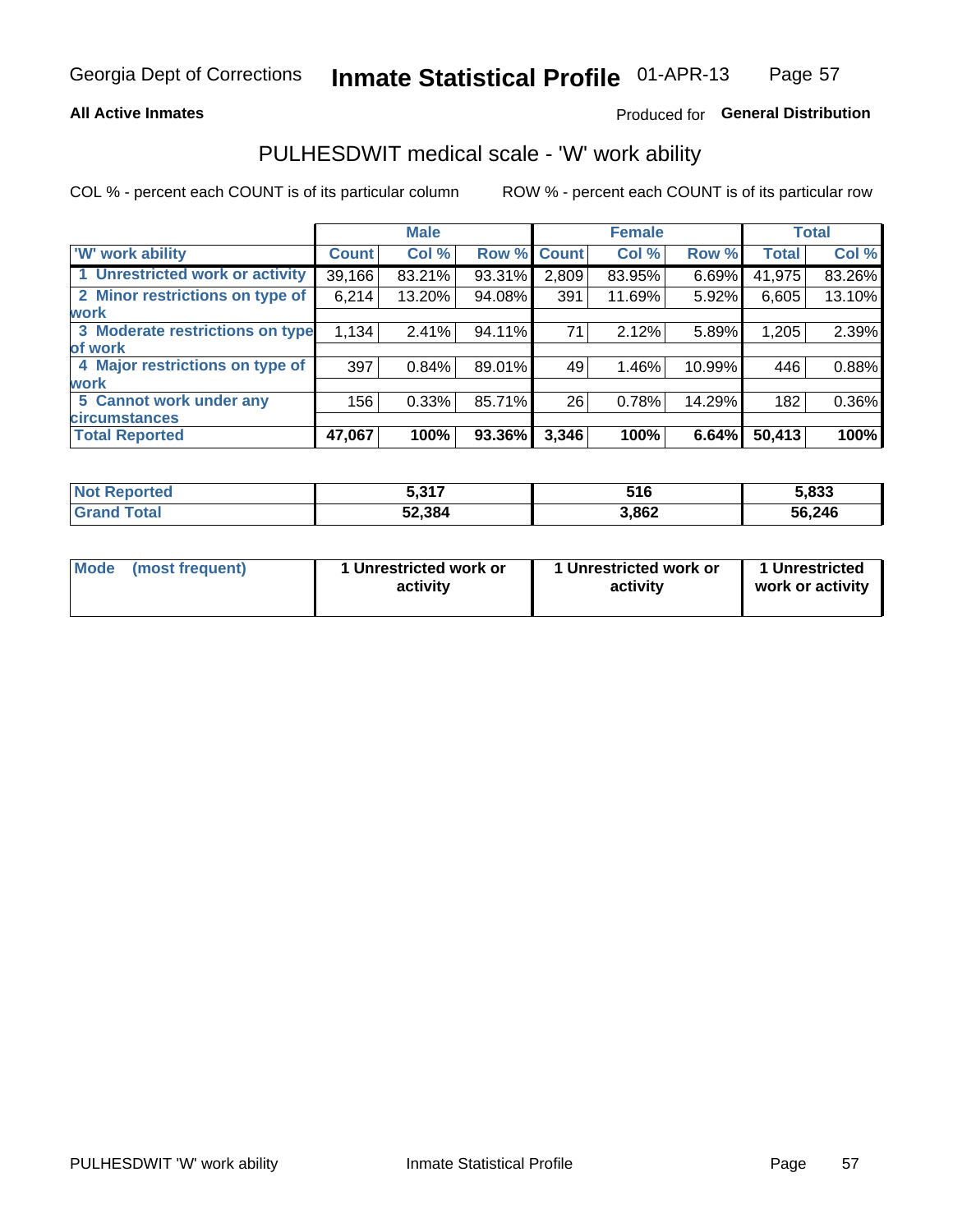#### **All Active Inmates**

### Produced for General Distribution

# PULHESDWIT medical scale - 'I' impairment

COL % - percent each COUNT is of its particular column

|                                   |              | <b>Male</b> |        |             | <b>Female</b> |        | <b>Total</b> |        |
|-----------------------------------|--------------|-------------|--------|-------------|---------------|--------|--------------|--------|
| <b>T' Impairment</b>              | <b>Count</b> | Col %       |        | Row % Count | Col %         | Row %  | <b>Total</b> | Col %  |
| 1 No impairments or               | 46,718       | 99.29%      | 93.38% | 3,311       | 99.01%        | 6.62%  | 50,029       | 99.27% |
| disabilities                      |              |             |        |             |               |        |              |        |
| 2 Wheelchair-bound but            | 236          | 0.50%       | 89.39% | 28          | 0.84%         | 10.61% | 264          | 0.52%  |
| otherwise OK                      |              |             |        |             |               |        |              |        |
| <b>3 Needs low-level Assisted</b> | 34           | 0.07%       | 94.44% | 2           | 0.06%         | 5.56%  | 36           | 0.07%  |
| Living (level I)                  |              |             |        |             |               |        |              |        |
| 4 Needs moderate Assisted         | 9            | 0.02%       | 90.00% |             | 0.03%         | 10.00% | 10           | 0.02%  |
| <b>Living (level II)</b>          |              |             |        |             |               |        |              |        |
| <b>5 Needs maximal Assisted</b>   | 54           | 0.11%       | 96.43% | 2           | 0.06%         | 3.57%  | 56           | 0.11%  |
| <b>Living (level III)</b>         |              |             |        |             |               |        |              |        |
| <b>Total Reported</b>             | 47,051       | 100%        | 93.36% | 3,344       | 100%          | 6.64%  | 50,395       | 100%   |

| <b>Not Reported</b>    | 5,333  | 518   | 5,851  |
|------------------------|--------|-------|--------|
| <b>Total</b><br>'Grand | 52,384 | 3,862 | 56,246 |

| Mode | (most frequent) | 1 No impairments or<br>disabilities | 1 No impairments or<br>disabilities | 1 No impairments<br>or disabilities |
|------|-----------------|-------------------------------------|-------------------------------------|-------------------------------------|
|------|-----------------|-------------------------------------|-------------------------------------|-------------------------------------|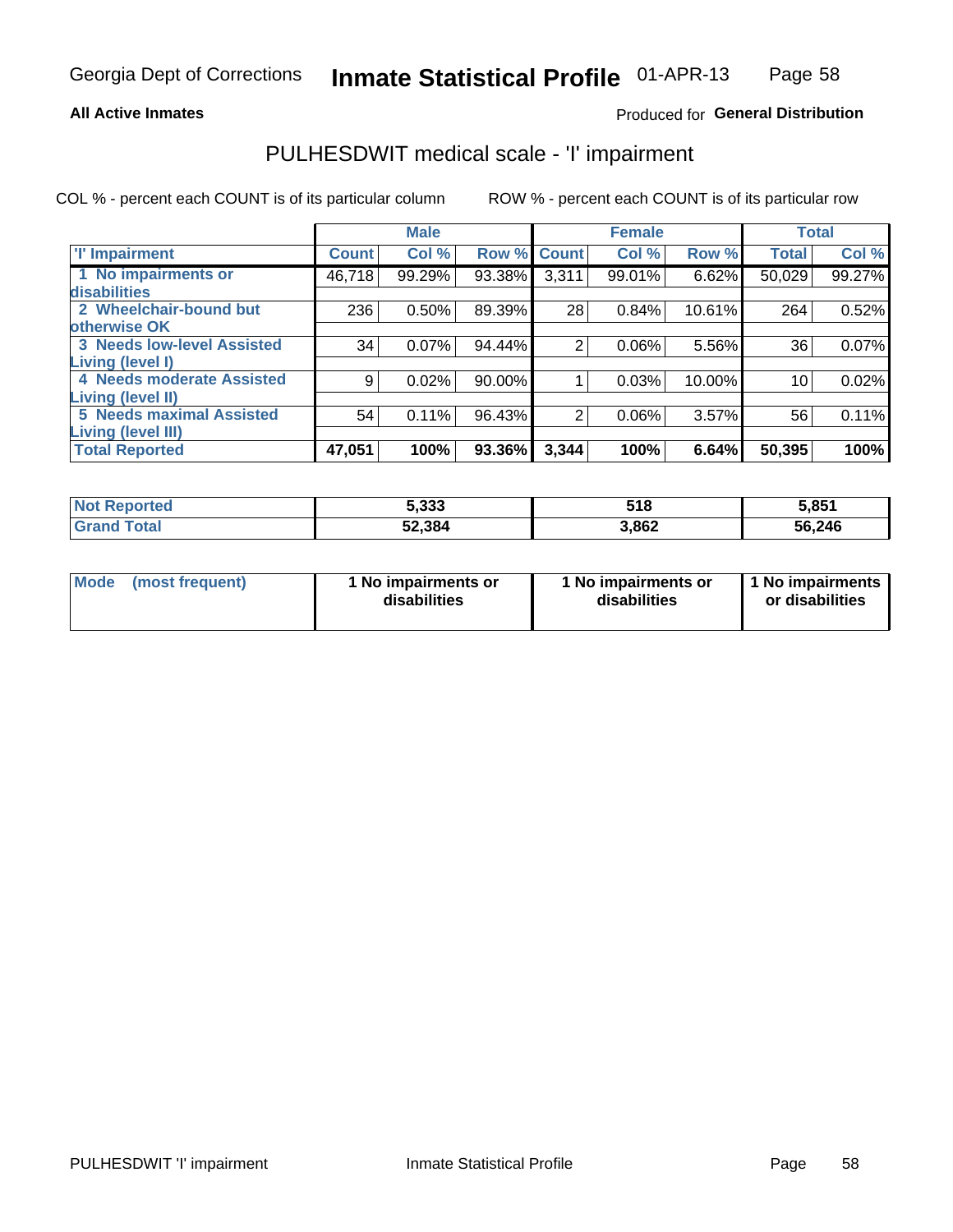### **All Active Inmates**

### Produced fo General Distribution

# PULHESDWIT medical scale - 'T' transportability

COL % - percent each COUNT is of its particular column

|                              |                 | <b>Male</b> |           |              | <b>Female</b> |        | <b>Total</b> |        |
|------------------------------|-----------------|-------------|-----------|--------------|---------------|--------|--------------|--------|
| <b>T' Transportability</b>   | <b>Count</b>    | Col %       | Row %     | <b>Count</b> | Col %         | Row %  | <b>Total</b> | Col %  |
| 1 Can be transported in any  | 46,816          | 99.45%      | 93.38%    | 3,317        | 99.52%        | 6.62%  | 50,133       | 99.45% |
| ordinary approved vehicle    |                 |             |           |              |               |        |              |        |
| 2 Wheelchair-bound, not      | 72              | 0.15%       | $90.00\%$ | 8            | 0.24%         | 10.00% | 80           | 0.16%  |
| needing special vehicle      |                 |             |           |              |               |        |              |        |
| 3 Wheelchair-bound, requires | 14 <sub>1</sub> | 0.03%       | 100.00%   |              |               |        | 14           | 0.03%  |
| special vehicle              |                 |             |           |              |               |        |              |        |
| 4 Needs specially-equipped   | 6               | 0.01%       | 100.00%   |              |               |        | 6            | 0.01%  |
| medical vehicle              |                 |             |           |              |               |        |              |        |
| <b>5 Requires ambulance</b>  | 168             | 0.36%       | 95.45%    | 8            | 0.24%         | 4.55%  | 176          | 0.35%  |
| transport                    |                 |             |           |              |               |        |              |        |
| <b>Total Reported</b>        | 47,076          | 100%        | 93.39%    | 3,333        | 100%          | 6.61%  | 50,409       | 100%   |

| orted      | 5,308  | 529   | 5,837  |
|------------|--------|-------|--------|
| <b>ota</b> | 52,384 | 3,862 | 56,246 |

|  | Mode (most frequent) | 1 Can be transported in any 1 Can be transported in any<br>ordinary approved vehicle   ordinary approved vehicle   transported in any |  | 1 Can be<br>  ordinary approved  <br>vehicle |
|--|----------------------|---------------------------------------------------------------------------------------------------------------------------------------|--|----------------------------------------------|
|--|----------------------|---------------------------------------------------------------------------------------------------------------------------------------|--|----------------------------------------------|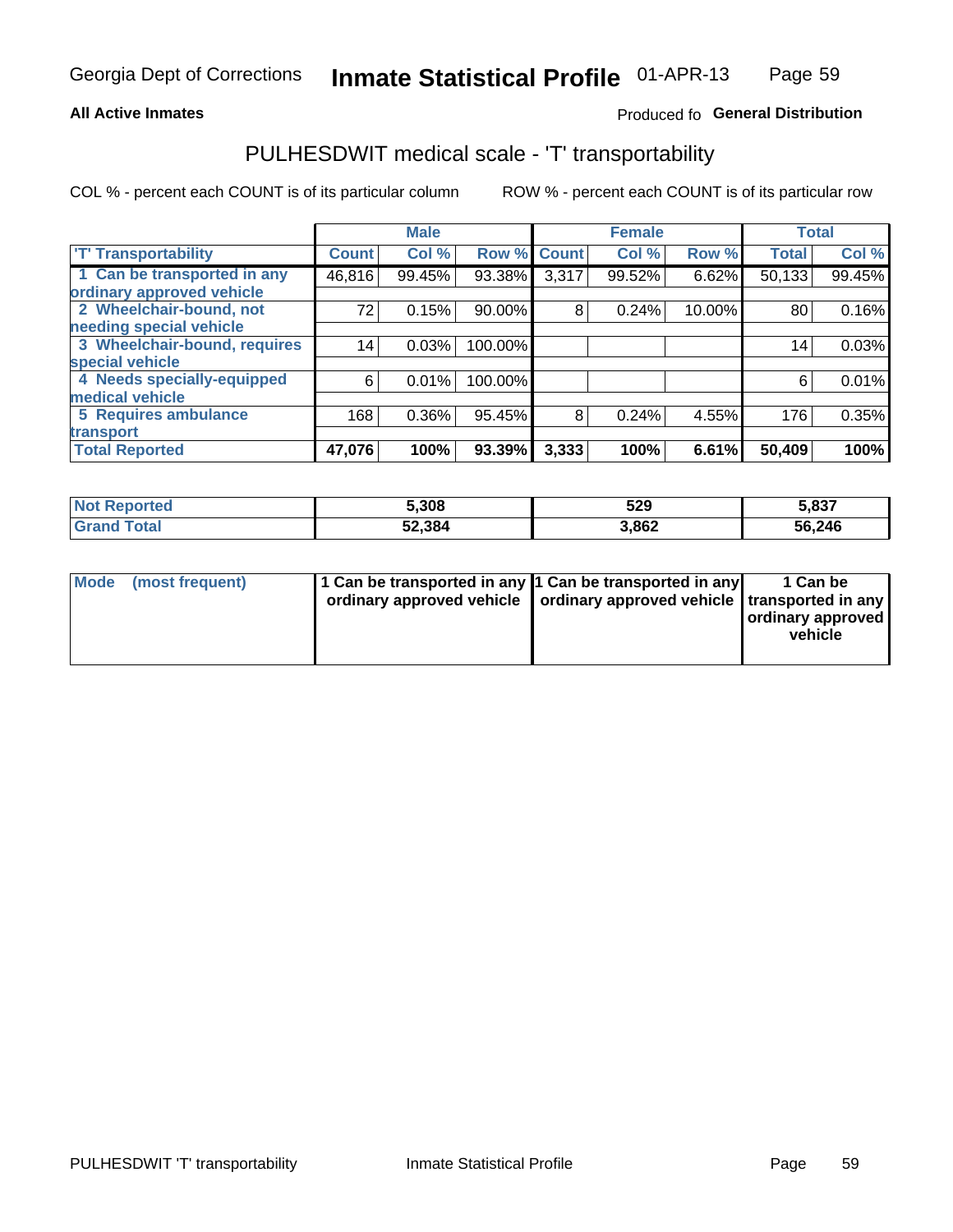### **All Active Inmates**

### Produced for General Distribution

## Criminality in family, self-reported

COL % - percent each COUNT is of its particular column

|                              |              | <b>Male</b> |           |              | <b>Female</b> |          |                 | Total  |
|------------------------------|--------------|-------------|-----------|--------------|---------------|----------|-----------------|--------|
| <b>Criminality In Family</b> | <b>Count</b> | Col%        | Row %     | <b>Count</b> | Col%          | Row %    | <b>Total</b>    | Col %  |
| Yes, criminality in family   | 4.928        | $23.48\%$   | $93.71\%$ | 331          | 39.45%        | $6.29\%$ | 5.259           | 24.09% |
| No criminality in family     | 16,064       | 76.52%      | 96.93%    | 508          | 60.55%        |          | 3.07% 16,572    | 75.91% |
| <b>Total Reported</b>        | 20,992       | 100%        | 96.16%    | 839          | 100%          |          | $3.84\%$ 21,831 | 100%   |

| <b>Not Reported</b> | 31,392 | 3,023 | 34.415 |
|---------------------|--------|-------|--------|
| Total               | 52,384 | 3,862 | 56,246 |

|  | Mode (most frequent) | No criminality in family | No criminality in family | No criminality in<br>family |
|--|----------------------|--------------------------|--------------------------|-----------------------------|
|--|----------------------|--------------------------|--------------------------|-----------------------------|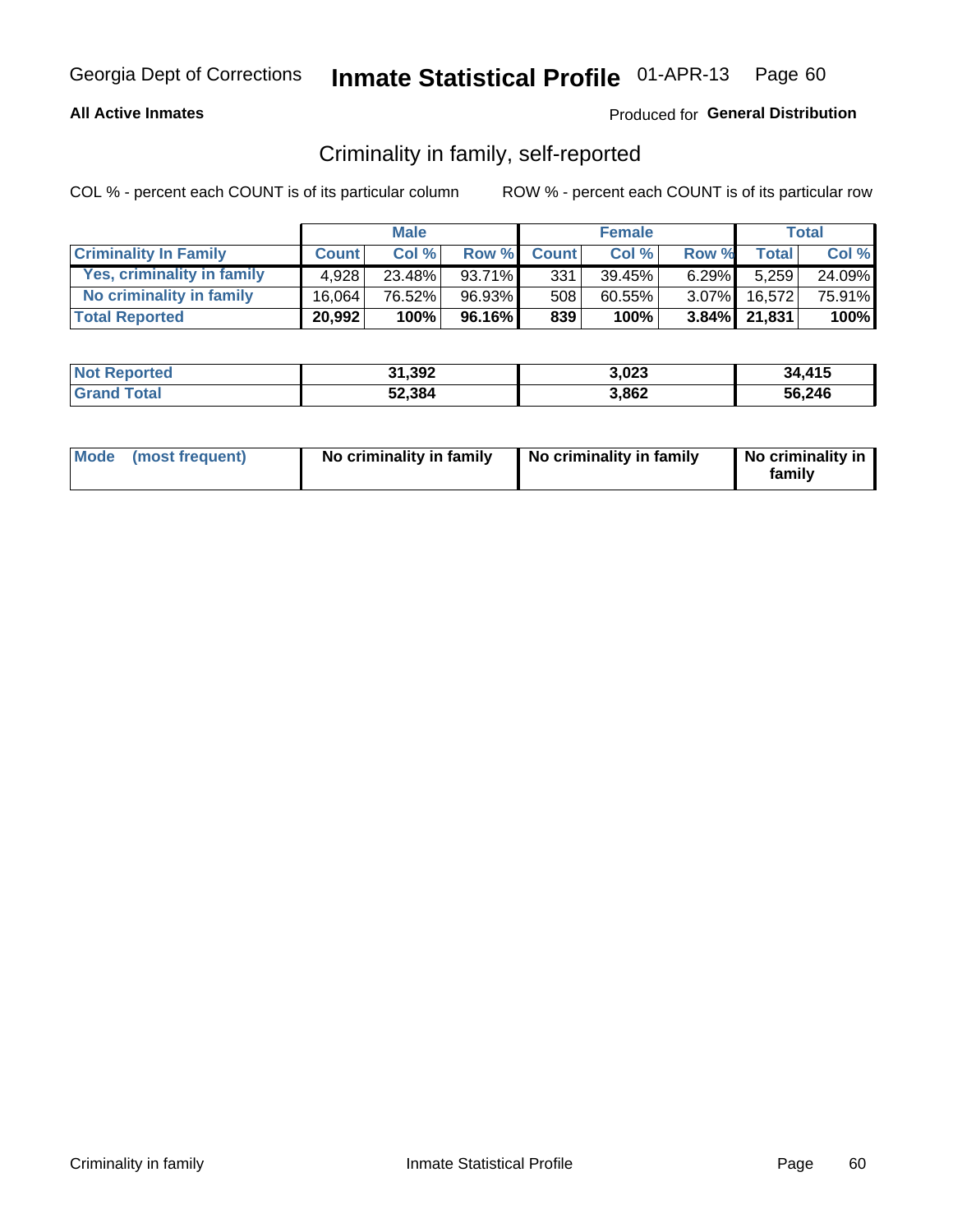### **All Active Inmates**

### Produced for General Distribution

## Alcoholism in family, self-reported

COL % - percent each COUNT is of its particular column

|                             |              | <b>Male</b> |        |              | <b>Female</b> |          |                 | Total   |
|-----------------------------|--------------|-------------|--------|--------------|---------------|----------|-----------------|---------|
| <b>Alcoholism In Family</b> | <b>Count</b> | Col%        | Row %  | <b>Count</b> | Col%          | Row %    | <b>Total</b>    | Col %   |
| Yes, alcoholism in family   | 3.099        | 14.76%      | 93.80% | 205          | 24.43%        | $6.20\%$ | 3.304           | 15.13%  |
| No alcoholism in family     | 17.893       | $85.24\%$   | 96.58% | 634'         | 75.57%        | $3.42\%$ | 18.527          | 84.87%  |
| <b>Total Reported</b>       | 20,992       | 100%        | 96.16% | 839          | 100%          |          | $3.84\%$ 21,831 | $100\%$ |

| <b>Not Reported</b> | 31,392 | 3.023 | 34,415 |
|---------------------|--------|-------|--------|
| <b>Srand Total</b>  | 52,384 | 3.862 | 56,246 |

|  | Mode (most frequent) | No alcoholism in family | No alcoholism in family | No alcoholism in<br>family |
|--|----------------------|-------------------------|-------------------------|----------------------------|
|--|----------------------|-------------------------|-------------------------|----------------------------|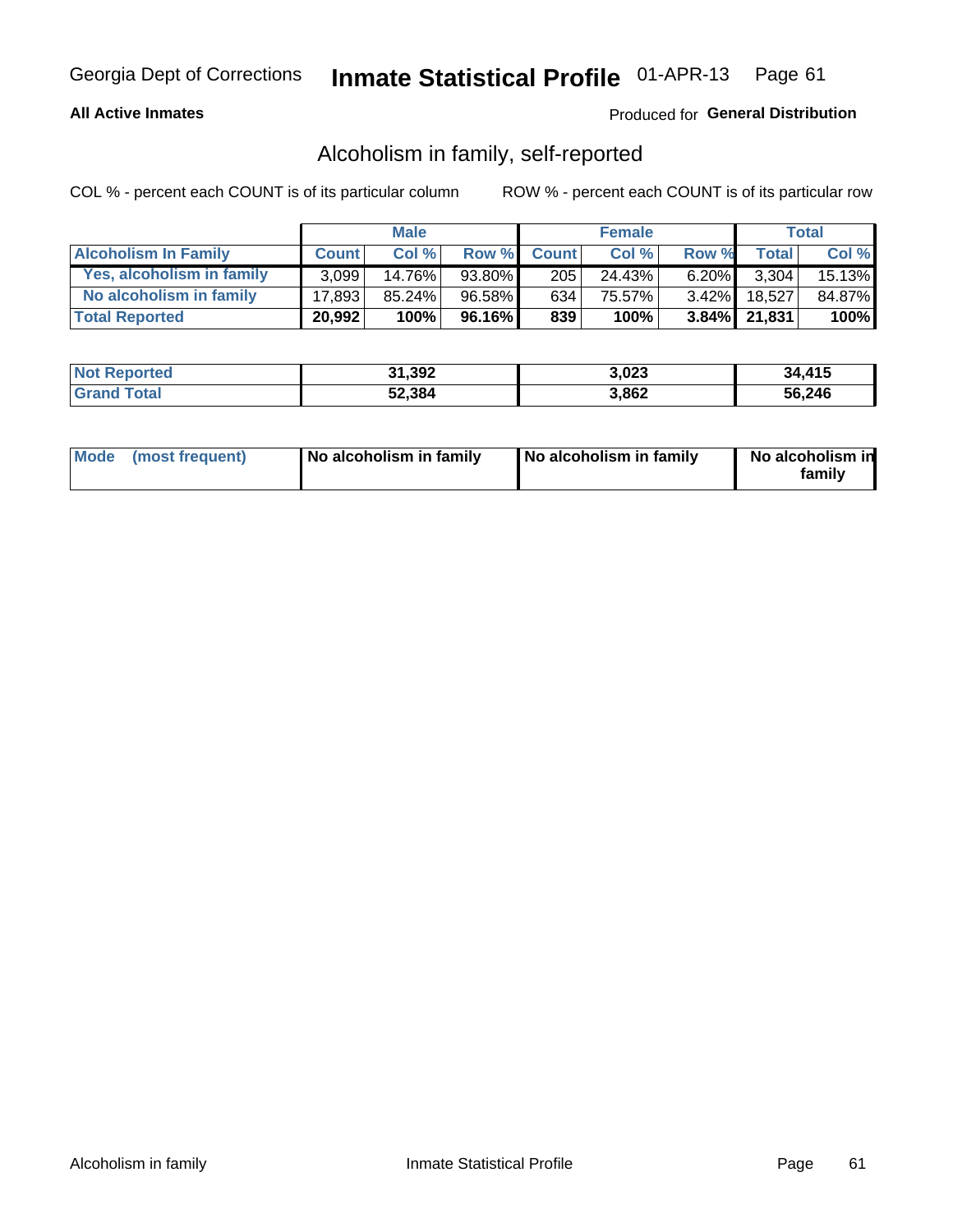### **All Active Inmates**

### Produced for General Distribution

## Drug abuse in family, self-reported

COL % - percent each COUNT is of its particular column

|                           |              | <b>Male</b> |           |              | <b>Female</b> |          |                 | <b>Total</b> |
|---------------------------|--------------|-------------|-----------|--------------|---------------|----------|-----------------|--------------|
| Drug Abuse In Family      | <b>Count</b> | Col%        | Row %     | <b>Count</b> | Col%          | Row %    | Total           | Col %        |
| Yes, drug abuse in family | 1.733        | $8.26\%$    | $90.17\%$ | 189          | 22.53%        | $9.83\%$ | 1.922           | $8.80\%$     |
| No drug abuse in family   | 19.259       | $91.74\%$   | 96.74%    | 650          | 77.47%        | $3.26\%$ | 19.909          | 91.20%       |
| <b>Total Reported</b>     | 20,992       | 100%        | $96.16\%$ | 839          | 100%          |          | $3.84\%$ 21,831 | $100\%$      |

| <b>Not Reported</b> | 31,392 | 3,023 | 34,415 |
|---------------------|--------|-------|--------|
| Total               | 52,384 | 3,862 | 56,246 |

|  | Mode (most frequent) | No drug abuse in family | No drug abuse in family | No drug abuse in<br>familv |
|--|----------------------|-------------------------|-------------------------|----------------------------|
|--|----------------------|-------------------------|-------------------------|----------------------------|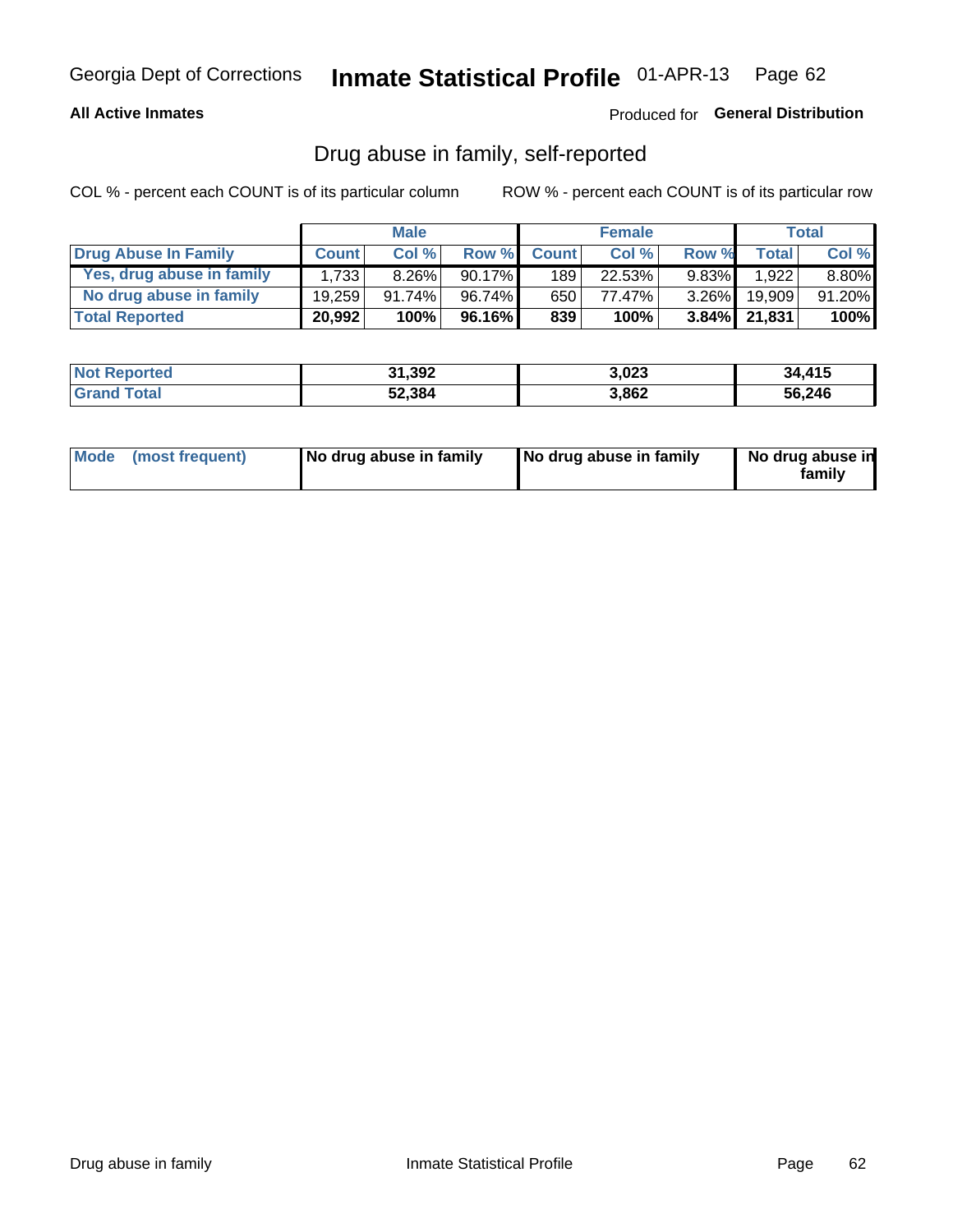### **All Active Inmates**

### Produced for General Distribution

## Subjected to frequent beatings, self-reported

COL % - percent each COUNT is of its particular column

|                            |              | <b>Male</b> |        |              | <b>Female</b> |          |        | Total  |
|----------------------------|--------------|-------------|--------|--------------|---------------|----------|--------|--------|
| <b>Frequent beatings</b>   | <b>Count</b> | Col %       | Row %  | <b>Count</b> | Col %         | Row %    | Total  | Col %  |
| Yes, subjected to frequent | 997          | 4.75%       | 87.30% | 145          | 17.28%        | 12.70%   | 1,142  | 5.23%  |
| <b>beatings</b>            |              |             |        |              |               |          |        |        |
| Not subjected to frequent  | 19.995       | 95.25%      | 96.65% | 694          | 82.72%        | $3.35\%$ | 20,689 | 94.77% |
| <b>beatings</b>            |              |             |        |              |               |          |        |        |
| <b>Total Reported</b>      | 20,992       | 100%        | 96.16% | 839          | 100%          | 3.84%    | 21,831 | 100%   |

| <b>Not Reported</b> | 31,392 | 3,023 | 34,415 |
|---------------------|--------|-------|--------|
| 'Grand Total        | 52,384 | 3,862 | 56,246 |

| Mode (most frequent) | Not subjected to frequent<br>beatings | Not subjected to frequent<br>beatings | Not subjected to<br><b>frequent beatings</b> |
|----------------------|---------------------------------------|---------------------------------------|----------------------------------------------|
|                      |                                       |                                       |                                              |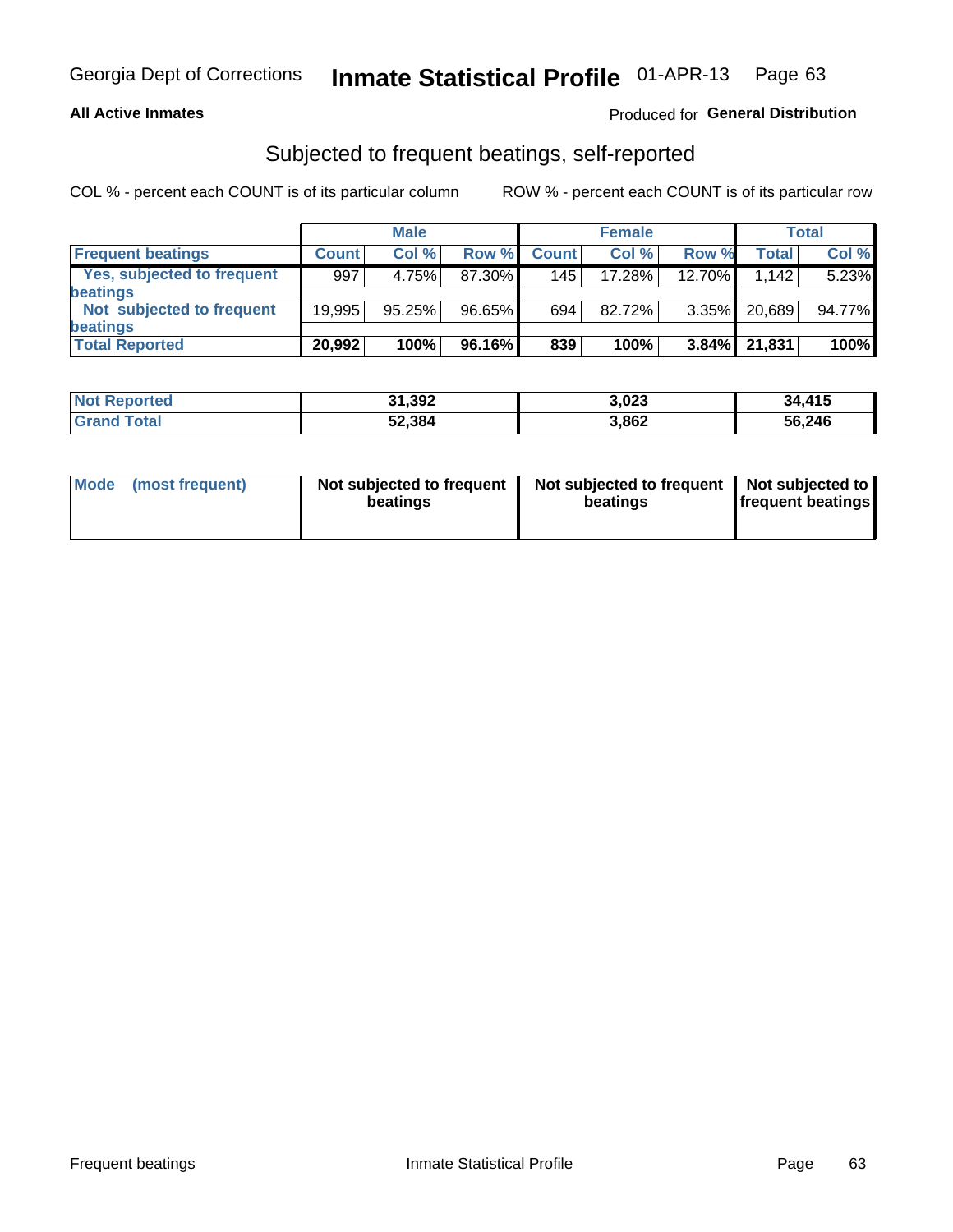### **All Active Inmates**

## Produced for General Distribution

## Father absent during inmate's childhood

COL % - percent each COUNT is of its particular column

|                           |              | <b>Male</b> |           |              | <b>Female</b> |          |              | Total  |
|---------------------------|--------------|-------------|-----------|--------------|---------------|----------|--------------|--------|
| <b>Father Absent</b>      | <b>Count</b> | Col%        | Row %     | <b>Count</b> | Col %         | Row %    | <b>Total</b> | Col %  |
| Yes, father was absent    | 10.218       | 48.68%      | 96.97%    | 319          | 38.02%        | $3.03\%$ | 10.537       | 48.27% |
| No, father was not absent | 10.774       | 51.32%      | $95.40\%$ | 520          | 61.98%        | $4.60\%$ | 11.294       | 51.73% |
| <b>Total Reported</b>     | 20,992       | 100%        | $96.16\%$ | 839          | 100%          |          | 3.84% 21,831 | 100%   |

| <b>Not Reported</b> | 31,392 | 3,023 | 34,415 |
|---------------------|--------|-------|--------|
| <b>Grand Total</b>  | 52,384 | 3,862 | 56,246 |

|  | Mode (most frequent) |  | No, father was not absent No, father was not absent No, father was not | absent |
|--|----------------------|--|------------------------------------------------------------------------|--------|
|--|----------------------|--|------------------------------------------------------------------------|--------|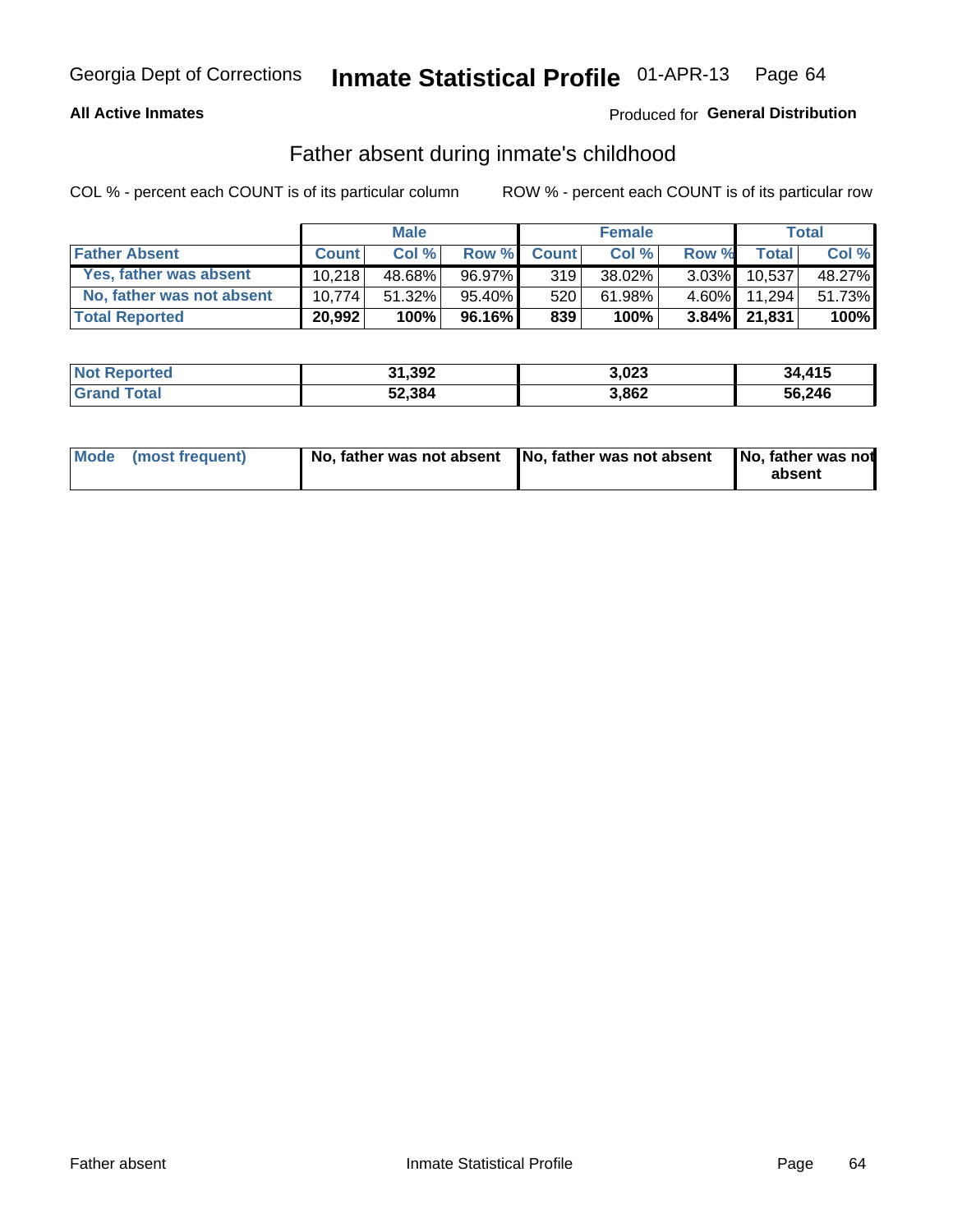### **All Active Inmates**

## Produced for General Distribution

## Mother absent during inmate's childhood

COL % - percent each COUNT is of its particular column

|                           | <b>Male</b>  |        |           | <b>Female</b> |        |          | Total        |        |
|---------------------------|--------------|--------|-----------|---------------|--------|----------|--------------|--------|
| <b>Mother Absent</b>      | <b>Count</b> | Col%   | Row %     | <b>Count</b>  | Col %  | Row %    | <b>Total</b> | Col %  |
| Yes, mother was absent    | 2.682        | 12.78% | $95.82\%$ | 117           | 13.95% | $4.18\%$ | 2,799        | 12.82% |
| No, mother was not absent | 18.310       | 87.22% | 96.21%    | 7221          | 86.05% | $3.79\%$ | 19.032       | 87.18% |
| <b>Total Reported</b>     | 20,992       | 100%   | $96.16\%$ | 839           | 100%   |          | 3.84% 21,831 | 100%   |

| <b>Not Reported</b> | 31,392 | 3,023 | 34.415 |
|---------------------|--------|-------|--------|
| Total               | 52,384 | 3,862 | 56,246 |

| Mode (most frequent) | No, mother was not absent   No, mother was not absent   No, mother was | not absent |
|----------------------|------------------------------------------------------------------------|------------|
|                      |                                                                        |            |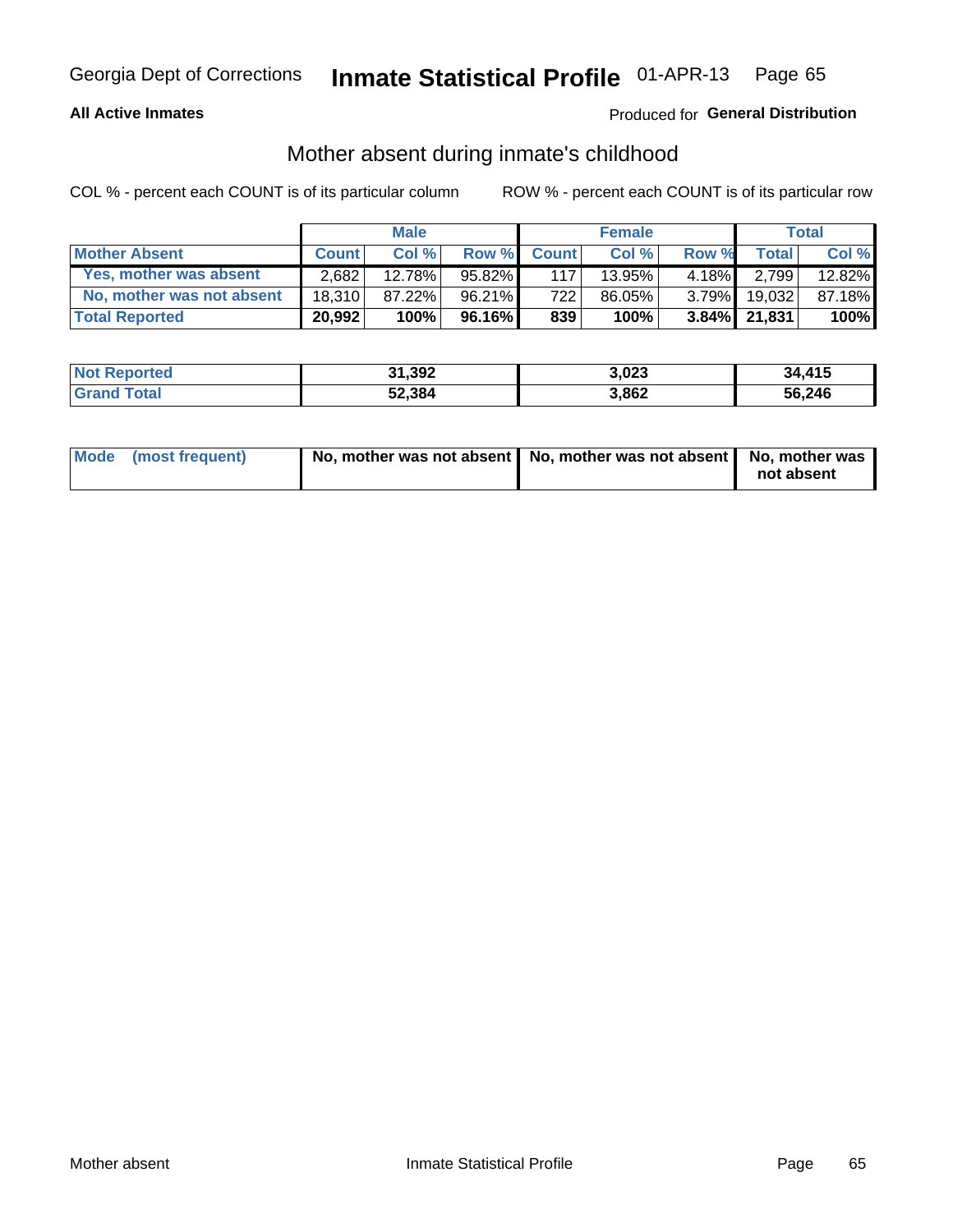### **All Active Inmates**

### Produced for General Distribution

## Inmate diagnosed as manipulative

COL % - percent each COUNT is of its particular column

|                       | <b>Male</b>  |        |        | <b>Female</b>   |        |          | Total        |        |
|-----------------------|--------------|--------|--------|-----------------|--------|----------|--------------|--------|
| <b>Manipulative</b>   | <b>Count</b> | Col %  | Row %  | <b>Count</b>    | Col%   | Row %    | <b>Total</b> | Col %  |
| Yes, manipulative     | 4.098        | 20.35% | 99.56% | 18 <sup>1</sup> | 2.15%  | $0.44\%$ | 4.116        | 19.63% |
| No, not manipulative  | 16.036       | 79.65% | 95.14% | 820             | 97.85% | $4.86\%$ | 16.856       | 80.37% |
| <b>Total Reported</b> | 20,134       | 100%   | 96.00% | 838             | 100%   | $4.00\%$ | 20,972       | 100%   |

| <b>Not Reported</b>   | 32,250 | 3,024 | 35,274 |
|-----------------------|--------|-------|--------|
| <b>Grand</b><br>⊺otal | 52,384 | 3,862 | 56,246 |

|  | Mode (most frequent) | No, not manipulative | , No, not manipulative | No. not<br><b>I</b> manipulative |
|--|----------------------|----------------------|------------------------|----------------------------------|
|--|----------------------|----------------------|------------------------|----------------------------------|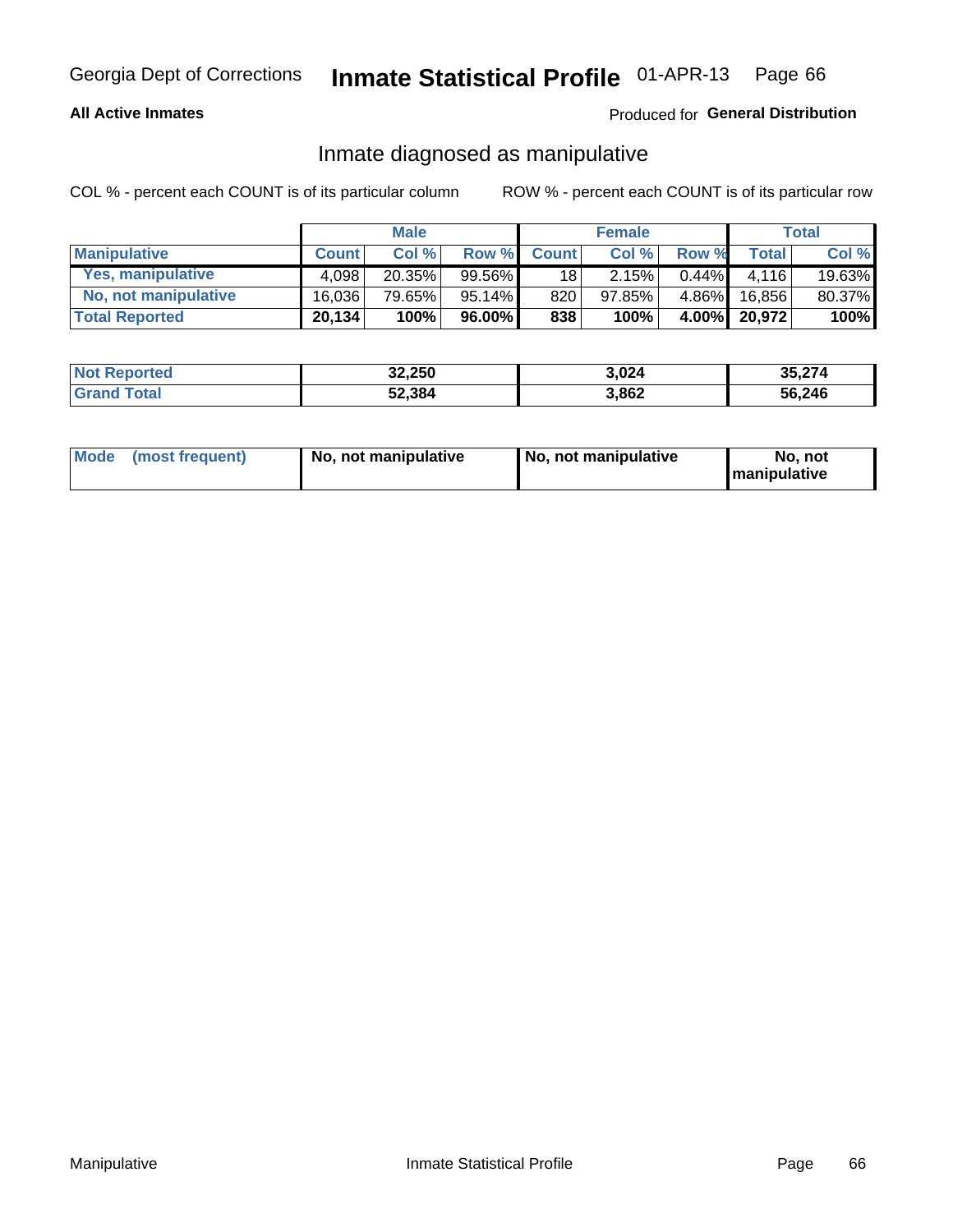### **All Active Inmates**

### Produced for General Distribution

## Inmate diagnosed as assaultive

COL % - percent each COUNT is of its particular column

|                       | <b>Male</b>  |        |           | <b>Female</b> |           |          | <b>Total</b> |        |
|-----------------------|--------------|--------|-----------|---------------|-----------|----------|--------------|--------|
| <b>Assaultive</b>     | <b>Count</b> | Col %  | Row %     | <b>Count</b>  | Col %     | Row %    | Total        | Col %  |
| Yes, assaultive       | 11 617       | 57.70% | 95.83%    | 505           | $60.26\%$ | 4.17%    | 12.122       | 57.80% |
| No, not assaultive    | 8.517        | 42.30% | 96.24%    | 333           | 39.74%    | $3.76\%$ | 8,850        | 42.20% |
| <b>Total Reported</b> | 20,134       | 100%   | $96.00\%$ | 838           | 100%      |          | 4.00% 20,972 | 100%   |

| <b>Not Reported</b> | 32,250 | 3,024 | 35,274 |
|---------------------|--------|-------|--------|
| <b>fotal</b>        | 52,384 | 3,862 | 56,246 |

| Mode (most frequent)<br>Yes, assaultive | Yes, assaultive | <b>Yes, assaultive</b> |
|-----------------------------------------|-----------------|------------------------|
|-----------------------------------------|-----------------|------------------------|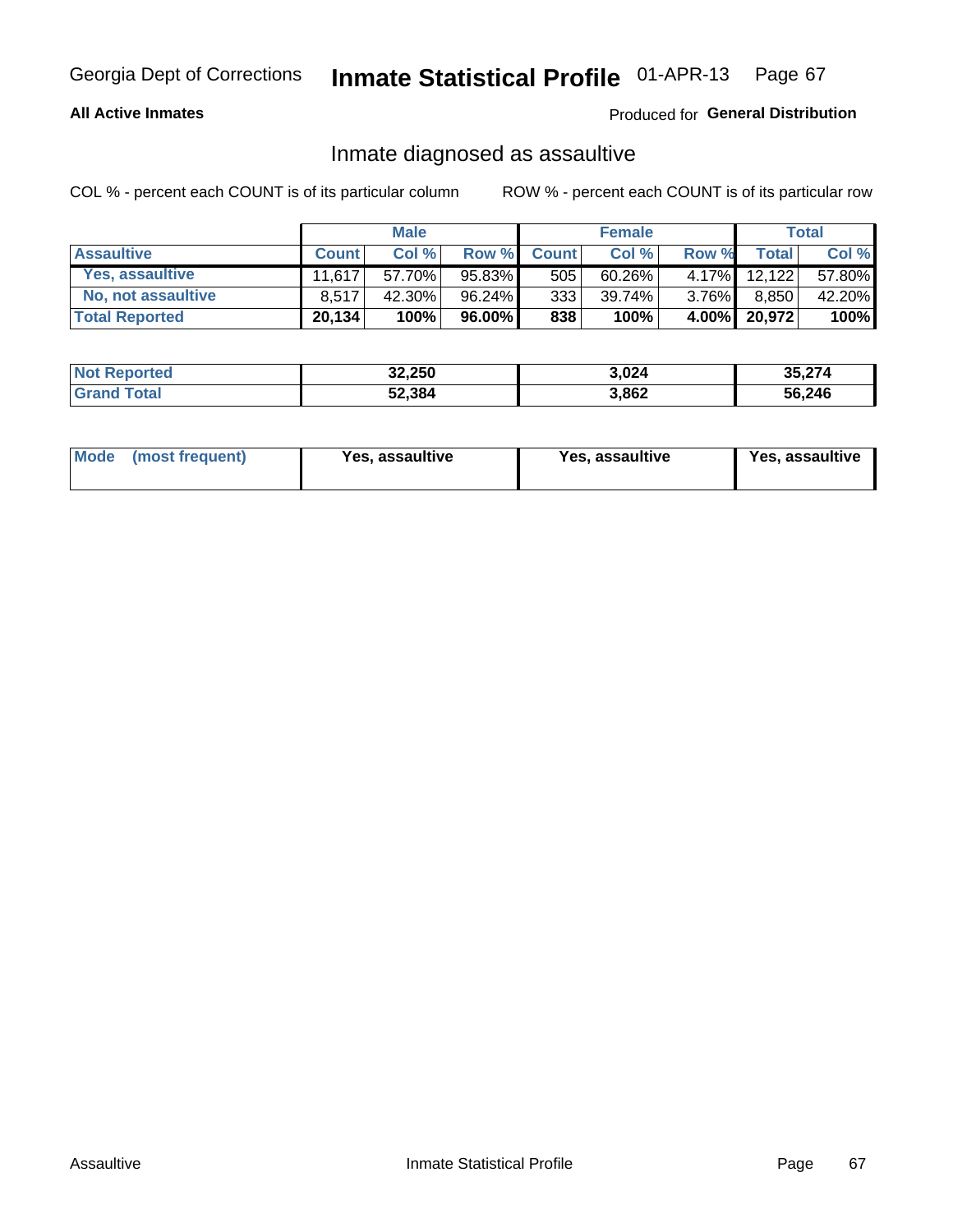#### Inmate Statistical Profile 01-APR-13 Page 68

**All Active Inmates** 

### **Produced for General Distribution**

## Number of prior Georgia incarcerations

COL % - percent each COUNT is of its particular column

|                                       |              | <b>Male</b> |             |       | <b>Female</b> |       |        | <b>Total</b> |
|---------------------------------------|--------------|-------------|-------------|-------|---------------|-------|--------|--------------|
| <b>Num of Prior GA Incarcerations</b> | <b>Count</b> | Col %       | Row % Count |       | Col %         | Row % | Total  | Col %        |
| $\bf{0}$                              | 30,252       | 57.75%      | 91.57%      | 2,786 | 72.14%        | 8.43% | 33,038 | 58.74%       |
|                                       | 9,395        | 17.93%      | $95.21\%$   | 473   | 12.25%        | 4.79% | 9,868  | 17.54%       |
| $\mathbf 2$                           | 5,211        | 9.95%       | 95.39%      | 252   | 6.53%         | 4.61% | 5,463  | 9.71%        |
| 3                                     | 3,002        | 5.73%       | 94.97%      | 159   | 4.12%         | 5.03% | 3,161  | 5.62%        |
| $\boldsymbol{4}$                      | 1,848        | 3.53%       | 95.90%      | 79    | 2.05%         | 4.10% | 1,927  | 3.43%        |
| 5                                     | 1,097        | 2.09%       | 96.65%      | 38    | 0.98%         | 3.35% | 1,135  | 2.02%        |
| <b>More Than 5</b>                    | 1,579        | 3.01%       | 95.47%      | 75    | 1.94%         | 4.53% | 1,654  | 2.94%        |
| <b>Total Reported</b>                 | 52,384       | 100%        | 93.13%      | 3,862 | 100.0%        | 6.87% | 56,246 | 100%         |

| <b>Not Reported</b> |        |       |        |
|---------------------|--------|-------|--------|
| Total<br>Grand      | 52,384 | 3,862 | 56,246 |

| Mean (average)       | l.01 | -ייס | .99 |
|----------------------|------|------|-----|
| Median (middle)      |      |      |     |
| Mode (most frequent) |      |      |     |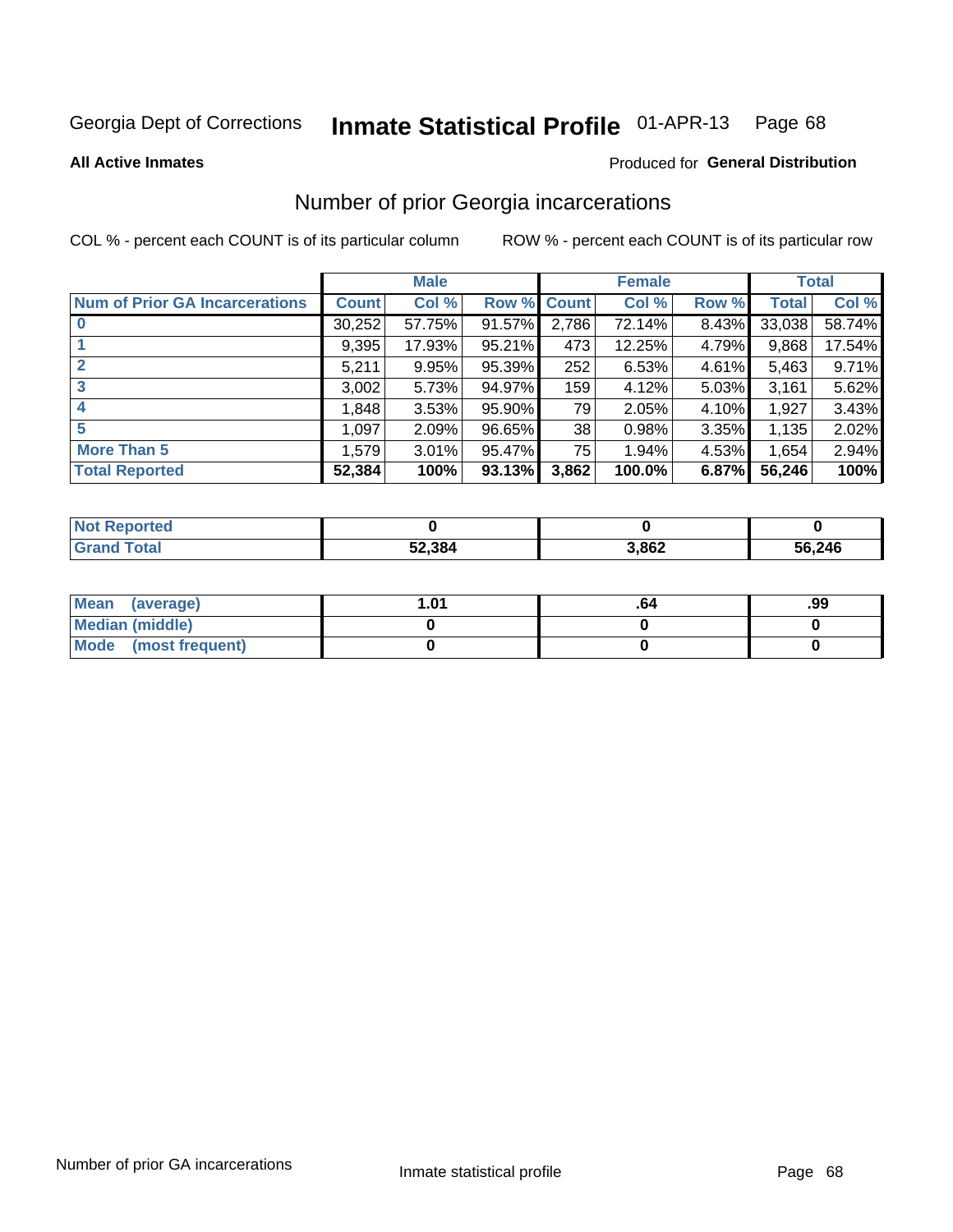#### **Inmate Statistical Profile 01-APR-13** Page 69

#### **All Active Inmates**

#### Produced for General Distribution

## Prison sentence in years

COL % - percent each COUNT is of its particular column

ROW % - percent each COUNT is of its particular row

|                                 | <b>Male</b>    |        |         |              | <b>Female</b> | <b>Total</b> |                |        |
|---------------------------------|----------------|--------|---------|--------------|---------------|--------------|----------------|--------|
| <b>Prison Sentence In Years</b> | <b>Count</b>   | Col %  | Row %   | <b>Count</b> | Col %         | Row %        | <b>Total</b>   | Col %  |
| $0 - 1$                         | 1,478          | 2.82%  | 90.18%  | 161          | 4.17%         | 9.82%        | 1,639          | 2.91%  |
| $1.1 - 2$                       | 3,193          | 6.10%  | 90.27%  | 344          | 8.91%         | 9.73%        | 3,537          | 6.29%  |
| $2.1 - 3$                       | 3,836          | 7.32%  | 89.02%  | 473          | 12.25%        | 10.98%       | 4,309          | 7.66%  |
| $3.1 - 4$                       | 3,114          | 5.94%  | 90.50%  | 327          | 8.47%         | 9.50%        | 3,441          | 6.12%  |
| $4.1 - 5$                       | 4,922          | 9.40%  | 91.30%  | 469          | 12.14%        | 8.70%        | 5,391          | 9.58%  |
| $5.1 - 6$                       | 2,310          | 4.41%  | 90.16%  | 252          | 6.53%         | 9.84%        | 2,562          | 4.55%  |
| $6.1 - 7$                       | 2,265          | 4.32%  | 92.07%  | 195          | 5.05%         | 7.93%        | 2,460          | 4.37%  |
| $7.1 - 8$                       | 2,026          | 3.87%  | 92.05%  | 175          | 4.53%         | 7.95%        | 2,201          | 3.91%  |
| $8.1 - 9$                       | 1,605          | 3.06%  | 93.48%  | 112          | 2.90%         | 6.52%        | 1,717          | 3.05%  |
| $9.1 - 10$                      | 5,518          | 10.53% | 93.56%  | 380          | 9.84%         | 6.44%        | 5,898          | 10.49% |
| $10.1 - 12$                     | 2,844          | 5.43%  | 94.74%  | 158          | 4.09%         | 5.26%        | 3,002          | 5.34%  |
| $12.1 - 15$                     | 4,000          | 7.64%  | 95.24%  | 200          | 5.18%         | 4.76%        | 4,200          | 7.47%  |
| $15.1 - 20$                     | 4,009          | 7.65%  | 95.91%  | 171          | 4.43%         | 4.09%        | 4,180          | 7.43%  |
| 20.1 - Over                     | 3,482          | 6.65%  | 97.26%  | 98           | 2.54%         | 2.74%        | 3,580          | 6.36%  |
| <b>Life</b>                     | 6,903          | 13.18% | 95.50%  | 325          | 8.42%         | 4.50%        | 7,228          | 12.85% |
| <b>Life Without Parole</b>      | 787            | 1.50%  | 97.40%  | 21           | 0.54%         | 2.60%        | 808            | 1.44%  |
| <b>Death</b>                    | 90             | 0.17%  | 98.90%  | 1            | 0.03%         | 1.10%        | 91             | 0.16%  |
| <b>Youthful Offenders</b>       | $\overline{2}$ | 0.01%  | 100.00% |              |               |              | $\overline{2}$ | 0.01%  |
| <b>Total Reported</b>           | 52,384         | 100%   | 93.13%  | 3,862        | 100.0%        | 6.87%        | 56,246         | 100%   |

| <b>Not Reported</b> |        |       |        |
|---------------------|--------|-------|--------|
| <b>otal</b>         | 12.384 | 3,862 | 56,246 |

#### **Determinate (numeric) sentences only**

| <b>Mean</b> | ממו | 15.19 | 13.10 | ---<br>. |
|-------------|-----|-------|-------|----------|
|             |     |       |       |          |

All sentences (including determinate), with life, life without parole, and death sentences figured at 45 years

| $M\Omega$<br>$\sim$<br>24.46<br>4.OU<br>___<br>___ |  |  |  |
|----------------------------------------------------|--|--|--|
|                                                    |  |  |  |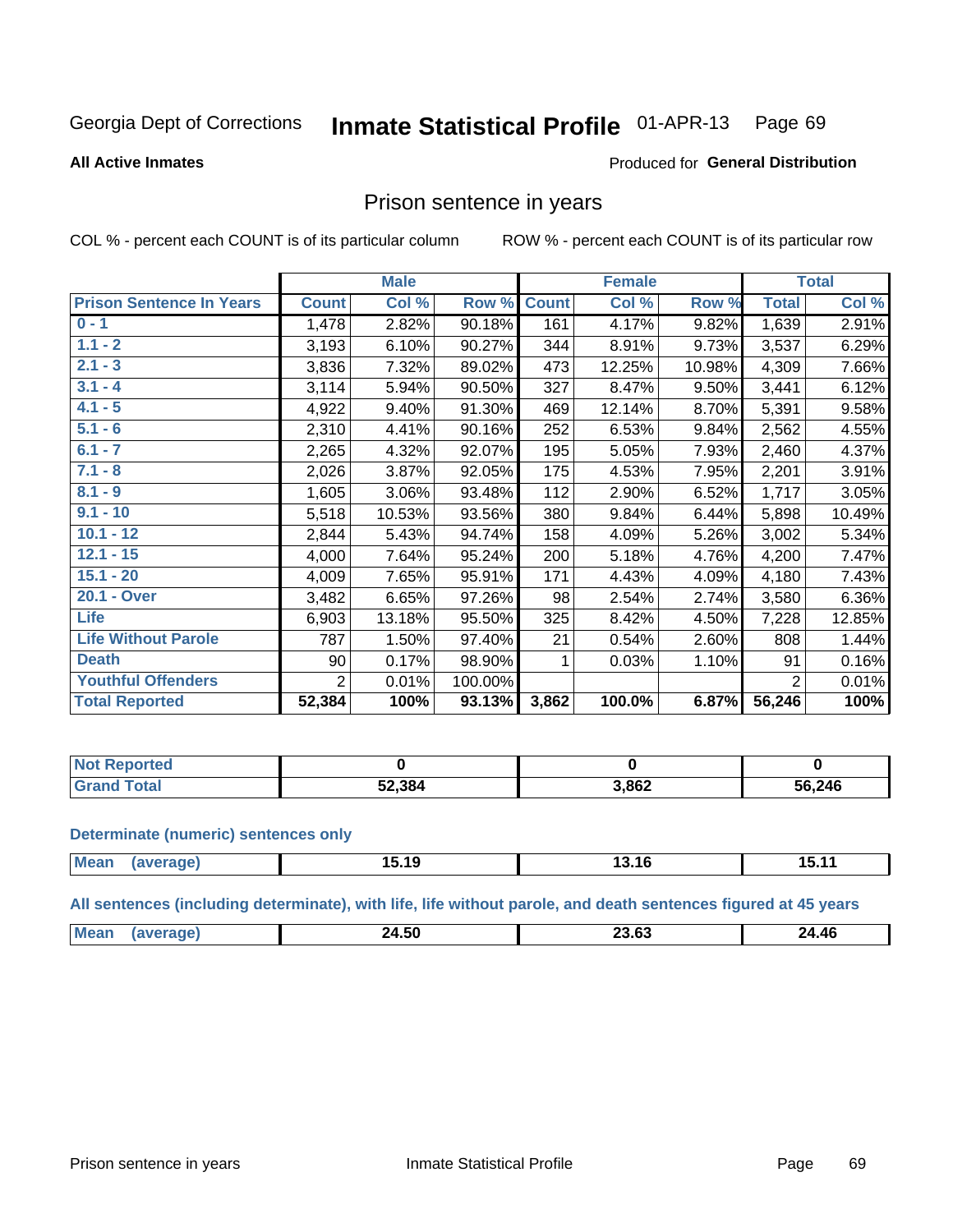#### Inmate Statistical Profile 01-APR-13 Page 70

#### **All Active Inmates**

#### Produced for General Distribution

## Primary offense, broken out into felonies vs misdemeanors

COL % - percent each COUNT is of its particular column

|                                  | <b>Male</b>  |        |           | <b>Female</b>      |        |          | Total        |        |
|----------------------------------|--------------|--------|-----------|--------------------|--------|----------|--------------|--------|
| <b>Felonies and Misdemeanors</b> | <b>Count</b> | Col%   |           | <b>Row % Count</b> | Col%   | Row %    | <b>Total</b> | Col %  |
| <b>Felonies</b>                  | 52,209       | 99.81% | 93.12%    | 3.856              | 99.87% | $6.88\%$ | 56,065       | 99.81% |
| <b>Misdemeanors</b>              | 99           | .19%   | $95.19\%$ |                    | .13%'  | 4.81%    | 104          | .19%   |
| <b>Total Reported</b>            | 52,308       | 100%   | $93.13\%$ | 3,861              | 100%   | 6.87%    | 56,169       | 100%   |

| <b>Not</b><br>- -<br>rted. |        |        |        |  |  |
|----------------------------|--------|--------|--------|--|--|
| <b>Grand</b><br>⊺otal      | 52.384 | 52,309 | 56,246 |  |  |

| Mo | ____ | 11 C.S<br>. | onies<br>. |
|----|------|-------------|------------|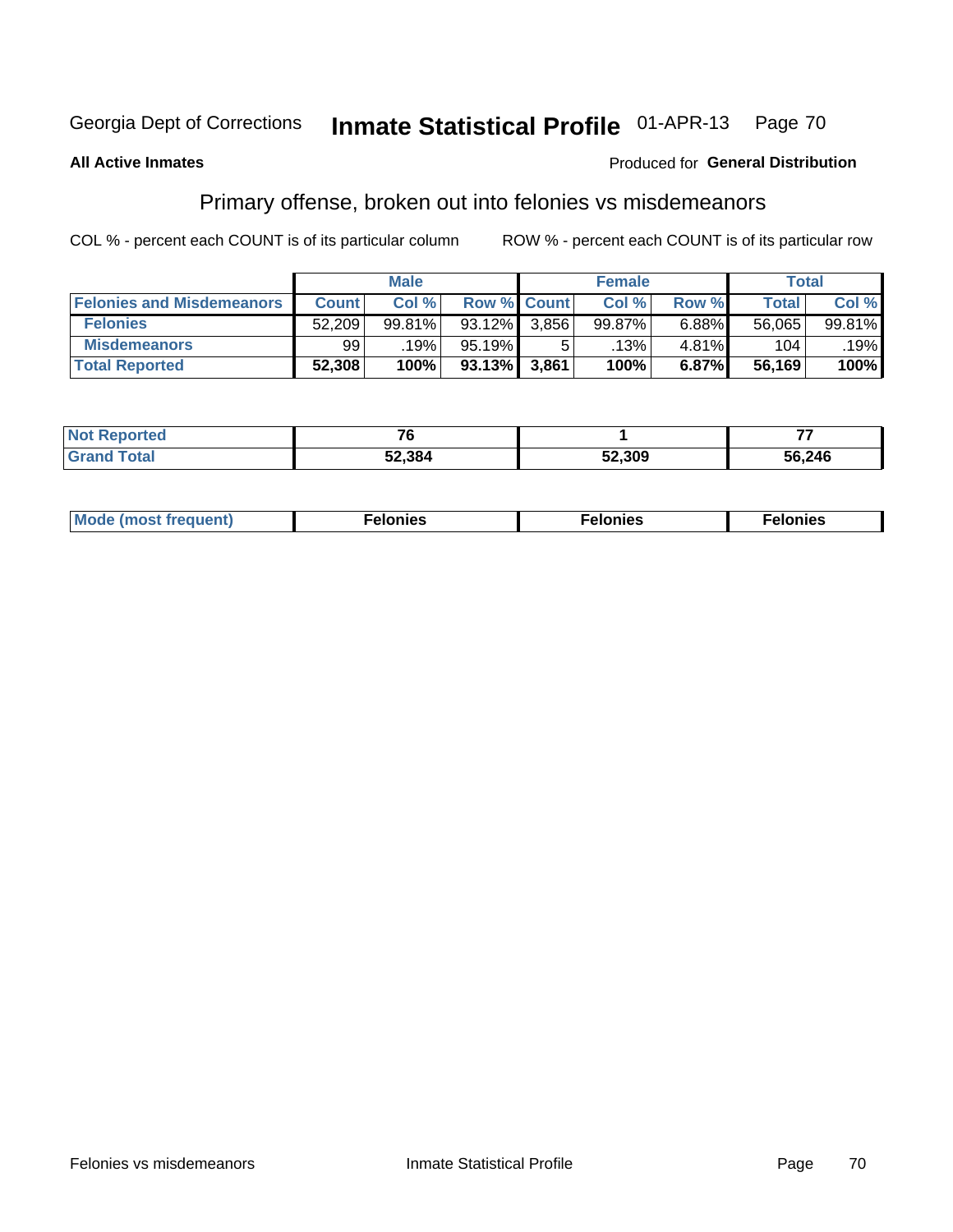# Georgia Dept of Corrections **Inmate Statistical Profile** 01-APR-13 Page 71

#### **All Active Inmates**

#### Produced for **General Distribution**

## Primary offense, broken out into six broad crime categories

COL % - percent each COUNT is of its particular column ROW % - percent each COUNT is of its particular row

|                                  |              | <b>Male</b> |        |             | <b>Female</b> |          |              | <b>Total</b> |  |
|----------------------------------|--------------|-------------|--------|-------------|---------------|----------|--------------|--------------|--|
| <b>Crime Categories</b>          | <b>Count</b> | Col %       |        | Row % Count | Col %         | Row %    | <b>Total</b> | Col %        |  |
| <b>Violent</b>                   | 24,890       | 47.74%      | 94.20% | 1,532       | 39.85%        | 5.80%    | 26,422       | 47.20%       |  |
| <b>Sex Crime</b><br>$\mathbf{2}$ | 8,142        | 15.62%      | 98.63% | 113         | 2.94%         | $1.37\%$ | 8,255        | 14.75%       |  |
| 3<br><b>Property</b>             | 10,461       | 20.07%      | 89.23% | 1,263       | 32.86%        | 10.77%   | 11,724       | 20.94%       |  |
| <b>Drug</b><br>4                 | 6,514        | 12.49%      | 89.27% | 783         | 20.37%        | 10.73%   | 7,297        | 13.04%       |  |
| <b>Habit/DUI</b><br>5            | 104          | .20%        | 88.14% | 14          | $.36\%$       | 11.86%   | 118          | .21%         |  |
| <b>Other</b><br>6                | 2,022        | 3.88%       | 93.57% | 139         | 3.62%         | 6.43%    | 2,161        | 3.86%        |  |
| <b>Total Reported</b>            | 52,133       | 100%        | 93.13% | 3,844       | 100%          | 6.87%    | 55,977       | 100%         |  |

| <b>Reported</b><br><b>NO</b> t | つにく<br>ZJ I | ıa    | 269    |
|--------------------------------|-------------|-------|--------|
| `otal                          | 52,384      | 3,862 | 56,246 |

| Mo<br>uent)<br>nos | .<br>/iolent | <br>Violent | - --<br><b>Tiolent</b> |
|--------------------|--------------|-------------|------------------------|
|                    |              |             |                        |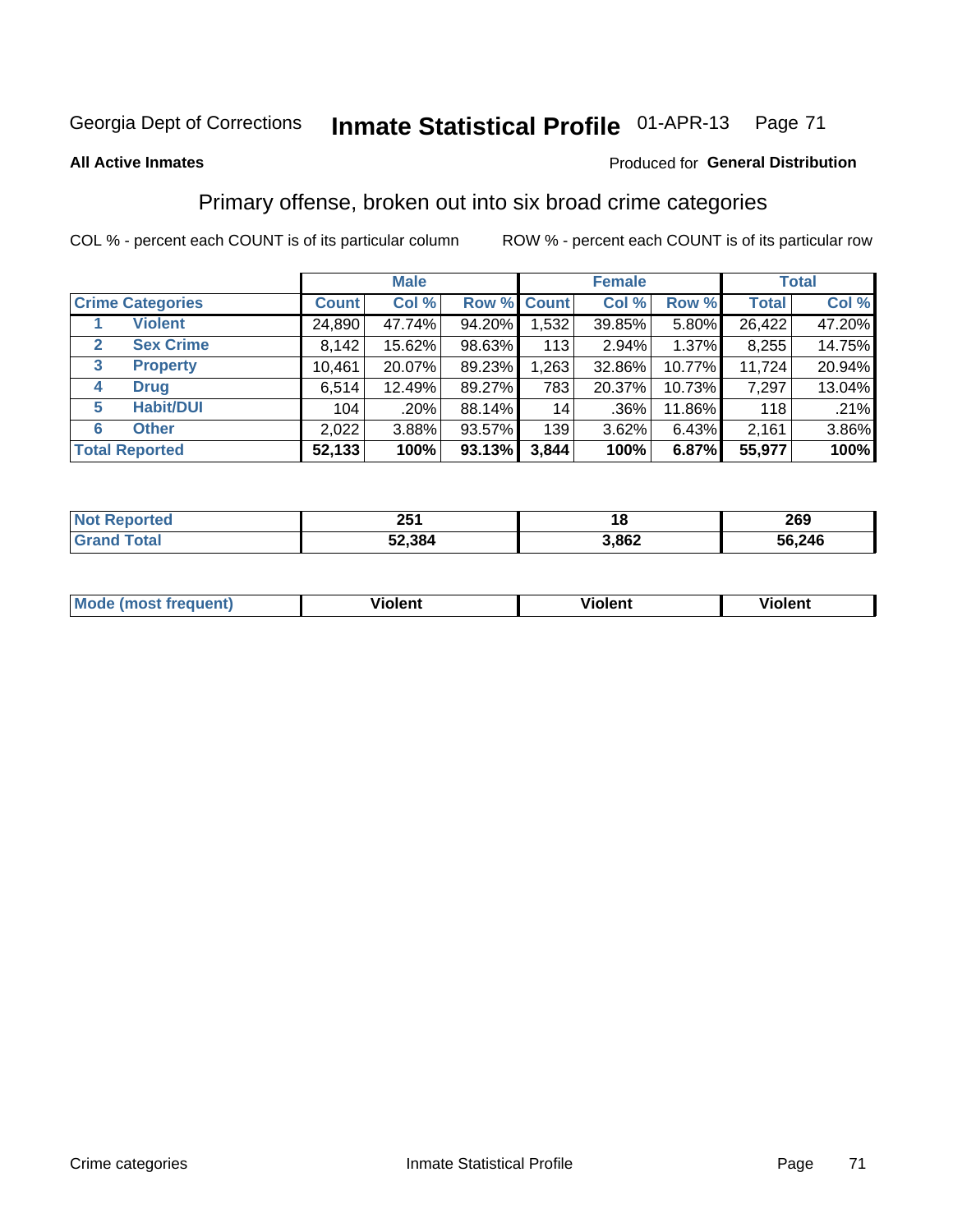# Georgia Dept of Corrections **Inmate Statistical Profile** 01-APR-13 Page 72

**All Active Inmates**

### Produced for **General Distribution**

# Primary offense, detailed offense code

COL % - percent each COUNT is of its particular column ROW % - percent each COUNT is of its particular row

|                 | <b>Male</b>                                                                                                                                                                                           |                                                |                  | <b>Female</b>                                                       |               |                  | <b>Total</b>                                         |
|-----------------|-------------------------------------------------------------------------------------------------------------------------------------------------------------------------------------------------------|------------------------------------------------|------------------|---------------------------------------------------------------------|---------------|------------------|------------------------------------------------------|
| <b>Count</b>    | Col %                                                                                                                                                                                                 |                                                | <b>Count</b>     | Col %                                                               | Row %         | <b>Total</b>     | Col %                                                |
| $\overline{2}$  | .01%                                                                                                                                                                                                  | 100.00%                                        |                  |                                                                     |               | $\overline{2}$   | .01%                                                 |
| $\overline{55}$ | .11%                                                                                                                                                                                                  | 100.00%                                        |                  |                                                                     |               | 55               | .10%                                                 |
| 1               | .01%                                                                                                                                                                                                  | 100.00%                                        |                  |                                                                     |               | 1                | .01%                                                 |
| 5,036           | 9.63%                                                                                                                                                                                                 | 95.05%                                         | 262              | 6.79%                                                               | 4.95%         | 5,298            | 9.43%                                                |
| 287             | .55%                                                                                                                                                                                                  | 95.03%                                         | 15               | .39%                                                                | 4.97%         | 302              | .54%                                                 |
| 1,089           | 2.08%                                                                                                                                                                                                 | 93.64%                                         | 74               | 1.92%                                                               | 6.36%         | 1,163            | 2.07%                                                |
| 21              | .04%                                                                                                                                                                                                  | 95.45%                                         | $\mathbf{1}$     | .03%                                                                | 4.55%         | 22               | .04%                                                 |
| 4               | .01%                                                                                                                                                                                                  | 100.00%                                        |                  |                                                                     |               | 4                | .01%                                                 |
| 1,264           | 2.42%                                                                                                                                                                                                 | 98.52%                                         | 19               | .49%                                                                | 1.48%         | 1,283            | 2.28%                                                |
| 9               | .02%                                                                                                                                                                                                  | 90.00%                                         | $\mathbf{1}$     | .03%                                                                | 10.00%        | 10               | .02%                                                 |
| 187             | .36%                                                                                                                                                                                                  | 99.47%                                         | $\mathbf 1$      | .03%                                                                | .53%          | 188              | .33%                                                 |
| 210             | .40%                                                                                                                                                                                                  | 99.06%                                         | $\overline{2}$   | .05%                                                                | .94%          | $\overline{212}$ | .38%                                                 |
| 287             | .55%                                                                                                                                                                                                  | 97.29%                                         | 8                | .21%                                                                | 2.71%         | 295              | .53%                                                 |
| 5               | .01%                                                                                                                                                                                                  | 100.00%                                        |                  |                                                                     |               | 5                | .01%                                                 |
|                 |                                                                                                                                                                                                       |                                                |                  |                                                                     |               |                  |                                                      |
|                 |                                                                                                                                                                                                       |                                                |                  |                                                                     |               |                  | .01%                                                 |
|                 |                                                                                                                                                                                                       |                                                |                  |                                                                     |               |                  | .01%                                                 |
|                 |                                                                                                                                                                                                       |                                                |                  |                                                                     |               |                  | .01%                                                 |
|                 |                                                                                                                                                                                                       |                                                |                  |                                                                     |               |                  | 10.17%                                               |
| 79              |                                                                                                                                                                                                       |                                                |                  |                                                                     | 16.84%        |                  | .17%                                                 |
| 4               | .01%                                                                                                                                                                                                  | 57.14%                                         |                  | .08%                                                                | 42.86%        | $\overline{7}$   | .01%                                                 |
| 1               |                                                                                                                                                                                                       |                                                |                  |                                                                     |               | 1                | .01%                                                 |
| 1               | .01%                                                                                                                                                                                                  | 100.00%                                        |                  |                                                                     |               | 1                | .01%                                                 |
| 9               | .02%                                                                                                                                                                                                  | 100.00%                                        |                  |                                                                     |               | 9                | .02%                                                 |
| $\overline{4}$  | .01%                                                                                                                                                                                                  | 100.00%                                        |                  |                                                                     |               | $\overline{4}$   | .01%                                                 |
| 96              | .18%                                                                                                                                                                                                  | 96.00%                                         | $\overline{4}$   | .10%                                                                | 4.00%         | 100              | .18%                                                 |
| 29              | .06%                                                                                                                                                                                                  | 100.00%                                        |                  |                                                                     |               | 29               | .05%                                                 |
| 20              | .04%                                                                                                                                                                                                  | 100.00%                                        |                  |                                                                     |               | 20               | .04%                                                 |
| 1               | .01%                                                                                                                                                                                                  | 100.00%                                        |                  |                                                                     |               | 1                | .01%                                                 |
| 6               | .01%                                                                                                                                                                                                  | 100.00%                                        |                  |                                                                     |               | 6                | .01%                                                 |
| 45              | .09%                                                                                                                                                                                                  | 93.75%                                         | 3                | .08%                                                                | 6.25%         | 48               | .09%                                                 |
| 41              | .08%                                                                                                                                                                                                  | 97.62%                                         | $\mathbf{1}$     | .03%                                                                | 2.38%         | 42               | .07%                                                 |
| 63              | .12%                                                                                                                                                                                                  | 95.45%                                         | 3                | .08%                                                                | 4.55%         | 66               | .12%                                                 |
|                 |                                                                                                                                                                                                       |                                                |                  |                                                                     |               |                  |                                                      |
| 5               | .01%                                                                                                                                                                                                  | 100.00%                                        |                  |                                                                     |               | 5                | .01%                                                 |
|                 | <b>Agg Aslt W Intnt To Rape</b><br><b>Aggrav Ch Molest, Atmpt</b><br><b>Aggrav Child Molestation</b><br>$\overline{2}$<br>$\overline{3}$<br>$\overline{2}$<br>5,529<br><b>Atmpt Child Molestation</b> | .01%<br>.01%<br>.01%<br>10.57%<br>.15%<br>.01% | 96.75%<br>83.16% | Row %<br>100.00%<br>100.00%<br>100.00%<br>186<br>16<br>3<br>100.00% | 4.82%<br>.41% | 3.25%            | $\overline{2}$<br>3<br>$\overline{2}$<br>5,715<br>95 |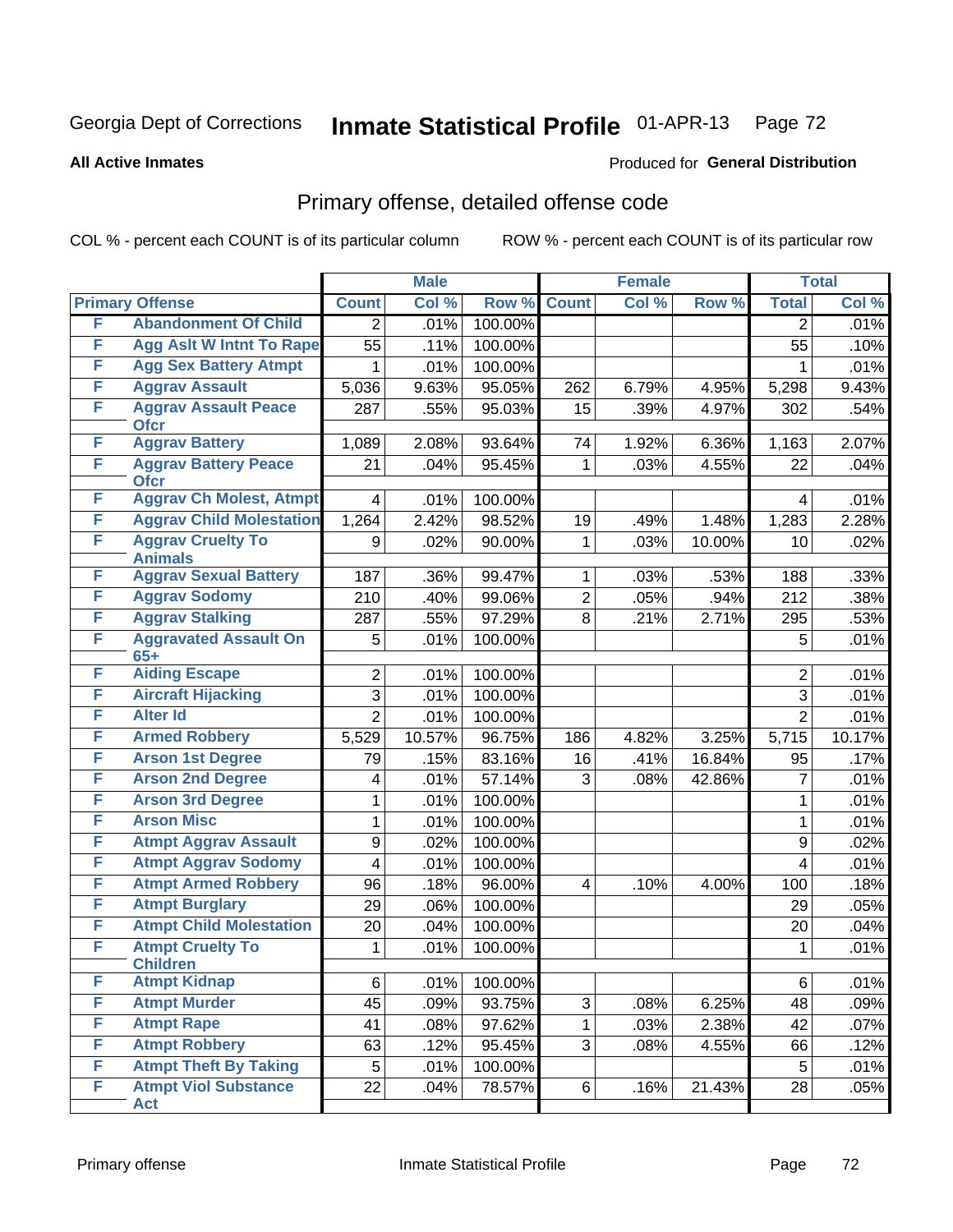Produced for **General Distribution**

#### **All Active Inmates**

### Primary offense, detailed offense code

| <b>Primary Offense</b><br>Col %<br>Row %<br><b>Count</b><br>Col %<br>Row %<br><b>Total</b><br>Col %<br><b>Count</b><br><b>Att/Consprcy Commt</b><br>F<br>.10%<br>.10%<br>87.72%<br>.18%<br>12.28%<br>$\overline{57}$<br>50<br>7<br>C/S/Of<br><b>Bad Checks</b><br>F<br>5<br>.01%<br>50.00%<br>5<br>50.00%<br>.02%<br>.13%<br>10<br>F<br><b>Bail Jumping</b><br>$\overline{2}$<br>.01%<br>100.00%<br>$\overline{2}$<br>.01%<br>F<br><b>Barratry</b><br>.01%<br>100.00%<br>.01%<br>1<br>1<br><b>Bestiality</b><br>F<br>50.00%<br>$\overline{2}$<br>1<br>.01%<br>50.00%<br>.01%<br>.03%<br>1<br>F<br><b>Bigamy</b><br>100.00%<br>1<br>.01%<br>$\mathbf{1}$<br>.01%<br><b>Bribery Of Contestant</b><br>F<br>1<br>.01%<br>100.00%<br>.01%<br>$\mathbf{1}$<br>F<br><b>Burglary</b><br>12.17%<br>95.93%<br>11.81%<br>6,366<br>6.99%<br>6,636<br>270<br>4.07%<br><b>Carry Concealed Weapon</b><br>F<br>100.00%<br>.01%<br>.01%<br>4<br>4<br><b>Carry Weapon At School</b><br>F<br>8<br>.02%<br>100.00%<br>8<br>.01%<br><b>Child Molestation</b><br>F<br>98.05%<br>1.35%<br>2,673<br>4.76%<br>2,621<br>5.01%<br>52<br>1.95%<br><b>Chop Shop Violation</b><br>F<br>100.00%<br>.01%<br>.01%<br>1<br>1<br><b>Cnspire Traffic Cntrl Sub</b><br>F<br>93.75%<br>15<br>6.25%<br>16<br>.03%<br>.03%<br>.03%<br>1<br><b>Cntrbtng Delingency</b><br>F<br>$\mathbf{1}$<br>.03%<br>100.00%<br>.01%<br>1<br><b>Minor</b><br><b>Computer Pornography</b><br>F<br>.12%<br>70<br>100.00%<br>70<br>.13%<br>F<br><b>Computer Theft</b><br>10<br>52.63%<br>9<br>.23%<br>47.37%<br>.03%<br>.02%<br>19<br><b>Computer Trespass</b><br>F<br>$\overline{c}$<br>100.00%<br>$\overline{c}$<br>.01%<br>.01%<br><b>Conceal Contraband</b><br>F<br>1<br>.01%<br>100.00%<br>$\mathbf{1}$<br>.01%<br>F<br><b>Conceal Death Of</b><br>83.33%<br>10<br>2<br>16.67%<br>12<br>.02%<br>.02%<br>.05%<br><b>Another</b><br>F<br><b>Conspiracy</b><br>83.33%<br>.09%<br>40<br>.08%<br>8<br>.21%<br>16.67%<br>48<br><b>Convsn Paymnts Real</b><br>F<br>100.00%<br>1<br>.01%<br>.01%<br>1<br><b>Propy</b><br><b>Convynce Handle</b><br>F<br>.01%<br>$\mathbf{1}$<br>.03%<br>100.00%<br>$\mathbf{1}$<br><b>Contrabnd</b><br><b>Crmnl Atmpt</b><br>F<br>$\overline{2}$<br>.01%<br>100.00%<br>$\overline{2}$<br>.01%<br><b>Crmnl Damage 1st</b><br>F<br>32<br>3<br>.06%<br>91.43%<br>.08%<br>8.57%<br>35<br>.06%<br><b>Degree</b><br><b>Crmnl Damage 2nd</b><br>F<br>7<br>.17%<br>90<br>.17%<br>92.78%<br>.18%<br>7.22%<br>97<br><b>Degree</b><br><b>Crmnl Interfere Govt</b><br>F<br>27<br>.05%<br>96.43%<br>$\mathbf{1}$<br>3.57%<br>.05%<br>.03%<br>28<br><b>Prop</b><br><b>Crmnl Poss Explosives</b><br>F<br>1<br>100.00%<br>.01%<br>.01%<br>1<br><b>Crmnl Solicitation</b><br>F<br>.01%<br>.03%<br>100.00%<br>1<br>1<br>F<br><b>Crmnl Trespassing</b><br>1<br>100.00%<br>.01%<br>.01%<br>1<br><b>Cruelty To Animals</b><br>F<br>$\overline{\mathbf{4}}$<br>.01%<br>100.00%<br>4<br>.01%<br><b>Cruelty To Children</b><br>F<br>290<br>74.74%<br>388<br>.55%<br>98<br>2.54%<br>25.26%<br>.69%<br>F<br><b>Cruelty To Elder Person</b><br>15<br>.03%<br>65.22%<br>8<br>.21%<br>34.78%<br>23<br>.04%<br><b>Defrauding State</b><br>F<br>.01%<br>$\overline{2}$<br>.01%<br>100.00%<br>$\overline{2}$ |  | <b>Male</b> |  | <b>Female</b> |  |  | <b>Total</b> |  |
|-------------------------------------------------------------------------------------------------------------------------------------------------------------------------------------------------------------------------------------------------------------------------------------------------------------------------------------------------------------------------------------------------------------------------------------------------------------------------------------------------------------------------------------------------------------------------------------------------------------------------------------------------------------------------------------------------------------------------------------------------------------------------------------------------------------------------------------------------------------------------------------------------------------------------------------------------------------------------------------------------------------------------------------------------------------------------------------------------------------------------------------------------------------------------------------------------------------------------------------------------------------------------------------------------------------------------------------------------------------------------------------------------------------------------------------------------------------------------------------------------------------------------------------------------------------------------------------------------------------------------------------------------------------------------------------------------------------------------------------------------------------------------------------------------------------------------------------------------------------------------------------------------------------------------------------------------------------------------------------------------------------------------------------------------------------------------------------------------------------------------------------------------------------------------------------------------------------------------------------------------------------------------------------------------------------------------------------------------------------------------------------------------------------------------------------------------------------------------------------------------------------------------------------------------------------------------------------------------------------------------------------------------------------------------------------------------------------------------------------------------------------------------------------------------------------------------------------------------------------------------------------------------------------------------------------------------------------------------------------------------------------------------------------------------------------------------------------------------------------------------------------------------------------------------------------------------------------------------------------------------|--|-------------|--|---------------|--|--|--------------|--|
|                                                                                                                                                                                                                                                                                                                                                                                                                                                                                                                                                                                                                                                                                                                                                                                                                                                                                                                                                                                                                                                                                                                                                                                                                                                                                                                                                                                                                                                                                                                                                                                                                                                                                                                                                                                                                                                                                                                                                                                                                                                                                                                                                                                                                                                                                                                                                                                                                                                                                                                                                                                                                                                                                                                                                                                                                                                                                                                                                                                                                                                                                                                                                                                                                                                 |  |             |  |               |  |  |              |  |
|                                                                                                                                                                                                                                                                                                                                                                                                                                                                                                                                                                                                                                                                                                                                                                                                                                                                                                                                                                                                                                                                                                                                                                                                                                                                                                                                                                                                                                                                                                                                                                                                                                                                                                                                                                                                                                                                                                                                                                                                                                                                                                                                                                                                                                                                                                                                                                                                                                                                                                                                                                                                                                                                                                                                                                                                                                                                                                                                                                                                                                                                                                                                                                                                                                                 |  |             |  |               |  |  |              |  |
|                                                                                                                                                                                                                                                                                                                                                                                                                                                                                                                                                                                                                                                                                                                                                                                                                                                                                                                                                                                                                                                                                                                                                                                                                                                                                                                                                                                                                                                                                                                                                                                                                                                                                                                                                                                                                                                                                                                                                                                                                                                                                                                                                                                                                                                                                                                                                                                                                                                                                                                                                                                                                                                                                                                                                                                                                                                                                                                                                                                                                                                                                                                                                                                                                                                 |  |             |  |               |  |  |              |  |
|                                                                                                                                                                                                                                                                                                                                                                                                                                                                                                                                                                                                                                                                                                                                                                                                                                                                                                                                                                                                                                                                                                                                                                                                                                                                                                                                                                                                                                                                                                                                                                                                                                                                                                                                                                                                                                                                                                                                                                                                                                                                                                                                                                                                                                                                                                                                                                                                                                                                                                                                                                                                                                                                                                                                                                                                                                                                                                                                                                                                                                                                                                                                                                                                                                                 |  |             |  |               |  |  |              |  |
|                                                                                                                                                                                                                                                                                                                                                                                                                                                                                                                                                                                                                                                                                                                                                                                                                                                                                                                                                                                                                                                                                                                                                                                                                                                                                                                                                                                                                                                                                                                                                                                                                                                                                                                                                                                                                                                                                                                                                                                                                                                                                                                                                                                                                                                                                                                                                                                                                                                                                                                                                                                                                                                                                                                                                                                                                                                                                                                                                                                                                                                                                                                                                                                                                                                 |  |             |  |               |  |  |              |  |
|                                                                                                                                                                                                                                                                                                                                                                                                                                                                                                                                                                                                                                                                                                                                                                                                                                                                                                                                                                                                                                                                                                                                                                                                                                                                                                                                                                                                                                                                                                                                                                                                                                                                                                                                                                                                                                                                                                                                                                                                                                                                                                                                                                                                                                                                                                                                                                                                                                                                                                                                                                                                                                                                                                                                                                                                                                                                                                                                                                                                                                                                                                                                                                                                                                                 |  |             |  |               |  |  |              |  |
|                                                                                                                                                                                                                                                                                                                                                                                                                                                                                                                                                                                                                                                                                                                                                                                                                                                                                                                                                                                                                                                                                                                                                                                                                                                                                                                                                                                                                                                                                                                                                                                                                                                                                                                                                                                                                                                                                                                                                                                                                                                                                                                                                                                                                                                                                                                                                                                                                                                                                                                                                                                                                                                                                                                                                                                                                                                                                                                                                                                                                                                                                                                                                                                                                                                 |  |             |  |               |  |  |              |  |
|                                                                                                                                                                                                                                                                                                                                                                                                                                                                                                                                                                                                                                                                                                                                                                                                                                                                                                                                                                                                                                                                                                                                                                                                                                                                                                                                                                                                                                                                                                                                                                                                                                                                                                                                                                                                                                                                                                                                                                                                                                                                                                                                                                                                                                                                                                                                                                                                                                                                                                                                                                                                                                                                                                                                                                                                                                                                                                                                                                                                                                                                                                                                                                                                                                                 |  |             |  |               |  |  |              |  |
|                                                                                                                                                                                                                                                                                                                                                                                                                                                                                                                                                                                                                                                                                                                                                                                                                                                                                                                                                                                                                                                                                                                                                                                                                                                                                                                                                                                                                                                                                                                                                                                                                                                                                                                                                                                                                                                                                                                                                                                                                                                                                                                                                                                                                                                                                                                                                                                                                                                                                                                                                                                                                                                                                                                                                                                                                                                                                                                                                                                                                                                                                                                                                                                                                                                 |  |             |  |               |  |  |              |  |
|                                                                                                                                                                                                                                                                                                                                                                                                                                                                                                                                                                                                                                                                                                                                                                                                                                                                                                                                                                                                                                                                                                                                                                                                                                                                                                                                                                                                                                                                                                                                                                                                                                                                                                                                                                                                                                                                                                                                                                                                                                                                                                                                                                                                                                                                                                                                                                                                                                                                                                                                                                                                                                                                                                                                                                                                                                                                                                                                                                                                                                                                                                                                                                                                                                                 |  |             |  |               |  |  |              |  |
|                                                                                                                                                                                                                                                                                                                                                                                                                                                                                                                                                                                                                                                                                                                                                                                                                                                                                                                                                                                                                                                                                                                                                                                                                                                                                                                                                                                                                                                                                                                                                                                                                                                                                                                                                                                                                                                                                                                                                                                                                                                                                                                                                                                                                                                                                                                                                                                                                                                                                                                                                                                                                                                                                                                                                                                                                                                                                                                                                                                                                                                                                                                                                                                                                                                 |  |             |  |               |  |  |              |  |
|                                                                                                                                                                                                                                                                                                                                                                                                                                                                                                                                                                                                                                                                                                                                                                                                                                                                                                                                                                                                                                                                                                                                                                                                                                                                                                                                                                                                                                                                                                                                                                                                                                                                                                                                                                                                                                                                                                                                                                                                                                                                                                                                                                                                                                                                                                                                                                                                                                                                                                                                                                                                                                                                                                                                                                                                                                                                                                                                                                                                                                                                                                                                                                                                                                                 |  |             |  |               |  |  |              |  |
|                                                                                                                                                                                                                                                                                                                                                                                                                                                                                                                                                                                                                                                                                                                                                                                                                                                                                                                                                                                                                                                                                                                                                                                                                                                                                                                                                                                                                                                                                                                                                                                                                                                                                                                                                                                                                                                                                                                                                                                                                                                                                                                                                                                                                                                                                                                                                                                                                                                                                                                                                                                                                                                                                                                                                                                                                                                                                                                                                                                                                                                                                                                                                                                                                                                 |  |             |  |               |  |  |              |  |
|                                                                                                                                                                                                                                                                                                                                                                                                                                                                                                                                                                                                                                                                                                                                                                                                                                                                                                                                                                                                                                                                                                                                                                                                                                                                                                                                                                                                                                                                                                                                                                                                                                                                                                                                                                                                                                                                                                                                                                                                                                                                                                                                                                                                                                                                                                                                                                                                                                                                                                                                                                                                                                                                                                                                                                                                                                                                                                                                                                                                                                                                                                                                                                                                                                                 |  |             |  |               |  |  |              |  |
|                                                                                                                                                                                                                                                                                                                                                                                                                                                                                                                                                                                                                                                                                                                                                                                                                                                                                                                                                                                                                                                                                                                                                                                                                                                                                                                                                                                                                                                                                                                                                                                                                                                                                                                                                                                                                                                                                                                                                                                                                                                                                                                                                                                                                                                                                                                                                                                                                                                                                                                                                                                                                                                                                                                                                                                                                                                                                                                                                                                                                                                                                                                                                                                                                                                 |  |             |  |               |  |  |              |  |
|                                                                                                                                                                                                                                                                                                                                                                                                                                                                                                                                                                                                                                                                                                                                                                                                                                                                                                                                                                                                                                                                                                                                                                                                                                                                                                                                                                                                                                                                                                                                                                                                                                                                                                                                                                                                                                                                                                                                                                                                                                                                                                                                                                                                                                                                                                                                                                                                                                                                                                                                                                                                                                                                                                                                                                                                                                                                                                                                                                                                                                                                                                                                                                                                                                                 |  |             |  |               |  |  |              |  |
|                                                                                                                                                                                                                                                                                                                                                                                                                                                                                                                                                                                                                                                                                                                                                                                                                                                                                                                                                                                                                                                                                                                                                                                                                                                                                                                                                                                                                                                                                                                                                                                                                                                                                                                                                                                                                                                                                                                                                                                                                                                                                                                                                                                                                                                                                                                                                                                                                                                                                                                                                                                                                                                                                                                                                                                                                                                                                                                                                                                                                                                                                                                                                                                                                                                 |  |             |  |               |  |  |              |  |
|                                                                                                                                                                                                                                                                                                                                                                                                                                                                                                                                                                                                                                                                                                                                                                                                                                                                                                                                                                                                                                                                                                                                                                                                                                                                                                                                                                                                                                                                                                                                                                                                                                                                                                                                                                                                                                                                                                                                                                                                                                                                                                                                                                                                                                                                                                                                                                                                                                                                                                                                                                                                                                                                                                                                                                                                                                                                                                                                                                                                                                                                                                                                                                                                                                                 |  |             |  |               |  |  |              |  |
|                                                                                                                                                                                                                                                                                                                                                                                                                                                                                                                                                                                                                                                                                                                                                                                                                                                                                                                                                                                                                                                                                                                                                                                                                                                                                                                                                                                                                                                                                                                                                                                                                                                                                                                                                                                                                                                                                                                                                                                                                                                                                                                                                                                                                                                                                                                                                                                                                                                                                                                                                                                                                                                                                                                                                                                                                                                                                                                                                                                                                                                                                                                                                                                                                                                 |  |             |  |               |  |  |              |  |
|                                                                                                                                                                                                                                                                                                                                                                                                                                                                                                                                                                                                                                                                                                                                                                                                                                                                                                                                                                                                                                                                                                                                                                                                                                                                                                                                                                                                                                                                                                                                                                                                                                                                                                                                                                                                                                                                                                                                                                                                                                                                                                                                                                                                                                                                                                                                                                                                                                                                                                                                                                                                                                                                                                                                                                                                                                                                                                                                                                                                                                                                                                                                                                                                                                                 |  |             |  |               |  |  |              |  |
|                                                                                                                                                                                                                                                                                                                                                                                                                                                                                                                                                                                                                                                                                                                                                                                                                                                                                                                                                                                                                                                                                                                                                                                                                                                                                                                                                                                                                                                                                                                                                                                                                                                                                                                                                                                                                                                                                                                                                                                                                                                                                                                                                                                                                                                                                                                                                                                                                                                                                                                                                                                                                                                                                                                                                                                                                                                                                                                                                                                                                                                                                                                                                                                                                                                 |  |             |  |               |  |  |              |  |
|                                                                                                                                                                                                                                                                                                                                                                                                                                                                                                                                                                                                                                                                                                                                                                                                                                                                                                                                                                                                                                                                                                                                                                                                                                                                                                                                                                                                                                                                                                                                                                                                                                                                                                                                                                                                                                                                                                                                                                                                                                                                                                                                                                                                                                                                                                                                                                                                                                                                                                                                                                                                                                                                                                                                                                                                                                                                                                                                                                                                                                                                                                                                                                                                                                                 |  |             |  |               |  |  |              |  |
|                                                                                                                                                                                                                                                                                                                                                                                                                                                                                                                                                                                                                                                                                                                                                                                                                                                                                                                                                                                                                                                                                                                                                                                                                                                                                                                                                                                                                                                                                                                                                                                                                                                                                                                                                                                                                                                                                                                                                                                                                                                                                                                                                                                                                                                                                                                                                                                                                                                                                                                                                                                                                                                                                                                                                                                                                                                                                                                                                                                                                                                                                                                                                                                                                                                 |  |             |  |               |  |  |              |  |
|                                                                                                                                                                                                                                                                                                                                                                                                                                                                                                                                                                                                                                                                                                                                                                                                                                                                                                                                                                                                                                                                                                                                                                                                                                                                                                                                                                                                                                                                                                                                                                                                                                                                                                                                                                                                                                                                                                                                                                                                                                                                                                                                                                                                                                                                                                                                                                                                                                                                                                                                                                                                                                                                                                                                                                                                                                                                                                                                                                                                                                                                                                                                                                                                                                                 |  |             |  |               |  |  |              |  |
|                                                                                                                                                                                                                                                                                                                                                                                                                                                                                                                                                                                                                                                                                                                                                                                                                                                                                                                                                                                                                                                                                                                                                                                                                                                                                                                                                                                                                                                                                                                                                                                                                                                                                                                                                                                                                                                                                                                                                                                                                                                                                                                                                                                                                                                                                                                                                                                                                                                                                                                                                                                                                                                                                                                                                                                                                                                                                                                                                                                                                                                                                                                                                                                                                                                 |  |             |  |               |  |  |              |  |
|                                                                                                                                                                                                                                                                                                                                                                                                                                                                                                                                                                                                                                                                                                                                                                                                                                                                                                                                                                                                                                                                                                                                                                                                                                                                                                                                                                                                                                                                                                                                                                                                                                                                                                                                                                                                                                                                                                                                                                                                                                                                                                                                                                                                                                                                                                                                                                                                                                                                                                                                                                                                                                                                                                                                                                                                                                                                                                                                                                                                                                                                                                                                                                                                                                                 |  |             |  |               |  |  |              |  |
|                                                                                                                                                                                                                                                                                                                                                                                                                                                                                                                                                                                                                                                                                                                                                                                                                                                                                                                                                                                                                                                                                                                                                                                                                                                                                                                                                                                                                                                                                                                                                                                                                                                                                                                                                                                                                                                                                                                                                                                                                                                                                                                                                                                                                                                                                                                                                                                                                                                                                                                                                                                                                                                                                                                                                                                                                                                                                                                                                                                                                                                                                                                                                                                                                                                 |  |             |  |               |  |  |              |  |
|                                                                                                                                                                                                                                                                                                                                                                                                                                                                                                                                                                                                                                                                                                                                                                                                                                                                                                                                                                                                                                                                                                                                                                                                                                                                                                                                                                                                                                                                                                                                                                                                                                                                                                                                                                                                                                                                                                                                                                                                                                                                                                                                                                                                                                                                                                                                                                                                                                                                                                                                                                                                                                                                                                                                                                                                                                                                                                                                                                                                                                                                                                                                                                                                                                                 |  |             |  |               |  |  |              |  |
|                                                                                                                                                                                                                                                                                                                                                                                                                                                                                                                                                                                                                                                                                                                                                                                                                                                                                                                                                                                                                                                                                                                                                                                                                                                                                                                                                                                                                                                                                                                                                                                                                                                                                                                                                                                                                                                                                                                                                                                                                                                                                                                                                                                                                                                                                                                                                                                                                                                                                                                                                                                                                                                                                                                                                                                                                                                                                                                                                                                                                                                                                                                                                                                                                                                 |  |             |  |               |  |  |              |  |
|                                                                                                                                                                                                                                                                                                                                                                                                                                                                                                                                                                                                                                                                                                                                                                                                                                                                                                                                                                                                                                                                                                                                                                                                                                                                                                                                                                                                                                                                                                                                                                                                                                                                                                                                                                                                                                                                                                                                                                                                                                                                                                                                                                                                                                                                                                                                                                                                                                                                                                                                                                                                                                                                                                                                                                                                                                                                                                                                                                                                                                                                                                                                                                                                                                                 |  |             |  |               |  |  |              |  |
|                                                                                                                                                                                                                                                                                                                                                                                                                                                                                                                                                                                                                                                                                                                                                                                                                                                                                                                                                                                                                                                                                                                                                                                                                                                                                                                                                                                                                                                                                                                                                                                                                                                                                                                                                                                                                                                                                                                                                                                                                                                                                                                                                                                                                                                                                                                                                                                                                                                                                                                                                                                                                                                                                                                                                                                                                                                                                                                                                                                                                                                                                                                                                                                                                                                 |  |             |  |               |  |  |              |  |
|                                                                                                                                                                                                                                                                                                                                                                                                                                                                                                                                                                                                                                                                                                                                                                                                                                                                                                                                                                                                                                                                                                                                                                                                                                                                                                                                                                                                                                                                                                                                                                                                                                                                                                                                                                                                                                                                                                                                                                                                                                                                                                                                                                                                                                                                                                                                                                                                                                                                                                                                                                                                                                                                                                                                                                                                                                                                                                                                                                                                                                                                                                                                                                                                                                                 |  |             |  |               |  |  |              |  |
|                                                                                                                                                                                                                                                                                                                                                                                                                                                                                                                                                                                                                                                                                                                                                                                                                                                                                                                                                                                                                                                                                                                                                                                                                                                                                                                                                                                                                                                                                                                                                                                                                                                                                                                                                                                                                                                                                                                                                                                                                                                                                                                                                                                                                                                                                                                                                                                                                                                                                                                                                                                                                                                                                                                                                                                                                                                                                                                                                                                                                                                                                                                                                                                                                                                 |  |             |  |               |  |  |              |  |
|                                                                                                                                                                                                                                                                                                                                                                                                                                                                                                                                                                                                                                                                                                                                                                                                                                                                                                                                                                                                                                                                                                                                                                                                                                                                                                                                                                                                                                                                                                                                                                                                                                                                                                                                                                                                                                                                                                                                                                                                                                                                                                                                                                                                                                                                                                                                                                                                                                                                                                                                                                                                                                                                                                                                                                                                                                                                                                                                                                                                                                                                                                                                                                                                                                                 |  |             |  |               |  |  |              |  |
|                                                                                                                                                                                                                                                                                                                                                                                                                                                                                                                                                                                                                                                                                                                                                                                                                                                                                                                                                                                                                                                                                                                                                                                                                                                                                                                                                                                                                                                                                                                                                                                                                                                                                                                                                                                                                                                                                                                                                                                                                                                                                                                                                                                                                                                                                                                                                                                                                                                                                                                                                                                                                                                                                                                                                                                                                                                                                                                                                                                                                                                                                                                                                                                                                                                 |  |             |  |               |  |  |              |  |
|                                                                                                                                                                                                                                                                                                                                                                                                                                                                                                                                                                                                                                                                                                                                                                                                                                                                                                                                                                                                                                                                                                                                                                                                                                                                                                                                                                                                                                                                                                                                                                                                                                                                                                                                                                                                                                                                                                                                                                                                                                                                                                                                                                                                                                                                                                                                                                                                                                                                                                                                                                                                                                                                                                                                                                                                                                                                                                                                                                                                                                                                                                                                                                                                                                                 |  |             |  |               |  |  |              |  |
|                                                                                                                                                                                                                                                                                                                                                                                                                                                                                                                                                                                                                                                                                                                                                                                                                                                                                                                                                                                                                                                                                                                                                                                                                                                                                                                                                                                                                                                                                                                                                                                                                                                                                                                                                                                                                                                                                                                                                                                                                                                                                                                                                                                                                                                                                                                                                                                                                                                                                                                                                                                                                                                                                                                                                                                                                                                                                                                                                                                                                                                                                                                                                                                                                                                 |  |             |  |               |  |  |              |  |
|                                                                                                                                                                                                                                                                                                                                                                                                                                                                                                                                                                                                                                                                                                                                                                                                                                                                                                                                                                                                                                                                                                                                                                                                                                                                                                                                                                                                                                                                                                                                                                                                                                                                                                                                                                                                                                                                                                                                                                                                                                                                                                                                                                                                                                                                                                                                                                                                                                                                                                                                                                                                                                                                                                                                                                                                                                                                                                                                                                                                                                                                                                                                                                                                                                                 |  |             |  |               |  |  |              |  |
|                                                                                                                                                                                                                                                                                                                                                                                                                                                                                                                                                                                                                                                                                                                                                                                                                                                                                                                                                                                                                                                                                                                                                                                                                                                                                                                                                                                                                                                                                                                                                                                                                                                                                                                                                                                                                                                                                                                                                                                                                                                                                                                                                                                                                                                                                                                                                                                                                                                                                                                                                                                                                                                                                                                                                                                                                                                                                                                                                                                                                                                                                                                                                                                                                                                 |  |             |  |               |  |  |              |  |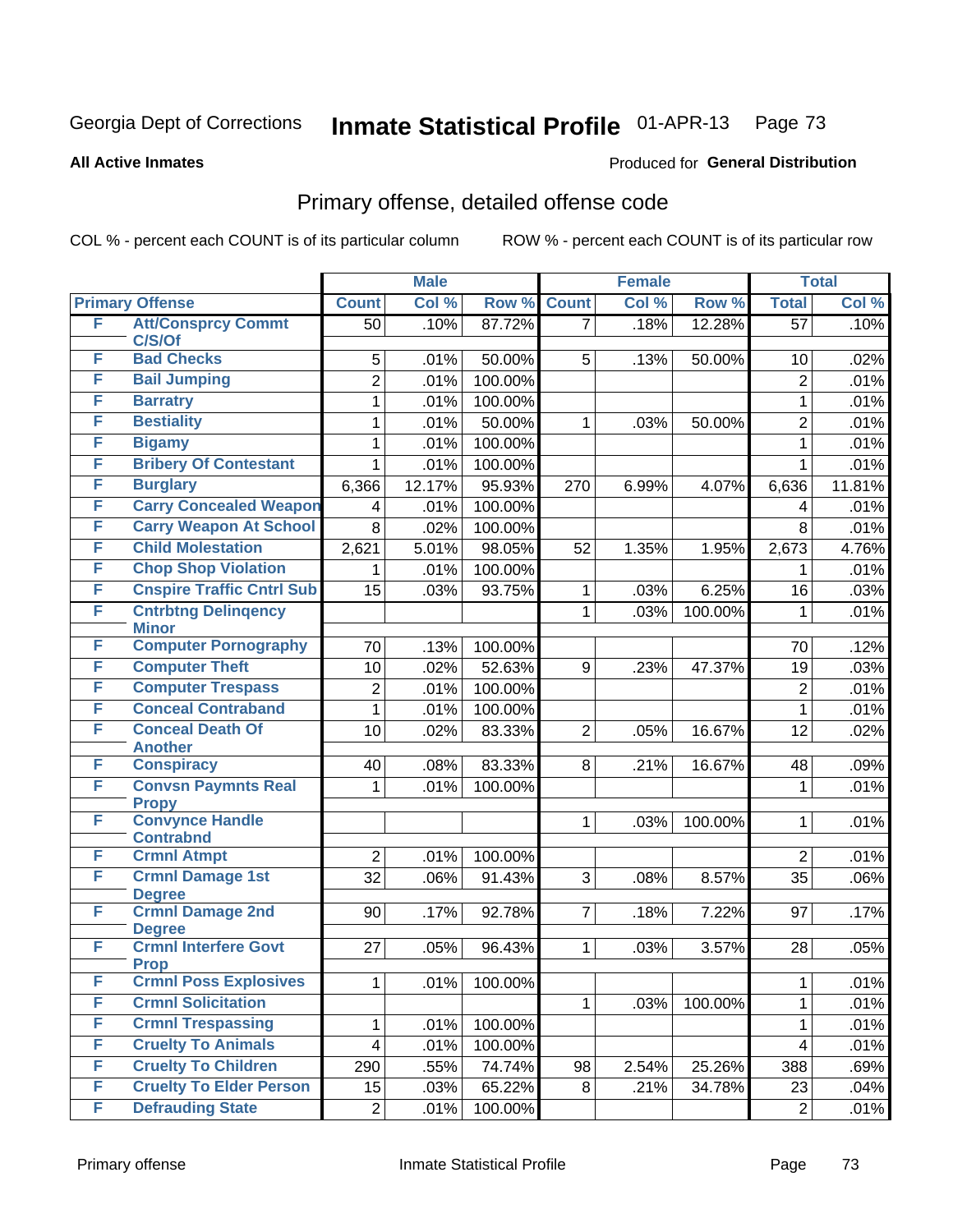**All Active Inmates**

#### Produced for **General Distribution**

### Primary offense, detailed offense code

|   |                                            |                | <b>Male</b> |         | <b>Female</b>           |        |         |                | <b>Total</b> |
|---|--------------------------------------------|----------------|-------------|---------|-------------------------|--------|---------|----------------|--------------|
|   | <b>Primary Offense</b>                     | <b>Count</b>   | Col %       | Row %   | <b>Count</b>            | Col %  | Row %   | <b>Total</b>   | Col %        |
| F | <b>Distributing Obscene Mat</b>            | 1.             | .01%        | 100.00% |                         |        |         | 1              | .01%         |
| F | <b>Dogfighting</b>                         | 1              | .01%        | 100.00% |                         |        |         | 1              | .01%         |
| F | <b>Drvng Habtl Violator</b>                | 11             | .02%        | 84.62%  | $\overline{2}$          | .05%   | 15.38%  | 13             | .02%         |
| F | <b>Eavesdrop &amp;</b>                     | 3              | .01%        | 100.00% |                         |        |         | 3              | .01%         |
|   | <b>Surveillance</b>                        |                |             |         |                         |        |         |                |              |
| F | <b>Entering Vehicle</b>                    | 90             | .17%        | 96.77%  | 3                       | .08%   | 3.23%   | 93             | .17%         |
| F | <b>Entice Child, Attempted</b>             | 5              | .01%        | 100.00% |                         |        |         | 5              | .01%         |
| F | <b>Enticing Child-Indec</b><br><b>Purp</b> | 71             | .14%        | 95.95%  | 3                       | .08%   | 4.05%   | 74             | .13%         |
| F | <b>Escape</b>                              | 20             | .04%        | 90.91%  | $\overline{2}$          | .05%   | 9.09%   | 22             | .04%         |
| F | <b>False Certificates</b>                  |                |             |         | $\mathbf{1}$            | .03%   | 100.00% | 1              | .01%         |
| F | <b>False Impris Color Legal</b>            | 1              | .01%        | 100.00% |                         |        |         | 1              | .01%         |
| F | <b>False Imprisonment</b>                  | 188            | .36%        | 96.91%  | 6                       | .16%   | 3.09%   | 194            | .35%         |
| F | <b>False Public Alarm</b>                  | 1              | .01%        | 100.00% |                         |        |         | 1              | .01%         |
| F | <b>False Statements Govt</b>               | 26             | .05%        | 76.47%  | 8                       | .21%   | 23.53%  | 34             | $.06\%$      |
| F | <b>False Swearing</b>                      |                |             | 75.00%  |                         |        | 25.00%  |                |              |
| F | <b>False Swearng Writtn</b>                | 3              | .01%        |         | 1                       | .03%   |         | 4              | .01%         |
|   | <b>Stmt</b>                                | $\overline{5}$ | .01%        | 100.00% |                         |        |         | 5              | .01%         |
| F | <b>Family Violence Battery</b>             | 125            | .24%        | 99.21%  | $\mathbf 1$             | .03%   | .79%    | 126            | .22%         |
| F | <b>Feticide</b>                            | 1              | .01%        | 50.00%  | 1                       | .03%   | 50.00%  | $\overline{2}$ | .01%         |
| F | <b>Feticide By Vehicle</b>                 | 1              | .01%        | 20.00%  | $\overline{\mathbf{4}}$ | .10%   | 80.00%  | 5              | .01%         |
| F | <b>Financial Identity Fraud</b>            | 41             | .08%        | 59.42%  | 28                      | .73%   | 40.58%  | 69             | .12%         |
| F | <b>Fleeing/Eluding Police</b>              | 218            | .42%        | 94.78%  | 12                      | .31%   | 5.22%   | 230            | .41%         |
| F | <b>Forgery 1st Degree</b>                  | 1,070          | 2.05%       | 71.52%  | 426                     | 11.03% | 28.48%  | 1,496          | 2.66%        |
| F | <b>Forgery 2nd Degree</b>                  | 27             | .05%        | 72.97%  | 10                      | .26%   | 27.03%  | 37             | .07%         |
| F | <b>Fraudulent Access</b>                   | 3              | .01%        | 100.00% |                         |        |         | 3              | .01%         |
|   | <b>Compute</b>                             |                |             |         |                         |        |         |                |              |
| F | <b>Fraudulent Checks</b>                   | $\overline{2}$ | .01%        | 66.67%  | $\mathbf{1}$            | .03%   | 33.33%  | 3              | .01%         |
| F | <b>Fraudulent Credit Card</b>              | 62             | .12%        | 72.94%  | 23                      | .60%   | 27.06%  | 85             | .15%         |
| F | <b>Gang Participation</b>                  | 33             | .06%        | 100.00% |                         |        |         | 33             | $.06\%$      |
| F | <b>Guard Line</b><br><b>W/Weapon/Drugs</b> | 11             | .02%        | 68.75%  | 5                       | .13%   | 31.25%  | 16             | .03%         |
| F | <b>Habit Traf Viol/Impaired</b>            | 21             | .04%        | 91.30%  | 2 <sup>1</sup>          | .05%   | 8.70%   | 23             | .04%         |
| F | <b>Habit Traf Viol/Other</b>               | 23             | .04%        | 100.00% |                         |        |         | 23             | .04%         |
| F | <b>Hijacking Motor Vehicle</b>             | 38             | .07%        | 100.00% |                         |        |         | 38             | .07%         |
| F | <b>Hindering Appreh Or Pun</b>             | 4              | .01%        | 66.67%  | $\overline{2}$          | .05%   | 33.33%  | 6              | .01%         |
| F | <b>Hit-Run W/Injury/Fatality</b>           | 10             | .02%        | 83.33%  | $\overline{2}$          | .05%   | 16.67%  | 12             | .02%         |
| F | <b>Homicide By Vessel</b>                  | 24             | .05%        | 85.71%  | $\overline{4}$          | .10%   | 14.29%  | 28             | .05%         |
| F | <b>Illegal Attm To Obt Drugs</b>           | $\overline{7}$ | .01%        |         | $\overline{4}$          |        | 36.36%  | 11             | .02%         |
| F | <b>Impersonating Officer</b>               |                |             | 63.64%  |                         | .10%   |         |                |              |
|   |                                            | 6              | .01%        | 100.00% |                         |        |         | 6              | .01%         |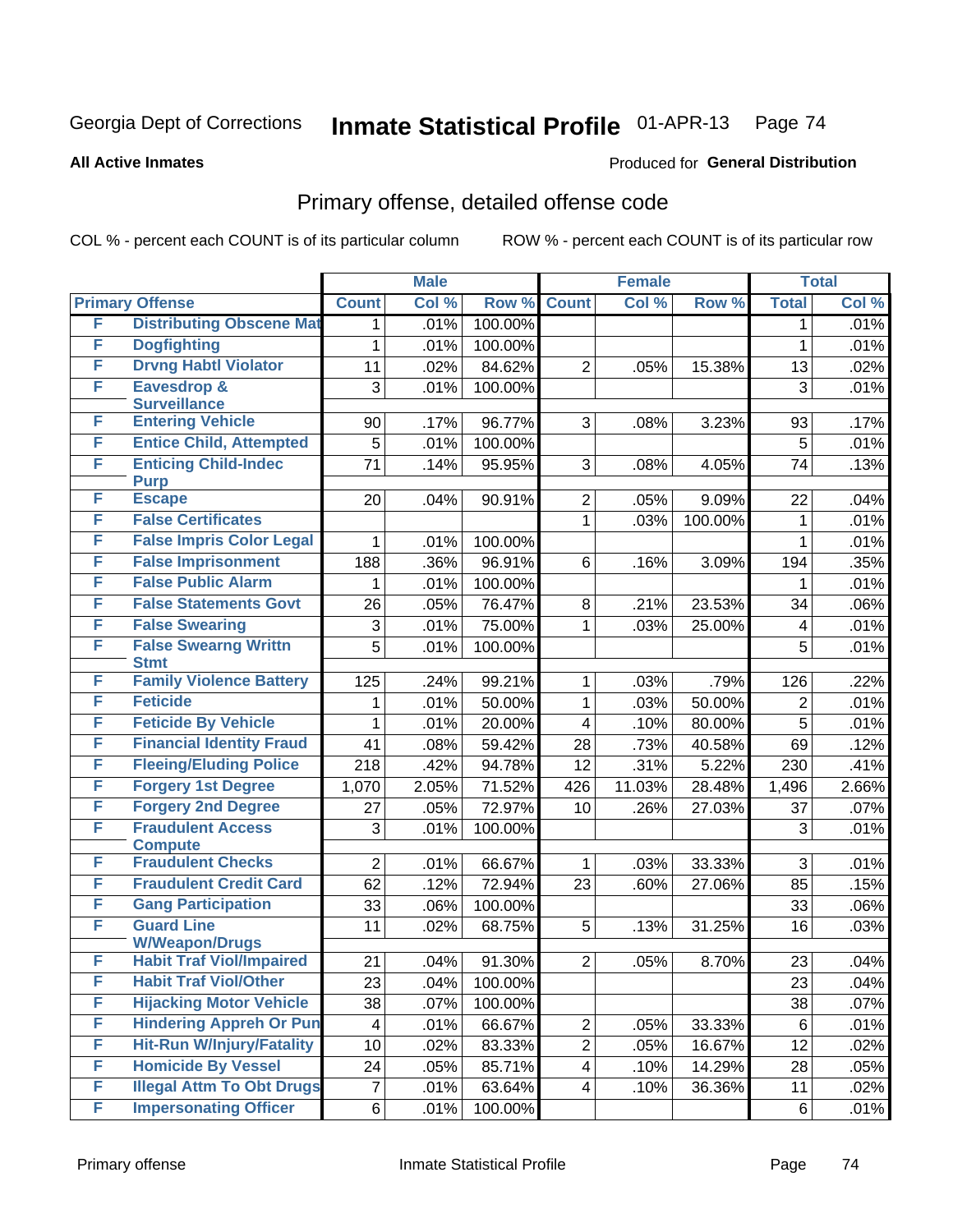Produced for **General Distribution**

#### **All Active Inmates**

### Primary offense, detailed offense code

|   |                                              | <b>Male</b>    |        |         | <b>Female</b> |       | <b>Total</b> |                |        |
|---|----------------------------------------------|----------------|--------|---------|---------------|-------|--------------|----------------|--------|
|   | <b>Primary Offense</b>                       | <b>Count</b>   | Col %  | Row %   | <b>Count</b>  | Col % | Row %        | <b>Total</b>   | Col %  |
| F | <b>Impersonation</b>                         | $\overline{2}$ | .01%   | 66.67%  | 1.            | .03%  | 33.33%       | $\overline{3}$ | .01%   |
| F | <b>Incest</b>                                | 185            | .35%   | 98.40%  | 3             | .08%  | 1.60%        | 188            | .33%   |
| F | <b>Incest, Atmpt</b>                         | $\overline{2}$ | .01%   | 100.00% |               |       |              | 2              | .01%   |
| F | <b>Influencing Witness</b>                   | 1              | .01%   | 50.00%  | 1             | .03%  | 50.00%       | $\overline{2}$ | .01%   |
| F | <b>Injury By Vehicle</b>                     | 94             | .18%   | 82.46%  | 20            | .52%  | 17.54%       | 114            | .20%   |
| F | <b>Interference With</b>                     | 16             | .03%   | 100.00% |               |       |              | 16             | .03%   |
|   | <b>Custody</b>                               |                |        |         |               |       |              |                |        |
| F | <b>Involuntary Manslaughter</b>              | 136            | .26%   | 85.53%  | 23            | .60%  | 14.47%       | 159            | .28%   |
| F | <b>Kidnapping</b>                            | 1,532          | 2.93%  | 96.90%  | 49            | 1.27% | 3.10%        | 1,581          | 2.81%  |
| F | <b>Livestock Theft</b>                       | $\overline{2}$ | .01%   | 100.00% |               |       |              | 2              | .01%   |
| F | <b>Machine Gun Activities</b>                | 1              | .01%   | 100.00% |               |       |              | 1              | .01%   |
| F | <b>Malicious Conf Sane</b>                   |                |        |         | 1             | .03%  | 100.00%      | 1              | .01%   |
| F | <b>Pers</b><br><b>Manf Methamph 200-399</b>  | 3              | .01%   | 42.86%  | 4             | .10%  | 57.14%       | $\overline{7}$ | .01%   |
|   | Gm                                           |                |        |         |               |       |              |                |        |
| F | <b>Manf Methamph 28-199</b>                  | 21             | .04%   | 84.00%  | 4             | .10%  | 16.00%       | 25             | .04%   |
|   | Gm                                           |                |        |         |               |       |              |                |        |
| F | <b>Manf Methamph 400+ Gm</b>                 |                | .01%   | 100.00% |               |       |              | 1              | .01%   |
| F | <b>Manf Methamph Unspec</b>                  | 201            | .38%   | 89.33%  | 24            | .62%  | 10.67%       | 225            | .40%   |
| F | <b>Amt</b><br><b>Manufact Meth Near</b>      | 14             | .03%   | 73.68%  | 5             |       | 26.32%       | 19             | .03%   |
|   | <b>Child</b>                                 |                |        |         |               | .13%  |              |                |        |
| F | <b>Misc Assault/Battery</b>                  | 12             | .02%   | 100.00% |               |       |              | 12             | .02%   |
| F | <b>Misc Correctionl Inst Off</b>             | 3              | .01%   | 100.00% |               |       |              | 3              | .01%   |
| F | <b>Misc Criminal Damage</b>                  | 1              | .01%   | 100.00% |               |       |              | 1              | .01%   |
| F | <b>Misc Drugs Trafficking</b>                | 21             | .04%   | 100.00% |               |       |              | 21             | .04%   |
| F | <b>Misc Forgery</b>                          | 1              | .01%   | 100.00% |               |       |              | 1              | .01%   |
| F | <b>Misc Fraud</b>                            | 9              | .02%   | 60.00%  | 6             | .16%  | 40.00%       | 15             | .03%   |
| F | <b>Misc Homicide Offense</b>                 | 8              | .02%   | 88.89%  | 1             | .03%  | 11.11%       | 9              | .02%   |
| F | <b>Misc Invasion Of Privacy</b>              | 1              | .01%   | 100.00% |               |       |              | $\mathbf{1}$   | .01%   |
| F | <b>Misc Mrals/Pblic H/Safty</b>              | $\overline{2}$ | .01%   | 100.00% |               |       |              | $\overline{2}$ | .01%   |
| F | <b>Misc Obscenity</b>                        | $\overline{2}$ | .01%   | 100.00% |               |       |              | $\overline{2}$ | .01%   |
| F | <b>Misc Public Order</b>                     | $\overline{2}$ | .01%   | 100.00% |               |       |              | $\overline{2}$ | .01%   |
| F | <b>Misc Sexual Offense</b>                   | 20             | .04%   | 100.00% |               |       |              | 20             | .04%   |
| F | <b>Misc Weapon/Explosive</b>                 |                | .01%   | 100.00% |               |       |              |                | .01%   |
|   | <b>Off</b>                                   |                |        |         |               |       |              |                |        |
| F | <b>Murder</b>                                | 5,306          | 10.14% | 94.28%  | 322           | 8.34% | 5.72%        | 5,628          | 10.02% |
| F | <b>Murder, Conspire To</b>                   | 8              | .02%   | 88.89%  | 1             | .03%  | 11.11%       | 9              | .02%   |
| F | <b>Commit</b><br><b>Mutiny In Penal Inst</b> | $\overline{2}$ | .01%   | 100.00% |               |       |              | $\overline{2}$ | .01%   |
| F | <b>Obstr Of Law Enf Officer</b>              | 495            |        |         |               |       |              |                |        |
|   |                                              |                | .95%   | 91.33%  | 47            | 1.22% | 8.67%        | 542            | .96%   |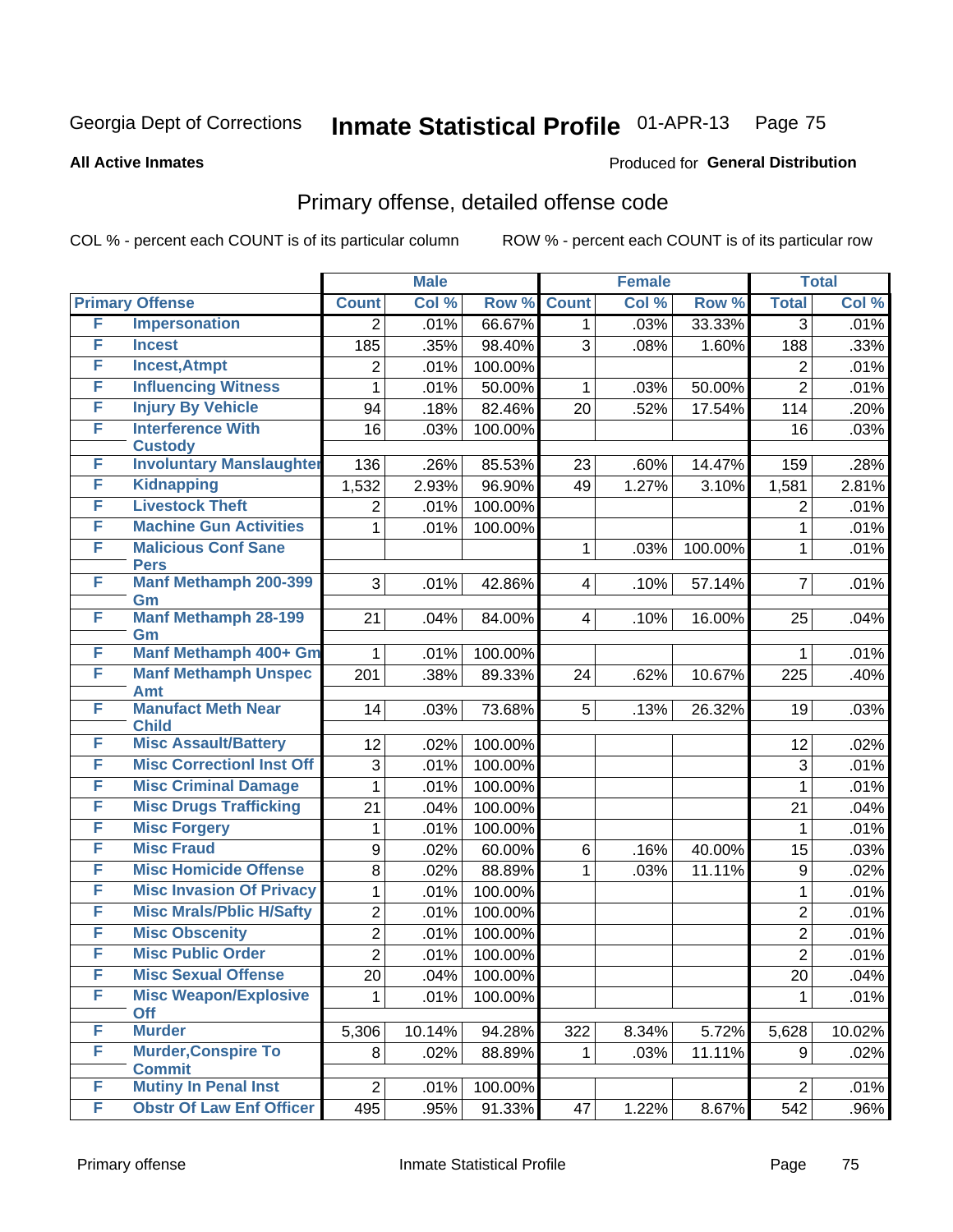**All Active Inmates**

#### Produced for **General Distribution**

### Primary offense, detailed offense code

|        |                                             |                | <b>Male</b> |         |              | <b>Female</b> |         |                | <b>Total</b> |
|--------|---------------------------------------------|----------------|-------------|---------|--------------|---------------|---------|----------------|--------------|
|        | <b>Primary Offense</b>                      | <b>Count</b>   | Col %       | Row %   | <b>Count</b> | Col %         | Row %   | <b>Total</b>   | Col %        |
| F      | <b>Pandering By</b>                         | $\overline{2}$ | .01%        | 100.00% |              |               |         | $\overline{2}$ | .01%         |
|        | <b>Compulsion</b>                           |                |             |         |              |               |         |                |              |
| F      | <b>Peeping Tom</b>                          | 21             | .04%        | 100.00% |              |               |         | 21             | .04%         |
| F<br>F | <b>Perjury</b>                              | $\mathbf{1}$   | .01%        | 100.00% |              |               |         | $\mathbf{1}$   | .01%         |
|        | <b>Pimping A Minor Under</b><br>18          | 7              | .01%        | 100.00% |              |               |         | $\overline{7}$ | .01%         |
| F      | <b>Poss Contraband</b>                      | 3              | .01%        | 100.00% |              |               |         | 3              | .01%         |
|        | <b>Articles</b>                             |                |             |         |              |               |         |                |              |
| F      | <b>Poss Dep Stim Cntrf</b><br><b>Drugs</b>  | 73             | .14%        | 81.11%  | 17           | .44%          | 18.89%  | 90             | .16%         |
| F      | <b>Poss Drug Related Matri</b>              | 13             | .02%        | 72.22%  | 5            | .13%          | 27.78%  | 18             | .03%         |
| F      | <b>Poss Ephedrine</b>                       | 9              | .02%        | 69.23%  | 4            | .10%          | 30.77%  | 13             | .02%         |
| F      | Poss Firearm 1st<br><b>Offender</b>         | 66             | .13%        | 95.65%  | 3            | .08%          | 4.35%   | 69             | .12%         |
| F      | <b>Poss Firearm Convct</b><br><b>Felon</b>  | 873            | 1.67%       | 96.68%  | 30           | .78%          | 3.32%   | 903            | 1.61%        |
| F      | <b>Poss Knife During Crime</b>              | 3              | .01%        | 100.00% |              |               |         | 3              | .01%         |
| F      | <b>Poss Mda/Extsy</b>                       | 11             | .02%        | 78.57%  | 3            | .08%          | 21.43%  | 14             | .02%         |
| F      | <b>Poss Methamphetamine</b>                 | 366            | .70%        | 77.38%  | 107          | 2.77%         | 22.62%  | 473            | .84%         |
| F      | <b>Poss Narcotics Opiates</b>               | 56             | .11%        | 81.16%  | 13           | .34%          | 18.84%  | 69             | .12%         |
| F      | <b>Poss Of Certain</b>                      | 24             | .05%        | 88.89%  | 3            | .08%          | 11.11%  | 27             | .05%         |
| F      | <b>Weapons</b><br><b>Poss Of Cocaine</b>    | 719            | 1.37%       | 84.99%  | 127          | 3.29%         | 15.01%  | 846            | 1.51%        |
| F      | <b>Poss Of Firearm Dur</b>                  |                |             |         |              |               |         |                |              |
|        | <b>Crime</b>                                | 456            | .87%        | 95.40%  | 22           | .57%          | 4.60%   | 478            | .85%         |
| F      | <b>Poss Of Marijuana</b>                    | 102            | .19%        | 93.58%  | 7            | .18%          | 6.42%   | 109            | .19%         |
| F      | <b>Poss Tools Commit</b><br><b>Crime</b>    | 32             | .06%        | 100.00% |              |               |         | 32             | .06%         |
| F      | <b>Poss W Int Dis Other</b><br><b>Drug</b>  | 87             | .17%        | 82.86%  | 18           | .47%          | 17.14%  | 105            | .19%         |
| F      | <b>Poss W Int Dist Cocaine</b>              | 473            | .90%        | 94.60%  | 27           | .70%          | 5.40%   | 500            | .89%         |
| F      | <b>Poss W Int Dist</b>                      | 813            | 1.55%       | 95.99%  | 34           | .88%          | 4.01%   | 847            | 1.51%        |
|        | <b>Marijuana</b>                            |                |             |         |              |               |         |                |              |
| F      | <b>Poss W Int Dist Meth</b>                 | 258            | .49%        | 80.63%  | 62           | 1.61%         | 19.38%  | 320            | .57%         |
| F      | <b>Poss Wpn, Drugs By</b><br><b>Prisnr</b>  | 37             | .07%        | 90.24%  | 4            | .10%          | 9.76%   | 41             | .07%         |
| F      | <b>Racketeering</b>                         | 60             | .11%        | 72.29%  | 23           | .60%          | 27.71%  | 83             | .15%         |
| F      | Rape                                        | 1,765          | 3.37%       | 99.77%  | 4            | .10%          | .23%    | 1,769          | 3.15%        |
| F      | <b>Reck Cond Infected</b>                   | 9              | .02%        | 81.82%  | 2            | .05%          | 18.18%  | 11             | .02%         |
|        | <b>Person</b>                               |                |             |         |              |               |         |                |              |
| F      | <b>Reckless Abandonment</b>                 | 3              | .01%        | 100.00% |              |               |         | 3              | .01%         |
| F      | <b>Recv Gds, Srvs Fraud</b><br><b>Obtnd</b> |                |             |         | 1            | .03%          | 100.00% | $\mathbf{1}$   | .01%         |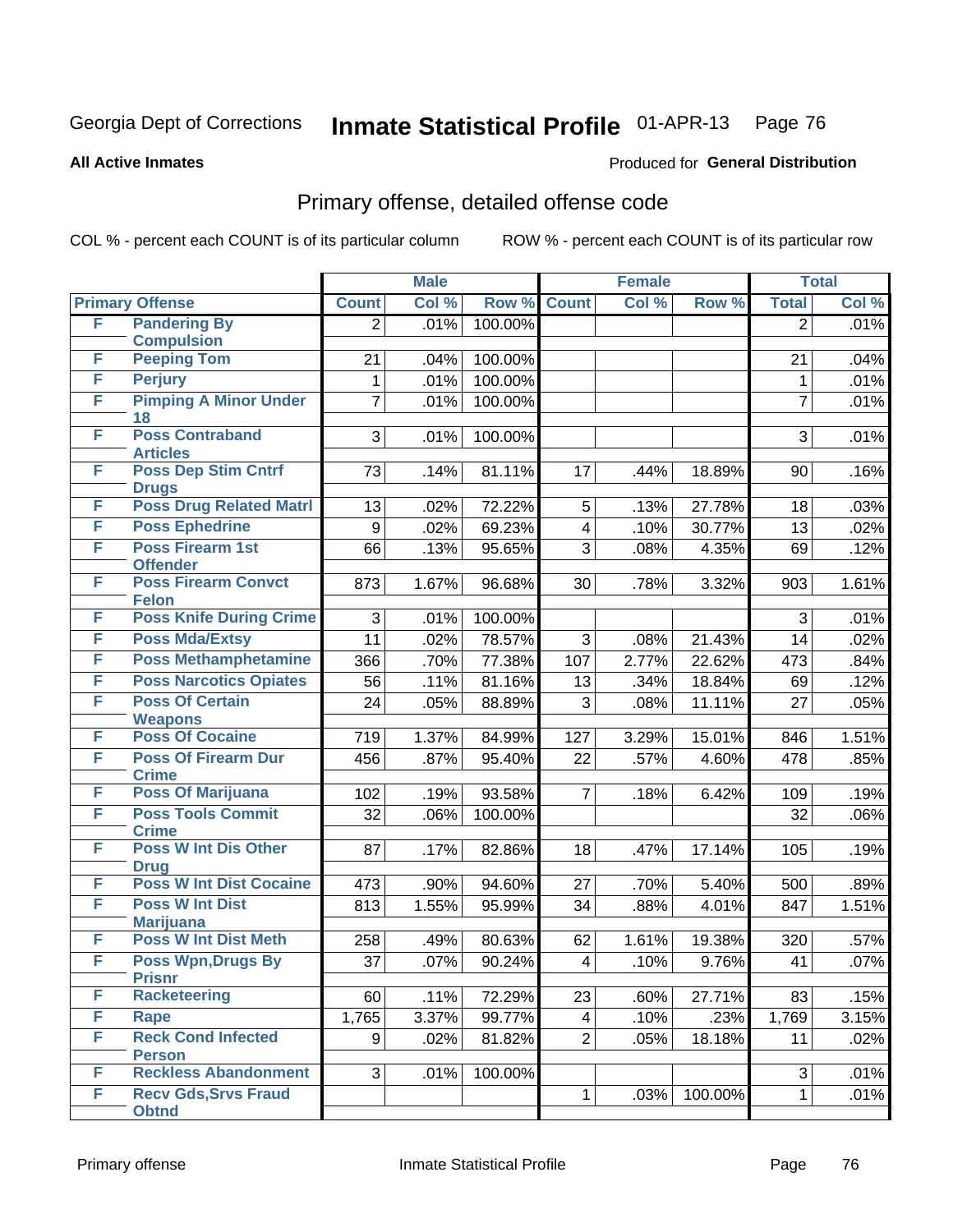**All Active Inmates**

#### Produced for **General Distribution**

### Primary offense, detailed offense code

|   |                                           | <b>Male</b>    |       | <b>Female</b> |                |       | <b>Total</b> |                |         |
|---|-------------------------------------------|----------------|-------|---------------|----------------|-------|--------------|----------------|---------|
|   | <b>Primary Offense</b>                    | <b>Count</b>   | Col % | Row %         | <b>Count</b>   | Col % | Row %        | <b>Total</b>   | Col %   |
| F | <b>Removal Baggage, Cargo</b>             | 1              | .01%  | 100.00%       |                |       |              | $\mathbf{1}$   | .01%    |
|   | <b>Etc</b><br><b>Robbery</b>              |                |       |               |                |       |              |                |         |
| F |                                           | 1,663          | 3.18% | 92.44%        | 136            | 3.52% | 7.56%        | 1,799          | 3.20%   |
| F | <b>Robbery By Force</b>                   | 287            | .55%  | 90.82%        | 29             | .75%  | 9.18%        | 316            | .56%    |
| F | <b>Robbery By Intimidation</b>            | 287            | .55%  | 91.99%        | 25             | .65%  | 8.01%        | 312            | .56%    |
| F | <b>Robbery By Sudden</b><br><b>Snatch</b> | 138            | .26%  | 92.00%        | 12             | .31%  | 8.00%        | 150            | .27%    |
| F | <b>S/D Of Alcoholic Intox</b>             | 1.             | .01%  | 100.00%       |                |       |              | $\mathbf 1$    | .01%    |
| F | <b>S/D Cocaine</b>                        | 862            | 1.65% | 94.21%        | 53             | 1.37% | 5.79%        | 915            | 1.63%   |
| F | <b>S/D Cont Sub Public</b>                | 43             | .08%  | 97.73%        | 1              | .03%  | 2.27%        | 44             | .08%    |
| F | <b>S/D Cont Sub School</b>                | 41             | .08%  | 97.62%        | 1              | .03%  | 2.38%        | 42             | .07%    |
| F | <b>S/D Dep Stim Cntrf Drugs</b>           | 72             | .14%  | 70.59%        | 30             | .78%  | 29.41%       | 102            | .18%    |
| F | <b>S/D Narcotics Opiates</b>              | 34             | .06%  | 77.27%        | 10             | .26%  | 22.73%       | 44             | .08%    |
| F | <b>S/D Of Marijuana</b>                   | 397            | .76%  | 96.59%        | 14             | .36%  | 3.41%        | 411            | .73%    |
| F | <b>Sale Mda/Extsy</b>                     | 6              | .01%  | 85.71%        | $\mathbf{1}$   | .03%  | 14.29%       | $\overline{7}$ | .01%    |
| F | <b>Sale Methamphetamine</b>               | 126            | .24%  | 77.78%        | 36             | .93%  | 22.22%       | 162            | .29%    |
| F | <b>Sex Exploitation Child</b>             | 167            | .32%  | 98.82%        | $\mathbf{2}$   | .05%  | 1.18%        | 169            | $.30\%$ |
| F | <b>Sex Offender Fail Registr</b>          | 397            | .76%  | 99.75%        | $\mathbf{1}$   | .03%  | .25%         | 398            | .71%    |
| F | <b>Sex Offender Fail To</b>               | 14             | .03%  | 100.00%       |                |       |              | 14             | .02%    |
| F | <b>Move</b><br>Sexl/Asslt/Agn/Pers/Cstd   | 10             | .02%  | 100.00%       |                |       |              | 10             | .02%    |
| F | <b>Sexual Battery</b>                     | 202            | .39%  | 99.02%        | $\overline{2}$ | .05%  | .98%         | 204            | $.36\%$ |
| F | <b>Simple Battery</b>                     | 18             | .03%  | 90.00%        | $\overline{2}$ | .05%  | 10.00%       | 20             | .04%    |
| F | <b>Sodomy</b>                             | 20             | .04%  | 100.00%       |                |       |              | 20             | .04%    |
| F | <b>Solicit Sodomy From</b>                | 4              | .01%  | 100.00%       |                |       |              | 4              | .01%    |
|   | <b>Minor</b>                              |                |       |               |                |       |              |                |         |
| F | <b>Stalking</b>                           | 3              | .01%  | 100.00%       |                |       |              | 3              | .01%    |
| F | <b>Statutory Rape</b>                     | 815            | 1.56% | 97.37%        | 22             | .57%  | 2.63%        | 837            | 1.49%   |
| F | <b>Statutory Rape, Atmpt</b>              | 1              | .01%  | 100.00%       |                |       |              | 1              | .01%    |
| F | <b>Subornation Of Perjury</b>             | 1              | .01%  | 100.00%       |                |       |              | 1              | .01%    |
| F | <b>Tampering With</b>                     | 13             | .02%  | 76.47%        | $\overline{4}$ | .10%  | 23.53%       | 17             | .03%    |
|   | <b>Evidence</b>                           |                |       |               |                |       |              |                |         |
| F | <b>Terrorist Threats &amp; Acts</b>       | 407            | .78%  | 96.67%        | 14             | .36%  | 3.33%        | 421            | .75%    |
| F | <b>Theft Bring Prop In State</b>          | 8              | .02%  | 100.00%       |                |       |              | 8              | .01%    |
| F | <b>Theft By Conversion</b>                | 28             | .05%  | 87.50%        | 4              | .10%  | 12.50%       | 32             | .06%    |
| F | <b>Theft By Deception</b>                 | 48             | .09%  | 85.71%        | 8              | .21%  | 14.29%       | 56             | .10%    |
| F | <b>Theft By Extortion</b>                 | $\overline{2}$ | .01%  | 100.00%       |                |       |              | $\overline{2}$ | .01%    |
| F | <b>Theft By Rec Stolen Prop</b>           | 841            | 1.61% | 94.18%        | 52             | 1.35% | 5.82%        | 893            | 1.59%   |
| F | <b>Theft By Shoplifting</b>               | 387            | .74%  | 67.89%        | 183            | 4.74% | 32.11%       | 570            | 1.01%   |
| F | <b>Theft By Taking</b>                    | 1,014          | 1.94% | 85.00%        | 179            | 4.64% | 15.00%       | 1,193          | 2.12%   |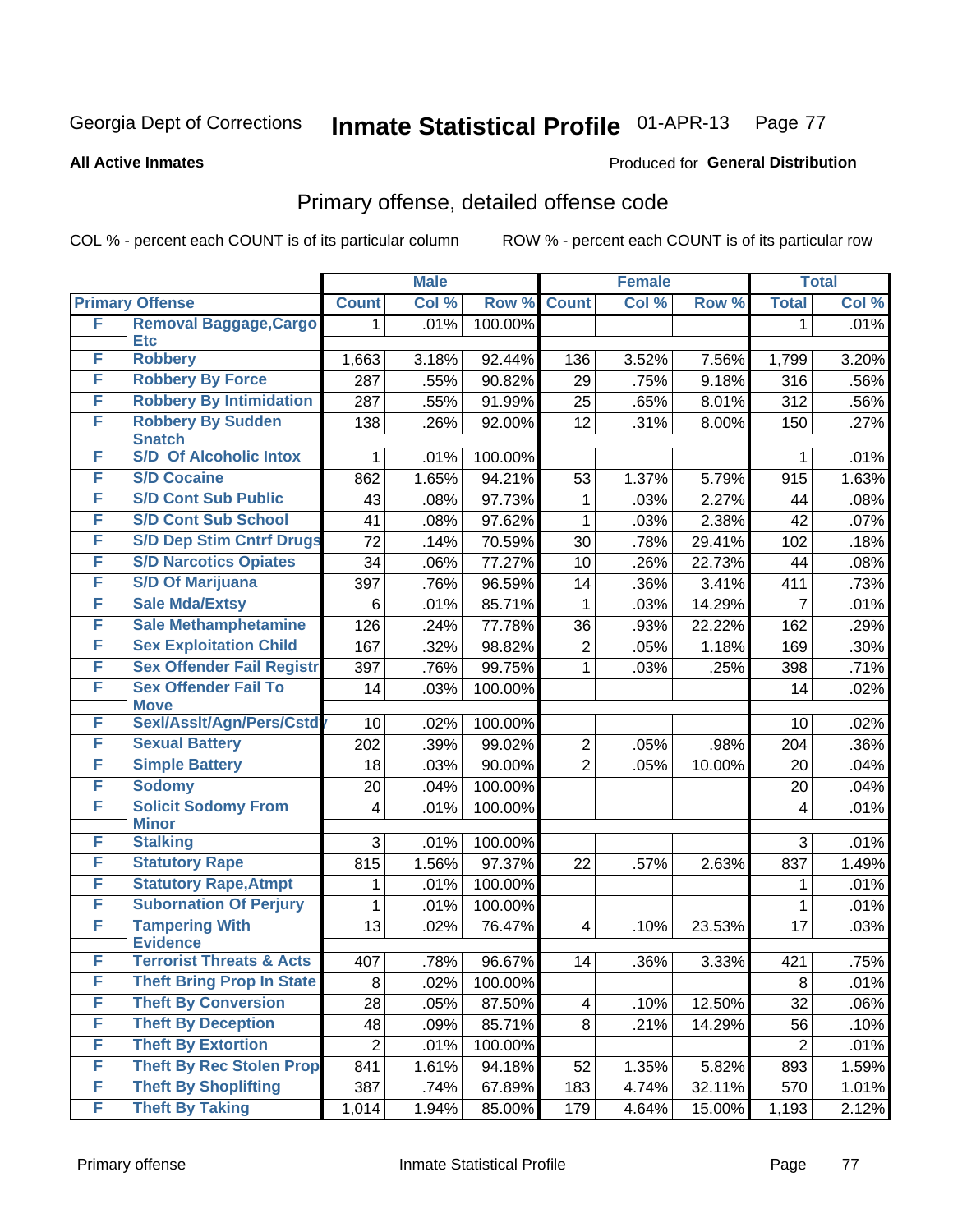Produced for **General Distribution**

#### **All Active Inmates**

### Primary offense, detailed offense code

|        |                                         |                  | <b>Male</b> |         |                | <b>Female</b> |        |                  | <b>Total</b> |
|--------|-----------------------------------------|------------------|-------------|---------|----------------|---------------|--------|------------------|--------------|
|        | <b>Primary Offense</b>                  | <b>Count</b>     | Col %       | Row %   | <b>Count</b>   | Col %         | Row %  | <b>Total</b>     | Col %        |
| F      | <b>Theft Credit Card</b>                | 18               | .03%        | 90.00%  | $\overline{2}$ | .05%          | 10.00% | 20               | .04%         |
| F      | <b>Theft Motorveh Or Part</b>           | 68               | .13%        | 93.15%  | 5              | .13%          | 6.85%  | 73               | .13%         |
| F      | <b>Theft Of Lost Property</b>           | 4                | .01%        | 100.00% |                |               |        | 4                | .01%         |
| F      | <b>Theft Of Services</b>                | 5                | .01%        | 100.00% |                |               |        | 5                | .01%         |
| F      | <b>Traf Amphtmine 28-199</b>            | 4                | .01%        | 100.00% |                |               |        | 4                | .01%         |
|        | Gm<br><b>Traf Amphtmine 400+ Gm</b>     |                  |             |         |                |               |        |                  |              |
| F<br>F |                                         | 3                | .01%        | 100.00% |                |               |        | 3                | .01%         |
|        | <b>Traf Cocaine 201-400</b><br>Gm       | 200              | .38%        | 93.90%  | 13             | .34%          | 6.10%  | 213              | .38%         |
| F      | <b>Traf Cocaine 401+ Gm</b>             | 140              | .27%        | 93.96%  | 9              | .23%          | 6.04%  | 149              | .27%         |
| F      | <b>Traf Cocaine Less 200</b>            | 399              | .76%        | 96.38%  | 15             | .39%          | 3.62%  | 414              | .74%         |
|        | Gm                                      |                  |             |         |                |               |        |                  |              |
| F      | Traf Marijna 10-2000 Lb                 | 109              | .21%        | 94.78%  | 6              | .16%          | 5.22%  | 115              | .20%         |
| F      | Traf Marijna 10001+ Lb                  | 3                | .01%        | 75.00%  | 1              | .03%          | 25.00% | 4                | .01%         |
| F      | Traf Marijna 2001-10k Lb                | $\overline{c}$   | .01%        | 100.00% |                |               |        | $\overline{c}$   | .01%         |
| F      | <b>Traf Mda/Extsy 200-</b>              | $\,6$            | .01%        | 85.71%  | 1              | .03%          | 14.29% | $\overline{7}$   | .01%         |
| F      | 399gm<br><b>Traf Mda/Extsy 28-199gm</b> | 23               | .04%        | 92.00%  | $\overline{2}$ | .05%          | 8.00%  | 25               | .04%         |
| F      | Traf Mda/Extsy 400+Gm                   | $\overline{4}$   | .01%        | 100.00% |                |               |        | $\overline{4}$   | .01%         |
| F      | <b>Traf Methamph 200-399</b>            | 63               | .12%        | 88.73%  | 8              | .21%          | 11.27% | 71               | .13%         |
|        | Gm                                      |                  |             |         |                |               |        |                  |              |
| F      | <b>Traf Methamph 28-199</b>             | 215              | .41%        | 85.32%  | 37             | .96%          | 14.68% | 252              | .45%         |
|        | Gm                                      |                  |             |         |                |               |        |                  |              |
| F      | Traf Methamph 400+ Gm                   | 46               | .09%        | 93.88%  | 3              | .08%          | 6.12%  | 49               | .09%         |
| F      | <b>Traf Methamph Unspec</b>             | 79               | .15%        | 92.94%  | 6              | .16%          | 7.06%  | 85               | .15%         |
| F      | Amt<br><b>Traf Narcotic 15-28 Gm</b>    | 10               | .02%        | 100.00% |                |               |        | 10               | .02%         |
| F      | <b>Traf Narcotic 29+ Gm</b>             | 6                | .01%        | 100.00% |                |               |        | 6                | .01%         |
| F      | <b>Traf Narcotic Less 14 Gm</b>         | 10               | .02%        | 90.91%  | 1              | .03%          | 9.09%  | 11               | .02%         |
| F      | <b>Unknown Offense</b>                  | 22               | .04%        | 84.62%  | 4              | .10%          | 15.38% | 26               | .05%         |
| F      | <b>Uniwfl Mfg/Del/Dist N-C S</b>        | 20               | .04%        | 90.91%  | $\overline{2}$ | .05%          | 9.09%  | 22               | .04%         |
| F      | <b>Use Comm Facity Vio C</b>            | $\overline{7}$   | .01%        | 77.78%  | $\overline{2}$ | .05%          | 22.22% | $\boldsymbol{9}$ | .02%         |
|        | <b>Sub</b>                              |                  |             |         |                |               |        |                  |              |
| F      | <b>Vehicular Homicide</b>               | 304              | .58%        | 84.21%  | 57             | 1.48%         | 15.79% | 361              | .64%         |
| F      | <b>Viol Dngrous Drgs Act</b>            | 153              | .29%        | 80.95%  | 36             | .93%          | 19.05% | 189              | .34%         |
| F      | <b>Viol Ga Cntrl Sbst Act</b>           | 110              | .21%        | 85.27%  | 19             | .49%          | 14.73% | 129              | .23%         |
| F      | <b>Viol Ga Securities Act</b>           | $\boldsymbol{2}$ | .01%        | 100.00% |                |               |        | $\overline{2}$   | .01%         |
| F      | <b>Viol Motor Vehicle Laws</b>          | 29               | .06%        | 80.56%  | 7              | .18%          | 19.44% | 36               | .06%         |
| F      | <b>Viol Oath Public Offcr</b>           | $\mathbf 2$      | .01%        | 100.00% |                |               |        | $\overline{2}$   | .01%         |
| F      | <b>Violatn Othr States Law</b>          | 10               | .02%        | 90.91%  | 1              | .03%          | 9.09%  | 11               | .02%         |
| F      | <b>Vol Manslaughter Of</b>              | $\overline{c}$   | .01%        | 100.00% |                |               |        | $\mathbf{2}$     | .01%         |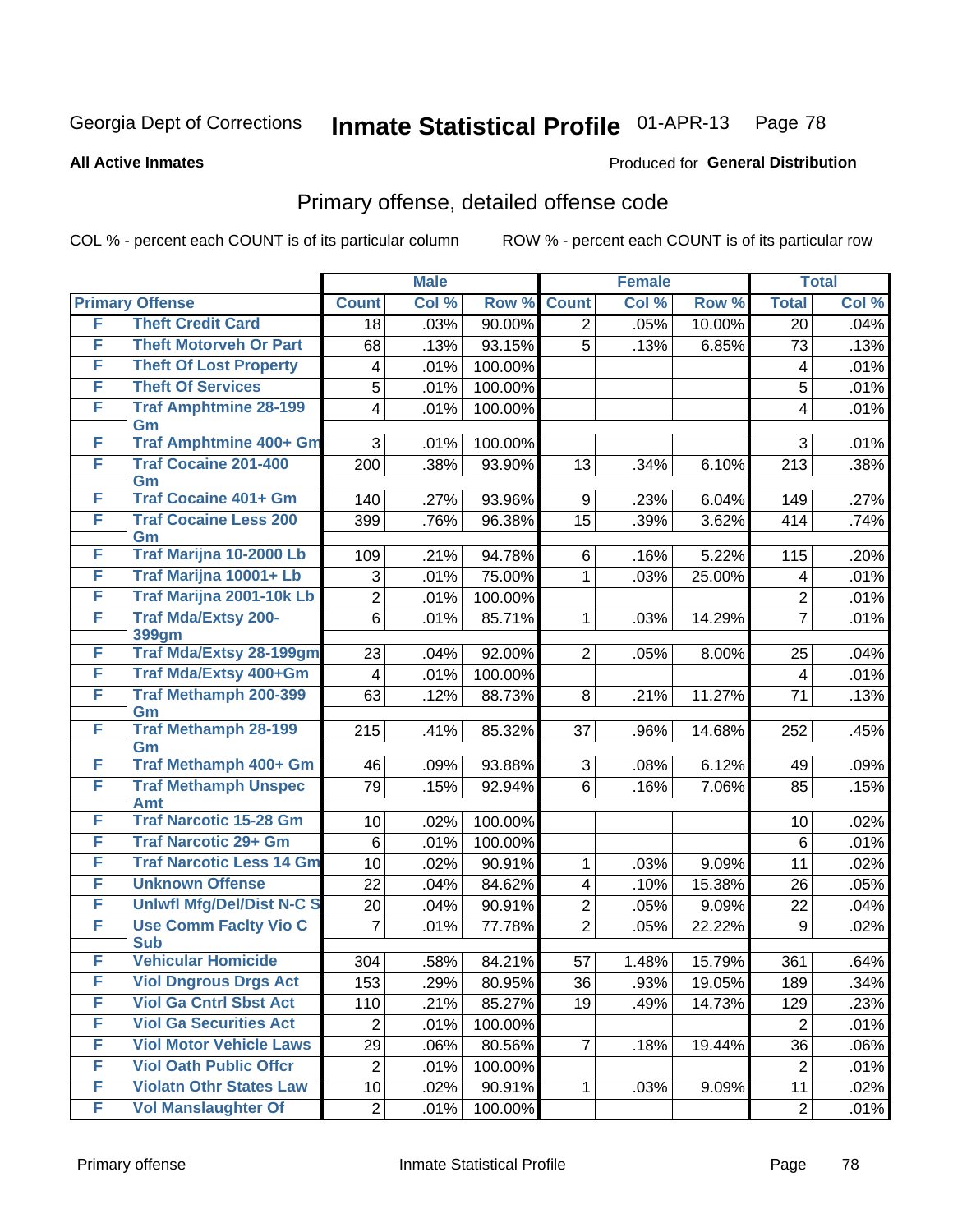Produced for **General Distribution**

#### **All Active Inmates**

# Primary offense, detailed offense code

|   |                                              |                | <b>Male</b> |         |              | <b>Female</b> |         |                         | <b>Total</b> |
|---|----------------------------------------------|----------------|-------------|---------|--------------|---------------|---------|-------------------------|--------------|
|   | <b>Primary Offense</b>                       | <b>Count</b>   | Col %       | Row %   | <b>Count</b> | Col %         | Row %   | <b>Total</b>            | Col %        |
|   | <b>Fetus</b>                                 |                |             |         |              |               |         |                         |              |
| F | <b>Voluntary Manslaughter</b>                | 1,080          | 2.06%       | 88.60%  | 139          | 3.60%         | 11.40%  | 1,219                   | 2.17%        |
| M | <b>Abandonment Of Dep</b>                    | $\overline{5}$ | .01%        | 100.00% |              |               |         | $\overline{5}$          | .01%         |
|   | <b>Child</b>                                 |                |             |         |              |               |         |                         |              |
| M | <b>Abusive Language</b>                      | $\mathbf{1}$   | .01%        | 100.00% |              |               |         | $\mathbf{1}$            | .01%         |
| M | <b>Agg Assault With</b><br><b>Firearm</b>    | $\overline{1}$ | .01%        | 100.00% |              |               |         | $\mathbf{1}$            | .01%         |
| M | <b>Agg Assault With Knife</b>                | 1              | .01%        | 100.00% |              |               |         | $\mathbf{1}$            | .01%         |
| M | <b>Assault &amp; Battery</b>                 | 6              | .01%        | 100.00% |              |               |         | 6                       | .01%         |
| M | <b>Bad Checks</b>                            | $\overline{2}$ | .01%        | 66.67%  | $\mathbf{1}$ | .03%          | 33.33%  | $\overline{3}$          | .01%         |
| M | <b>Burglary</b>                              | $\overline{8}$ | .02%        | 100.00% |              |               |         | $\overline{8}$          | .01%         |
| M | <b>Cheating &amp; Swindling</b>              | $\mathbf{1}$   | .01%        | 100.00% |              |               |         | $\overline{1}$          | .01%         |
| M | <b>Cpwl &amp; Concealed</b><br><b>Weapon</b> | 3              | .01%        | 100.00% |              |               |         | $\overline{3}$          | .01%         |
| M | <b>Crmnl Attempt</b>                         | $\mathbf{1}$   | .01%        | 100.00% |              |               |         | $\mathbf{1}$            | .01%         |
| M | <b>Crmnl Intfer Govt Prop</b>                | 1              | .01%        | 100.00% |              |               |         | $\mathbf{1}$            | .01%         |
| M | <b>Cruelty To Children</b>                   | $\mathbf 1$    | .01%        | 50.00%  | $\mathbf 1$  | .03%          | 50.00%  | $\overline{2}$          | .01%         |
| M | <b>Dui</b>                                   | 10             | .02%        | 90.91%  | $\mathbf{1}$ | .03%          | 9.09%   | $\overline{11}$         | .02%         |
| M | <b>Escape</b>                                | 4              | .01%        | 100.00% |              |               |         | $\overline{\mathbf{4}}$ | .01%         |
| M | <b>Forgery</b>                               | $\overline{2}$ | .01%        | 100.00% |              |               |         | $\overline{2}$          | .01%         |
| M | <b>Fraudulent Checks</b>                     | $\overline{1}$ | .01%        | 100.00% |              |               |         | 1                       | .01%         |
| M | <b>Misc Misdemeanor</b>                      | $\mathbf 1$    | .01%        | 100.00% |              |               |         | 1                       | .01%         |
| M | <b>Other Misdemeanor</b>                     | $\overline{7}$ | .01%        | 100.00% |              |               |         | $\overline{7}$          | .01%         |
| M | <b>Pointing Gun At Another</b>               | 1              | .01%        | 100.00% |              |               |         | $\mathbf{1}$            | .01%         |
| M | <b>Prostitution</b>                          |                |             |         | $\mathbf{1}$ | .03%          | 100.00% | $\mathbf{1}$            | .01%         |
| M | <b>Public Drunkenness</b>                    | $\overline{2}$ | .01%        | 100.00% |              |               |         | $\overline{2}$          | .01%         |
| M | <b>Public Indecency</b>                      | 6              | .01%        | 100.00% |              |               |         | $\overline{6}$          | .01%         |
| M | <b>Simple Battery</b>                        | $\mathbf{1}$   | .01%        | 50.00%  | $\mathbf{1}$ | .03%          | 50.00%  | $\overline{2}$          | .01%         |
| M | <b>Theft By Deception &lt;</b>               | $\mathbf{1}$   | .01%        | 100.00% |              |               |         | $\mathbf{1}$            | .01%         |
| M | \$500<br>Theft By Taking -                   | 23             | .04%        | 100.00% |              |               |         | 23                      | .04%         |
|   | <b>Larceny</b>                               |                |             |         |              |               |         |                         |              |
| M | <b>Theft Motor Vehicle, Parts</b>            | $\mathbf{1}$   | .01%        | 100.00% |              |               |         | $\mathbf{1}$            | .01%         |
| M | <b>Vagrancy</b>                              | 3              | .01%        | 100.00% |              |               |         | 3                       | .01%         |
| M | <b>Viol Motor Veh Law</b>                    | $\overline{2}$ | .01%        | 100.00% |              |               |         | $\overline{2}$          | .01%         |
| M | <b>Wife Beating</b>                          | $\overline{2}$ | .01%        | 100.00% |              |               |         | $\overline{2}$          | .01%         |
| M | <b>Worthless Checks</b>                      | $\mathbf{1}$   | .01%        | 100.00% |              |               |         | $\mathbf{1}$            | .01%         |
|   | <b>Total Rported</b>                         | 52,308         | 101%        | 93.13%  | 3,861        | 100%          | 6.87%   | 56,169                  | 101%         |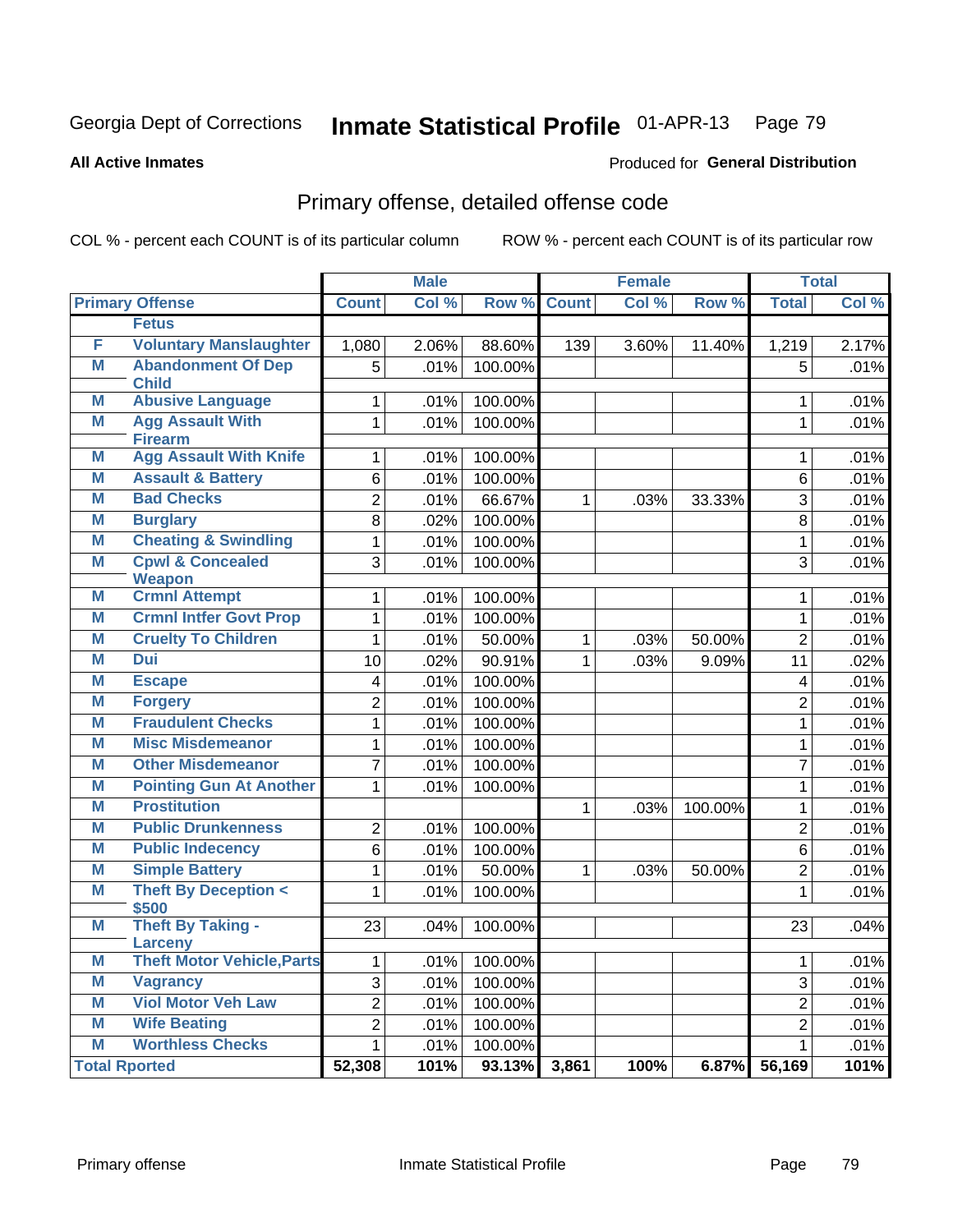**All Active Inmates**

#### Produced for **General Distribution**

### Primary offense, detailed offense code

|                     | <b>Male</b> | <b>Female</b> | Total  |
|---------------------|-------------|---------------|--------|
| <b>Not Reported</b> | 76          |               | $- -$  |
| <b>Grand Total</b>  | 52,384      | 3,862         | 56,246 |

| Mode (most frequent) | 1601 Burglary | 1701 Forgery 1st Degree | 1601 Burglary |
|----------------------|---------------|-------------------------|---------------|
|----------------------|---------------|-------------------------|---------------|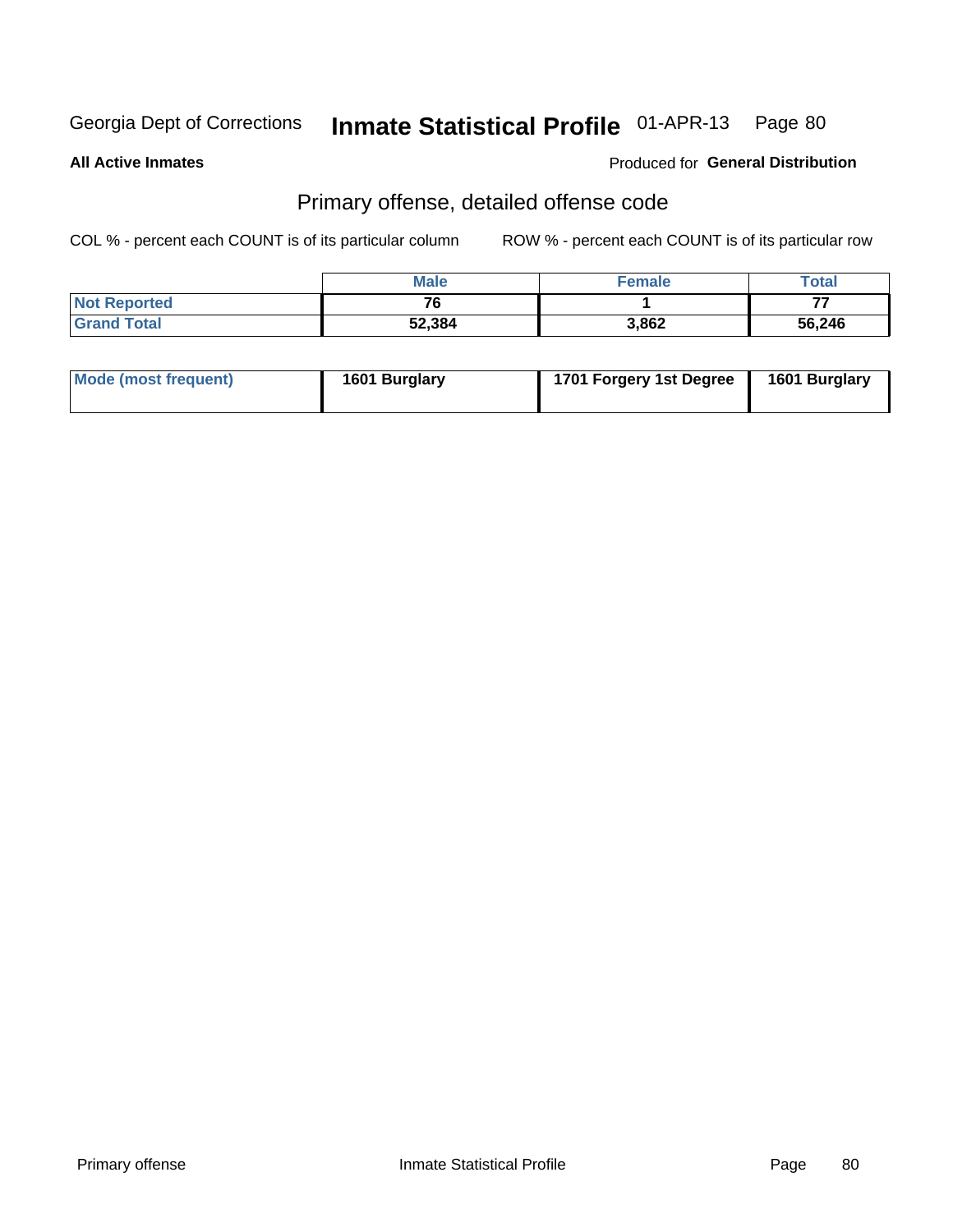#### **All Active Inmates**

#### Produced for **General Distribution**

### County of conviction of primary offense

|                                    |              | <b>Male</b> |         |                         | <b>Female</b> |        |              | <b>Total</b> |
|------------------------------------|--------------|-------------|---------|-------------------------|---------------|--------|--------------|--------------|
| <b>County of Conviction</b>        | <b>Count</b> | Col %       | Row %   | <b>Count</b>            | Col %         | Row %  | <b>Total</b> | Col %        |
| <b>Unknown</b><br>000              | 251          | .48%        | 93.31%  | 18                      | .47%          | 6.69%  | 269          | .48%         |
| <b>Appling County</b><br>001       | 102          | .19%        | 94.44%  | 6                       | .16%          | 5.56%  | 108          | .19%         |
| <b>Atkinson County</b><br>002      | 54           | .10%        | 93.10%  | 4                       | .10%          | 6.90%  | 58           | .10%         |
| <b>Bacon County</b><br>003         | 69           | .13%        | 95.83%  | 3                       | .08%          | 4.17%  | 72           | .13%         |
| <b>Baker County</b><br>004         | 13           | .02%        | 100.00% |                         |               |        | 13           | .02%         |
| <b>Baldwin County</b><br>005       | 344          | .66%        | 95.03%  | 18                      | .47%          | 4.97%  | 362          | .64%         |
| <b>Banks County</b><br>006         | 63           | .12%        | 94.03%  | $\overline{\mathbf{4}}$ | .10%          | 5.97%  | 67           | .12%         |
| <b>Barrow County</b><br>007        | 256          | .49%        | 91.43%  | 24                      | .62%          | 8.57%  | 280          | .50%         |
| <b>Bartow County</b><br>008        | 676          | 1.29%       | 88.37%  | 89                      | 2.30%         | 11.63% | 765          | 1.36%        |
| <b>Ben Hill County</b><br>009      | 241          | .46%        | 94.51%  | 14                      | .36%          | 5.49%  | 255          | .45%         |
| <b>Berrien County</b><br>010       | 94           | .18%        | 92.16%  | 8                       | .21%          | 7.84%  | 102          | .18%         |
| <b>Bibb County</b><br>011          | 1,104        | 2.11%       | 94.93%  | 59                      | 1.53%         | 5.07%  | 1,163        | 2.07%        |
| <b>Bleckley County</b><br>012      | 75           | .14%        | 91.46%  | $\overline{7}$          | .18%          | 8.54%  | 82           | .15%         |
| <b>Brantley County</b><br>013      | 63           | .12%        | 90.00%  | $\overline{7}$          | .18%          | 10.00% | 70           | .12%         |
| <b>Brooks County</b><br>014        | 62           | .12%        | 95.38%  | 3                       | .08%          | 4.62%  | 65           | .12%         |
| 015<br><b>Bryan County</b>         | 126          | .24%        | 98.44%  | $\overline{2}$          | .05%          | 1.56%  | 128          | .23%         |
| <b>Bulloch County</b><br>016       | 521          | .99%        | 91.08%  | 51                      | 1.32%         | 8.92%  | 572          | 1.02%        |
| <b>Burke County</b><br>017         | 224          | .43%        | 96.55%  | 8                       | .21%          | 3.45%  | 232          | .41%         |
| <b>Butts County</b><br>018         | 158          | .30%        | 96.93%  | 5                       | .13%          | 3.07%  | 163          | .29%         |
| <b>Calhoun County</b><br>019       | 39           | .07%        | 86.67%  | 6                       | .16%          | 13.33% | 45           | .08%         |
| <b>Camden County</b><br>020        | 163          | .31%        | 92.09%  | 14                      | .36%          | 7.91%  | 177          | .31%         |
| <b>Candler County</b><br>021       | 126          | .24%        | 90.00%  | 14                      | .36%          | 10.00% | 140          | .25%         |
| <b>Carroll County</b><br>022       | 614          | 1.17%       | 91.10%  | 60                      | 1.55%         | 8.90%  | 674          | 1.20%        |
| <b>Catoosa County</b><br>023       | 344          | .66%        | 89.35%  | 41                      | 1.06%         | 10.65% | 385          | .68%         |
| <b>Charlton County</b><br>024      | 58           | .11%        | 93.55%  | 4                       | .10%          | 6.45%  | 62           | .11%         |
| 025<br><b>Chatham County</b>       | 2,284        | 4.36%       | 96.05%  | 94                      | 2.43%         | 3.95%  | 2,378        | 4.23%        |
| <b>Chattahoochee County</b><br>026 | 33           | .06%        | 94.29%  | $\overline{2}$          | .05%          | 5.71%  | 35           | .06%         |
| <b>Chattooga County</b><br>027     | 246          | .47%        | 88.17%  | 33                      | .85%          | 11.83% | 279          | .50%         |
| <b>Cherokee County</b><br>028      | 573          | 1.09%       | 93.78%  | 38                      | .98%          | 6.22%  | 611          | 1.09%        |
| <b>Clarke County</b><br>029        | 447          | .85%        | 95.11%  | 23                      | .60%          | 4.89%  | 470          | .84%         |
| <b>Clay County</b><br>030          | 31           | .06%        | 91.18%  | 3                       | .08%          | 8.82%  | 34           | .06%         |
| 031<br><b>Clayton County</b>       | 1,594        | 3.04%       | 94.04%  | 101                     | 2.62%         | 5.96%  | 1,695        | 3.01%        |
| <b>Clinch County</b><br>032        | 66           | .13%        | 97.06%  | $\overline{2}$          | .05%          | 2.94%  | 68           | .12%         |
| <b>Cobb County</b><br>033          | 2,637        | 5.03%       | 90.43%  | 279                     | 7.22%         | 9.57%  | 2,916        | 5.18%        |
| <b>Coffee County</b><br>034        | 263          | .50%        | 93.26%  | 19                      | .49%          | 6.74%  | 282          | .50%         |
| <b>Colquitt County</b><br>035      | 269          | .51%        | 93.40%  | 19                      | .49%          | 6.60%  | 288          | .51%         |
| <b>Columbia County</b><br>036      | 382          | .73%        | 90.31%  | 41                      | 1.06%         | 9.69%  | 423          | .75%         |
| <b>Cook County</b><br>037          | 137          | .26%        | 95.80%  | 6                       | .16%          | 4.20%  | 143          | .25%         |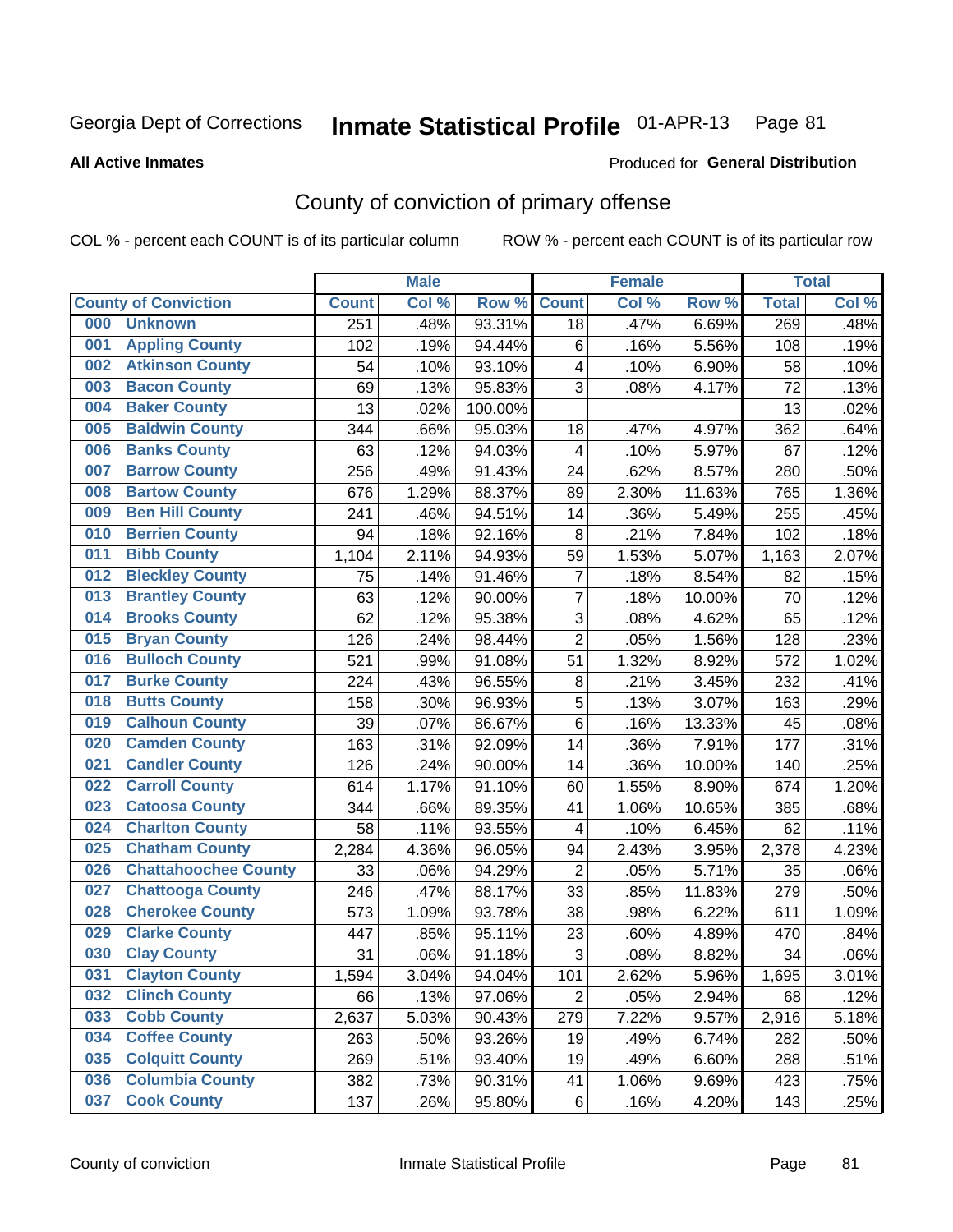#### **All Active Inmates**

#### Produced for **General Distribution**

### County of conviction of primary offense

|                             |                         |                | <b>Male</b> |         |                         | <b>Female</b> |        |              | <b>Total</b> |
|-----------------------------|-------------------------|----------------|-------------|---------|-------------------------|---------------|--------|--------------|--------------|
| <b>County of Conviction</b> |                         | <b>Count</b>   | Col %       | Row %   | <b>Count</b>            | Col %         | Row %  | <b>Total</b> | Col %        |
| 038                         | <b>Coweta County</b>    | 543            | 1.04%       | 93.30%  | 39                      | 1.01%         | 6.70%  | 582          | 1.03%        |
| 039                         | <b>Crawford County</b>  | 18             | .03%        | 100.00% |                         |               |        | 18           | .03%         |
| <b>Crisp County</b><br>040  |                         | 282            | .54%        | 94.63%  | 16                      | .41%          | 5.37%  | 298          | .53%         |
| <b>Dade County</b><br>041   |                         | 109            | .21%        | 90.08%  | 12                      | .31%          | 9.92%  | 121          | .22%         |
| 042                         | <b>Dawson County</b>    | 117            | .22%        | 90.00%  | 13                      | .34%          | 10.00% | 130          | .23%         |
| 043                         | <b>Decatur County</b>   | 330            | .63%        | 91.67%  | 30                      | .78%          | 8.33%  | 360          | .64%         |
| <b>Dekalb County</b><br>044 |                         | 3,222          | 6.15%       | 95.02%  | 169                     | 4.38%         | 4.98%  | 3,391        | 6.03%        |
| <b>Dodge County</b><br>045  |                         | 161            | .31%        | 94.71%  | 9                       | .23%          | 5.29%  | 170          | .30%         |
| <b>Dooly County</b><br>046  |                         | 92             | .18%        | 93.88%  | 6                       | .16%          | 6.12%  | 98           | .17%         |
| 047                         | <b>Dougherty County</b> | 1,004          | 1.92%       | 94.36%  | 60                      | 1.55%         | 5.64%  | 1,064        | 1.89%        |
| 048                         | <b>Douglas County</b>   | 1,331          | 2.54%       | 90.24%  | 144                     | 3.73%         | 9.76%  | 1,475        | 2.62%        |
| <b>Early County</b><br>049  |                         | 92             | .18%        | 94.85%  | 5                       | .13%          | 5.15%  | 97           | .17%         |
| <b>Echols County</b><br>050 |                         | 10             | .02%        | 90.91%  | $\mathbf{1}$            | .03%          | 9.09%  | 11           | .02%         |
| 051                         | <b>Effingham County</b> | 205            | .39%        | 94.04%  | 13                      | .34%          | 5.96%  | 218          | .39%         |
| <b>Elbert County</b><br>052 |                         | 129            | .25%        | 92.81%  | 10                      | .26%          | 7.19%  | 139          | .25%         |
| 053                         | <b>Emanuel County</b>   | 169            | .32%        | 91.35%  | 16                      | .41%          | 8.65%  | 185          | .33%         |
| <b>Evans County</b><br>054  |                         | 105            | .20%        | 96.33%  | $\overline{\mathbf{4}}$ | .10%          | 3.67%  | 109          | .19%         |
| <b>Fannin County</b><br>055 |                         | 102            | .19%        | 90.27%  | 11                      | .28%          | 9.73%  | 113          | .20%         |
| 056                         | <b>Fayette County</b>   | 397            | .76%        | 88.42%  | 52                      | 1.35%         | 11.58% | 449          | .80%         |
| <b>Floyd County</b><br>057  |                         | 812            | 1.55%       | 88.74%  | 103                     | 2.67%         | 11.26% | 915          | 1.63%        |
| 058                         | <b>Forsyth County</b>   | 350            | .67%        | 86.00%  | 57                      | 1.48%         | 14.00% | 407          | .72%         |
| 059                         | <b>Franklin County</b>  | 144            | .27%        | 96.64%  | 5                       | .13%          | 3.36%  | 149          | .26%         |
| <b>Fulton County</b><br>060 |                         | 5,014          | 9.57%       | 95.58%  | 232                     | 6.01%         | 4.42%  | 5,246        | 9.33%        |
| <b>Gilmer County</b><br>061 |                         | 120            | .23%        | 93.02%  | 9                       | .23%          | 6.98%  | 129          | .23%         |
| 062                         | <b>Glascock County</b>  | $\overline{7}$ | .01%        | 87.50%  | 1                       | .03%          | 12.50% | 8            | .01%         |
| 063<br><b>Glynn County</b>  |                         | 453            | .86%        | 94.77%  | 25                      | .65%          | 5.23%  | 478          | .85%         |
| 064                         | <b>Gordon County</b>    | 343            | .65%        | 87.06%  | 51                      | 1.32%         | 12.94% | 394          | .70%         |
| <b>Grady County</b><br>065  |                         | 225            | .43%        | 94.54%  | 13                      | .34%          | 5.46%  | 238          | .42%         |
| 066                         | <b>Greene County</b>    | 134            | .26%        | 93.71%  | 9                       | .23%          | 6.29%  | 143          | .25%         |
| 067                         | <b>Gwinnett County</b>  | 2,526          | 4.82%       | 92.26%  | 212                     | 5.49%         | 7.74%  | 2,738        | 4.87%        |
| 068                         | <b>Habersham County</b> | 107            | .20%        | 96.40%  | 4                       | .10%          | 3.60%  | 111          | .20%         |
| 069<br><b>Hall County</b>   |                         | 722            | 1.38%       | 91.28%  | 69                      | 1.79%         | 8.72%  | 791          | 1.41%        |
| 070                         | <b>Hancock County</b>   | 38             | .07%        | 97.44%  | 1                       | .03%          | 2.56%  | 39           | .07%         |
| 071                         | <b>Haralson County</b>  | 96             | .18%        | 95.05%  | 5                       | .13%          | 4.95%  | 101          | .18%         |
| <b>Harris County</b><br>072 |                         | 119            | .23%        | 94.44%  | $\overline{7}$          | .18%          | 5.56%  | 126          | .22%         |
| <b>Hart County</b><br>073   |                         | 135            | .26%        | 95.07%  | $\overline{7}$          | .18%          | 4.93%  | 142          | .25%         |
| <b>Heard County</b><br>074  |                         | 45             | .09%        | 90.00%  | 5                       | .13%          | 10.00% | 50           | .09%         |
| <b>Henry County</b><br>075  |                         | 614            | 1.17%       | 92.47%  | 50                      | 1.29%         | 7.53%  | 664          | 1.18%        |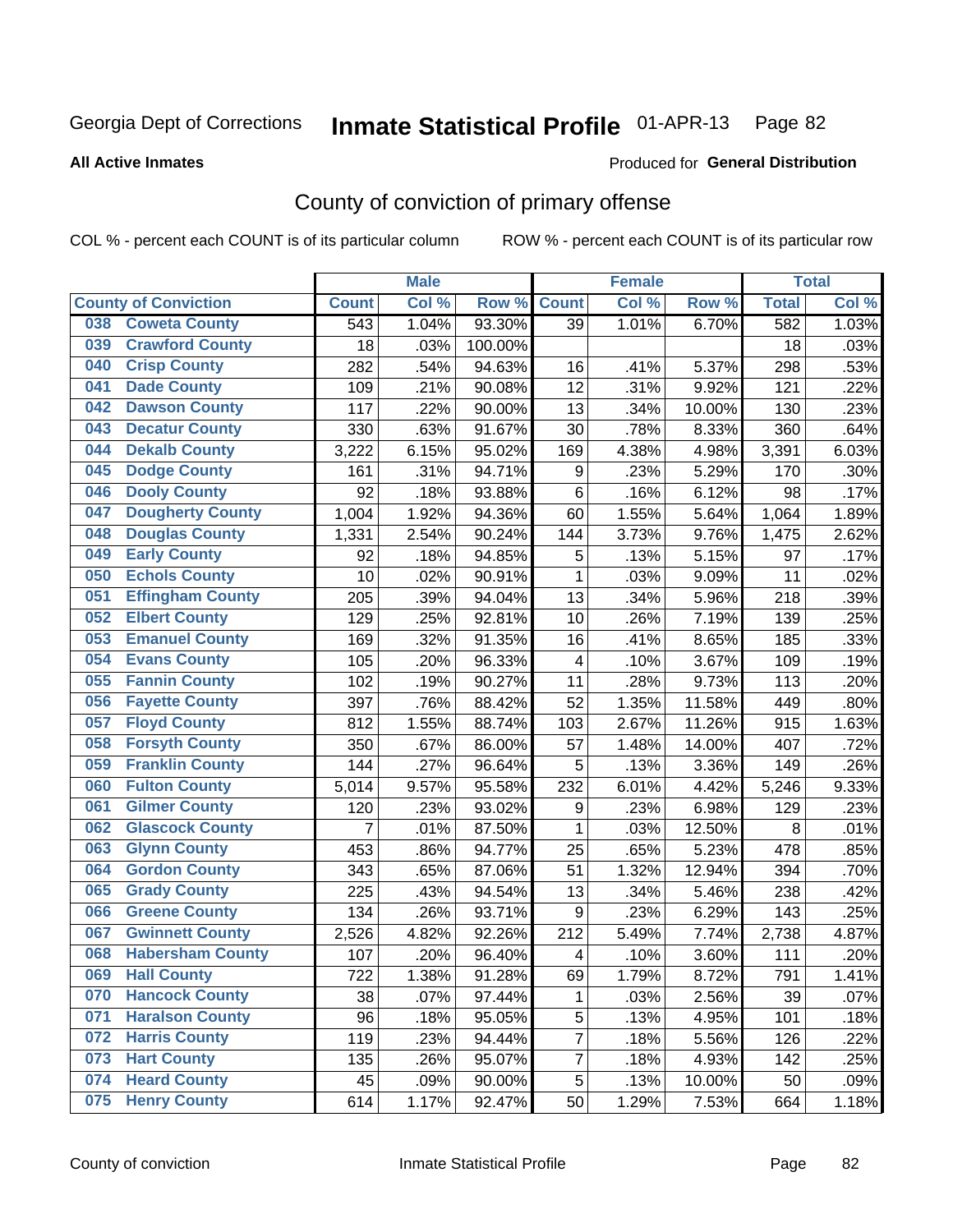**All Active Inmates**

#### Produced for **General Distribution**

### County of conviction of primary offense

|                                 |              | <b>Male</b> |         |                         | <b>Female</b> |        |              | <b>Total</b> |
|---------------------------------|--------------|-------------|---------|-------------------------|---------------|--------|--------------|--------------|
| <b>County of Conviction</b>     | <b>Count</b> | Col %       | Row %   | <b>Count</b>            | Col %         | Row %  | <b>Total</b> | Col %        |
| <b>Houston County</b><br>076    | 706          | 1.35%       | 94.89%  | 38                      | .98%          | 5.11%  | 744          | 1.32%        |
| <b>Irwin County</b><br>077      | 84           | .16%        | 93.33%  | 6                       | .16%          | 6.67%  | 90           | .16%         |
| <b>Jackson County</b><br>078    | 247          | .47%        | 89.82%  | 28                      | .73%          | 10.18% | 275          | .49%         |
| <b>Jasper County</b><br>079     | 69           | .13%        | 90.79%  | $\overline{7}$          | .18%          | 9.21%  | 76           | .14%         |
| <b>Jeff Davis County</b><br>080 | 88           | .17%        | 95.65%  | 4                       | .10%          | 4.35%  | 92           | .16%         |
| 081<br><b>Jefferson County</b>  | 168          | .32%        | 97.11%  | 5                       | .13%          | 2.89%  | 173          | .31%         |
| <b>Jenkins County</b><br>082    | 67           | .13%        | 94.37%  | 4                       | .10%          | 5.63%  | 71           | .13%         |
| <b>Johnson County</b><br>083    | 53           | .10%        | 92.98%  | 4                       | .10%          | 7.02%  | 57           | .10%         |
| <b>Jones County</b><br>084      | 222          | .42%        | 89.16%  | 27                      | .70%          | 10.84% | 249          | .44%         |
| <b>Lamar County</b><br>085      | 83           | .16%        | 94.32%  | 5                       | .13%          | 5.68%  | 88           | .16%         |
| <b>Lanier County</b><br>086     | 52           | .10%        | 98.11%  | 1                       | .03%          | 1.89%  | 53           | .09%         |
| <b>Laurens County</b><br>087    | 326          | .62%        | 93.95%  | 21                      | .54%          | 6.05%  | 347          | .62%         |
| <b>Lee County</b><br>088        | 76           | .15%        | 89.41%  | $\boldsymbol{9}$        | .23%          | 10.59% | 85           | .15%         |
| <b>Liberty County</b><br>089    | 326          | .62%        | 94.49%  | 19                      | .49%          | 5.51%  | 345          | .61%         |
| <b>Lincoln County</b><br>090    | 27           | .05%        | 93.10%  | $\mathbf 2$             | .05%          | 6.90%  | 29           | .05%         |
| <b>Long County</b><br>091       | 84           | .16%        | 94.38%  | 5                       | .13%          | 5.62%  | 89           | .16%         |
| <b>Lowndes County</b><br>092    | 577          | 1.10%       | 94.59%  | 33                      | .85%          | 5.41%  | 610          | 1.08%        |
| <b>Lumpkin County</b><br>093    | 97           | .19%        | 92.38%  | 8                       | .21%          | 7.62%  | 105          | .19%         |
| <b>Macon County</b><br>094      | 62           | .12%        | 96.88%  | $\overline{c}$          | .05%          | 3.13%  | 64           | .11%         |
| <b>Madison County</b><br>095    | 97           | .19%        | 92.38%  | 8                       | .21%          | 7.62%  | 105          | .19%         |
| <b>Marion County</b><br>096     | 29           | .06%        | 96.67%  | $\mathbf{1}$            | .03%          | 3.33%  | 30           | .05%         |
| <b>Mcduffie County</b><br>097   | 200          | .38%        | 94.79%  | 11                      | .28%          | 5.21%  | 211          | .38%         |
| <b>Mcintosh County</b><br>098   | 82           | .16%        | 95.35%  | $\overline{\mathbf{4}}$ | .10%          | 4.65%  | 86           | .15%         |
| <b>Meriwether County</b><br>099 | 198          | .38%        | 95.19%  | 10                      | .26%          | 4.81%  | 208          | .37%         |
| <b>Miller County</b><br>100     | 36           | .07%        | 100.00% |                         |               |        | 36           | .06%         |
| <b>Mitchell County</b><br>101   | 222          | .42%        | 91.74%  | 20                      | .52%          | 8.26%  | 242          | .43%         |
| <b>Monroe County</b><br>102     | 159          | .30%        | 89.83%  | 18                      | .47%          | 10.17% | 177          | .31%         |
| <b>Montgomery County</b><br>103 | 48           | .09%        | 94.12%  | 3                       | .08%          | 5.88%  | 51           | .09%         |
| <b>Morgan County</b><br>104     | 157          | .30%        | 93.45%  | 11                      | .28%          | 6.55%  | 168          | .30%         |
| <b>Murray County</b><br>105     | 169          | .32%        | 91.35%  | 16                      | $.41\%$       | 8.65%  | 185          | .33%         |
| <b>Muscogee County</b><br>106   | 1,460        | 2.79%       | 95.05%  | 76                      | 1.97%         | 4.95%  | 1,536        | 2.73%        |
| 107<br><b>Newton County</b>     | 705          | 1.35%       | 92.16%  | 60                      | 1.55%         | 7.84%  | 765          | 1.36%        |
| <b>Oconee County</b><br>108     | 51           | .10%        | 96.23%  | $\overline{2}$          | .05%          | 3.77%  | 53           | .09%         |
| <b>Oglethorpe County</b><br>109 | 57           | .11%        | 93.44%  | 4                       | .10%          | 6.56%  | 61           | .11%         |
| <b>Paulding County</b><br>110   | 312          | .60%        | 91.76%  | 28                      | .73%          | 8.24%  | 340          | .60%         |
| <b>Peach County</b><br>111      | 86           | .16%        | 97.73%  | $\overline{2}$          | .05%          | 2.27%  | 88           | .16%         |
| <b>Pickens County</b><br>112    | 102          | .19%        | 92.73%  | 8                       | .21%          | 7.27%  | 110          | .20%         |
| <b>Pierce County</b><br>$113$   | 72           | .14%        | 96.00%  | 3                       | .08%          | 4.00%  | 75           | .13%         |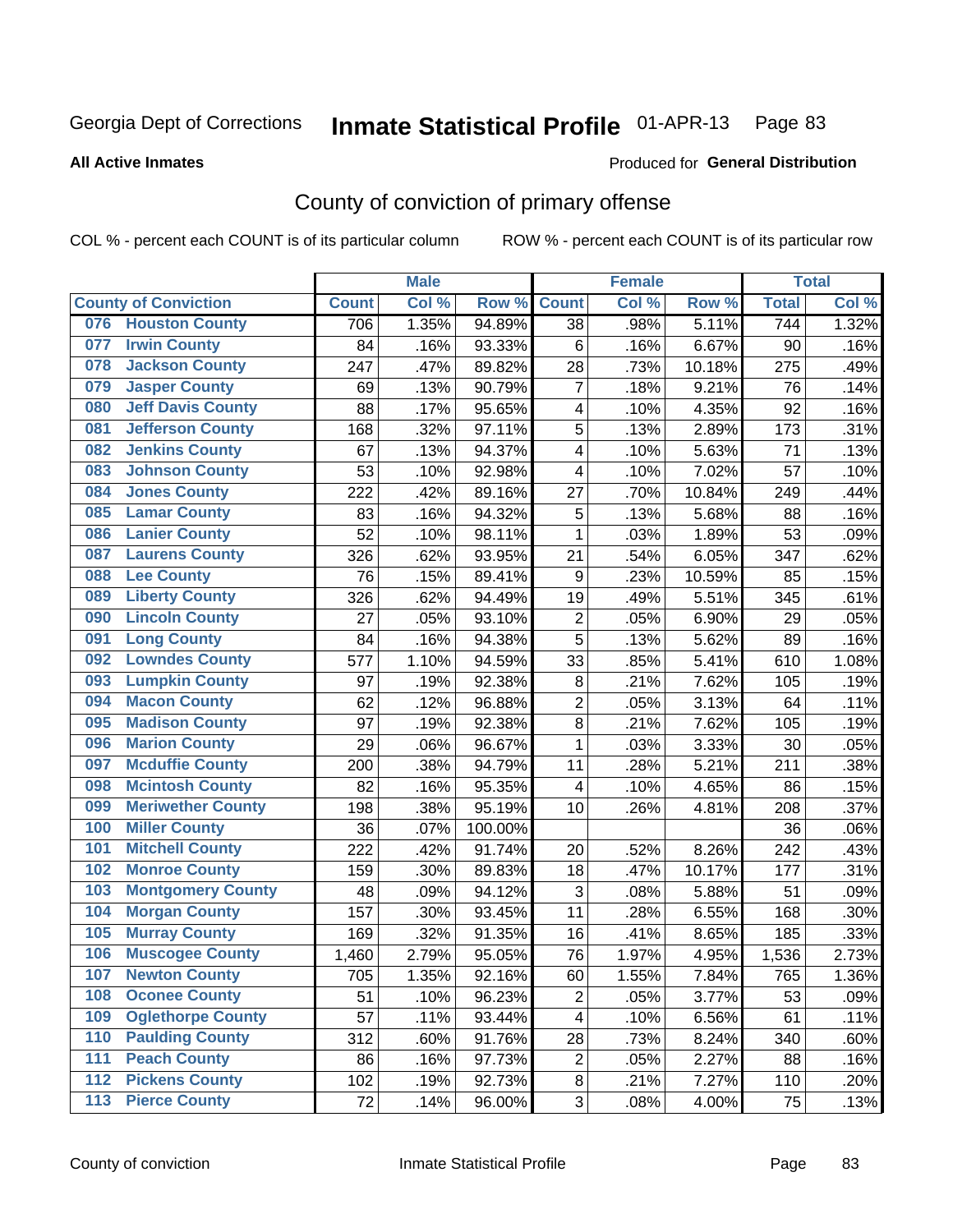Produced for **General Distribution**

#### **All Active Inmates**

### County of conviction of primary offense

|                                          |              | <b>Male</b> |         |                         | <b>Female</b> |        |              | <b>Total</b> |
|------------------------------------------|--------------|-------------|---------|-------------------------|---------------|--------|--------------|--------------|
| <b>County of Conviction</b>              | <b>Count</b> | Col %       | Row %   | <b>Count</b>            | Col %         | Row %  | <b>Total</b> | Col %        |
| 114 Pike County                          | 45           | .09%        | 90.00%  | $\overline{5}$          | .13%          | 10.00% | 50           | .09%         |
| <b>Polk County</b><br>$\overline{115}$   | 171          | .33%        | 92.93%  | 13                      | .34%          | 7.07%  | 184          | .33%         |
| <b>Pulaski County</b><br>116             | 65           | .12%        | 92.86%  | 5                       | .13%          | 7.14%  | 70           | .12%         |
| 117<br><b>Putnam County</b>              | 170          | .32%        | 91.89%  | 15                      | .39%          | 8.11%  | 185          | .33%         |
| <b>Quitman County</b><br>118             | 20           | .04%        | 100.00% |                         |               |        | 20           | .04%         |
| <b>Rabun County</b><br>119               | 50           | .10%        | 89.29%  | 6                       | .16%          | 10.71% | 56           | .10%         |
| <b>Randolph County</b><br>120            | 75           | .14%        | 94.94%  | $\overline{4}$          | .10%          | 5.06%  | 79           | .14%         |
| <b>Richmond County</b><br>121            | 1,928        | 3.68%       | 94.23%  | 118                     | 3.06%         | 5.77%  | 2,046        | 3.64%        |
| <b>Rockdale County</b><br>122            | 465          | .89%        | 94.13%  | 29                      | .75%          | 5.87%  | 494          | .88%         |
| <b>Schley County</b><br>123              | 22           | .04%        | 95.65%  | 1                       | .03%          | 4.35%  | 23           | .04%         |
| <b>Screven County</b><br>124             | 141          | .27%        | 94.63%  | 8                       | .21%          | 5.37%  | 149          | .26%         |
| <b>Seminole County</b><br>125            | 70           | .13%        | 89.74%  | 8                       | .21%          | 10.26% | 78           | .14%         |
| <b>Spalding County</b><br>126            | 572          | 1.09%       | 92.41%  | 47                      | 1.22%         | 7.59%  | 619          | 1.10%        |
| <b>Stephens County</b><br>127            | 165          | .31%        | 93.75%  | 11                      | .28%          | 6.25%  | 176          | .31%         |
| <b>Stewart County</b><br>128             | 33           | .06%        | 97.06%  | $\mathbf{1}$            | .03%          | 2.94%  | 34           | .06%         |
| <b>Sumter County</b><br>129              | 234          | .45%        | 95.12%  | 12                      | .31%          | 4.88%  | 246          | .44%         |
| <b>Talbot County</b><br>130              | 55           | .10%        | 94.83%  | 3                       | .08%          | 5.17%  | 58           | .10%         |
| <b>Taliaferro County</b><br>131          | 25           | .05%        | 83.33%  | 5                       | .13%          | 16.67% | 30           | .05%         |
| <b>Tattnall County</b><br>132            | 208          | .40%        | 93.27%  | 15                      | .39%          | 6.73%  | 223          | .40%         |
| <b>Taylor County</b><br>133              | 78           | .15%        | 95.12%  | 4                       | .10%          | 4.88%  | 82           | .15%         |
| <b>Telfair County</b><br>134             | 95           | .18%        | 91.35%  | $\mathsf g$             | .23%          | 8.65%  | 104          | .18%         |
| <b>Terrell County</b><br>135             | 78           | .15%        | 97.50%  | $\overline{2}$          | .05%          | 2.50%  | 80           | .14%         |
| <b>Thomas County</b><br>136              | 231          | .44%        | 94.67%  | 13                      | .34%          | 5.33%  | 244          | .43%         |
| <b>Tift County</b><br>137                | 291          | .56%        | 96.68%  | 10                      | .26%          | 3.32%  | 301          | .54%         |
| <b>Toombs County</b><br>138              | 355          | .68%        | 91.26%  | 34                      | .88%          | 8.74%  | 389          | .69%         |
| <b>Towns County</b><br>139               | 39           | .07%        | 88.64%  | $\mathbf 5$             | .13%          | 11.36% | 44           | .08%         |
| <b>Treutlen County</b><br>140            | 87           | .17%        | 96.67%  | 3                       | .08%          | 3.33%  | 90           | .16%         |
| <b>Troup County</b><br>141               | 649          | 1.24%       | 91.41%  | 61                      | 1.58%         | 8.59%  | 710          | 1.26%        |
| <b>Turner County</b><br>142              | 66           | .13%        | 95.65%  | 3                       | .08%          | 4.35%  | 69           | .12%         |
| <b>Twiggs County</b><br>$\overline{143}$ | 76           | .15%        | 95.00%  | $\overline{\mathbf{4}}$ | .10%          | 5.00%  | 80           | .14%         |
| <b>Union County</b><br>144               | 78           | .15%        | 85.71%  | 13                      | .34%          | 14.29% | 91           | .16%         |
| 145<br><b>Upson County</b>               | 173          | .33%        | 95.05%  | 9                       | .23%          | 4.95%  | 182          | .32%         |
| <b>Walker County</b><br>146              | 402          | .77%        | 89.53%  | 47                      | 1.22%         | 10.47% | 449          | .80%         |
| <b>Walton County</b><br>147              | 529          | 1.01%       | 89.81%  | 60                      | 1.55%         | 10.19% | 589          | 1.05%        |
| <b>Ware County</b><br>148                | 332          | .63%        | 93.52%  | 23                      | .60%          | 6.48%  | 355          | .63%         |
| <b>Warren County</b><br>149              | 50           | .10%        | 96.15%  | $\overline{2}$          | .05%          | 3.85%  | 52           | .09%         |
| <b>Washington County</b><br>150          | 197          | .38%        | 89.95%  | 22                      | .57%          | 10.05% | 219          | .39%         |
| <b>Wayne County</b><br>151               | 131          | .25%        | 90.97%  | 13                      | .34%          | 9.03%  | 144          | .26%         |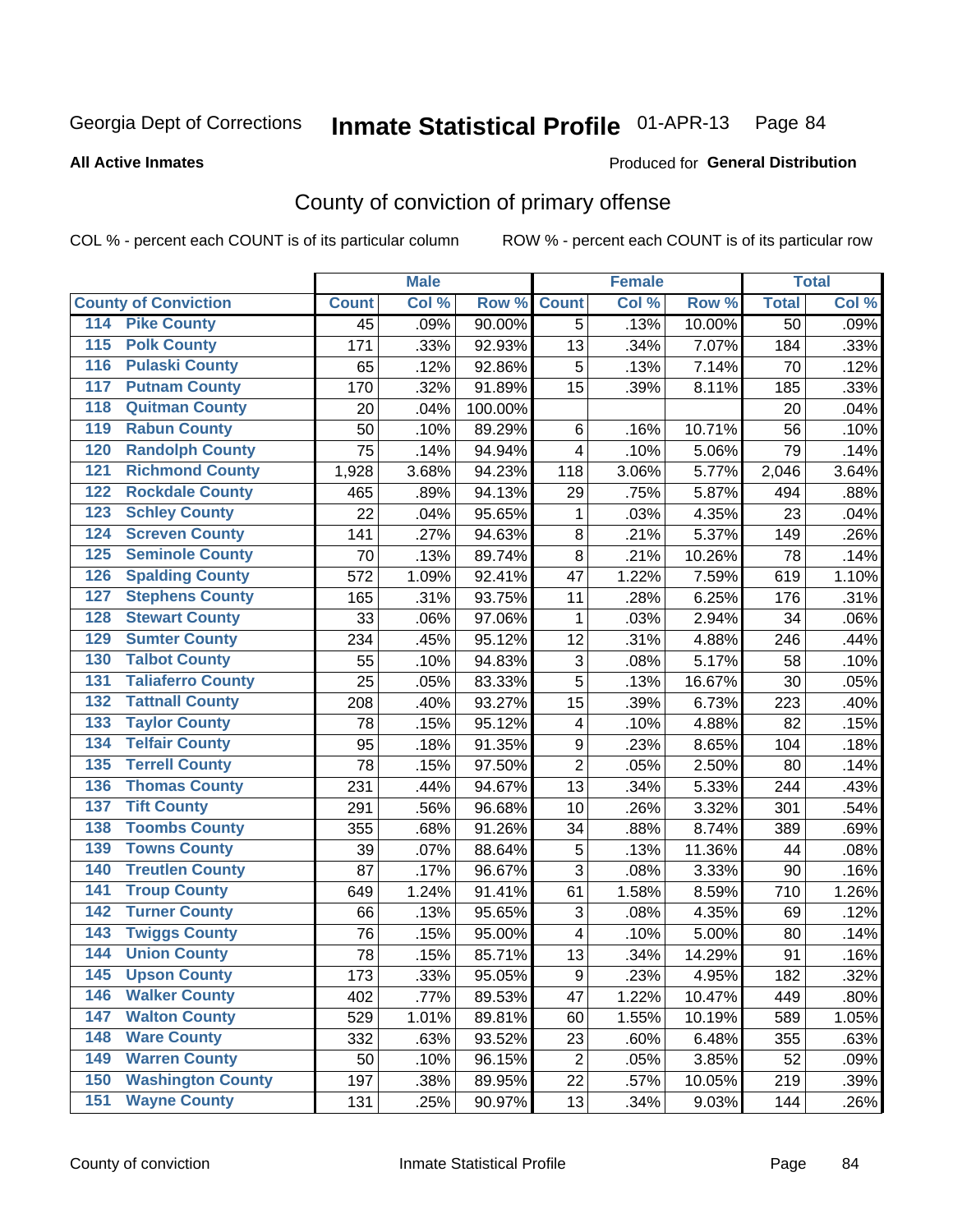**All Active Inmates**

#### Produced for **General Distribution**

### County of conviction of primary offense

|                                |              | <b>Male</b> |             |       | <b>Female</b> |          |              | <b>Total</b> |
|--------------------------------|--------------|-------------|-------------|-------|---------------|----------|--------------|--------------|
| <b>County of Conviction</b>    | <b>Count</b> | Col %       | Row % Count |       | Col %         | Row %    | <b>Total</b> | Col %        |
| <b>Webster County</b><br>152   | 9            | $.02\%$     | 100.00%     |       |               |          | 9            | .02%         |
| <b>Wheeler County</b><br>153   | 33           | $.06\%$     | 97.06%      |       | .03%          | 2.94%    | 34           | .06%         |
| <b>White County</b><br>154     | 111          | .21%        | 87.40%      | 16    | .41%          | 12.60%   | 127          | .23%         |
| <b>Whitfield County</b><br>155 | 619          | 1.18%       | 90.63%      | 64    | 1.66%         | 9.37%    | 683          | 1.21%        |
| <b>Wilcox County</b><br>156    | 47           | .09%        | 87.04%      |       | .18%          | 12.96%   | 54           | .10%         |
| <b>Wilkes County</b><br>157    | 72           | .14%        | 94.74%      | 4     | .10%          | 5.26%    | 76           | .14%         |
| <b>Wilkinson County</b><br>158 | 47           | .09%        | 94.00%      | 3     | $.08\%$       | $6.00\%$ | 50           | .09%         |
| <b>Worth County</b><br>159     | 115          | .22%        | 94.26%      |       | .18%          | 5.74%    | 122          | .22%         |
| <b>Total Rported</b>           | 52,384       | 100%        | 93.13%      | 3,862 | 100%          | 6.87%    | 56,246       | 100%         |

| <b>Not Reported</b> |        |       |        |
|---------------------|--------|-------|--------|
| <b>Grand Total</b>  | 52,384 | 3,862 | 56,246 |

| Mode (most frequent) | <b>Fulton County</b> | <b>Cobb County</b> | <b>Fulton County</b> |
|----------------------|----------------------|--------------------|----------------------|
|                      |                      |                    |                      |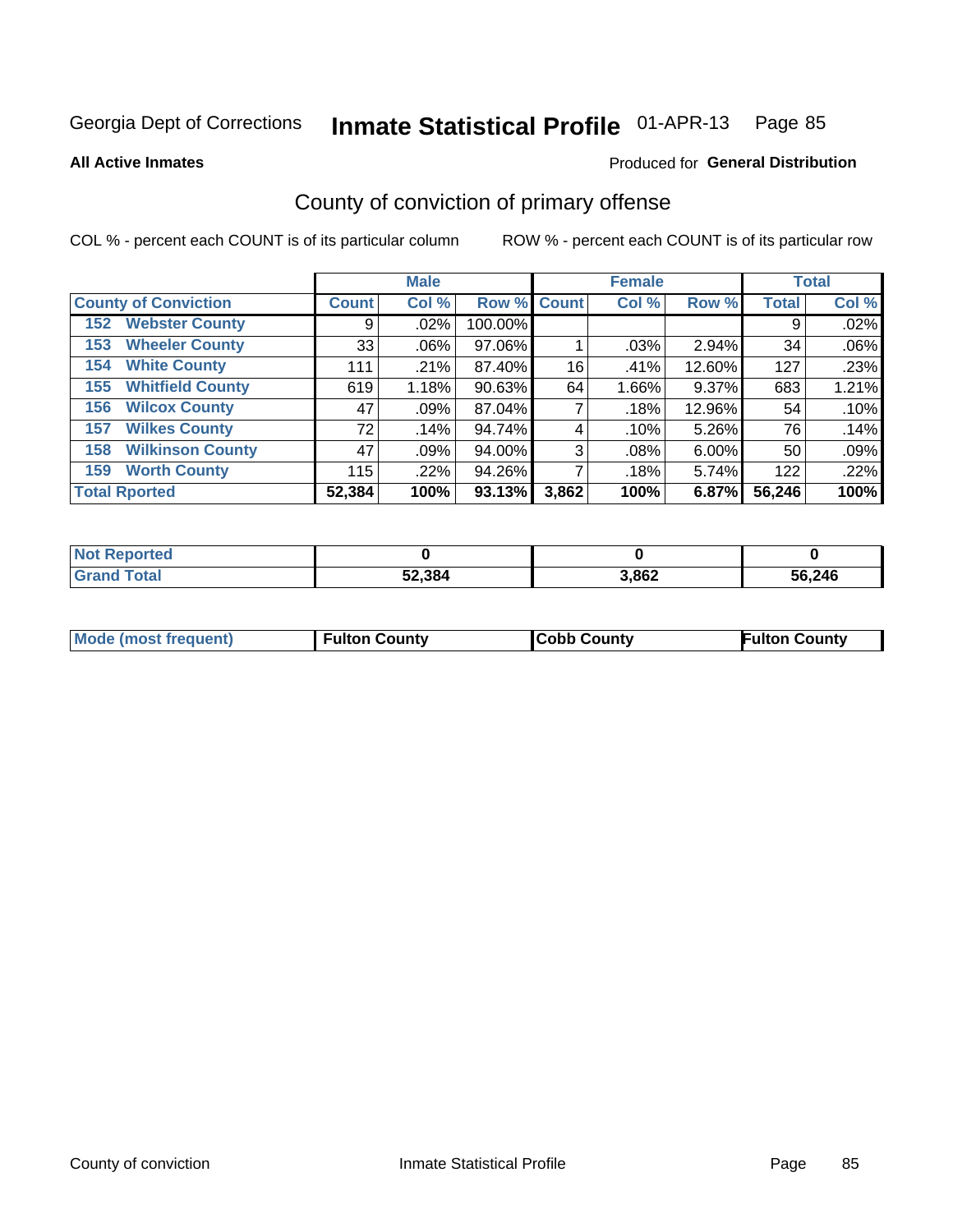Produced for **General Distribution**

#### **All Active Inmates**

### Circuit of conviction of primary offense

|                         |                                 |              | <b>Male</b> |        |              | <b>Female</b> |          |              | <b>Total</b> |
|-------------------------|---------------------------------|--------------|-------------|--------|--------------|---------------|----------|--------------|--------------|
|                         | <b>Circuit of Conviction</b>    | <b>Count</b> | Col %       | Row %  | <b>Count</b> | Col %         | Row %    | <b>Total</b> | Col %        |
| $\overline{1}$          | <b>Alapaha Circuit</b>          | 403          | .77%        | 95.05% | 21           | .55%          | 4.95%    | 424          | .76%         |
| $\overline{2}$          | <b>Alcovy Circuit</b>           | 1,234        | 2.37%       | 91.14% | 120          | 3.12%         | 8.86%    | 1,354        | 2.42%        |
| $\overline{\mathbf{3}}$ | <b>Atlanta Circuit</b>          | 5,014        | 9.62%       | 95.58% | 232          | 6.04%         | 4.42%    | 5,246        | 9.37%        |
| 4                       | <b>Atlantic Circuit</b>         | 931          | 1.79%       | 95.00% | 49           | 1.27%         | 5.00%    | 980          | 1.75%        |
| 5                       | <b>Augusta Circuit</b>          | 2,534        | 4.86%       | 93.82% | 167          | 4.34%         | 6.18%    | 2,701        | 4.83%        |
| $\overline{\mathbf{6}}$ | <b>Blue Ridge Circuit</b>       | 573          | 1.10%       | 93.78% | 38           | .99%          | 6.22%    | 611          | 1.09%        |
| $\overline{\mathbf{7}}$ | <b>Brunswick Circuit</b>        | 937          | 1.80%       | 93.79% | 62           | 1.61%         | 6.21%    | 999          | 1.78%        |
| 8                       | <b>Chattahoochee Circuit</b>    | 1,774        | 3.40%       | 95.02% | 93           | 2.42%         | 4.98%    | 1,867        | 3.34%        |
| $\overline{9}$          | <b>Cherokee Circuit</b>         | 1,019        | 1.95%       | 87.92% | 140          | 3.64%         | 12.08%   | 1,159        | 2.07%        |
| 10                      | <b>Clayton Circuit</b>          | 1,594        | 3.06%       | 94.04% | 101          | 2.63%         | 5.96%    | 1,695        | 3.03%        |
| 11                      | <b>Cobb Circuit</b>             | 2,637        | 5.06%       | 90.43% | 279          | 7.26%         | 9.57%    | 2,916        | 5.21%        |
| 12                      | <b>Conasauga Circuit</b>        | 788          | 1.51%       | 90.78% | 80           | 2.08%         | 9.22%    | 868          | 1.55%        |
| 13                      | <b>Cordele Circuit</b>          | 662          | 1.27%       | 93.90% | 43           | 1.12%         | 6.10%    | 705          | 1.26%        |
| 14                      | <b>Coweta Circuit</b>           | 2,049        | 3.93%       | 92.13% | 175          | 4.55%         | 7.87%    | 2,224        | 3.97%        |
| 15                      | <b>Dougherty Circuit</b>        | 1,004        | 1.93%       | 94.36% | 60           | 1.56%         | 5.64%    | 1,064        | 1.90%        |
| 16                      | <b>Dublin Circuit</b>           | 542          | 1.04%       | 94.43% | 32           | .83%          | 5.57%    | 574          | 1.03%        |
| 17                      | <b>Eastern Circuit</b>          | 2,284        | 4.38%       | 96.05% | 94           | 2.45%         | 3.95%    | 2,378        | 4.25%        |
| 18                      | <b>Flint Circuit</b>            | 614          | 1.18%       | 92.47% | 50           | 1.30%         | 7.53%    | 664          | 1.19%        |
| 19                      | <b>Griffin Circuit</b>          | 1,187        | 2.28%       | 91.31% | 113          | 2.94%         | 8.69%    | 1,300        | 2.32%        |
| 20                      | <b>Gwinnett Circuit</b>         | 2,526        | 4.85%       | 92.26% | 212          | 5.52%         | 7.74%    | 2,738        | 4.89%        |
| $\overline{21}$         | <b>Houston Circuit</b>          | 706          | 1.35%       | 94.89% | 38           | .99%          | 5.11%    | 744          | 1.33%        |
| $\overline{22}$         | <b>Lookout Mountain Circuit</b> | 1,101        | 2.11%       | 89.22% | 133          | 3.46%         | 10.78%   | 1,234        | 2.20%        |
| 23                      | <b>Macon Circuit</b>            | 1,208        | 2.32%       | 95.19% | 61           | 1.59%         | 4.81%    | 1,269        | 2.27%        |
| 24                      | <b>Middle Circuit</b>           | 1,015        | 1.95%       | 91.77% | 91           | 2.37%         | 8.23%    | 1,106        | 1.98%        |
| 25                      | <b>Mountain Circuit</b>         | 322          | .62%        | 93.88% | 21           | .55%          | 6.12%    | 343          | .61%         |
| 26                      | <b>Northeastern Circuit</b>     | 839          | 1.61%       | 91.10% | 82           | 2.13%         | 8.90%    | 921          | 1.65%        |
| $\overline{27}$         | <b>Northern Circuit</b>         | 562          | 1.08%       | 94.30% | 34           | .88%          | 5.70%    | 596          | 1.06%        |
| 28                      | <b>Ocmulgee Circuit</b>         | 1,181        | 2.27%       | 92.85% | 91           | 2.37%         | 7.15%    | 1,272        | 2.27%        |
| 29                      | <b>Oconee Circuit</b>           | 477          | .91%        | 93.35% | 34           | .88%          | 6.65%    | 511          | .91%         |
| 30                      | <b>Ogeechee Circuit</b>         | 934          | 1.79%       | 92.48% | 76           | 1.98%         | 7.52%    | 1,010        | 1.80%        |
| $\overline{31}$         | <b>Pataula Circuit</b>          | 402          | .77%        | 94.81% | 22           | .57%          | 5.19%    | 424          | .76%         |
| 32                      | <b>Piedmont Circuit</b>         | 566          | 1.09%       | 91.00% | 56           | 1.46%         | $9.00\%$ | 622          | 1.11%        |
| 33                      | <b>Rome Circuit</b>             | 812          | 1.56%       | 88.74% | 103          | 2.68%         | 11.26%   | 915          | 1.63%        |
| 34                      | <b>South Georgia Circuit</b>    | 829          | 1.59%       | 92.32% | 69           | 1.80%         | 7.68%    | 898          | 1.60%        |
| 35                      | <b>Southern Circuit</b>         | 1,149        | 2.20%       | 94.33% | 69           | 1.80%         | 5.67%    | 1,218        | 2.18%        |
| 36                      | <b>Southwestern Circuit</b>     | 436          | .84%        | 94.58% | 25           | .65%          | 5.42%    | 461          | .82%         |
| 37                      | <b>Stone Mountain Circuit</b>   | 3,222        | 6.18%       | 95.02% | 169          | 4.40%         | 4.98%    | 3,391        | 6.06%        |
| 38                      | <b>Tallapoosa Circuit</b>       | 267          | .51%        | 93.68% | 18           | .47%          | 6.32%    | 285          | .51%         |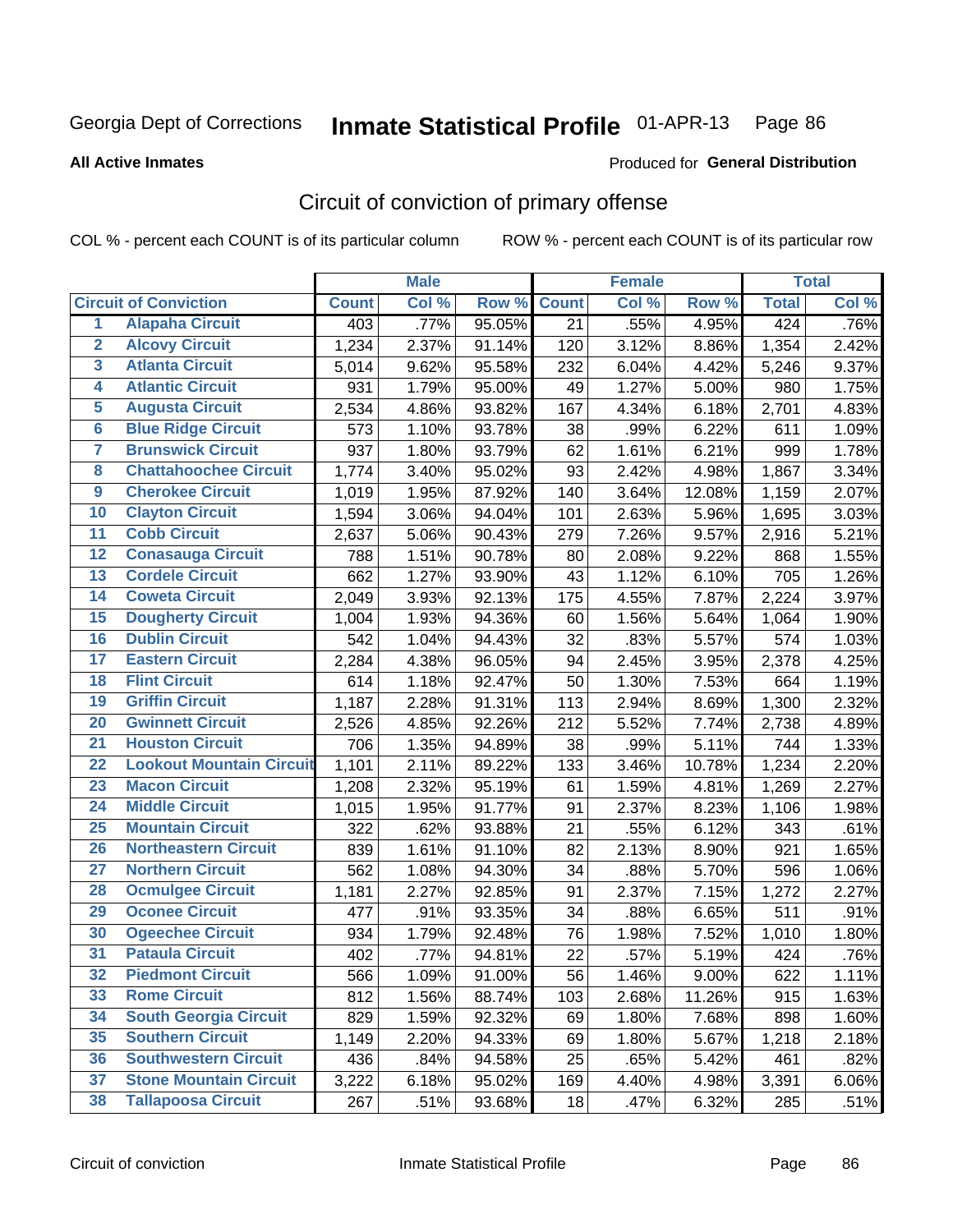Produced for **General Distribution**

#### **All Active Inmates**

# Circuit of conviction of primary offense

|                                   |              | <b>Male</b> |        |              | <b>Female</b> |        |              | <b>Total</b> |
|-----------------------------------|--------------|-------------|--------|--------------|---------------|--------|--------------|--------------|
| <b>Circuit of Conviction</b>      | <b>Count</b> | Col %       | Row %  | <b>Count</b> | Col %         | Row %  | <b>Total</b> | Col %        |
| <b>Tifton Circuit</b><br>39       | 556          | 1.07%       | 95.53% | 26           | .68%          | 4.47%  | 582          | 1.04%        |
| <b>Toombs Circuit</b><br>40       | 381          | .73%        | 93.84% | 25           | .65%          | 6.16%  | 406          | .73%         |
| <b>Waycross Circuit</b><br>41     | 857          | 1.64%       | 93.56% | 59           | 1.53%         | 6.44%  | 916          | 1.64%        |
| <b>Western Circuit</b><br>42      | 498          | .96%        | 95.22% | 25           | .65%          | 4.78%  | 523          | .93%         |
| <b>Rockdale Circuit</b><br>43     | 465          | .89%        | 94.13% | 29           | .75%          | 5.87%  | 494          | .88%         |
| <b>Douglas Circuit</b><br>44      | 1,331        | 2.55%       | 90.24% | 144          | 3.75%         | 9.76%  | 1,475        | 2.64%        |
| 45<br><b>Appalachian Circuit</b>  | 324          | .62%        | 92.05% | 28           | .73%          | 7.95%  | 352          | .63%         |
| <b>Enotah Circuit</b><br>46       | 325          | .62%        | 88.56% | 42           | 1.09%         | 11.44% | 367          | .66%         |
| <b>Bell-Forsyth Circuit</b><br>47 | 350          | .67%        | 86.00% | 57           | 1.48%         | 14.00% | 407          | .73%         |
| <b>Towaliga Circuit</b><br>48     | 400          | .77%        | 93.46% | 28           | .73%          | 6.54%  | 428          | .76%         |
| <b>Paulding Circuit</b><br>49     | 312          | $.60\%$     | 91.76% | 28           | .73%          | 8.24%  | 340          | .61%         |
| <b>Total Rported</b>              | 52,133       | 100%        | 93.13% | 3,844        | 100%          | 6.87%  | 55,977       | 100%         |

| тeс | OE.<br>ZJ I | 1 ៦   | 269        |
|-----|-------------|-------|------------|
|     | 52,384      | 3,862 | .246<br>56 |

| M<br>- - -<br>.<br>.<br>⊂opp<br>нс |
|------------------------------------|
|------------------------------------|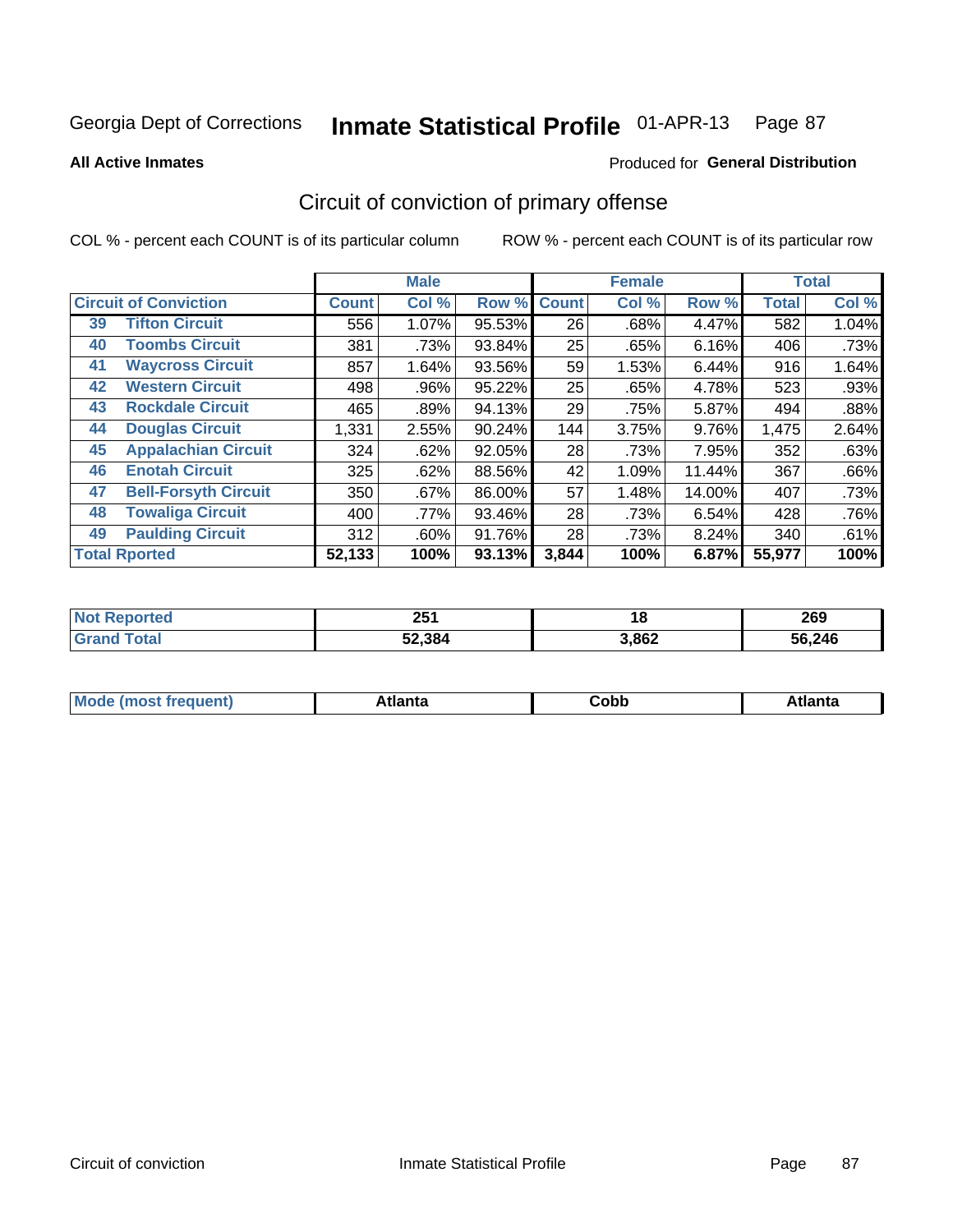#### **All Active Inmates**

#### Produced for **General Distribution**

#### Years served (jail + prison) in this incarceration

|                       |              | <b>Male</b> |         |                | <b>Female</b> |       |              | <b>Total</b> |
|-----------------------|--------------|-------------|---------|----------------|---------------|-------|--------------|--------------|
| <b>Years Served</b>   | <b>Count</b> | Col %       | Row %   | <b>Count</b>   | Col %         | Row % | <b>Total</b> | Col %        |
| Less than one year    | 10,174       | 19.42%      | 90.69%  | 1,045          | 27.06%        | 9.31% | 11,219       | 19.95%       |
| 1 to 1.99 years       | 9,165        | 17.50%      | 91.66%  | 834            | 21.60%        | 8.34% | 9,999        | 17.78%       |
| 2 to 2.99 years       | 6,408        | 12.23%      | 92.59%  | 513            | 13.28%        | 7.41% | 6,921        | 12.30%       |
| 3 to 3.99 years       | 4,653        | 8.88%       | 92.93%  | 354            | 9.17%         | 7.07% | 5,007        | 8.90%        |
| 4 to 4.99 years       | 2,842        | 5.43%       | 93.18%  | 208            | 5.39%         | 6.82% | 3,050        | 5.42%        |
| 5 to 5.99 years       | 2,975        | 5.68%       | 93.88%  | 194            | 5.02%         | 6.12% | 3,169        | 5.63%        |
| 6 to 6.99 years       | 2,384        | 4.55%       | 94.53%  | 138            | 3.57%         | 5.47% | 2,522        | 4.48%        |
| 7 to 7.99 years       | 1,756        | 3.35%       | 93.80%  | 116            | 3.00%         | 6.20% | 1,872        | 3.33%        |
| 8 to 8.99 years       | 1,438        | 2.75%       | 95.04%  | 75             | 1.94%         | 4.96% | 1,513        | 2.69%        |
| 9 to 9.99 years       | 1,343        | 2.56%       | 94.91%  | 72             | 1.86%         | 5.09% | 1,415        | 2.52%        |
| 10 to 10.99 years     | 1,029        | 1.96%       | 95.28%  | 51             | 1.32%         | 4.72% | 1,080        | 1.92%        |
| 11 to 11.99 years     | 919          | 1.75%       | 96.13%  | 37             | 0.96%         | 3.87% | 956          | 1.70%        |
| 12 to 12.99 years     | 805          | 1.54%       | 96.87%  | 26             | 0.67%         | 3.13% | 831          | 1.48%        |
| 13 to 13.99 years     | 731          | 1.40%       | 95.93%  | 31             | 0.80%         | 4.07% | 762          | 1.35%        |
| 14 to 14.99 years     | 686          | 1.31%       | 95.01%  | 36             | 0.93%         | 4.99% | 722          | 1.28%        |
| 15 to 15.99 years     | 648          | 1.24%       | 97.30%  | 18             | 0.47%         | 2.70% | 666          | 1.18%        |
| 16 to 16.99 years     | 589          | 1.12%       | 96.72%  | 20             | 0.52%         | 3.28% | 609          | 1.08%        |
| 17 to 17.99 years     | 547          | 1.04%       | 97.50%  | 14             | 0.36%         | 2.50% | 561          | 1.00%        |
| 18 to 18.99 years     | 465          | 0.89%       | 96.67%  | 16             | 0.41%         | 3.33% | 481          | 0.86%        |
| 19 to 19.99 years     | 435          | 0.83%       | 96.45%  | 16             | 0.41%         | 3.55% | 451          | 0.80%        |
| 20 to 20.99 years     | 313          | 0.60%       | 96.90%  | 10             | 0.26%         | 3.10% | 323          | 0.57%        |
| 21 to 21.99 years     | 293          | 0.56%       | 97.02%  | 9              | 0.23%         | 2.98% | 302          | 0.54%        |
| 22 to 22.99 years     | 236          | 0.45%       | 96.72%  | 8              | 0.21%         | 3.28% | 244          | 0.43%        |
| 23 to 23.99 years     | 189          | 0.36%       | 98.44%  | 3              | 0.08%         | 1.56% | 192          | 0.34%        |
| 24 to 24.99 years     | 179          | 0.34%       | 99.44%  | 1              | 0.03%         | 0.56% | 180          | 0.32%        |
| 25 to 25.99 years     | 171          | 0.33%       | 97.16%  | 5              | 0.13%         | 2.84% | 176          | 0.31%        |
| 26 to 26.99 years     | 119          | 0.23%       | 100.00% |                |               |       | 119          | 0.21%        |
| 27 to 27.99 years     | 118          | 0.23%       | 97.52%  | 3              | 0.08%         | 2.48% | 121          | 0.22%        |
| 28 to 28.99 years     | 92           | 0.18%       | 98.92%  | 1              | 0.03%         | 1.08% | 93           | 0.17%        |
| 29 to 29.99 years     | 80           | 0.15%       | 98.77%  | $\mathbf 1$    | 0.03%         | 1.23% | 81           | 0.14%        |
| Thirty + years        | 602          | 1.15%       | 98.85%  | $\overline{7}$ | 0.18%         | 1.15% | 609          | 1.08%        |
| <b>Total Reported</b> | 52,384       | 100%        | 93.13%  | 3,862          | 100%          | 6.87% | 56,246       | 100%         |

| NO.<br>ı tea         |        |       |        |
|----------------------|--------|-------|--------|
| υιαι<br>$\mathbf{v}$ | 52,384 | 3,862 | 56,246 |

| <b>Mean</b><br>(average) | 5.76               | 3.68               | 5.62          |
|--------------------------|--------------------|--------------------|---------------|
| Median (middle)          | 3.08               | 2.09               | 2.99          |
| Mode (most frequent)     | Less than one year | Less than one year | Less than one |
|                          |                    |                    | vear          |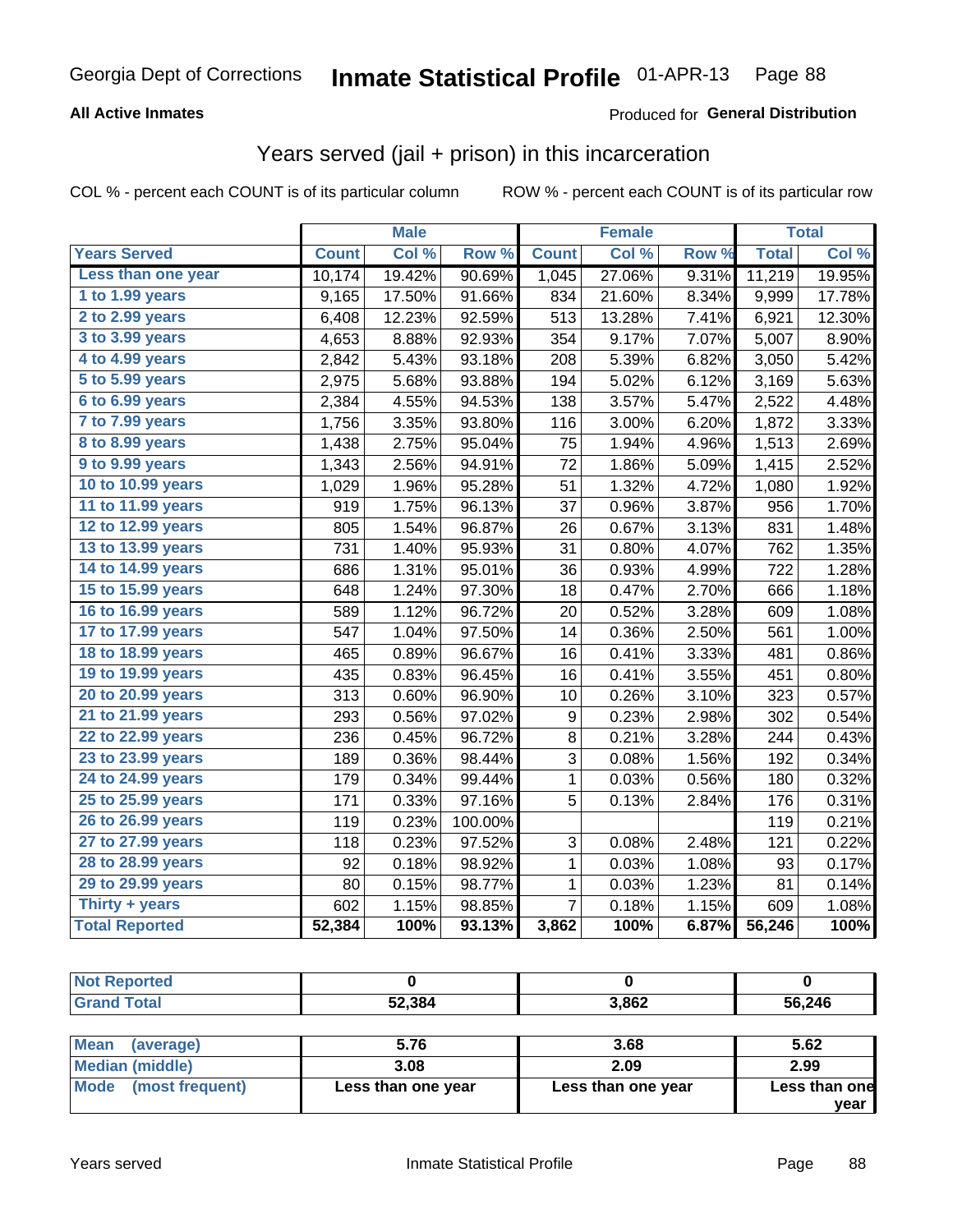#### **All Active Inmates**

Produced for **General Distribution**

#### Results of most recent HIV tests

|                         |              | <b>Male</b> |           |              | <b>Female</b> |          |        | <b>Total</b> |
|-------------------------|--------------|-------------|-----------|--------------|---------------|----------|--------|--------------|
| <b>HIV Test Results</b> | <b>Count</b> | Col %       | Row %I    | <b>Count</b> | Col %         | Row %    | Total  | Col %        |
| <b>Positive</b>         | 772          | 1.58%       | $91.25\%$ | 74           | $2.00\%$      | 8.75%    | 846    | 1.61%        |
| <b>Negative</b>         | 48,103       | $98.41\%$   | 92.99%    | 3,628        | $98.00\%$     | 7.01%    | 51,731 | 98.39%       |
| <b>Indeterminate</b>    | ີ            | 0.01%       | 100.00%   |              |               |          |        | 0.01%        |
| <b>Total Reported</b>   | 48,878       | 100%        | 92.96%    | 3,702        | 100%          | $7.04\%$ | 52,580 | 100.0%       |

| <b>Not Reported</b> | 3,506  | 160   | 3,666  |
|---------------------|--------|-------|--------|
| Total<br>' Grand    | 52,384 | 3,862 | 56,246 |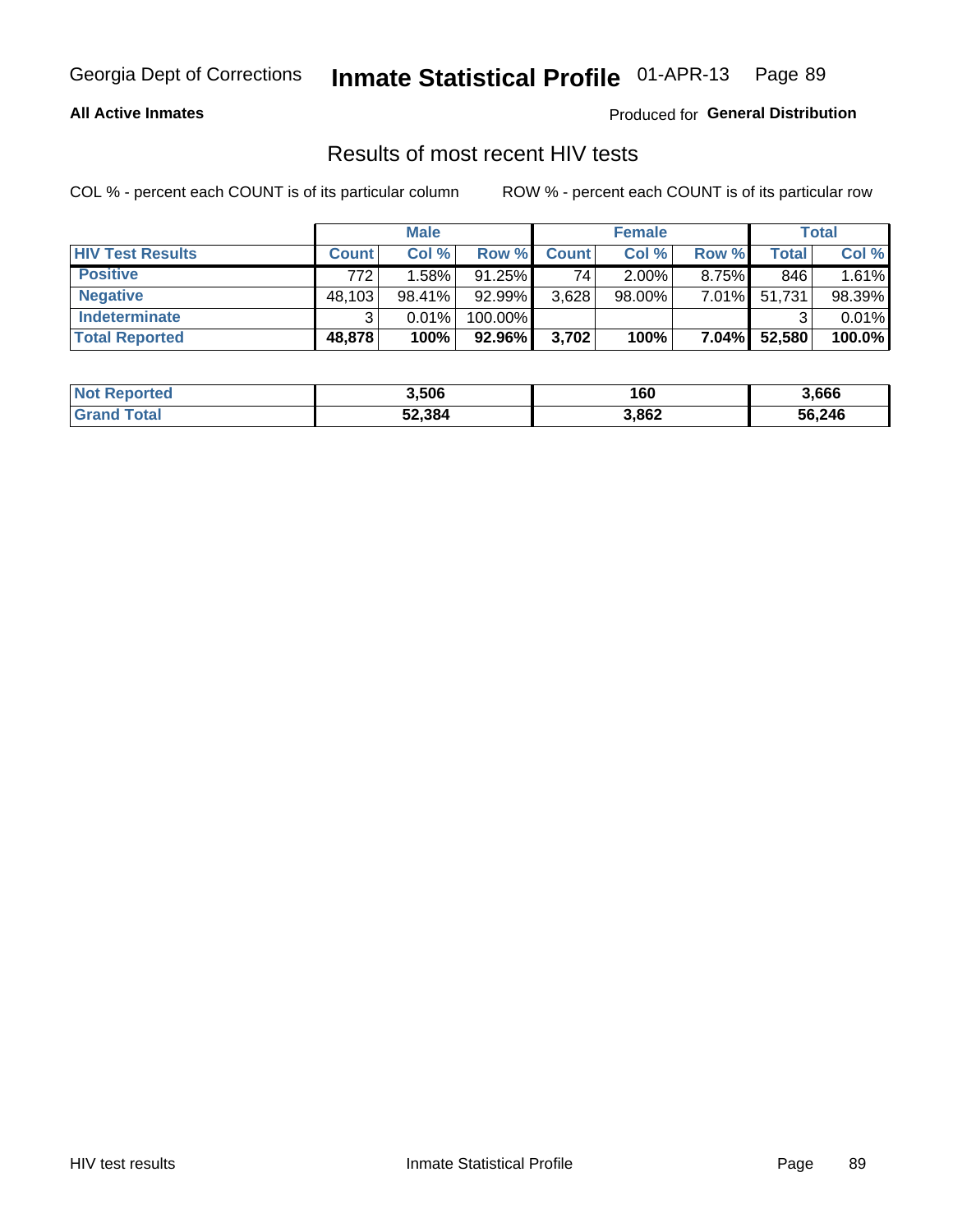#### **All Active Inmates**

#### Produced for **General Distribution**

#### Results of most recent tuberculosis test

|                                  | <b>Male</b>  |        |           | <b>Female</b> |           |          | Total   |        |
|----------------------------------|--------------|--------|-----------|---------------|-----------|----------|---------|--------|
| <b>Tuberculosis Test Results</b> | <b>Count</b> | Col%   | Row %I    | <b>Count</b>  | Col %     | Row %    | Total i | Col %  |
| <b>Positive on current test</b>  | 8.924        | 18.17% | 97.93%    | 189           | 5.43%     | 2.07%    | 9,113   | 17.33% |
| <b>Positive on previous test</b> | 39           | 0.08%  | 100.00%   |               |           |          | 39      | 0.07%  |
| <b>Negative</b>                  | 40.142       | 81.75% | 92.43%    | 3,289         | $94.57\%$ | 7.57%    | 43,431  | 82.60% |
| <b>Total Reported</b>            | 49,105       | 100%   | $93.39\%$ | 3.478         | 100%      | $6.61\%$ | 52,583  | 100%   |

| <b>Not Reported</b> | 3,279  | 384   | 3,663  |
|---------------------|--------|-------|--------|
| Total<br>' Grand    | 52,384 | 3,862 | 56,246 |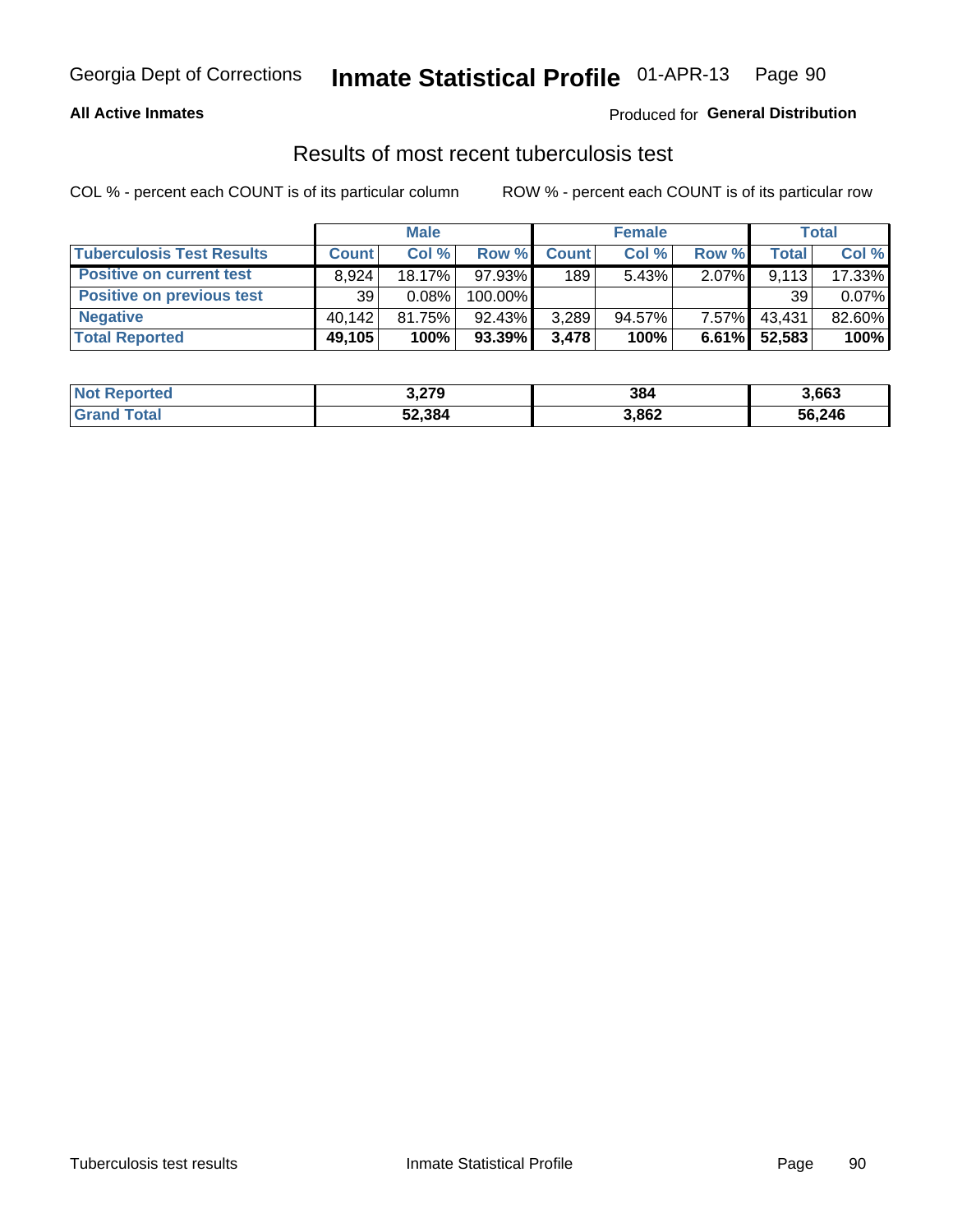#### **All Active Inmates**

Produced for **General Distribution**

#### Results of most recent syphilis test

|                                 | <b>Male</b>  |           |        | <b>Female</b> |        |          | Total          |        |
|---------------------------------|--------------|-----------|--------|---------------|--------|----------|----------------|--------|
| <b>Syphilis Test Results</b>    | <b>Count</b> | Col%      | Row %  | <b>Count</b>  | Col %  | Row %    | Total I        | Col %  |
| <b>Positive on current test</b> | 366          | $1.41\%$  | 94.33% | 22            | 1.78%  | $5.67\%$ | 388            | 1.43%  |
| <b>Negative</b>                 | 25.622       | $98.59\%$ | 95.47% | 1.216         | 98.22% | 4.53%    | 26,838         | 98.57% |
| <b>Total Reported</b>           | 25,988       | 100%      | 95.45% | 1,238         | 100%   |          | 4.55%   27,226 | 100%   |

| <b>Not Reported</b> | 26,396 | 2,624 | 29,020 |
|---------------------|--------|-------|--------|
| <b>Grand Total</b>  | 52,384 | 3,862 | 56,246 |